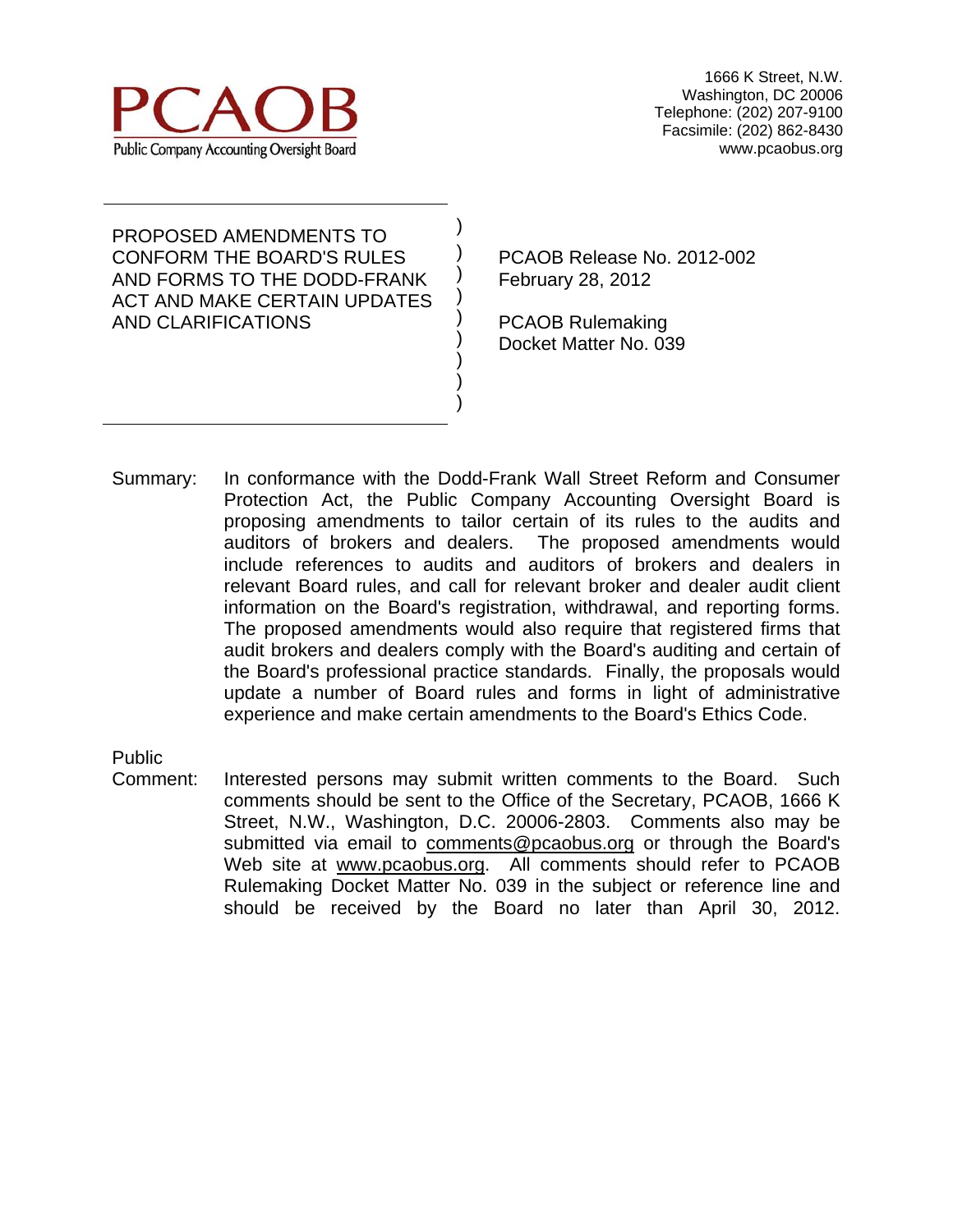

Board

 $\overline{a}$ 

#### Contacts: Nancy Doty, Associate General Counsel (202/207-9290, dotyn@pcaobus.org); or Vincent Meehan, Assistant General Counsel (202/591-4208, meehanv@pcaobus.org).

#### I. Introduction

 The Sarbanes-Oxley Act of 2002 (the "Act"), as originally enacted, made it unlawful for public accounting firms that are not registered with the Public Company Accounting Oversight Board ("PCAOB" or "Board") to prepare or issue, or to participate in the preparation or issuance of, any audit report with respect to any "issuer" (which generally encompasses public companies with securities that trade in U.S. capital markets).<sup>1/</sup> The Act authorizes the Board to carry out a range of oversight responsibilities related to issuer audits. Those responsibilities include establishing auditing, attestation, quality control, ethics and independence standards to be used in the preparation and issuance of audit reports; $^{2}$  conducting a program of inspections of registered public accounting firms in connection with their performance of audits, issuance of audit reports, and related matters involving issuers; $3/3$  and, when appropriate, investigating and disciplining registered public accounting firms and associated persons of such firms. $4/2$  The Board has conducted its oversight programs for approximately nine years. Those programs are codified in the Board's rules.  $5/$ 

 On July 21, 2010, the Dodd-Frank Wall Street Reform and Consumer Protection Act amended various provisions of the Act (the "Dodd-Frank amendments") and,  $6/$ among other things, gave the Board oversight authority with respect to audits of brokers and dealers that are registered with the U.S. Securities and Exchange Commission

- 4/ *See* Section 105(a) of the Act.
- $5/$  The Board's rules are available at

http://pcaobus.org/Rules/PCAOBRules/Pages/default.aspx.

 $1/$  As defined in Section 2(a)(7) of the Act, "issuer" means an issuer (as defined in Section 3 of the Securities Exchange Act of 1934 ("Exchange Act")) the securities of which are registered under Section 12 of the Exchange Act, or that is required to file reports under Section 15(d) of the Exchange Act, or that files or has filed a registration statement that has not yet become effective under the Securities Act of 1933 and that it has not withdrawn.

 $\frac{2}{7}$  See Section 103(a)(1) and (b) of the Act.

 $\frac{3}{4}$  See Section 104(a)(1) of the Act (originally Section 104(a) of the Act).

 $\frac{6}{1}$  Pub. L. No. 111-203, 124 Stat. 1376 (July 21, 2010) (the "Dodd-Frank Act").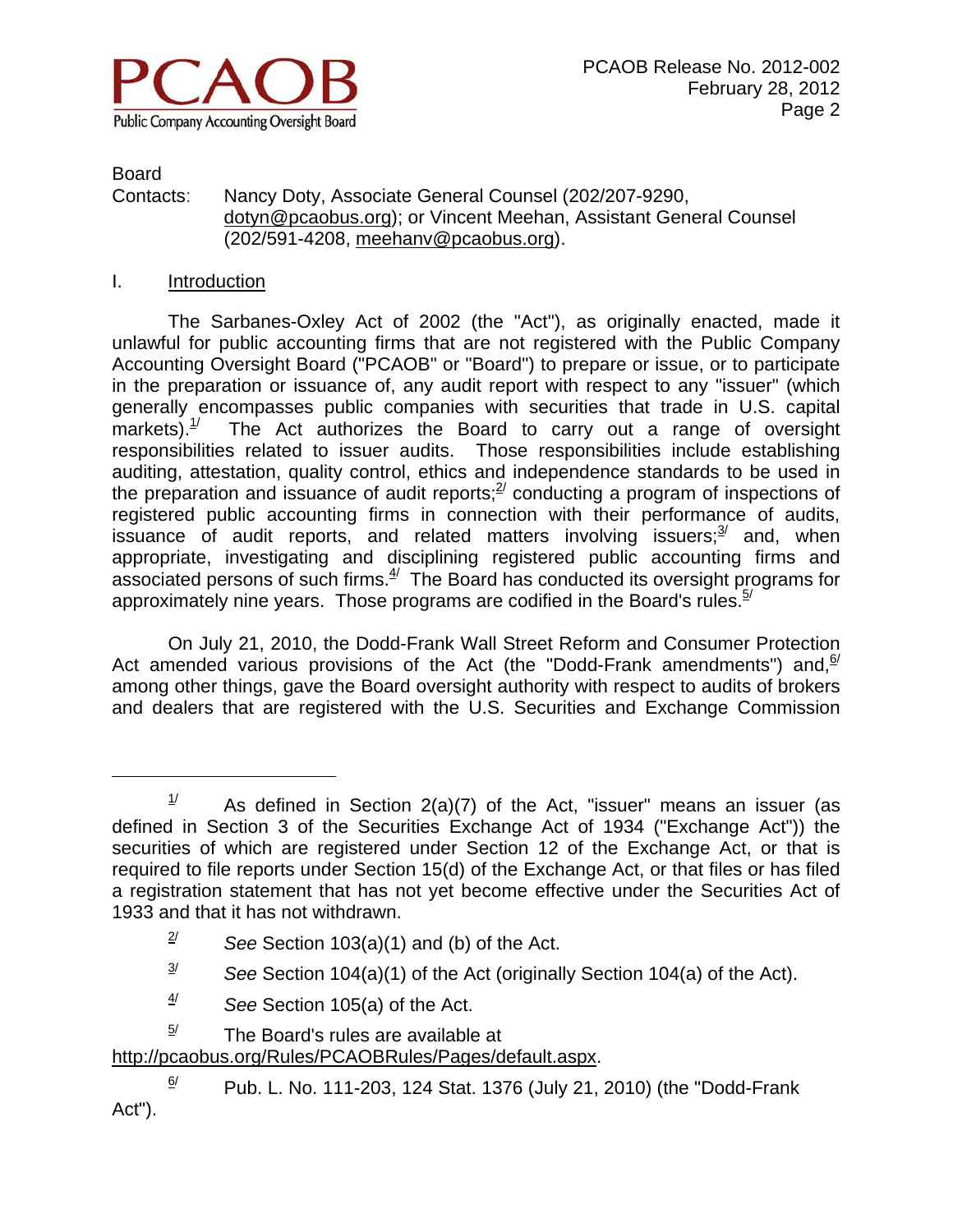

 $\overline{a}$ 

("SEC" or "Commission").<sup>7/</sup> Specifically, the Dodd-Frank amendments provided the Board with authority to carry out the same types of oversight programs for audits of brokers and dealers that it has carried out with respect to audits of issuers. The legislative history notes that this new authority "permits [the Board] to write standards for, inspect, investigate, and bring disciplinary actions arising out of, any audit of a registered broker or dealer."<sup>8/</sup>

 The Board is proposing to update its rules to conform to the Dodd-Frank amendments. These proposals would include specific references to audits and auditors of brokers and dealers in the Board's rules. $9/$  The proposals would also conform the

 $\frac{8}{1}$  S. Rep. No. 176, 111<sup>th</sup> Cong., 2d Sess. (Apr. 30, 2010) at 154. The Dodd-Frank amendments to Section 102(a) of the Act also expanded the Act's registration requirement by making it unlawful for any person that is not a registered public accounting firm to prepare or issue, or to participate in the preparation or issuance of, any audit report with respect to any broker or dealer. Even before the Dodd-Frank amendments, Section 17(e)(1)(A) of the Exchange Act, as amended by the Act in 2002, required that the balance sheets and income statements filed with the Commission by registered brokers or dealers be certified by a public accounting firm registered with the PCAOB. Before the Dodd-Frank amendments, however, the Sarbanes-Oxley Act did not give the PCAOB the explicit authority to inspect, set standards for, or engage in investigation and enforcement actions with respect to registered firms that audit brokers and dealers. Beginning in 2003, the Commission issued a series of orders granting temporary exemptions to brokers and dealers that are not issuers from the obligation to file financial statements under Section 17(e) of the Exchange Act that have been audited by a registered public accounting firm. The latest order, issued on December 12, 2006, extended the exemption to cover financial statements for fiscal years ending before January 1, 2009. As a result of the expiration of the exemption, the audits required under Section 17(e) for fiscal years ending after December 31, 2008 have been required to be performed by a registered public accounting firm.

The Board's rules applicable to the conduct of audits typically are framed in terms of audits of issuers, either specifically or by incorporating other terms that are defined by reference to issuers. This should not be understood generally to mean,

 $\frac{7}{10}$  Section 110 of the Act, which was added by the Dodd-Frank amendments, incorporates the definitions of "broker" in Section 3(a)(4) of the Exchange Act and "dealer" in Section 3(a)(5) of the Exchange Act, but includes only those brokers or dealers that are required under Section 17(e)(1)(A) of the Exchange Act to file a balance sheet, income statement, or other financial statement certified by a registered public accounting firm. *See* Section 110(3) and (4) of the Act.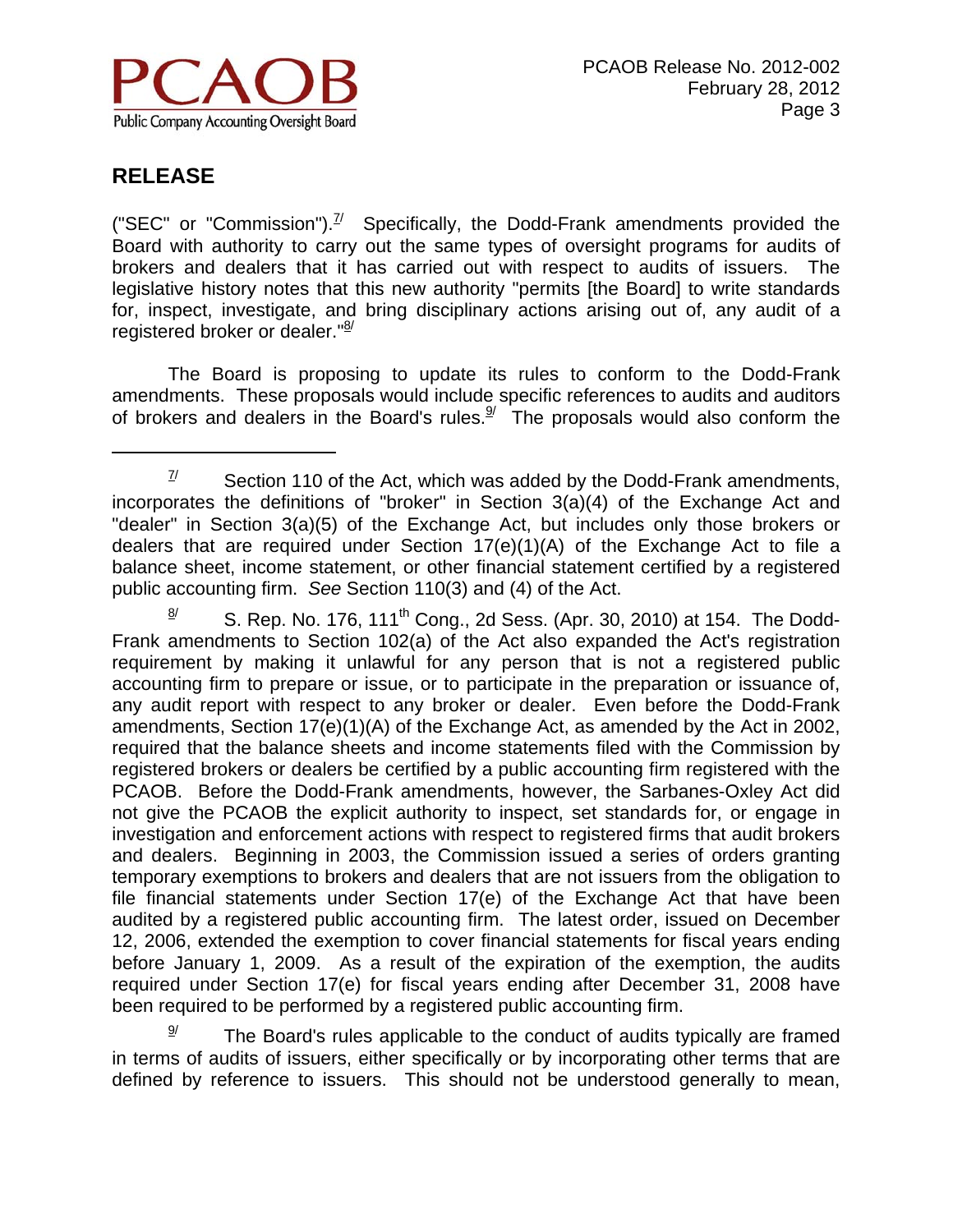

 $\overline{a}$ 

Board's rules to the Dodd-Frank amendments that (1) clarified the definition of "person associated with a public accounting firm,"<sup>10</sup>/ (2) permitted the Board to share certain information with foreign auditor oversight authorities, $11/$  and (3) clarified that the Board's sanctioning authority is not limited to persons who are supervisory personnel at the time a failure to supervise sanction is imposed.<sup>12/</sup> Certain rules in each section of the Board's rules, except the funding rules,<sup>13/</sup> and the rules related to assistance to non-U.S. authorities in inspections and investigations, would be affected by these conforming amendments. $\frac{14}{1}$  These sections are:

Section 1 – General Provisions Section 2 – Registration and Reporting Section 3 – Professional Standards (including Auditor Independence) Section 4 – Inspections Section 5 – Investigations and Adjudications Ethics Code

 Beyond the procedural task of conforming the Board's rules to the Dodd-Frank amendments, the Board has made a more substantive assessment of how the Board's

however, that the Board's current rules do not apply to registered public accounting firms that audit brokers or dealers, or that those rules have no application at all to audits of brokers or dealers. The applicability of any Board rule must be judged on its specific terms. Firms that are registered with the Board solely because they audit brokers or dealers have, for example, the same obligations as issuer auditors to comply with Board rules on annual and special reporting (Rules 2200-2207).

- $10$ <sup>*I*O</sup> See Section 2(a)(9)(C) of the Act.
- 11/ *See* Section 105(b)(5)(C) of the Act.
- $12$  *See* Section 105(c)(6)(A) of the Act.

 $13$  The Board's funding rules were addressed in a separate PCAOB rulemaking. *See Final Rules for Allocation of the Board's Accounting Support Fee Among Issuers, Brokers, and Dealers, and Other Amendments to the Board's Funding Rules*, PCAOB Release No. 2011-002 (June 14, 2011). While the Board does not propose to substantively amend the funding rules, the Board is proposing a technical amendment to Rule 7104. *See infra* note 17.

 $14$  The Board is not proposing amendments to the rules in Section 6, which state that the Board may provide assistance to non-U.S. authorities in an inspection or investigation of a registered public accounting firm, because these rules apply to registered firms that audit brokers and dealers without amendment.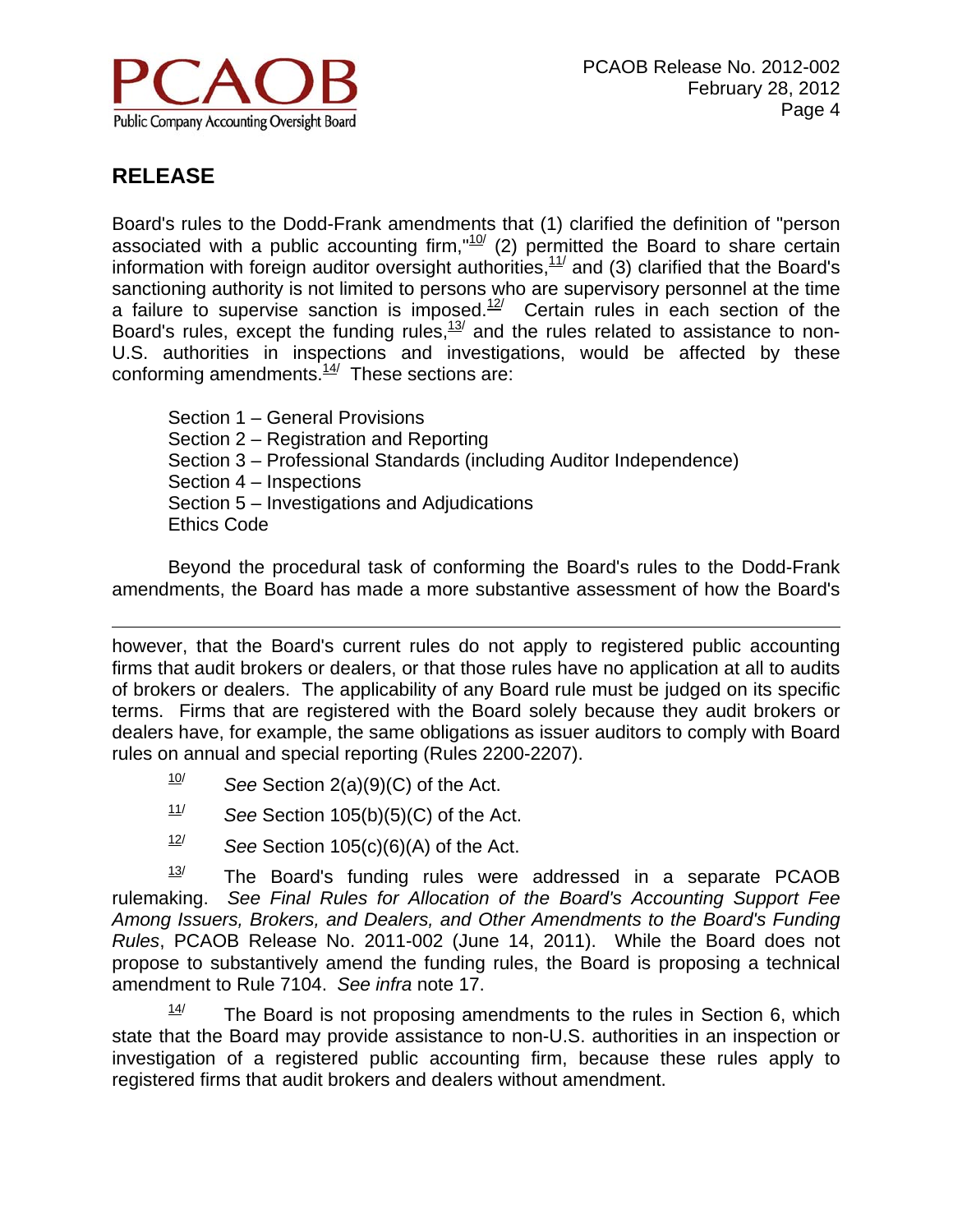

new authority under the Dodd-Frank Act should be implemented. In light of this assessment, the Board is taking this opportunity to propose three additional categories of proposals that would tailor certain of the Board's rules to the audits of brokers and dealers, call for relevant broker and dealer audit client information on the Board's forms, and amend a number of rules in light of the Board's experience administering and enforcing these rules.

 First, the Board proposes to tailor the Board's professional practice standards to the audits of brokers and dealers. Under the proposed amendments to the Board's ethics and independence requirements, Rule 3521 (Contingent Fees), Rule 3522 (Tax Transactions), and Rule 3523 (Tax Services for Persons in Financial Reporting Oversight Roles) would apply to the audits of brokers and dealers to the same extent that they currently apply to the audits of issuers. In contrast, Rule 3524 (Audit Committee Pre-approval of Certain Tax Services), and Rule 3525 (Audit Committee Pre-approval of Non-audit Services Related to Internal Control Over Financial Reporting) would remain limited to services provided to issuer audit clients, and amendments would be made to add a definition of "audit committee" so that Rule 3526 (Communication with Audit Committees Concerning Independence) would be applicable to brokers and dealers that may not have organizational structures that include audit committees.

 Second, the Board is proposing to amend its registration, withdrawal, and reporting forms (Forms 1, 1-WD, 2, 3, and 4), and the general instructions to these forms, to call for relevant broker and dealer audit client information. This information would include, among other things, information identifying each audit report issued by registered firms for broker and dealer audit clients during their annual reporting periods.

 Finally, the Board is proposing to amend a number of rules and forms in light of administrative experience and to make a number of updates to address recent events. These amendments would, for example, conform Rule 4009 (Firm Response to Quality Control Defects) to a rule adopted by the Commission in July 2010, and eliminate a hard-copy submission requirement from Form 1-WD that the Board believes is unnecessary.

 The Board requests comment on all aspects of the amendments proposed in this release. In particular, the Board is interested in responses to the comment requests specified below.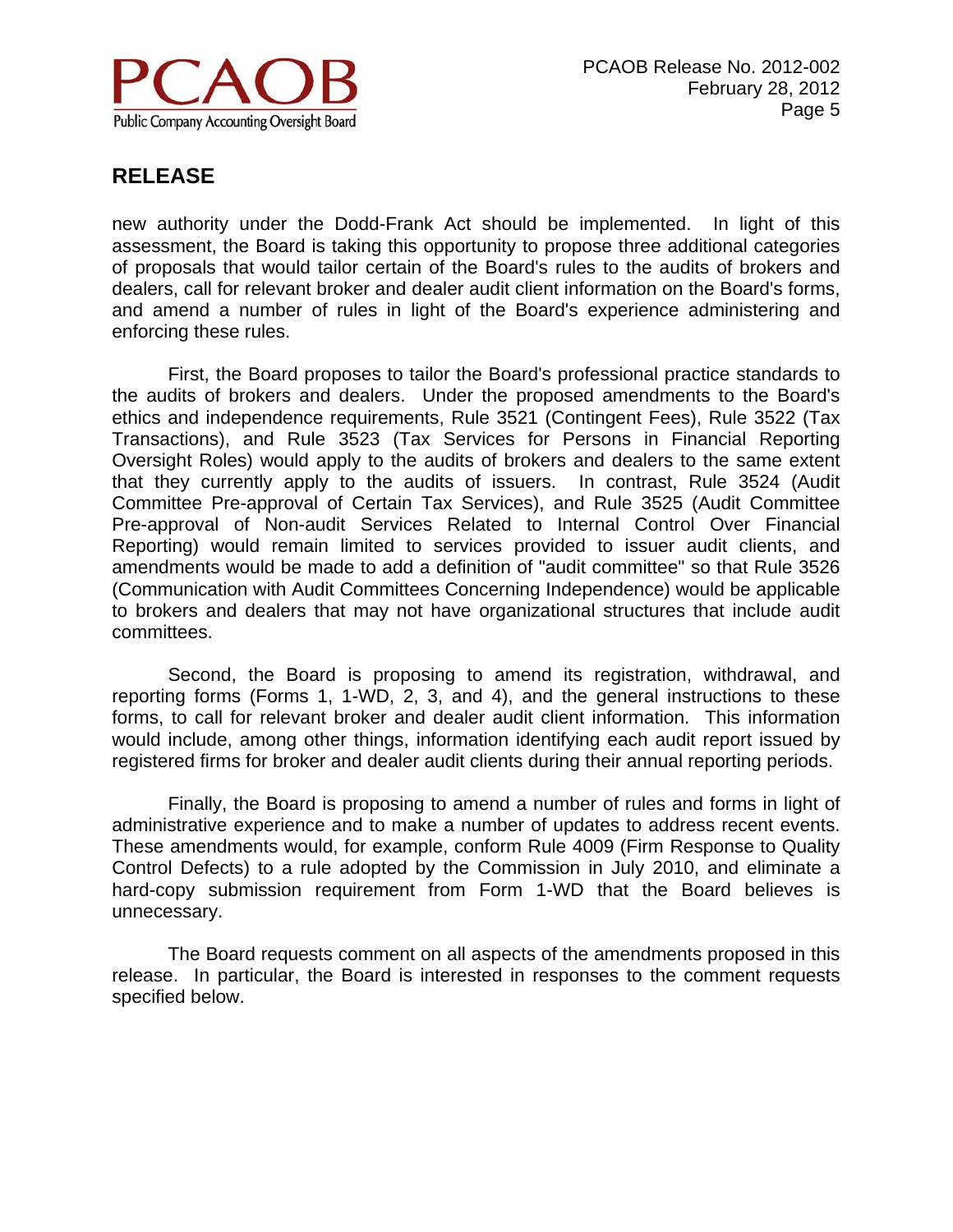

 $\overline{a}$ 

 Appendix 1 to this release provides the proposed amendments as incorporated into the Board's existing rules. Appendix 2 provides the proposed amendments to the Board's existing forms.

II. Section 1 – General Provisions

 Rule 1001, in Section 1 of the Board's rules, contains definitions of terms used in the Board's rules, unless the context otherwise requires. The Board's proposed amendments would conform definitions in this section to the definitions of terms in the Dodd-Frank amendments, including by amending the terms "audit services" and "other accounting services" to implement Section 102(b)(2)(B) of the Act.<sup>15/</sup> The proposed amendments would also add the new statutory term "foreign auditor oversight authority" to Rule 1001.

Accordingly, the Board is proposing the following amendments to Rule 1001.<sup>16</sup>

"Audit" and "Audit Report" (Rule 1001(a)(v) and (a)(vi)). The Board is proposing to amend the definitions of "audit" and "audit report" to conform these terms to the definitions appearing in Section 110 of the Act, which was added by the Dodd-Frank amendments. $17$ <sup>/</sup> These definitions would expand the terms to include not only audits of

 $16$  In addition to the proposed amendments discussed below, the Board proposes to reserve Rule  $1001(n)(i)$ , and to renumber the definitions of "party" in Rule 1001(p)(iii) and "secretary" in Rule 1001(s)(iii).

 $15$  As part of a separate rulemaking related to the Board's funding rules, the Board adopted amendments to Rule 1001 that added definitions of, among other Rule 1001 terms, "broker," "dealer," and "self-regulatory organization," which are consistent with the definitions in the Dodd-Frank amendments. *See* PCAOB Release No. 2011- 002.

 $17$  The proposed amendments would also remove the notes accompanying the definitions of "audit" and "audit report." The Board recently added these notes to make clear that the Board's enforcement rules encompass the obligations of auditors with respect to the audits of brokers and dealers. *See Temporary Rule for an Interim Program of Inspection Related to Audits of Brokers and Dealers*, PCAOB Release No. 2011-001 at n.32 (June 14, 2011); *Proposed Temporary Rule for an Interim Program of Inspection Related to Audits of Brokers and Dealers*, PCAOB Release No. 2010-008 at n.19 (Dec. 14, 2010). If adopted and approved, the other proposed amendments to the definitions of "audit" and "audit report" in this release would make these notes unnecessary.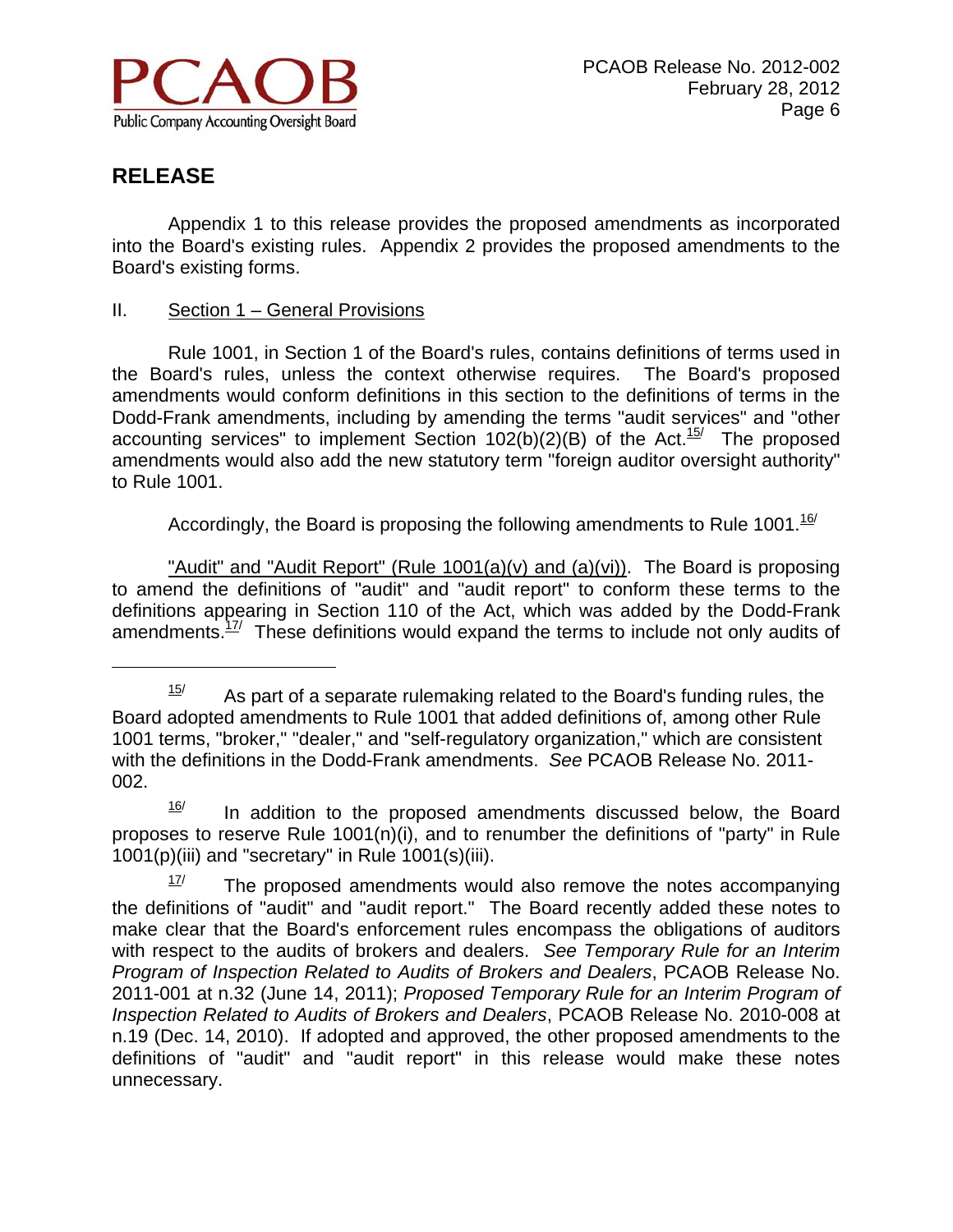

 $\overline{a}$ 

financial statements under PCAOB auditing standards but also examinations of reports, notices, other documents, procedures or controls under PCAOB attestation standards. These definitions recognize that auditors of brokers and dealers are required under Commission rules to examine and issue reports on, among other things, broker-dealer supplemental schedules that provide information regarding a broker-dealer's net capital, reserves and other items.<sup>18/</sup> Also, under the SEC's proposed amendments to SEC Rule 17a-5, the terms "audit" and "audit report" would apply to reports prepared on a broker's or dealer's financial report, compliance report, and exemption report.  $19/1$ 

 "Audit Services" and "Other Accounting Services" (Rule 1001(a)(vii) and (o)(i)). To implement the Dodd-Frank amendments to Section 102(b)(2)(B) of the Act, the Board proposes to amend the terms "audit services" and "other accounting services" to include services provided by auditors to broker and dealer audit clients. Because firms provide different services to broker and dealer audit clients than they provide to issuer audit clients, the Board proposes definitions tailored to each category of audit client. As discussed in more detail in Section VII below, these proposed amendments would be used in the context of collecting certain fee information on broker and dealer audit clients in Form  $1.20$ <sup>t</sup> In the event that a firm has both issuer and broker and dealer audit clients, the fee information would be collected separately for issuer and for broker and dealer audit clients.

As proposed, the term "audit services," in the context of broker or dealer audit clients, would cover professional services rendered for the audit of a broker's or dealer's annual financial statements as described in SEC Rule 17a-5(d). Audit services would also include audit services rendered in relation to the audit of the supporting schedules regarding computations and information required under SEC Rules 15c3-1 and 15c3-3.

Similarly, because the proposed amendments to the definitions of "audit" and "audit report" would make note three accompanying Rule 7104(b) unnecessary, the Board proposes to remove this note.

18/ *See generally*, SEC Rule 17a-5 under the Exchange Act (17 CFR 240.17a-5).

19/ *See* proposed SEC Rule 17a-5(g). In June 2011, the SEC proposed amendments to SEC Rule 17a-5 to, among other things, update the broker and dealer audit requirements and provide for an examination of compliance, and internal control over compliance, with regulatory requirements that would provide the Commission with greater assurance as to a broker's or dealer's compliance with the requirements. *See* SEC, *Broker-Dealer Reports*, Exchange Act Release No. 64676 (June 15, 2011).

20/ *See infra* notes 94-96 and accompanying text.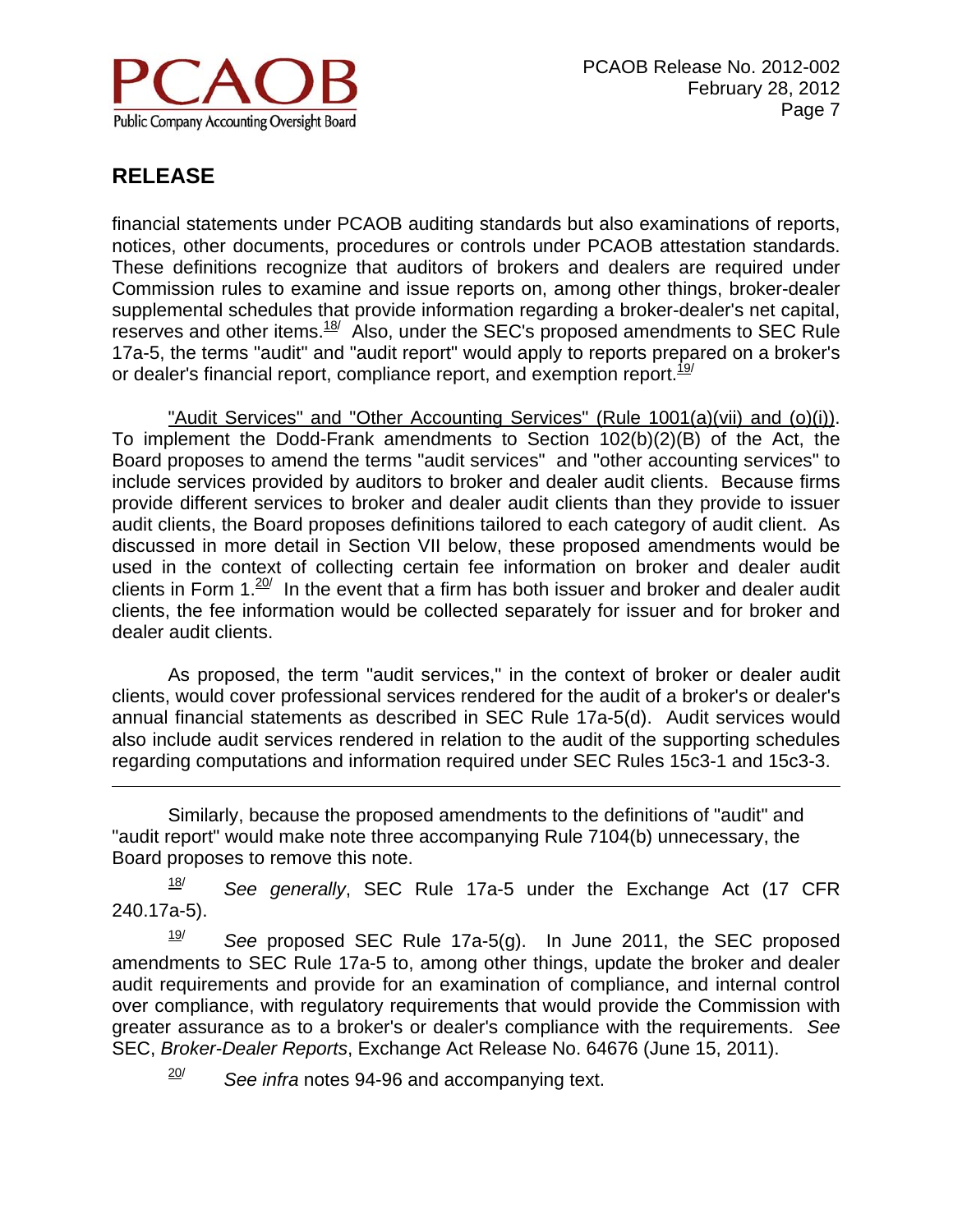

 $\overline{a}$ 

The proposed amendments to "audit services," as applied to broker or dealer audit clients, would also refer to professional services rendered in connection with engagements to attest to a broker's or dealer's assertions regarding compliance with certain regulatory requirements. For example, "audit services" would include services provided for a report on the examination or review of a broker's or dealer's assertions regarding compliance with, or exemption from, the SEC Rule 15c3-3 procedures for safeguarding customer assets. Audit services would also include services provided for a report on the broker's or dealer's supplemental report regarding Securities Investor Protection Corporation ("SIPC") annual general assessment reconciliation or exclusion from SIPC membership.

Under the SEC's proposed amendments to SEC Rule 17a-5, the proposed Rule 1001 term "audit services" would include services related to the audit of a broker's or dealer's financial statements and supporting schedules, as described in proposed SEC Rule 17a-5(d)(2), as well as the report on a broker's or dealer's compliance report, as described in proposed SEC Rule 17a-5(d)(3), a report on a broker's or dealer's exemption report, as described in proposed SEC Rule 17a-5(d)(4), and a report on the broker's or dealer's supplemental report on SIPC annual general assessment reconciliation or exclusion from SIPC membership, as described in proposed SEC Rule  $17a-5(e)(4)$ .

The term "other accounting services," would be amended to apply both to issuer audit clients and to broker or dealer audit clients. As described below, the Rule 1001 terms "tax services" and "non-audit services" would also be used to collect certain broker and dealer audit client fee information on Form 1, but the Board is not proposing to amend these terms because they are broad enough to apply to the services provided to broker and dealer audit clients in their current form. $21/2$ 

To the extent a firm's services and particular fees may overlap these proposed fee categories, the firm would have to attribute the fees it billed to just one of the proposed fee categories. As discussed in more detail below, the Board understands that firms with broker and dealer audit clients have not necessarily maintained billing records in a way that would make precise reporting according to the proposed fee

 $21$ <sup>/</sup> See Rule 1001 (n)(ii) and (t)(i). Thus, tax services would include services related to the auditor's provision of tax compliance, tax advice, and tax planning services to broker and dealer audit clients. Non-audit services would serve as a catchall category for any professional services other than audit services, other accounting services, or tax services.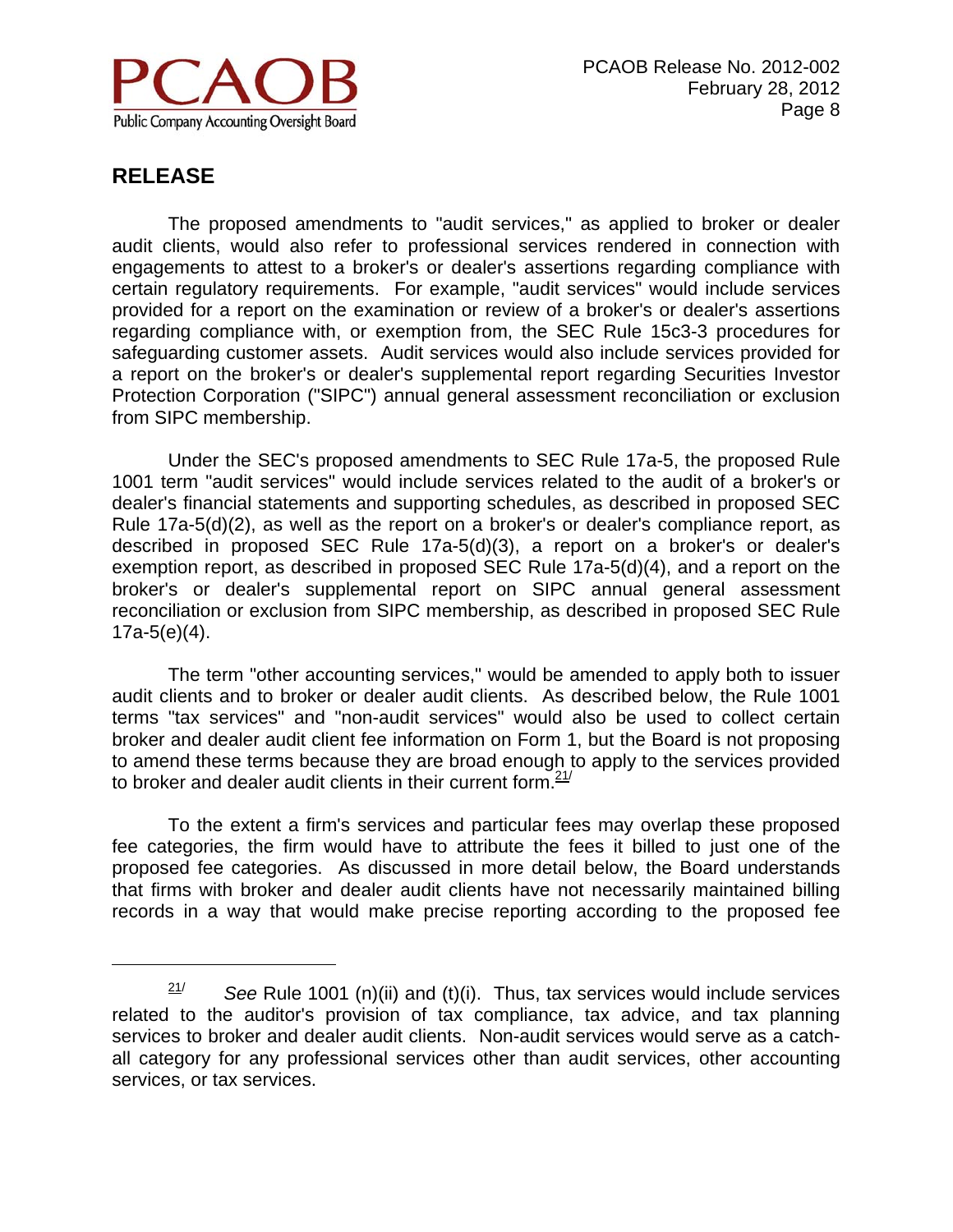

 $\overline{a}$ 

categories always possible. For this reason, the Board expects that estimates would be required to attribute particular billed fees to one of the proposed fee categories.  $22$ 

 "Foreign Auditor Oversight Authority" (Rule 1001(f)(iii)). The Board proposes to amend Rule 1001 to include the definition of "foreign auditor oversight authority" to track the definition in Section 2(a)(17) of the Act. This definition supports the Board's authority to share information with its counterparts in other countries.

"Person Associated with a Public Accounting Firm (and Related Terms)" (Rule 1001(p)(i)). The Board proposes to amend Rule 1001(p)(i), which defines "person associated with a public accounting firm" (and related terms), consistent with amended Section 2(a)(9) of the Act. The Board also proposes to add a note to Rule 1001(p)(i) highlighting a related amendment to Section 2(a)(9). Specifically, the note explains that Section 2(a)(9) has been amended to make clear that, for purposes of the Board's enforcement investigations and disciplinary proceedings, the defined terms include any person associated, seeking to become associated, or formerly associated with a public accounting firm. The note also explains that Section 2(a)(9) makes clear that the Board's authority to conduct an investigation of any such person applies only with respect to conduct or omissions that occurred while the person was associated or seeking to become associated with a firm, and that the Board's authority to commence disciplinary proceedings or impose sanctions against any such person applies only with respect to conduct or omissions occurring during such a period or failures to cooperate with investigative demands for testimony, documents, or other information relating to such a period. The legislative history for the Dodd-Frank amendments states that Congress enacted the revised definition of associated person "to make it clear that [the Board] may sanction or discipline persons who engage in misconduct while associated with a regulated or supervised entity even if they are no longer associated with that entity." $23/$ 

 The Board also proposes to amend a proviso that the Board included in the definition in its rules but is not included in the statutory definition. Before adopting Rule 1001(p)(i), a number of commenters suggested that the definition should be limited to only a public accounting firm's employees. In response, the Board adopted a definition including a proviso that persons associated with a particular public accounting firm do

<sup>22/</sup> *See infra* text accompanying note 97.

 $23/$  H.R. Rep. No. 111-687, 111th Cong., 2nd Sess., at 79, (Dec. 16, 2010) (accompanying H.R. 3817, the Investor Protection Act of 2009). Portions of the Dodd-Frank Act, including section 929F, applicable to "formerly associated persons," were also in the Investor Protection Act of 2009.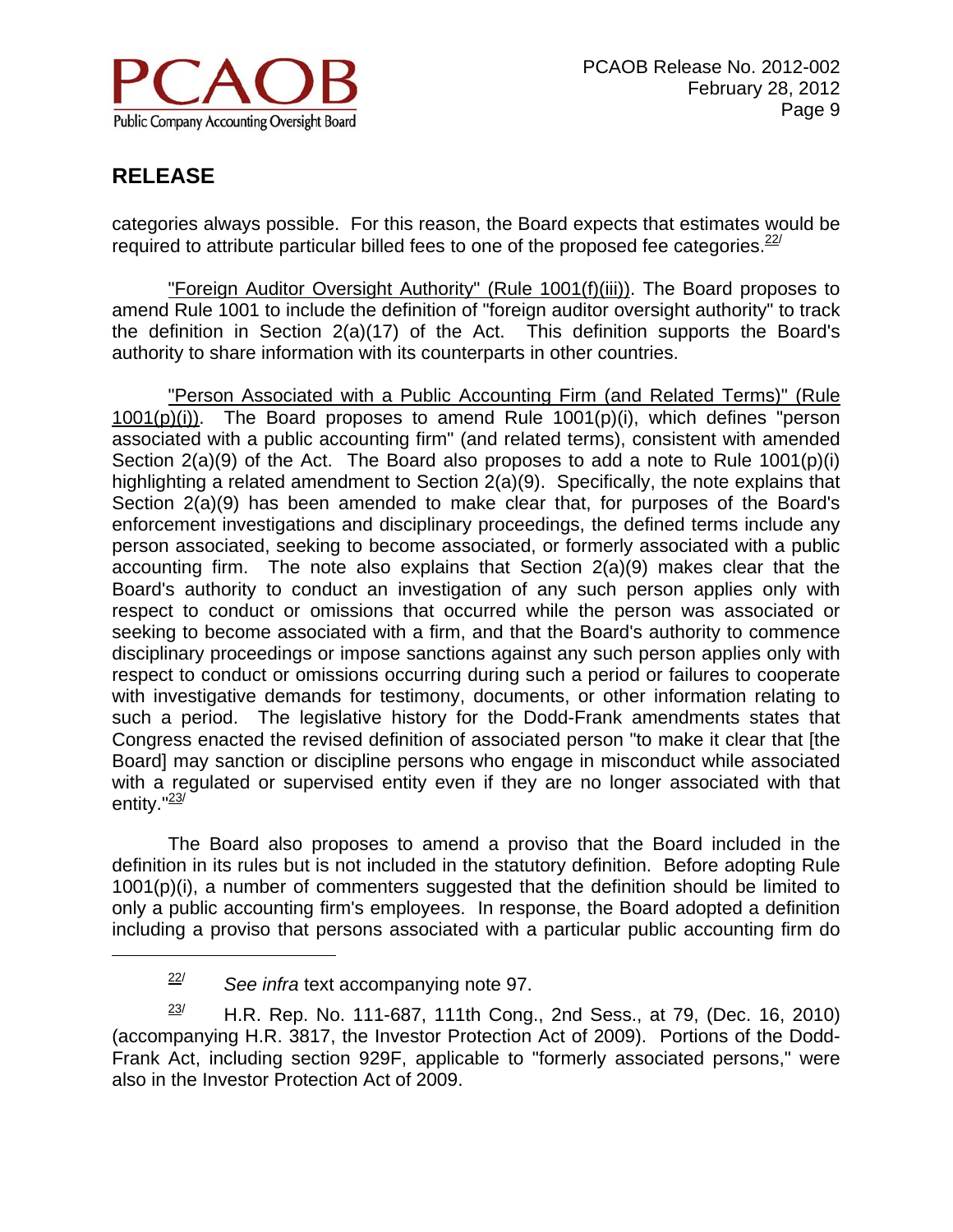

 $\overline{a}$ 

not include persons whom that firm reasonably believes are persons primarily associated with another registered public accounting firm. $24/$  Experience in administering the rule after its adoption has shown that, in contexts other than registration and reporting, this proviso to the statutory definition may create confusion and uncertainty and lead to results inconsistent with the statutory definition. By its terms, the statutory definition has application without regard to the belief of a firm, and without implicating the unusual issues involved in determining what constitutes the "belief" of a "firm" at a given point in time. Accordingly, the Board proposes to add language to Rule 1001(p)(i) to limit the proviso to the context of registration and reporting forms that are completed on behalf of a firm pursuant to Section 2 of the Board's rules, thus making clear that the reasonable belief proviso does not otherwise operate to amend the statutory definition.  $25$ /

 "Play a Substantial Role in the Preparation or Furnishing of an Audit Report" (Rule 1001(p)(ii)). The Board proposes the insertion of "broker or dealer" throughout this definition to make it clear that the definition extends to audit reports prepared for brokers or dealers, as well as issuers. The Board also proposes amending this definition to correct an error, by replacing the word "accountant" with "auditor," which is the more appropriate term.  $\frac{26}{ }$ 

 $25$  The Board also is proposing technical corrections to Rule 1001(p)(i) by inserting the words "or entity" after the words "independent contractor," and "or otherwise" after "participates as agent." The phrases "or entity" and "or otherwise" are

included in the definition of "Person Associated with a Public Accounting Firm" in Section 2(a)(9) of the Act.

 $\frac{26}{1}$  "Accountant" is defined in Rule 1001(a)(ii) as a natural person who is a CPA, or who holds an accounting degree, or who holds a license or certification authorizing him or her to engage in auditing or accounting, or who holds a degree other than accounting and participates in audits. "Auditor" is defined in Rule 1001(a)(xii) to mean both public accounting firms registered with the Board and associated persons thereof.

<sup>24/</sup> *See Registration System for Public Accounting Firms*, PCAOB Release No. 2003-007 (May 6, 2003) at A-3-xii. *See also Frequently Asked Questions Regarding Registration with the Board,* PCAOB Release No. 2003-011D, Question and Answer No. 21, available at http://pcaobus.org/Registration/Pages/SampleForms.aspx. *See generally*, comment letters available at http://pcaobus.org/Rules/Rulemaking/Pages/Docket001Comments.aspx.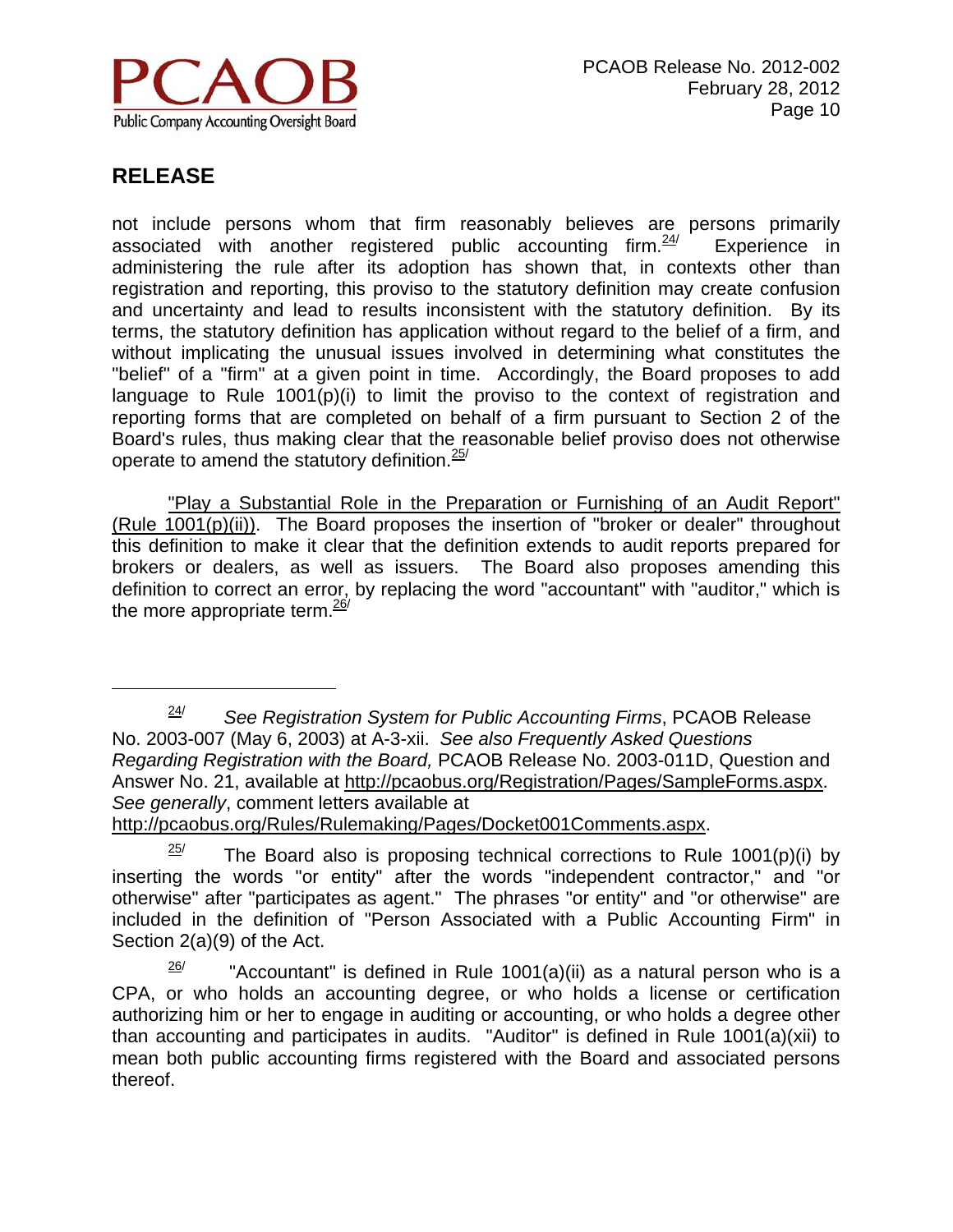

<u>.</u>

 "Professional Standards" (Rule 1001(p)(vi)). The Board is proposing to amend the definition of "professional standards" to conform to the definition of this term in Section 110 of the Act. $27/$  Under the proposed amendments to this rule, the definition of professional standards is extended to include accounting principles and auditing standards relating to the audit reports for brokers and dealers, as well as issuers.

"Suspension" (Rule 1001(s)(iv)). The Board proposes amending the definition of "suspension" to make it clear that when the Board imposes a suspension on a registered public accounting firm, the firm is prohibited from preparing or issuing, or participating in the preparation or issuance, of any audit report, including reports issued for brokers or dealers.

 Questions. The Board requests comment on the changes it proposes to make to Rule 1001.

- Are the proposed amendments to these defined terms clearly stated?
- Would the proposed amendments appropriately conform Rule 1001 to the Dodd-Frank amendments?
- Are the proposed amendments to the defined terms "audit services" and "other accounting services" sufficiently clear? Are there additional or alternative broker and dealer audit client services categories the Board should define?
- Would any unintended consequences result from the proposed amendments?

#### III. Section 2 – Registration and Reporting Rules

This section of the Board's rules sets out the requirements for public accounting firms to register with the Board. It also contains provisions for annual and special reporting, the payment of annual fees by these firms, and sets out the procedures for a firm to withdraw from registration with the Board. In addition, it contains rules governing a firm's request for confidential treatment of information submitted in registration and reporting forms, as well as requests to omit certain information on the grounds that providing the information would violate certain non-U.S. laws.

 $27/27$  The proposed amendments would also remove – as unnecessary – the note accompanying the definition of "professional standards." *See supra* note 17.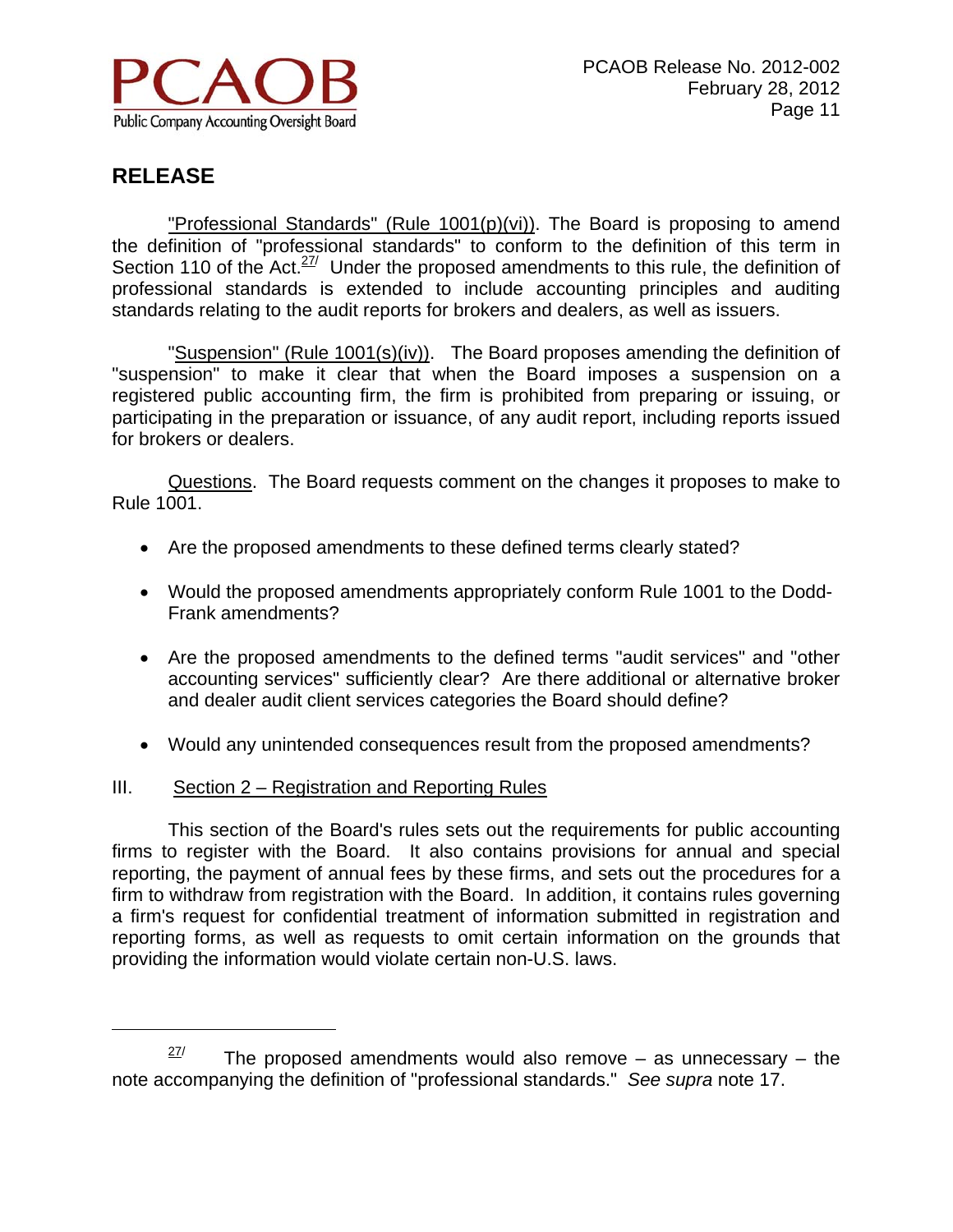

 $\overline{a}$ 

Most of the amendments that the Board is proposing to this section are to add "broker" and "dealer" to those rules that currently apply only to auditors of issuers.

Application for Registration (Rule 2100). Section 102(a) of the Act and Rule 2100 require the registration of all public accounting firms that prepare or issue audit reports, or play a substantial role in preparing or furnishing an audit report, with respect to issuers. The Dodd-Frank amendments extended this requirement to auditors of brokers and dealers.  $28/$  Therefore, the Board is proposing revisions to Rule 2100 to implement these amendments with respect to registration.

Standard for Approval (Rule 2106(a)). Rule 2106(a) sets out the standard for the Board to consider in determining whether to approve a firm's application for registration. The rule is based on Section 101(a) of the Act. The Dodd-Frank amendments broadened Section 101(a) to cover broker and dealer audits, as well as issuer audits. To ensure that Rule 2106(a) continues to track Section 101(a) of the Act, as amended by the Dodd-Frank Act, the Board proposes revising this rule to remove its last clause.

Board Action (Rule 2107(d)). The Board may order that withdrawal of a firm's registration be delayed for a period of up to eighteen months under Rule 2107(d), if it determines that withdrawal is inconsistent with the Board's responsibilities to conduct inspections or investigations. Specifically, Rule 2107(d)(1) refers to "inspections to assess the degree of compliance of each registered public accounting firm and associated persons of that firm with . . . related matters involving issuers." The Board proposes amending this provision to add "brokers or dealers" to reflect the Board's expanded authority under the Dodd-Frank amendments.

Questions. The Board requests comment on the proposed changes to the rules in Section 2.

- Would the proposed amendments appropriately conform these rules to the Dodd-Frank amendments?
- Are additional or alternative changes to these rules necessary to conform these rules to the Dodd-Frank amendments?

<sup>&</sup>lt;sup>28/</sup> Before the Dodd-Frank amendments, Section 17(e)(1)(A) of the Exchange Act required every registered broker and dealer to file with the Commission a balance sheet and income statement certified by a registered public accounting firm.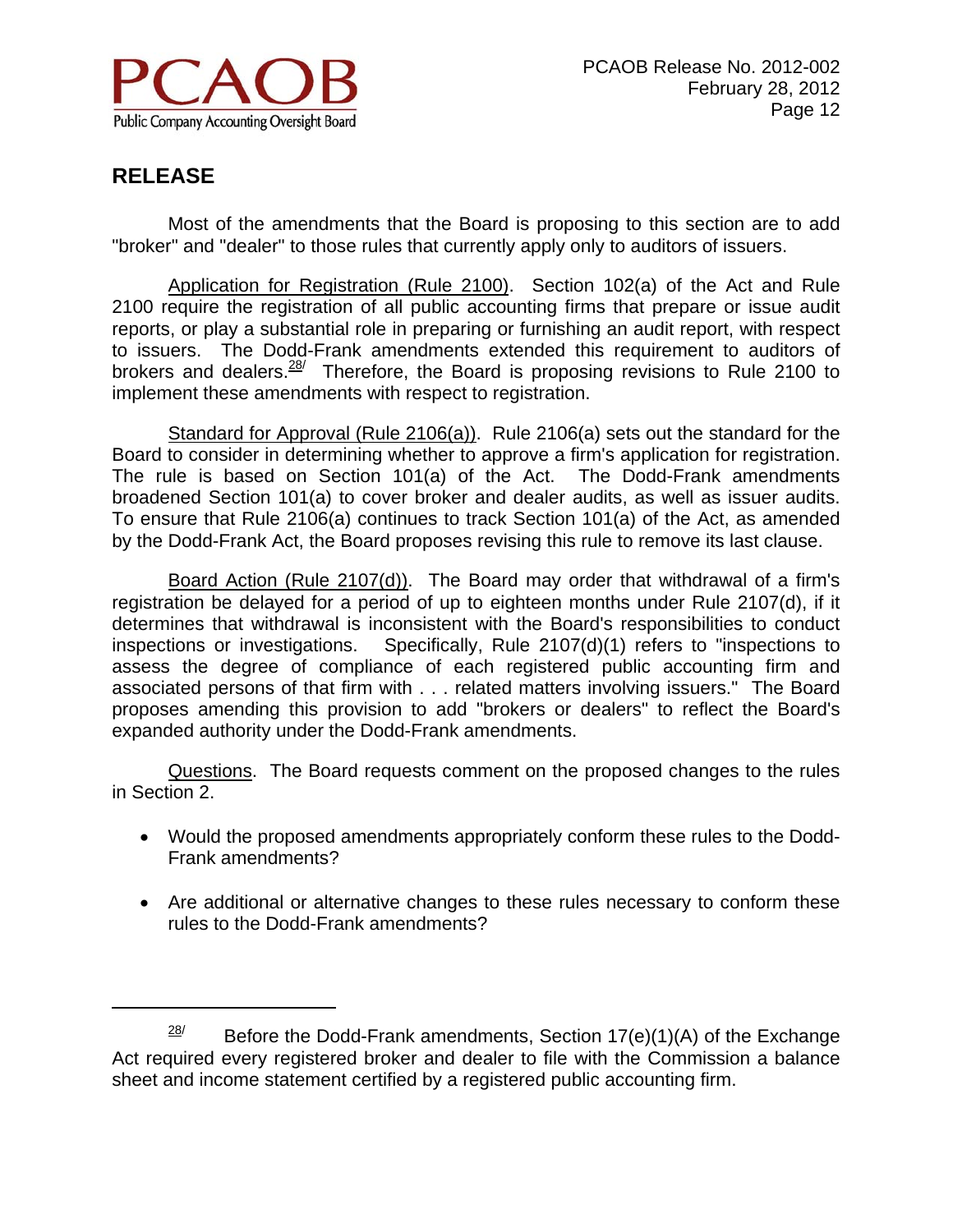

#### IV. Section 3 – Professional Standards

Section 3 of the Board's rules establish auditing and related professional practice standards, including auditing, attestation, quality control, ethics, and independence standards, applicable to registered public accounting firms and their associated persons. The proposed amendments would make Section 3 applicable to the audits of brokers and dealers.

Under Section 17 of the Exchange Act and SEC Rule 17a-5 thereunder, brokers or dealers are generally required, among other things, to file an annual report containing audited financial statements, supporting schedules, supplemental reports, and independent public accountant reports, as applicable, with the Commission and the broker's or dealer's designated examining authority ("DEA").<sup>29/</sup> Current SEC Rule 17a-5 requires that the independent public accountant's audit be made in accordance with generally accepted auditing standards ("GAAS"), and include a "review" and appropriate tests of the broker's or dealer's accounting system, internal accounting control and procedures for safeguarding securities. $30/2$ 

As discussed above, in July 2010, the Dodd-Frank amendments gave the Board authority to establish, subject to Commission approval, auditing and related attestation, quality control, ethics, and independence standards to be used by registered public accounting firms in the preparation and issuance of the audit reports included in broker and dealer filings with the Commission. In September 2010, the Commission issued interpretive guidance clarifying that the "references in Commission rules and staff guidance and in the federal securities laws to GAAS or to specific standards under GAAS, as they relate to non-issuer brokers or dealers, should continue to be understood to mean" the auditing and attestation standards established by the American Institute of Certified Public Accountants (the "AICPA"), but noted that it intended to revisit this interpretation in connection with a Commission rulemaking project to update the audit and attestation requirements for brokers and dealers in light of the Dodd-Frank Act. $31/$  In June 2011, the Commission proposed to amend SEC Rule 17a-5 to mandate that the rule's required reports be prepared in accordance with the

 $\overline{a}$ 

31/ SEC, *Commission Guidance Regarding Auditing, Attestation, and Related Professional Practice Standards Related to Brokers and Dealers*, Exchange Act Release No. 62991 (Sep. 24, 2010).

 $\frac{29}{1}$  See Section 17(a) and (e) of the Exchange Act, and SEC Rule 17a-5(d).

<sup>30/</sup> *See* SEC Rule 17a-5(g).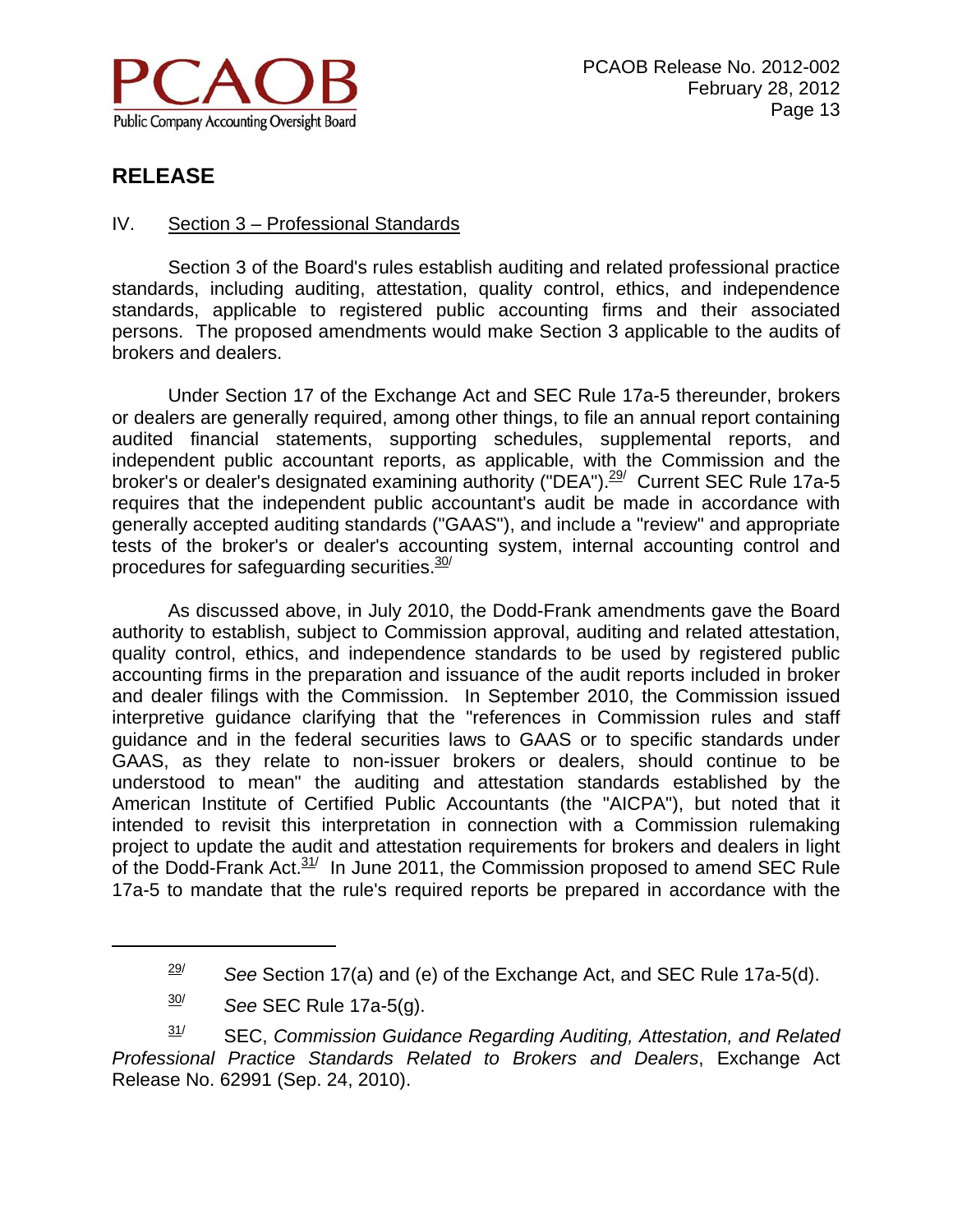

 $\overline{a}$ 

standards of the PCAOB. $32/$  Finally, in July 2011, the Board proposed audit and attest standards that would apply to audit and attest engagements for brokers and dealers required under the proposed amendments to SEC Rule 17a-5.<sup>33/</sup>

If the Commission adopts its proposed amendments to SEC Rule 17a-5, or provides other direction that auditors of brokers and dealers are to comply with PCAOB professional standards, the Board's auditing, attestation, quality control, and independence standards would then apply to audit, attest, and other engagements for brokers and dealers required by Section 17 of the Exchange Act and SEC Rule 17a-5. Until that time, the Commission's September 2010 interpretive guidance is operative, and, under that guidance, auditors of brokers and dealers should continue to apply the AICPA's auditing and attestation standards to SEC Rule 17a-5 engagements.  $\frac{34}{2}$ 

A. General Requirements

Rule 3100 requires registered firms and their associated persons to comply with all applicable auditing and related professional practice standards and Rule 3101 explains the meaning of certain terms used in those standards (such as "must" and "should") that describe the responsibility a PCAOB standard imposes on auditors. If, as anticipated, the Commission directs that PCAOB standards apply to audits of brokers and dealers, Rules 3100 and 3101 will become applicable to those audits without any need for amendment to those rules.

 Rules 3200T, 3300T and 3400T generally require registered firms and their associated persons to comply with the AICPA's auditing, attestation and quality control

 $32$  SEC, Exchange Act Release No. 64676.

<sup>33/</sup> *See Proposed Standards for Attestation Engagements Related to Broker and Dealer Compliance or Exemption Reports Required by the U.S. Securities and Exchange Commission and Related Amendments to PCAOB Standards,* PCAOB Release No. 2011-004 (July 12, 2011), and *Proposed Auditing Standard on Auditing Supplemental Information Accompanying Audited Financial Statements*, PCAOB Release No. 2011-005 (July 12, 2011), which would apply to the audits of both issuers and brokers and dealers.

<sup>34/</sup> *See supra* note 31. If the proposed amendments to Rules 3200T, 3300T, and 3400T are adopted and approved before the Commission determines that the PCAOB's professional standards apply to SEC Rule 17a-5 engagements, the Board will delay the compliance date for these proposed amendments until after the Commission has made this determination. *See also infra* text accompanying note 69.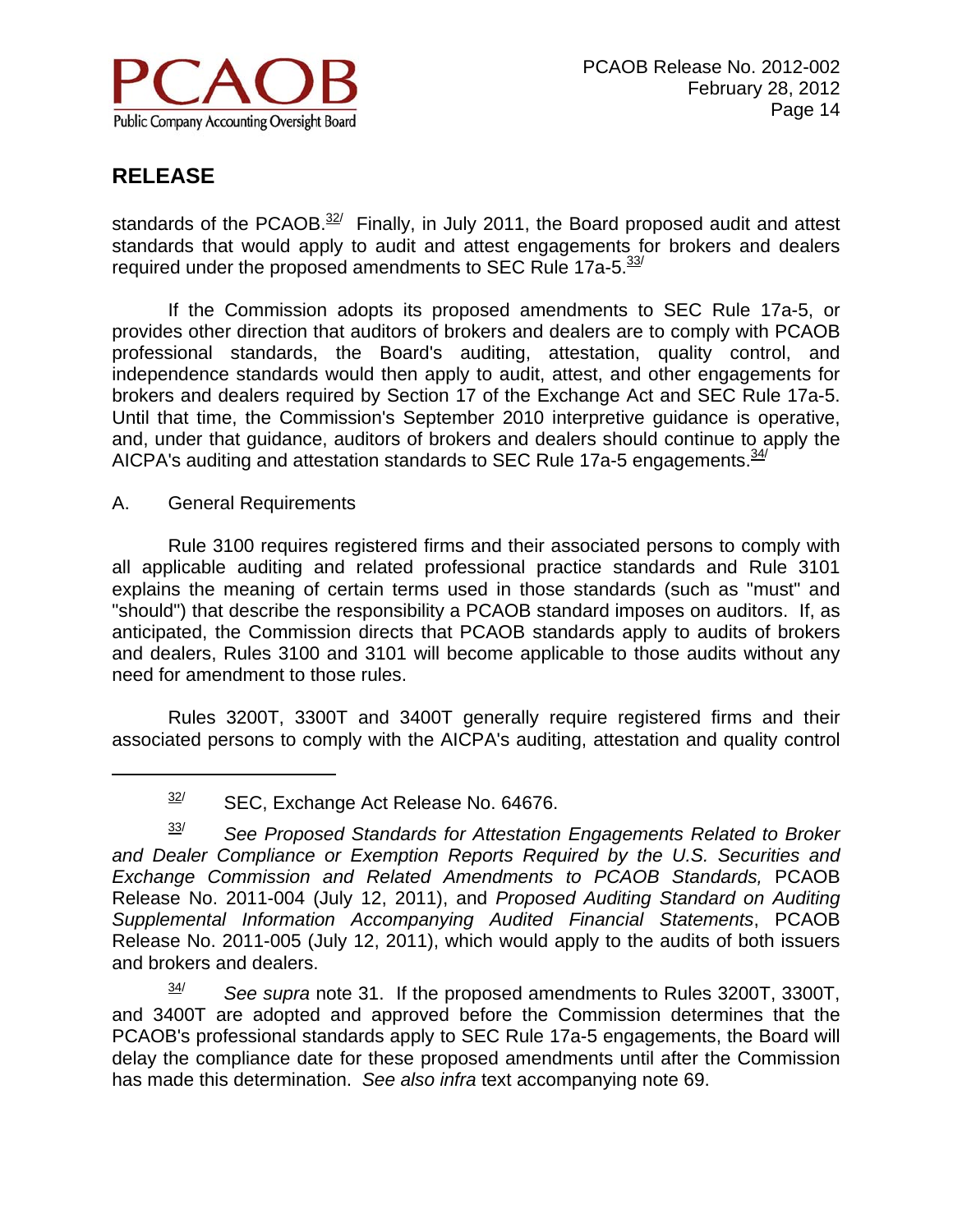

 $\overline{a}$ 

standards as in existence on April 16, 2003, to the extent not superseded or amended by the Board. If the amendments the Board is proposing in this release are adopted and approved, Rules 3200T and 3300T would, by their terms, become applicable to audits of brokers and dealers. Upon direction from the Commission that auditors of brokers and dealers are to comply with PCAOB standards, Rules 3200T and 3300T, as well as standards adopted by the Board and approved by the Commission, would apply to audit, attest, and other engagements for brokers and dealers required under Section 17(e)(1)(A) of the Exchange Act to file financial statements.

 To clarify that Rule 3300T regarding interim attestation standards would apply, as noted above, to broker or dealer engagements, the Board is proposing to remove the words "for issuers" from the phrase in the rule "audit reports for issuers." As a result, Rule 3300T would apply, and the interim standards would have to be followed, in connection with attestation engagements related to the preparation or issuance of audit reports for brokers and dealers as well as issuers. $35/$ 

Rule 3400T requires, among other things, that certain registered firms – firms that were members of the former SEC Practice Section ("SECPS") of the American Institute of Certified Public Accountants – must comply with certain of the SECPS membership requirements that existed as of April 16, 2003, to the extent not superseded or amended by the Board.<sup>36/</sup> Under the proposed amendments, the Board would only apply the SECPS membership requirements to the auditors of broker and dealers that were members of the SECPS in 2003. This proposed approach would be consistent with the current rule (which applies the SECPS membership requirements only to those registered firms that are former members of the SECPS). In the future,

 $35/$  As noted above, the Board is proposing to amend the definition of "audit" reports" in Rule 1001 to include auditor examinations of and reports concerning not only financial statements but also reports, notices, other documents, procedures or controls, such as the auditor reports provided in connection with audits of brokers and dealers pursuant to SEC Rule 17a-5. *See supra* notes 17-19 and accompanying text.

<sup>36/</sup> *See* Rule 3400T(b); *Establishment of Interim Professional Auditing Standards*, PCAOB Release No. 2003-006 at n.15 and accompanying text (Apr. 18, 2003). These standards address, among other topics, training and education, internal communication of broad principles that influence the firm's quality control policies and procedures, notifications to regulators of dismissals and resignations from audit engagements, obligations with respect to foreign correspondent firms or other members of an international firm, and compliance with auditor independence requirements. Some of these membership requirements do not apply to broker or dealer audit clients. *See infra* note 122.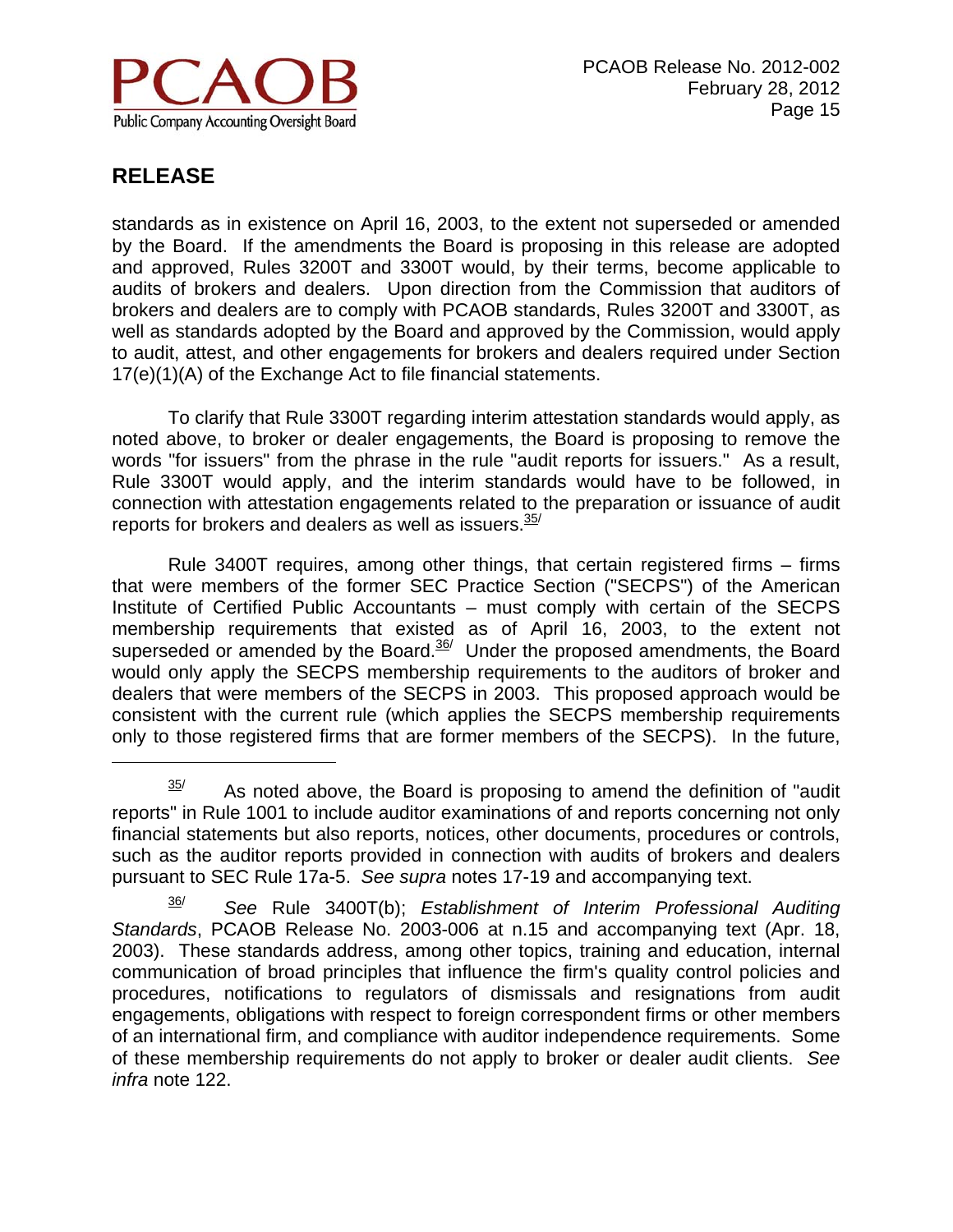

the Board intends to address the quality control standards more generally, and to consider whether the substance of the SECPS membership requirements should be applied to other registered firms.

 The Board also is proposing to amend the rules in Section 3 to remove outdated and currently irrelevant provisions. For example, the Board is proposing amendments to delete the Notes to Rules 3200T, 3300T and 3400T that address the application of standards during the period from the adoption of the Act to the date in 2003 when firms initially were required to register with the Board. The Board also is proposing to delete Rule 3101(c), which provided relief from certain documentation requirements before November 2004. The Board is proposing to delete Rule 3201T, which was a temporary and transitional rule regarding the application of Auditing Standard No. ("AS") 2 and by its terms expired on July 15, 2005. Finally, the Board is proposing to amend Rule 3400T to remove the Note that addresses application of the SECPS membership requirement for concurring partner reviews, which was superseded by AS 7, Engagement Quality Review.

B. Auditor Independence

 $\overline{a}$ 

 Registered public accounting firms must follow not only the Commission's auditor independence requirements $37/$  but also, to the extent applicable, the ethics and auditor independence requirements in Rules  $3520$  through  $3526.\frac{38}{10}$ 

 In 2003, the Board adopted Rules 3500T and 3600T, which require registered public accounting firms to adhere to ethics and independence standards described in the AICPA's Code of Professional Conduct Rules 102 and 101 and the interpretations and rulings thereunder, as in existence on April 16, 2003 to the extent not superseded or amended by the Board, and to certain standards and interpretations of the Independence Standards Board.

 To simplify the Board's rules, and to conform to Section 103(a)(1) of the Act as amended by the Dodd-Frank amendments, the Board proposes to merge Rule 3600T into Rule 3500T. This proposal would result in the specific auditor independence rules

 $38$  Among other things, the Dodd-Frank amendments clarified the Board's authority under Section 103 of the Act to establish auditor independence standards to be used by registered public accounting firms in the preparation and issuance of audit reports, as required by the Act, SEC rules, or "as may be necessary or appropriate in the public interest or for the protection of investors." *See* Section 103(a)(1) of the Act.

 $37$  SEC Regulation S-X, Rule 2-01.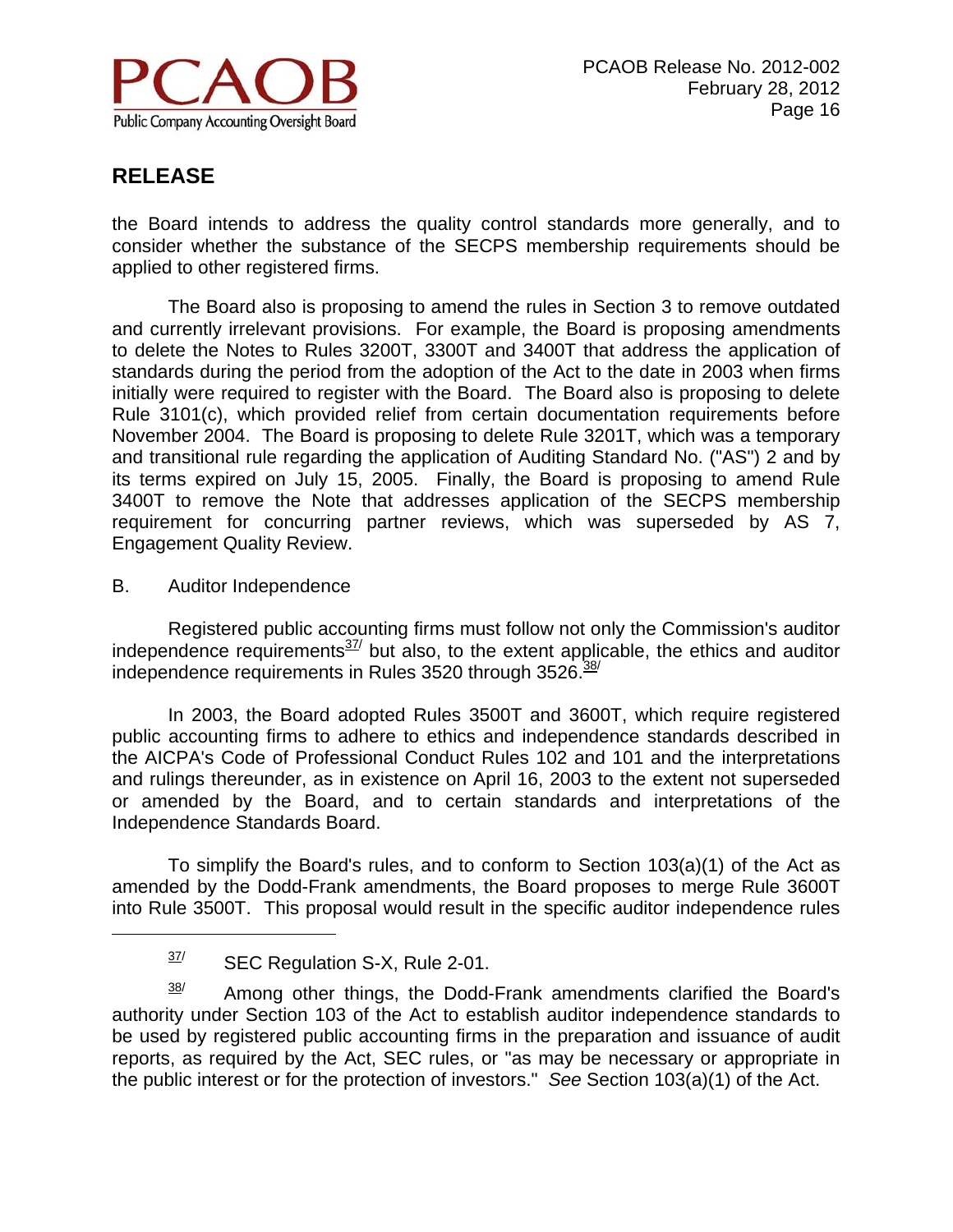

 $\overline{a}$ 

following the incorporation of the interim independence rules without having to renumber the existing PCAOB auditor independence rules. The Board also is proposing a technical amendment to current Rule 3600T(b) to delete a reference to Independence Standards Board Standard No. 1, which was superseded by Rule  $3526.<sup>39</sup>$ 

Subsequent to the adoption of Rules 3500T and 3600T, the Board added definitions and general rules related to ethics and auditor independence, rules that prohibit contingent fee arrangements for any services a registered public accounting firm may provide to its audit clients, rules that restrict certain types of tax services that may be provided to audit clients and to persons in a "financial reporting oversight role" at an issuer audit client, rules related to issuer audit committee pre-approval of tax services and services related to internal control over financial reporting, and rules related to communications with issuers' audit committees concerning auditor independence. $\frac{40}{7}$  The areas covered by these rules, and the Board's proposed application of each rule to audits of brokers and dealers, are discussed below. $41/$ 

 Definitions (Rule 3501). This rule contains definitions of nine terms used in the Board's auditor independence rules.

 The Board is proposing to add a definition of "audit committee" to Rule 3501 in order to facilitate the application of Rule 3526, Communications with Audit Committees Concerning Independence, to brokers and dealers. $42/$  The proposed definition generally would track the definition of "audit committees" in section 2(a)(3) of the Act. The Act essentially defines the "audit committee" to be the committee of the board of directors established to oversee the accounting and financial reporting processes of the issuer, and if there is no such committee then the full board of directors. Because the Board recognizes that some brokers and dealers may not have governance structures that include boards of directors or audit committees, the proposed definition would include a phrase indicating that for nonissuers, if no audit committee or board of directors (or equivalent body) exists, the term would mean those persons designated to oversee the

40/ *See*, *e.g.*, PCAOB Release Nos. 2003-011; 2005-014; 2005-20; 2007- 005A; and 2008-003.

 $41/$  Regardless of the application of the Board's independence rules, auditors of brokers and dealers must follow the Commission's auditor independence rules as stated in SEC Rule 17a-5.

 $\frac{42}{ }$  *See* proposed Rule 3501(a)(v).

 $\frac{39}{1}$  PCAOB Release No. 2008-003 at 4.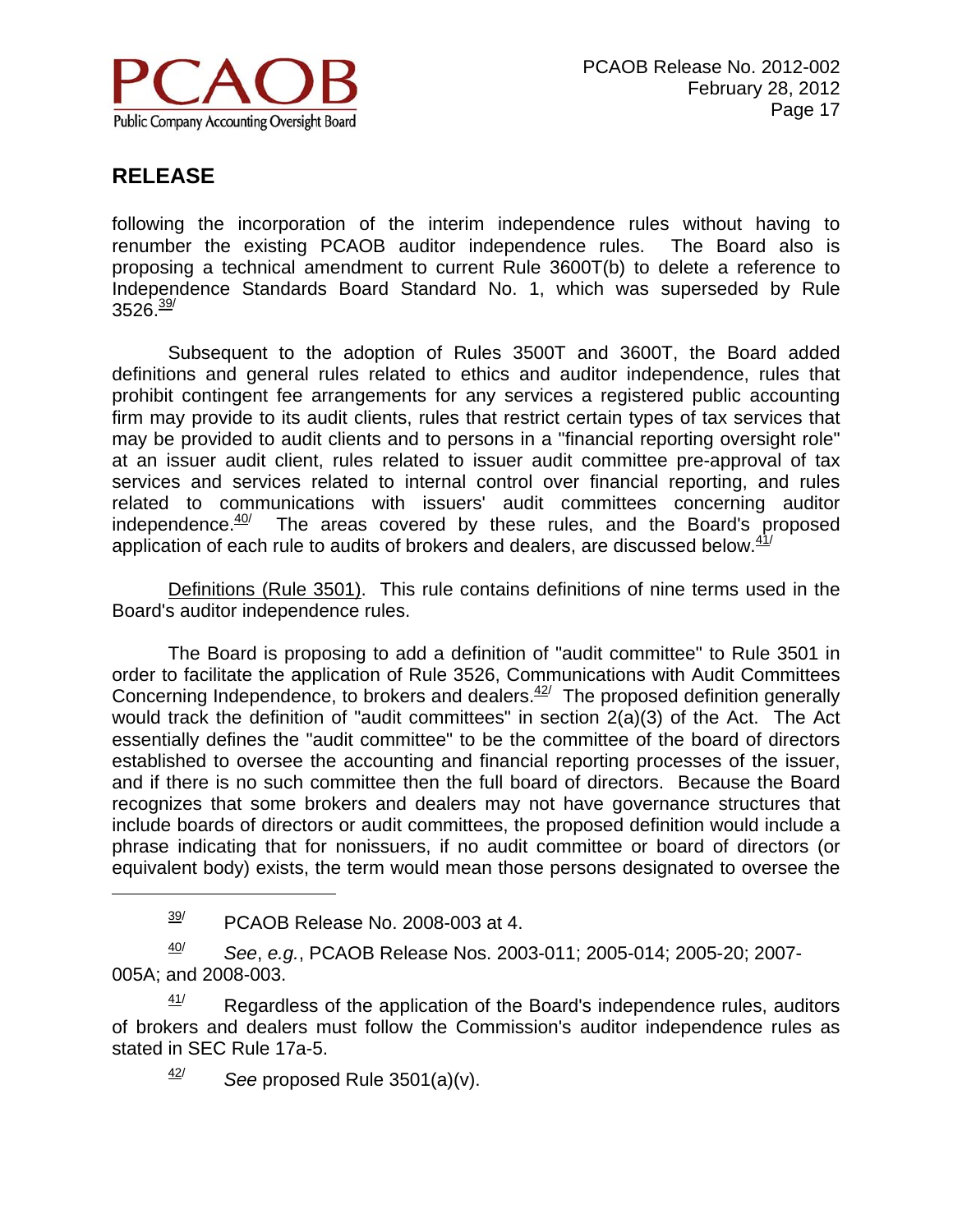

 $\overline{a}$ 

accounting and financial reporting processes of the entity and the audits of entity's financial statements. $43/2$  As a result, if a broker or dealer audit client (or potential client) did not have an audit committee or a board of directors, the auditor could provide the Rule 3526 communications to persons overseeing the broker's or dealer's accounting and financial reporting processes and its audits.

The Board does not propose that the broker or dealer audit client or potential client would have to formally designate persons who oversee the client's accounting and financial reporting processes and audits. Instead, auditors would be expected to use their judgment to identify senior persons at the client or potential client that have decision-making authority and responsibility for these functions. For an ownermanaged entity, for example, the designated person could be the owner. Under a limited partnership, the designated person could be the managing or general partner responsible for preparation of the financial statements and oversight of the partnership's audits.

Although the Board is not proposing amendments to other definitions in Rule 3501, the Board notes that the meaning of certain definitions may be altered when the Board's rules and standards are made applicable to the audits of brokers and dealers. For example, Rule 3501(a)(iv) defines "audit client" to mean "the entity whose financial statements or other information is being audited, reviewed, or attested and affiliates of the audit client." If the Board's rules become applicable to the audits of brokers and dealers, the "entity" referenced in this definition would include a broker or dealer, as well as an issuer. $\frac{44}{7}$ 

 $43/$  The Board proposed essentially the same definition of "audit committee" in its recent audit committee communications proposal. *See Proposed Auditing Standard Related to Communications with Audit Committees*, PCAOB Release No. 2011-008 (Dec. 20, 2011).

 $44$  The definition of "audit client" in SEC auditor independence rules includes brokers and dealers. *See* SEC Rule 17a-5(f)(3), which governs audits of brokers and dealers and states, "An accountant shall be independent in accordance with the provisions of Rules 2-01(b) and (c) of Regulation S-X." Similarly, the SEC's proposed amendments to SEC Rule 17a-5 would state, "The independent public accountant must be qualified and independent in accordance with § 210.2-01 of this chapter and, in addition, the independent public accountant must be registered with the Public Company Accounting Oversight Board if required by the Sarbanes-Oxley Act of 2002." *See* proposed SEC Rule 17a-5(f)(1).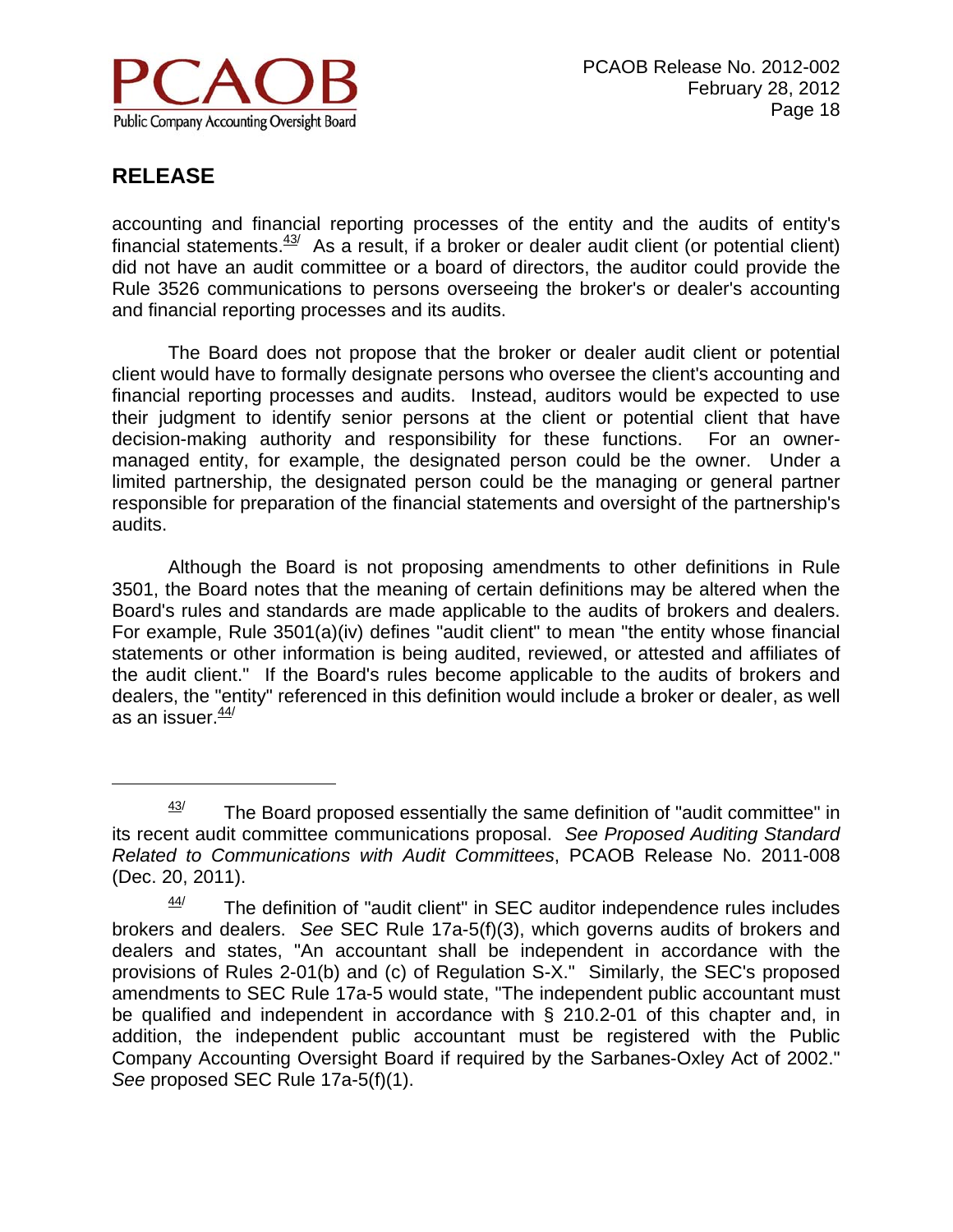

 $\overline{a}$ 

 Overall Framework (Rules 3502 and 3520). Rule 3502 establishes a standard of ethical behavior for the conduct of persons associated with registered public accounting firms, indicating that these persons shall not take or omit to take an action knowing, or recklessly not knowing, that the act or omission would directly and substantially contribute to a violation by the firm of the Act, the rules of the Board, or provisions of the securities laws or professional standards. This basic ethics rule applies to all associated persons in all registered public accounting firms and the Board is not proposing any amendment to the rule.

 Rule 3520 sets forth the fundamental ethical obligation for the accounting firm and its associated persons to be independent of the firm's audit client throughout the audit and professional engagement period. With the proposed change in the definition of "audit client" described above, this rule would apply to auditors of brokers and dealers as well as to auditors of issuers. To remove any doubt that this rule would apply to auditors of brokers and dealers, as well as to auditors of issuers, the Board is proposing to remove the reference to "an issuer" from Note 1 of this rule, and to make other technical changes.

 Contingent Fees (Rule 3521). This rule, which is consistent with the SEC's auditor independence rules, $45/$  states that a registered public accounting firm is not independent if it enters into a contingent fee or commission arrangement, directly or indirectly, with its audit client. With the expanded interpretation of "audit client" as noted above, this rule would apply to audits of brokers and dealers as well as to audits of issuers. Because the SEC rule on contingent fees currently is applicable to audits of brokers and dealers, $\frac{46}{7}$  making the PCAOB rule similarly applicable to those audits should not affect practice in this area.

 Tax Transactions (Rule 3522). Under this rule, registered public accounting firms are prohibited from providing any non-audit service to their audit clients related to the marketing, planning or opining in favor of the tax treatment of transactions that are

46/ *See* SEC Rule 17a-5(f)(3), stating, "An accountant shall be independent in accordance with the provisions of Rules 2-01(b) and (c) of Regulation S-X."

<sup>45/</sup> *See* SEC Rule 2-01(c)(5) of Regulation S-X.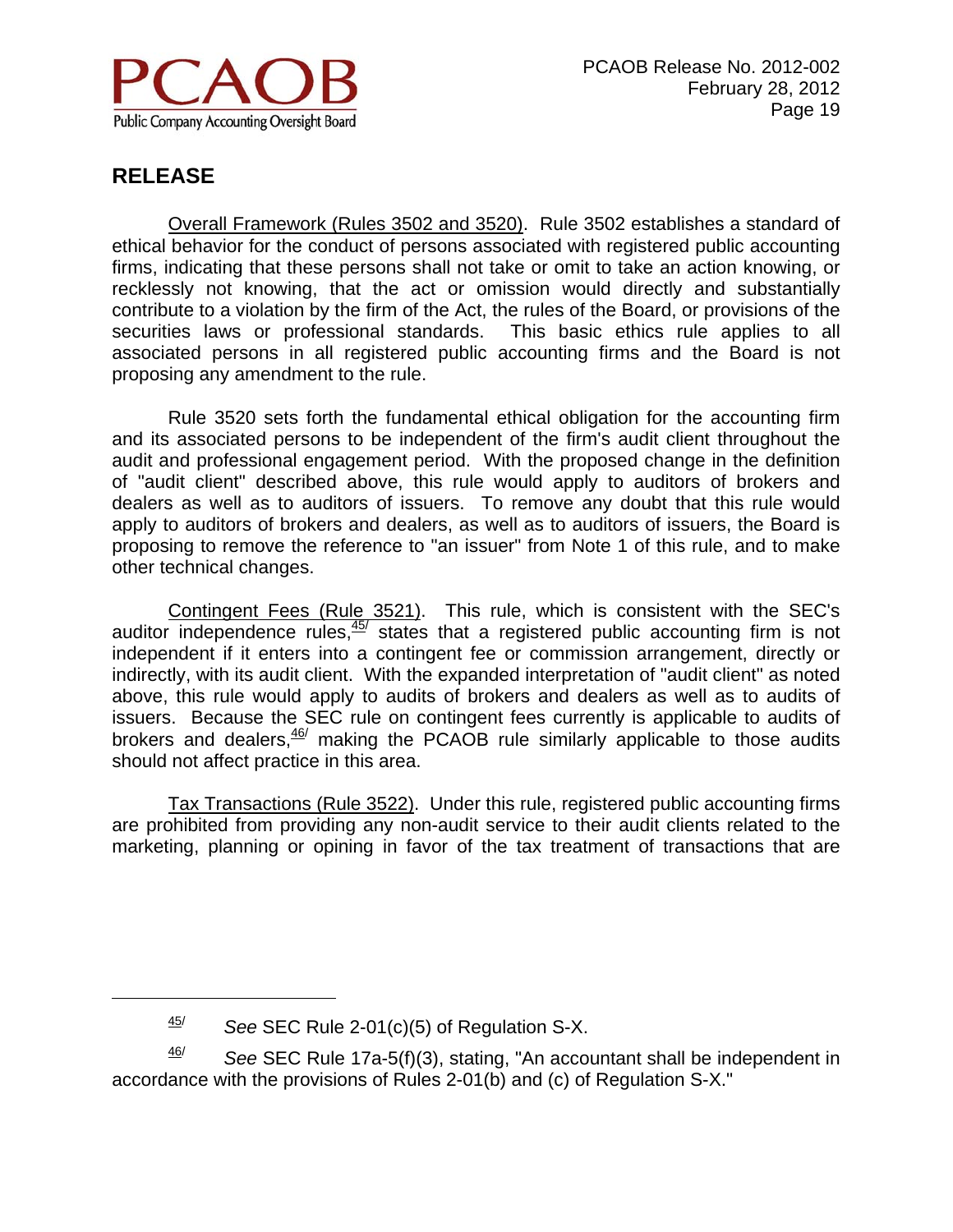

 $\overline{a}$ 

confidential transactions" $47/$  under the Internal Revenue Service's regulations or transactions that would be considered "aggressive tax position transactions." $48/$ 

 The Board adopted this Rule in 2005 following a report by the Permanent Subcommittee on Investigations of the Senate Committee on Governmental Affairs (the "Subcommittee") that some of the nation's largest accounting firms had in the past sold generic tax products to multiple corporate and individual clients despite evidence that some of those products were potentially abusive or illegal. $49/$  In addition, the Internal Revenue Service ("IRS") and the U.S. Department of Justice brought a number of cases against accounting firms in connection with those firms' marketing of tax shelter products and, specifically, those firms' alleged failures to register, or comply with list maintenance requirements relating to, their tax shelter products. In addition, the IRS proposed a settlement initiative for executives and companies that participated in certain abusive tax avoidance transactions, at times with the assistance of the companies' auditors. $50/$  At the time the initiative was announced, IRS Commissioner Mark W. Everson said that "[t]hese transactions raise[d] questions not only about compliance with the tax laws, but also, in some instances, about corporate governance and auditor independence."<sup>51/</sup>

 $48$  Rule 3522(b) describes an "aggressive tax position transaction" as a transaction initially recommended, directly or indirectly, by the registered public accounting firm with a significant purpose of tax avoidance, unless the proposed tax treatment is at least more likely than not to be allowable under applicable tax laws.

49/ *See* Permanent Subcommittee on Investigations of the Committee on Homeland Security and Governmental Affairs, *The Role of Professional Firms in the U.S. Tax Shelter Industry*, S. REP. No. 109-54, at 6 (2005). This report was based on a Subcommittee investigation that included hearings, in November 2003, in which the Subcommittee elicited testimony that described certain potentially abusive tax shelter products marketed through cold-call selling techniques by accounting firms and others. *See also* U.S. Tax Shelter Industry: The Role of Accountants, Lawyers, and Financial Professionals: Hearings Before the Permanent Subcommittee on Investigations of the Senate Committee on Governmental Affairs, 108th Cong. (2003).

 $\frac{50}{1}$  Announcement 2005-19, 2005-11 I.R.B.1.

 $51/$  Internal Revenue Service ("IRS") News Release, Settlement Offer Extended for Executive Stock Option Scheme, IR 2005-17 (Feb. 22, 2005), available at

 $47/$  Rule 3501(c)(i) defines a "confidential transaction" to be a transaction that is offered to a taxpayer under conditions of confidentiality and for which the taxpayer has paid an advisor a fee.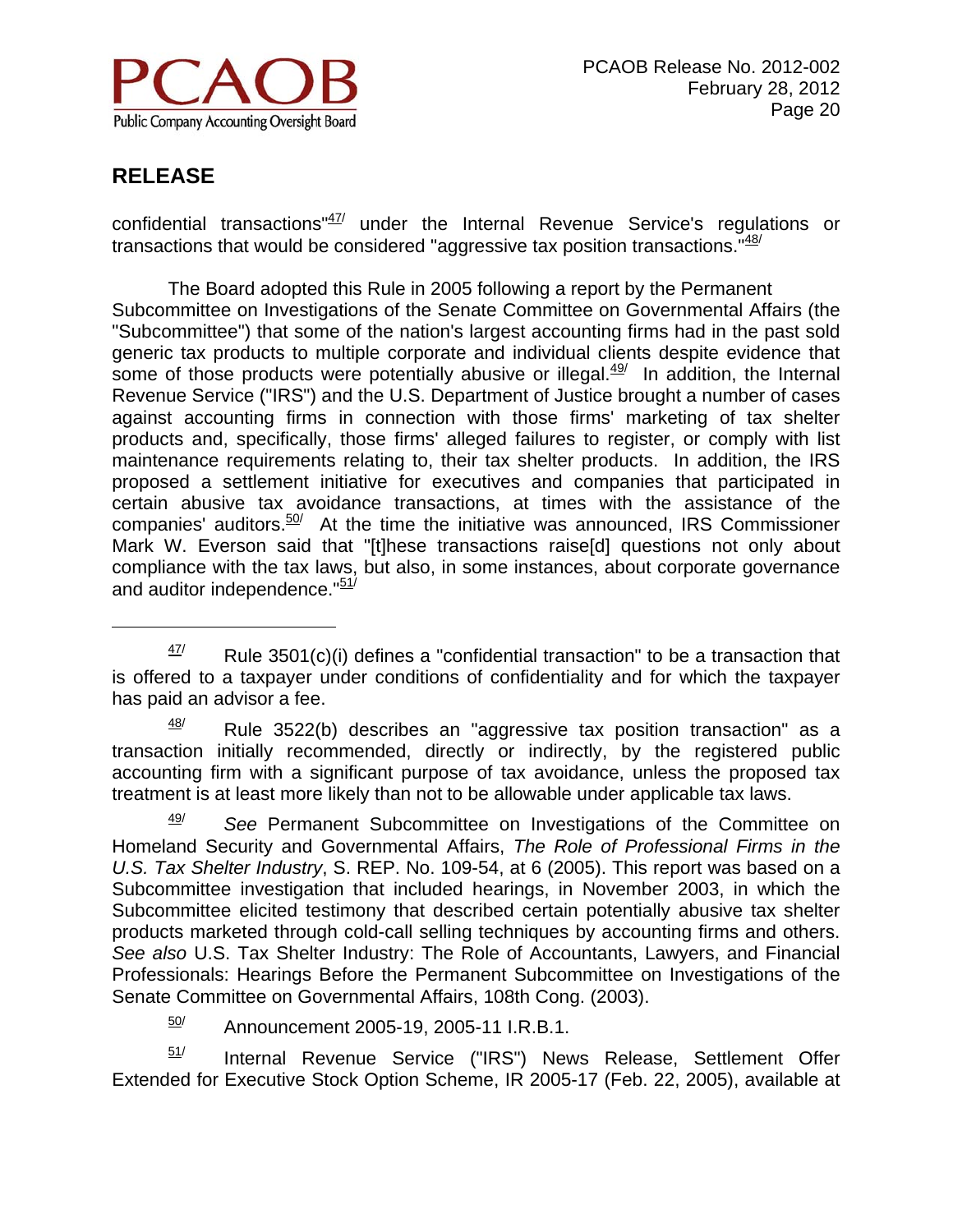

 The Government Accountability Office ("GAO") also noted concerns about auditors' involvement in marketing abusive tax shelters to public companies. The GAO reported that 61 Fortune 500 companies obtained tax shelter services from their external auditors during the period 1998 through 2003. $52/$  The GAO also noted that the IRS considered some of these "transactions abusive, with tax benefits subject to disallowance under existing law, and other transactions possibly to have some traits of abuse." $\frac{53}{ }$ 

 The Board adopted Rule 3522 following a public roundtable discussion with individuals representing a variety of viewpoints, including investors, auditors, government officials, and others,<sup>547</sup> and the solicitation of public comments. After consideration of the information it received, the Board concluded that if an auditor markets, plans or opines in favor of the tax motivated transactions described in the rule then there is an unacceptable risk to an auditor's independence.  $55/$ 

 With the proposed change in meaning of the term "audit client," as described above, Rule 3522 would apply to audits of brokers and dealers. Accordingly, the proposed amendments would result in a prohibition on a registered public accounting firm providing any non-audit service related to the marketing, planning or opining in favor of a tax treatment of a "confidential transaction" or an "aggressive tax position transaction" to a broker or dealer audit client.

Tax Services for Persons in Financial Reporting Oversight Roles (Rule 3523). This rule prohibits auditors from providing any tax service to any person who performs a

 $\overline{a}$ http://www.irs.gov/newsroom/article/0,,id=135596,00.html. Commissioner Everson also said, "We believe a new climate under Sarbanes-Oxley, together with the tougher independence standards for auditors recently proposed by the Public Company Accounting Oversight Board make this sort of thing less likely going forward." Id.

52/ *See* GAO, *Tax Shelters: Provided by External Auditors*, GAO-05-171 (2005).

 $\frac{53}{10}$ 

 $54$  The Board held the Auditor Independence Roundtable on Tax Services (the "Roundtable") on July 14, 2004. A list of Roundtable participants may be found at pages 2 and 3 of the transcript of the Roundtable. *See* Auditor Independence Roundtable on Tax Services (July 14, 2004), available at http://www.pcaobus.org/Standards/Standards\_and\_Related\_Rules/2004-07-

14\_Roundtable\_Transcript.pdf.

 $\frac{55}{10}$  PCAOB Release No. 2005-014 at 23.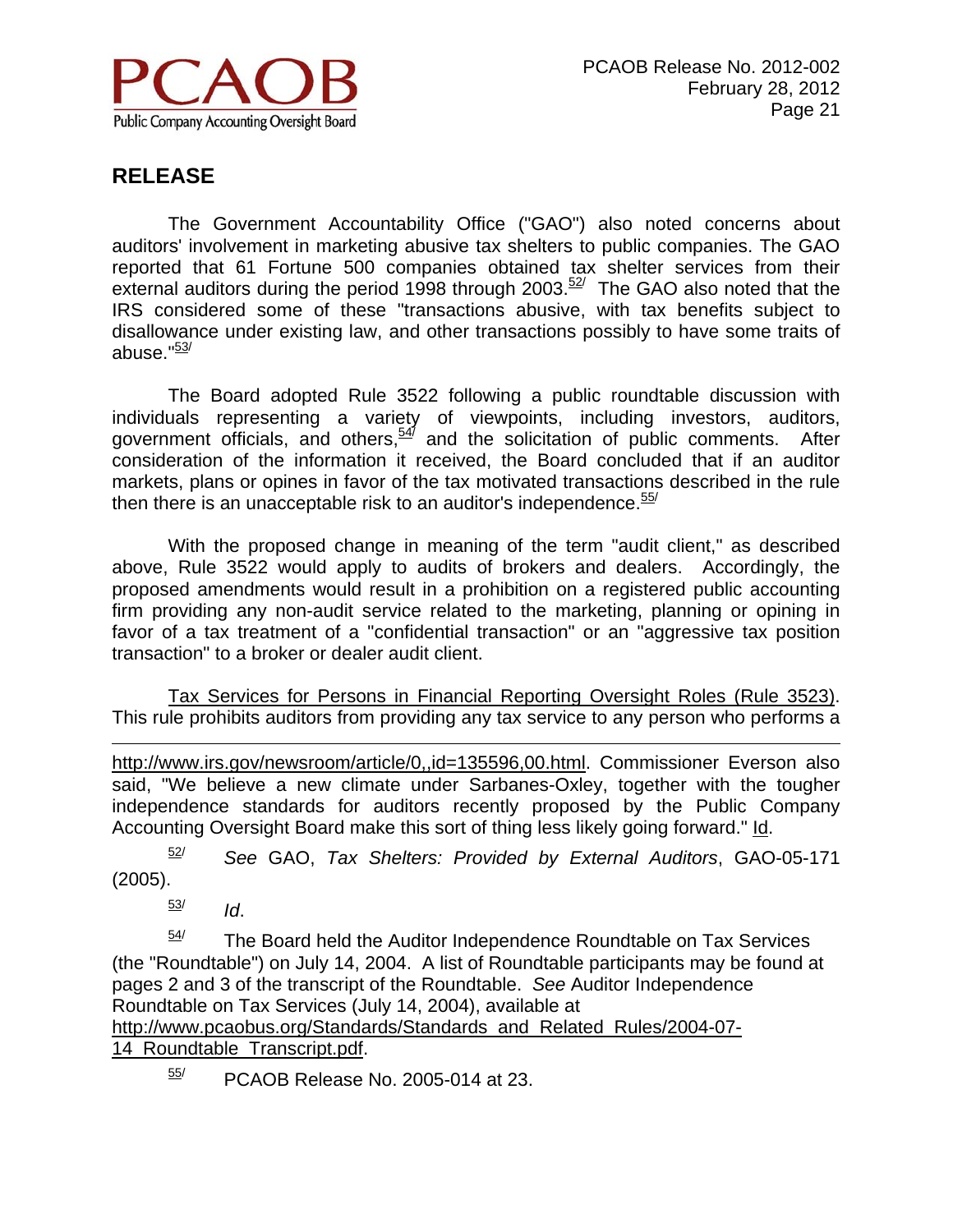

financial reporting oversight role at an audit client, or an immediate family member of such an individual, unless the person is in that role solely because (a) he or she is a member of the board of directors or a similar management or governing body, (b) the person has a relationship with an affiliated entity that is immaterial to the audit client's consolidated financial statements or that has its financial statements audited by another auditor, or (c) the person was hired or promoted into the financial reporting oversight role and the tax engagement was in process before the hiring or promotion and will be completed within 180 days after the hiring or promotion. $56/$  The rule addresses the concern that performing tax services for certain individuals involved in the financial reporting processes of an audit client creates an appearance of a mutuality of interest between the auditor and those individuals. $57/$ 

 In 2008, the Board amended this rule to limit its application to the "professional engagement period," which begins when the auditor either signs the initial engagement letter or begins audit procedures, whichever is earlier, and ends when either the company or the auditor notifies the Commission that the company is no longer that auditor's audit client. $58$ <sup>/</sup> The rule previously had applied not only to the professional engagement period but also during the "audit period," which is the period covered by any financial statements being audited or reviewed.<sup>59/</sup>

 The Board is proposing that Rule 3523 similarly apply to the audits of brokers and dealers. Providing such tax services for persons in a financial reporting oversight role at a broker or dealer could create the appearance that the auditor is giving preference to the person's economic interests over the preparation of accurate and fully informative financial reports filed with the Commission.

The Board recognizes, however, that the auditor independence implications of an auditor providing such tax services to an officer of a broker or dealer may not be the same as those associated with an auditor providing tax services to an officer of a public company. Accordingly, the Board seeks specific comment on whether Rule 3523 prohibition on tax services for persons in a financial reporting oversight role should continue to be limited to issuer audit clients.

 $\overline{a}$ 

 $\frac{59}{10}$  *Id.* at 14-15.

<sup>56/</sup> *Id*. at 34-39.

 $\frac{57}{10}$  *Id.* at 34-35.

 $58$ / PCAOB Release No. 2008-003 at 15.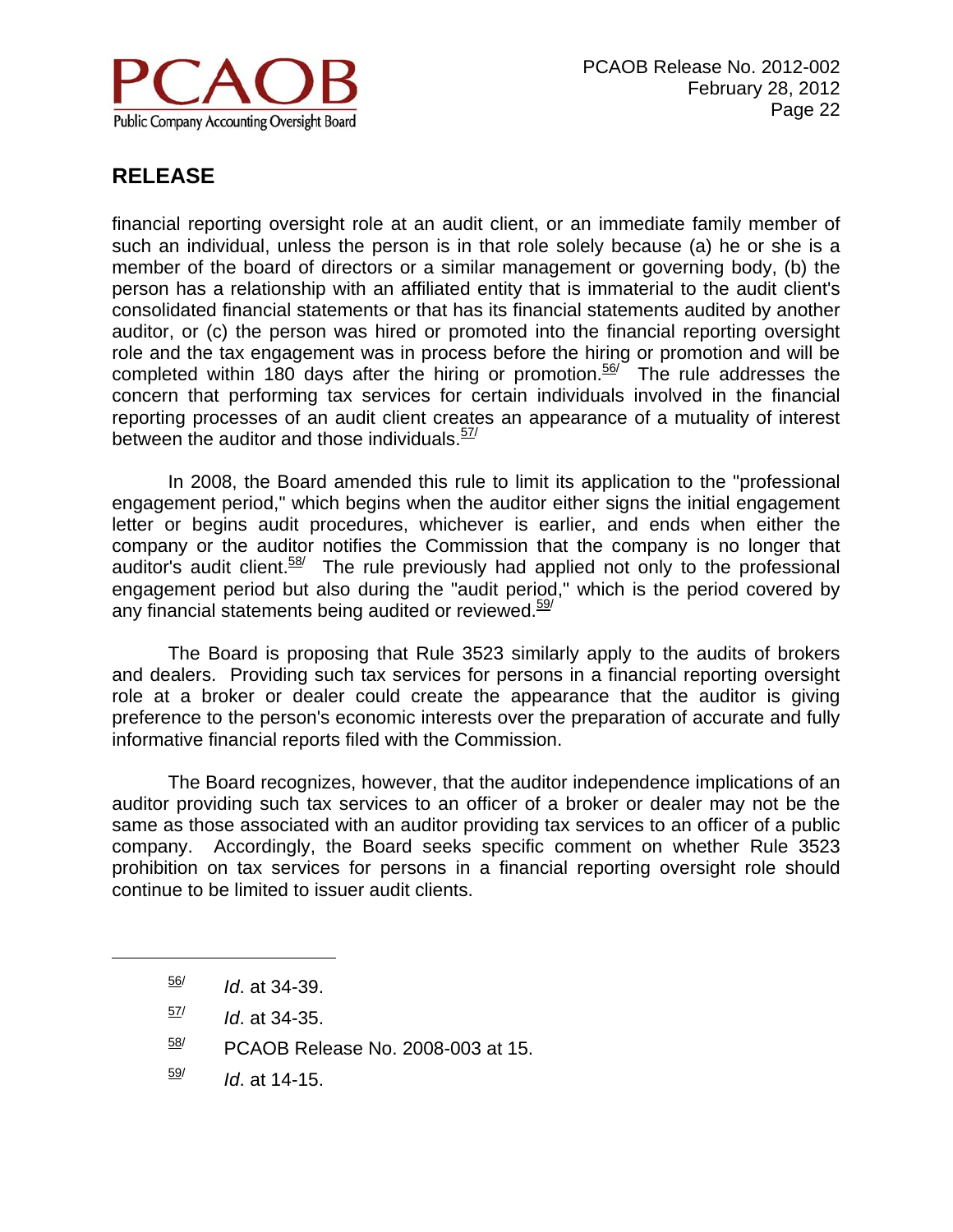

 Audit Committee Pre-approval of Certain Tax Services (Rule 3524). The Board adopted Rule 3524 to implement and strengthen the requirement in Sections 10A(h) and 10A(i) of the Exchange Act, as amended by Section 202 of the Sarbanes-Oxley Act, that all non-audit services for an issuer audit client "shall be preapproved by the audit committee of the issuer." $60/$  The Dodd-Frank amendments, however, did not extend the Exchange Act's issuer-audit committee preapproval requirements to nonaudit services provided to brokers and dealers. In addition, the SEC's independence rules over audit committee administration are only applicable to issuers.

 As a result, the Board is not proposing to extend the preapproval requirements in Rule 3524 to broker or dealer audit clients. $61/$ 

 Audit Committee Pre-approval of Non-audit Services Related to Internal Control Over Financial Reporting (Rule 3525). The Board adopted Rule 3525 in connection with the adoption of Auditing Standard No. 5, *An Audit of Internal Control Over Financial Reporting That is Integrated with An Audit of Financial Statements, in 2007.<sup>62/</sup> The prior* auditing standard, Auditing Standard No. 2, had required audit committee pre-approval of internal control related non-audit services.<sup>63/</sup> With the adoption of Auditing Standard No. 5, this requirement was moved to Rule 3525.

 Rule 3525 was adopted to facilitate implementation of the audit committee preapproval requirements in Section 10A of the Exchange Act and the internal control reporting requirements in Section 404 of the Sarbanes-Oxley Act. As noted above, the Dodd-Frank amendments did not extend the audit committee pre-approval requirements in Exchange Act Sections 10A(h) and 10A(i) to brokers or dealers. Similarly, the Dodd-Frank amendments did not extend the Sarbanes-Oxley Act Section 404 internal control reporting requirements to brokers or dealers. Accordingly, the Board is proposing that the application of Rule 3525 remain limited to services provided to issuer audit clients.

 Communication with Audit Committees Concerning Independence (Rule 3526). The Board adopted Rule 3526 to assure that those making the decisions to hire,

60/ PCAOB Release No. 2005-014 at 40, *quoting* Section 10A(i)(1)(A) of the Exchange Act.

 $61/$  Audits of SEC registered brokers and dealers, however, remain subject to the SEC auditor independence rules, including prohibitions on the auditor providing certain non-audit services to audit clients. *See* SEC Rule 2-01(c)(4) of Regulation S-X.

62/ *See* PCAOB Release No. 2007-005A at 14-15 and Appendix 2.

 $\frac{63}{ }$  AS 2.33.

 $\overline{a}$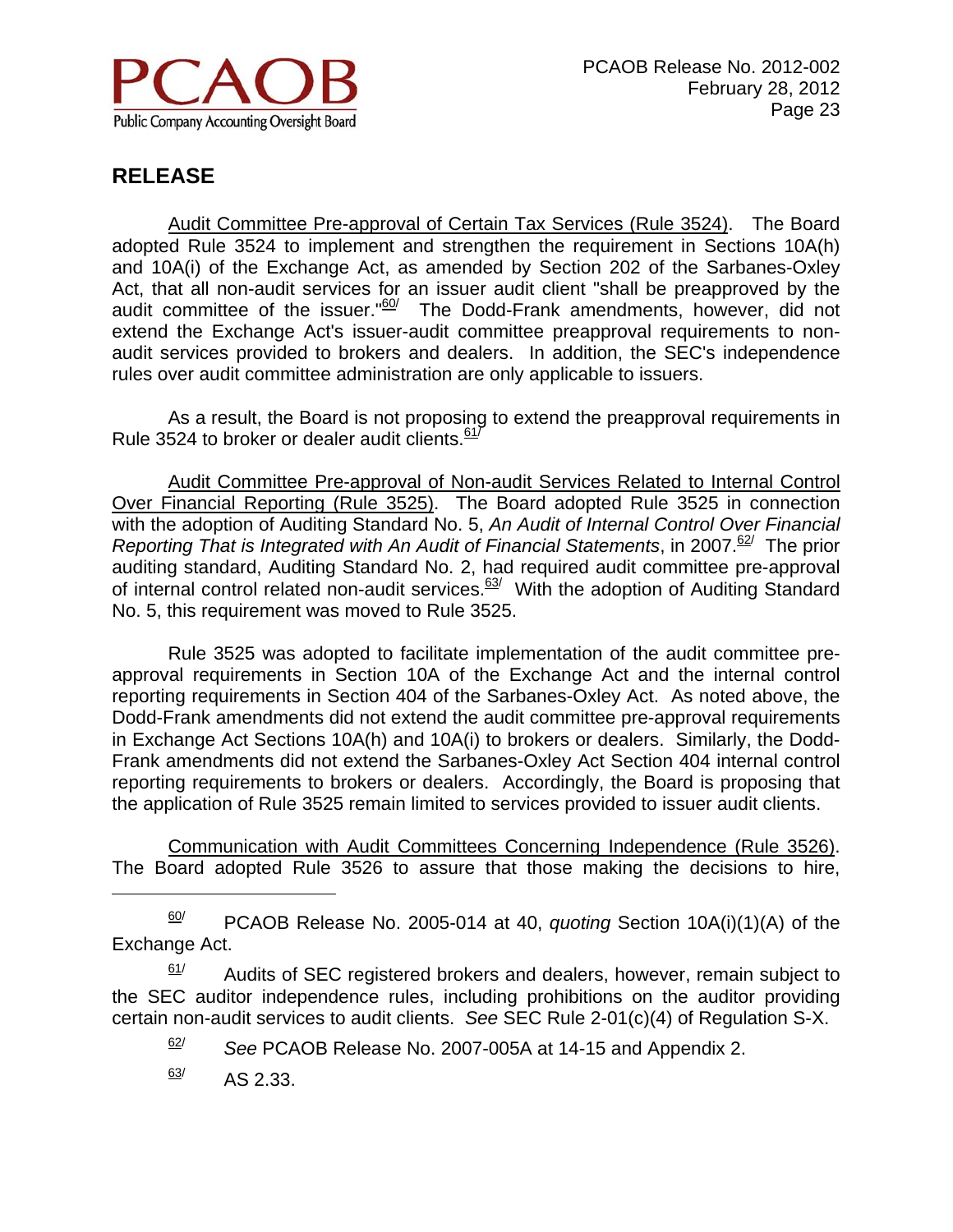

 $\overline{a}$ 

compensate, and oversee the work of the auditor have information about the auditor's independence that could assist them in performing those responsibilities. $64/$  This Rule requires that prior to being engaged and at least annually thereafter, an auditor describe in writing to the audit committee all relationships between the registered public accounting firm and audit client that reasonably may be thought to bear on the firm's independence from the audit client, discuss with the audit committee the potential effects of those relationships on independence, affirm that the public accounting firm is in compliance with Rule 3520, and document the substance of the discussion with the audit committee.<sup>65/</sup>

 SEC Rule 17a-5 requires that every broker or dealer registered with the Commission pursuant to Section 15 of the Exchange Act file a report audited by an independent public accountant,  $\frac{66}{2}$  and that the accountant must be independent in accordance with the Commission's independence rules in Regulation  $S-X$ .  $\frac{67}{1}$  It is as important that those persons discharging the responsibilities to engage and oversee an independent auditor at a broker or dealer, as it is for an issuer's audit committee, to be advised by the auditor of any relationships that reasonably may be thought to bear on the auditor's independence. The Board, therefore, is proposing to make Rule 3526 applicable to audits of brokers and dealers.

 The Board recognizes, however, that brokers and dealers may have organizational structures that do not include audit committees. The Board, therefore, is proposing to add a definition of "audit committee" to Rule 3501 that would make Rule 3526 applicable to broker and dealer audit clients. This definition, as discussed above, would provide that if a broker or dealer does not have an audit committee then the

 $\frac{66}{ }$  SEC Rule 17a-5(d)(1)(i). *See also* proposed SEC Rule 17a-5(d)(2)(C).

 $67$  SEC Rule 17a-5(f)(3). The Commission's independence requirements include SEC Rule 2-01 and related interpretations. *See also* proposed SEC Rule 17a- $5(f)(1)$ .

 $64$  PCAOB Release No. 2008-003 at 3-4.

 $\frac{65}{}{ }$  Rule 3526 requires that the registered public accounting firm describe, in writing, all relationships between the registered public accounting firm, or any affiliates of the firm, and the audit client or persons at the audit client in a "financial reporting oversight role."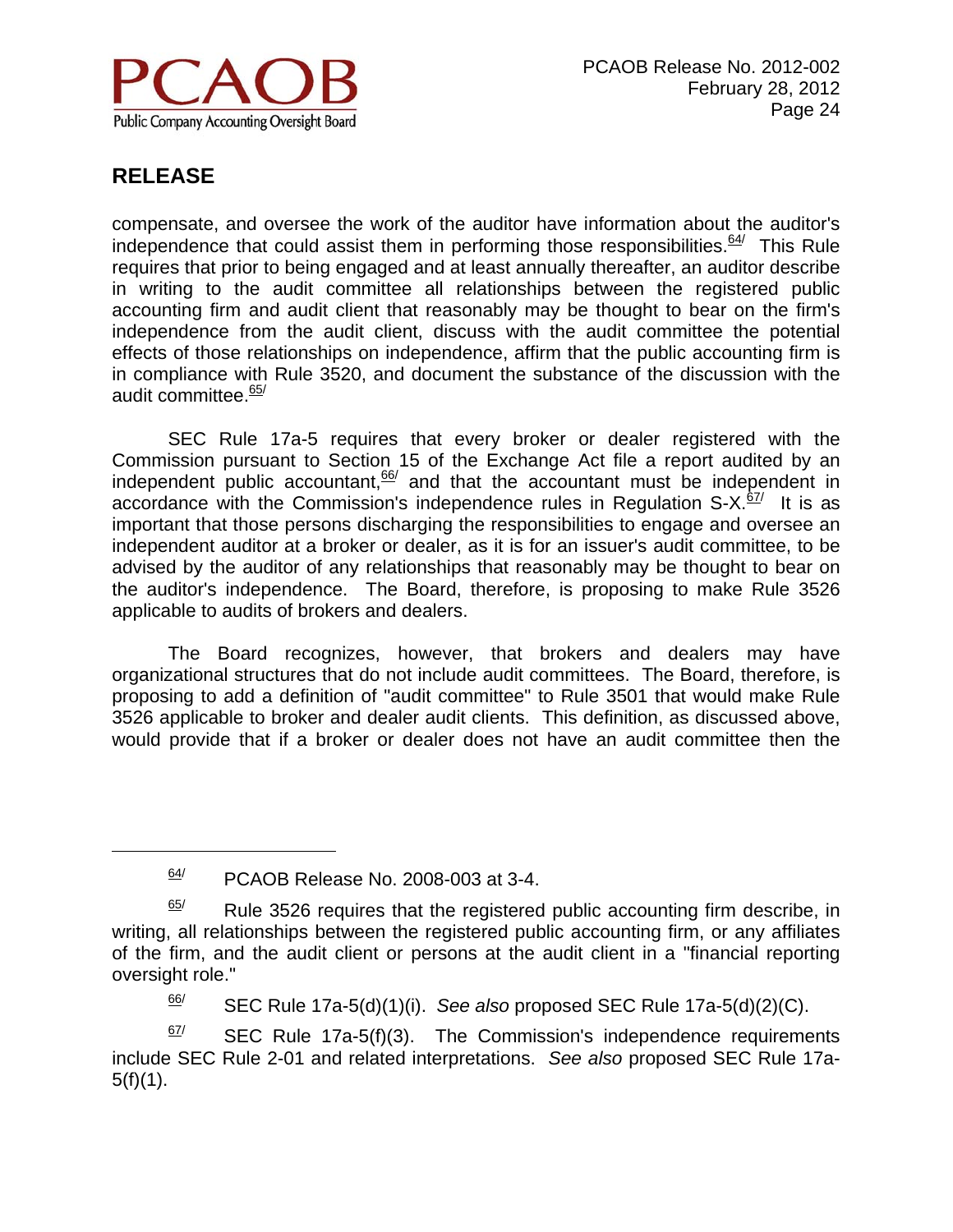

<u>.</u>

required communications should be made to the individuals overseeing the accounting and financial reporting processes for the broker or dealer. $68/$ 

Compliance dates for Rules 3521 through 3526. If the proposed amendments to Rules 3521 through 3526 are adopted and approved, the Board will delay the date of required compliance for these proposed amendments until a Commission determination that the PCAOB auditing, attestation, and related professional practice standards should govern the preparation and issuance of audit reports to be included in broker and dealer filings with the Commission. $69/$  A Commission determination that the PCAOB standards should govern may occur upon the Commission's adoption of amendments to SEC Rule 17a-5, the adoption of other rules that provide a similar requirement for the use of PCAOB standards in the audits of broker or dealer financial and compliance reports and reviews of exemption reports, or the issuance of a Commission interpretive release. The delayed compliance date for the proposed amendments would ensure that audits of brokers and dealers would not become subject to the Board's auditor independence requirements before the Commission determines that those audits should be governed by PCAOB standards. $^{70/7}$ 

 Questions. The Board requests comment on the proposed amendments to the rules in Section 3.

 Should the general requirements in Rules 3100, 3200T, 3300T, and 3400T be made applicable to the auditors of brokers and dealers? If not, why not? If these general requirements become applicable to auditors of brokers and dealers should there be any transition provisions and, if so, what would be the basis for those provisions?

<sup>68/</sup> *See generally*, Section 301 of the Sarbanes-Oxley Act, which directed the Commission to adopt rules requiring listed companies' audit committees to "be directly responsible for the appointment, compensation, and oversight of the work of any registered public accounting firm employed by that issuer…." *See also* Exchange Act Section 10A(m)(2) and SEC Rule 10A-3(b)(2).

As noted above, in September 2010, the Commission issued interpretive guidance stating that references in Commission rules, staff guidance, and in the federal securities laws to GAAS or to specific standards under GAAS, as they relate to audits of non-issuer brokers and dealers, should continue to be understood to mean auditing and attestation standards generally accepted in the U.S., in addition to any applicable rules of the Commission. *See* Exchange Act Release No. 62991.

<sup>70/</sup> *See supra* note 34.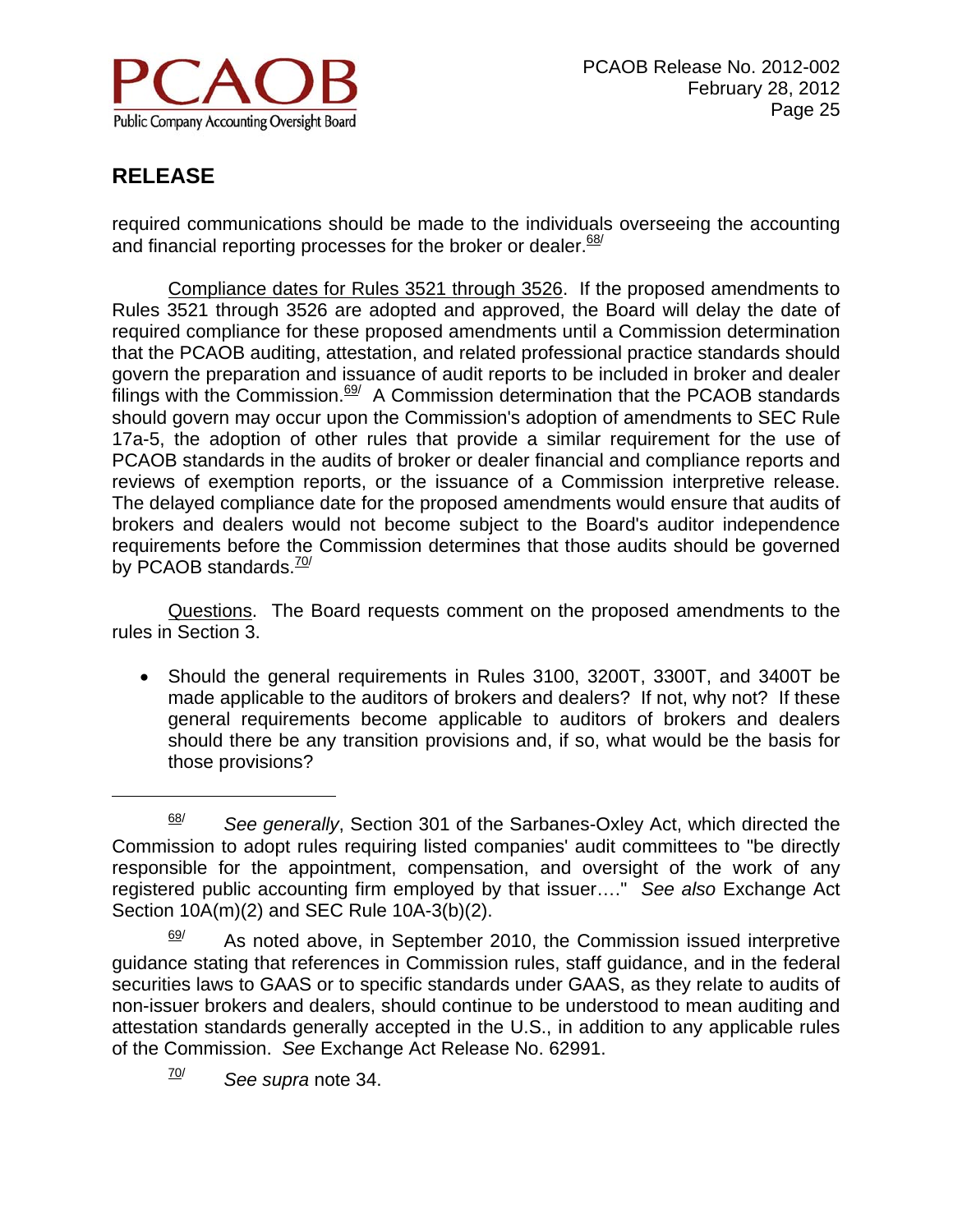

- Is it appropriate to apply the PCAOB's ethics and independence rules to the audits of brokers and dealers? If not, why not?
- Does providing tax services to persons in financial reporting oversight roles at brokers and dealers impair an auditor's independence with respect to that broker or dealer? Does the provision of these services to persons at brokers and dealers create the appearance of a mutuality of interest between the auditor and the broker or dealer? Should Rule 3523's prohibition on tax services for persons in a financial reporting oversight role be made applicable to broker and dealer audit clients? Would auditors or their broker and dealer audit clients need a period of transition during which the Board would delay the effectiveness of this proposed rule amendment? If so, how long should the transition period be?
- Is the Board's proposal not to apply the pre-approval rules to auditors of brokers and dealers appropriate in light of the Dodd-Frank amendments?
- Are the Board's proposed amendments to the audit committee communication rule appropriate in light of the Dodd-Frank amendments and the organizational structures of brokers and dealers?

#### V. Section 4 – Inspections

The rules in this section set out the procedures for the Board's inspections of registered public accounting firms. The Board has adopted a temporary rule, Rule 4020T, which sets out an interim inspection program for auditors of brokers and dealers. $\frac{11}{2}$  After it has gained knowledge and experience through the interim program and other sources, the Board in a subsequent rulemaking proceeding will propose rules for a permanent inspection program for these firms.

At this time, the Board proposes two technical amendments to the rules in this section. The first is to revise Rule 4009 to conform to Rule 140 of the Commission's Regulation P ("Rule 140"), $72/2$  which went into effect on September 7, 2010, and the second is to revise Rule 4020T(b) to conform to the amendments that the Board is proposing herein to the definitions of "audit," "audit report," and "professional standards" in Section 1.

 $\overline{a}$ 

 $71/$  PCAOB Release No. 2011-001.

 $\frac{72}{17}$  17 CFR 202.140.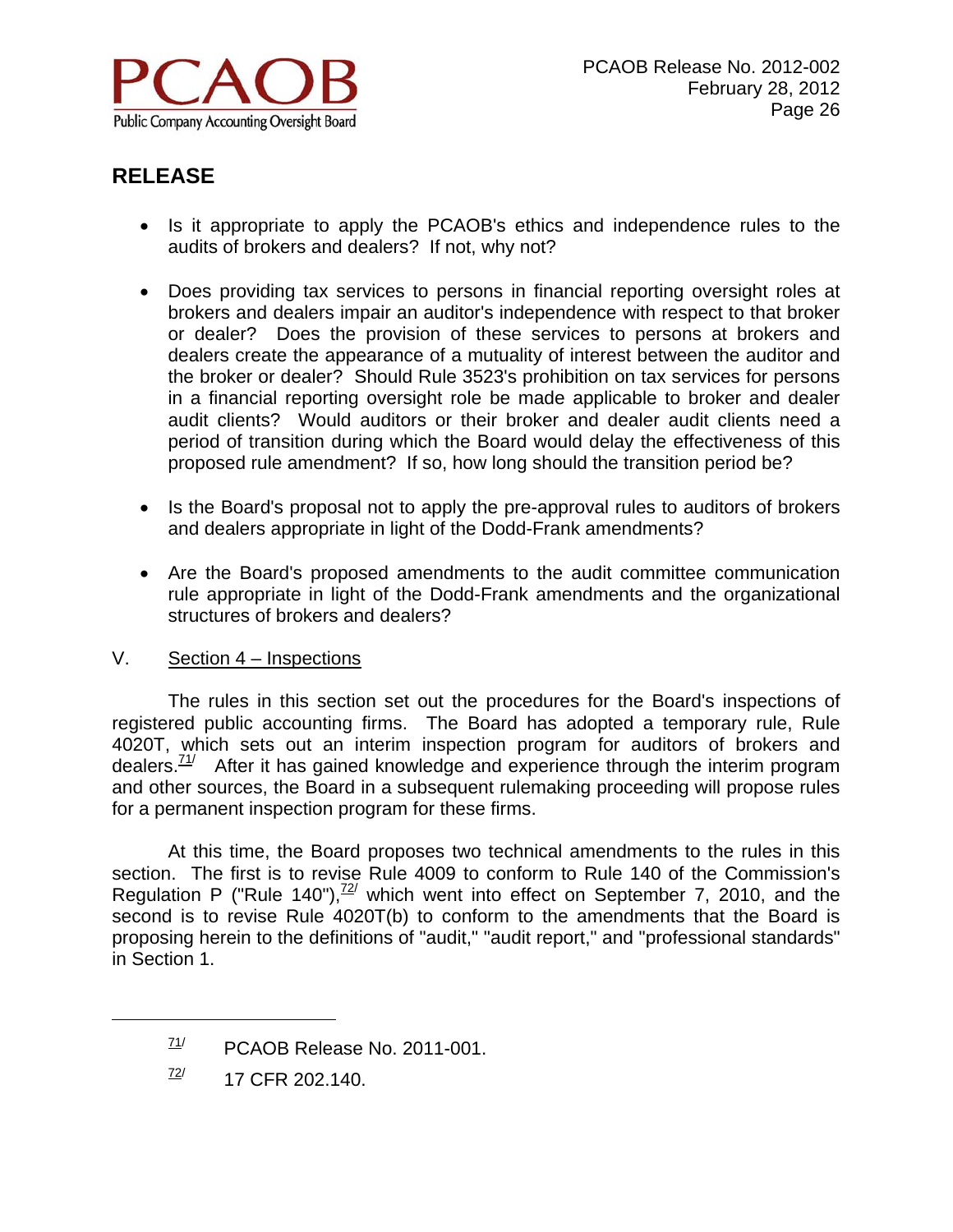

 $\overline{a}$ 

Firm Response to Quality Control Defects (Rule 4009). Rule 4009 sets out the procedures relating to a firm's submission to the Board to demonstrate how the firm has addressed criticisms of, or potential defects in, the firm's system of quality control that are described in an inspection report. If the Board determines that the firm has satisfactorily addressed a criticism or defect, the portion of the inspection report discussing that issue remains nonpublic. However, if the Board determines that the firm has not addressed a criticism or defect to the Board's satisfaction, the portion of the report discussing that issue will be made public. Section 104(h) of the Act allows the firm to request interim Commission review if the firm disagrees with the Board's determination that the firm has not satisfactorily addressed a quality control criticism or defect.

When a firm seeks Commission review of a negative remediation determination by the Board, Rule 4009(d)(3) provides that "unless otherwise directed by Commission order or *rule*," (emphasis added) the quality control findings shall be made public by the Board 30 days after the firm formally requests Commission review. In July 2010, the Commission adopted Rule 140, which provides that a firm's timely request for Commission review of a negative remediation determination operates as a stay of publication by the Board of the portions of the report at issue unless and until the Commission either denies the review request or otherwise determines.<sup>73/</sup> The Board proposes a conforming amendment to Rule 4009(d)(3).

 Interim Inspection Program Related to Audits of Brokers and Dealers (Rule 4020T). On June 14, 2011, the Board adopted Rule 4020T, establishing an interim inspection program relating to audits of brokers and dealers.<sup> $74/$ </sup> Rule 4020T(b) provided that the definitions of "audit," "audit report," and "professional standards" contained in the Dodd-Frank Amendments applied to Rule 4020T, Rule 3502, Section 5 of the rules, and to the definition of "disciplinary proceeding" in Rule 1001(d)(i). Because this proposed rulemaking would make these definitions permanently applicable to all of the Board's rules, the Board proposes deleting the second sentence of Rule  $4020T(b)$ .<sup>75/</sup>

74/ *See* PCAOB Release No. 2011-001 (June 14, 2011).

 $73$  See SEC Rule 140(c)(5), (d), and (e)(4).

 $\frac{75}{10}$  As discussed above, we would also remove the notes accompanying the definitions of "audit," "audit report," and "professional standards" in Rule 1001. *See supra* notes 17, 27.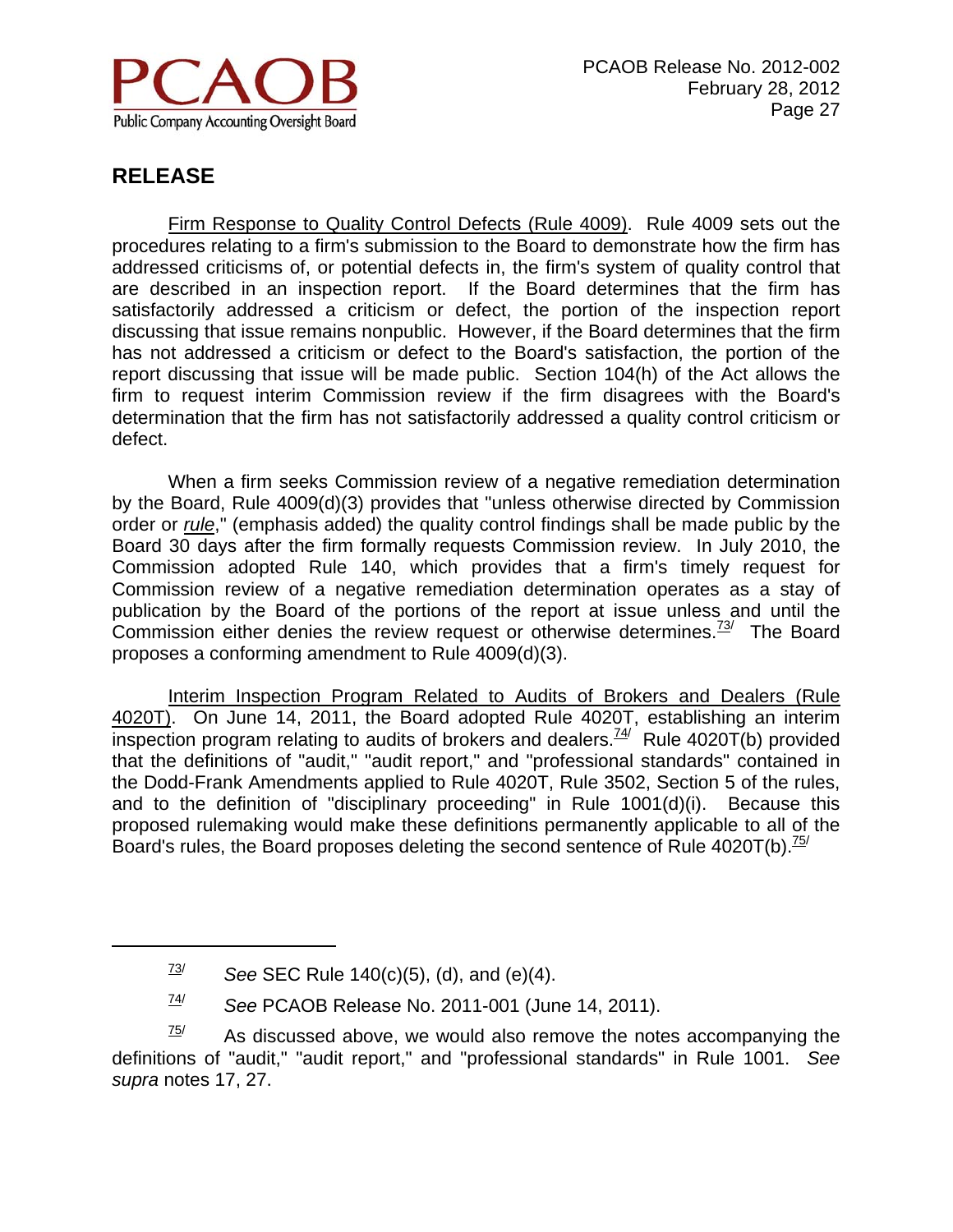

 $\overline{a}$ 

#### VI. Section 5 – Investigations and Adjudications

Section 5 of the Board's rules govern the process of PCAOB investigations and disciplinary proceedings. The Board is proposing amendments to certain rules in this section to conform to the Dodd-Frank amendments. For many of these rules, this is simply a matter of adding "broker" and "dealer" to rules in addition to "issuer," to reflect the Board's jurisdiction over auditors of brokers and dealers pursuant to the Dodd-Frank amendments. The Board is also proposing amendments to a number of the rules in this Section in light of its experience administering and enforcing these rules.  $\frac{76}{7}$ 

Many of the rules in this Section would be affected by the proposed changes to the definitions in Rule 1001. In particular, the changes to the definitions of "audit," "audit report," and "professional standards" make clear that the Board's enforcement rules – which encompass, among other things, the provisions of the securities laws relating to the preparation and issuance of audit reports and the obligations and liabilities of accountants with respect thereto – would encompass the obligations of auditors with respect to audit reports for brokers and dealers, such as those obligations set out in Rule 17a-5. The Board's Temporary Rule for an Interim Inspection Program for the Audits of Brokers and Dealers extends the definition of these three terms to the rules in this section.<sup> $77/7$ </sup> This proposed rulemaking would make these changes part of the Board's permanent rules.

In addition, the proposed revisions to the definition of "Person Associated With a Public Accounting Firm" in Rule 1001 would apply to all uses of the term in this Section, making it clear that the term "associated persons" includes formerly associated persons concerning conduct that occurred while they were associated with a registered public accounting firm, as well as persons seeking to become associated with a registered public accounting firm. As stated above, this amendment reflects the Dodd-Frank amendments' clarification of the Board's jurisdiction over these individuals.

 $76$  The Board is also proposing a number of technical amendments, such as updating cross-references, to Rules 5205, 5407, and 5462.

 $77/$  These definitions were made part of the temporary rule for an interim inspection program because they are integral to the interim inspection program and the relative timing of that rulemaking with this rulemaking.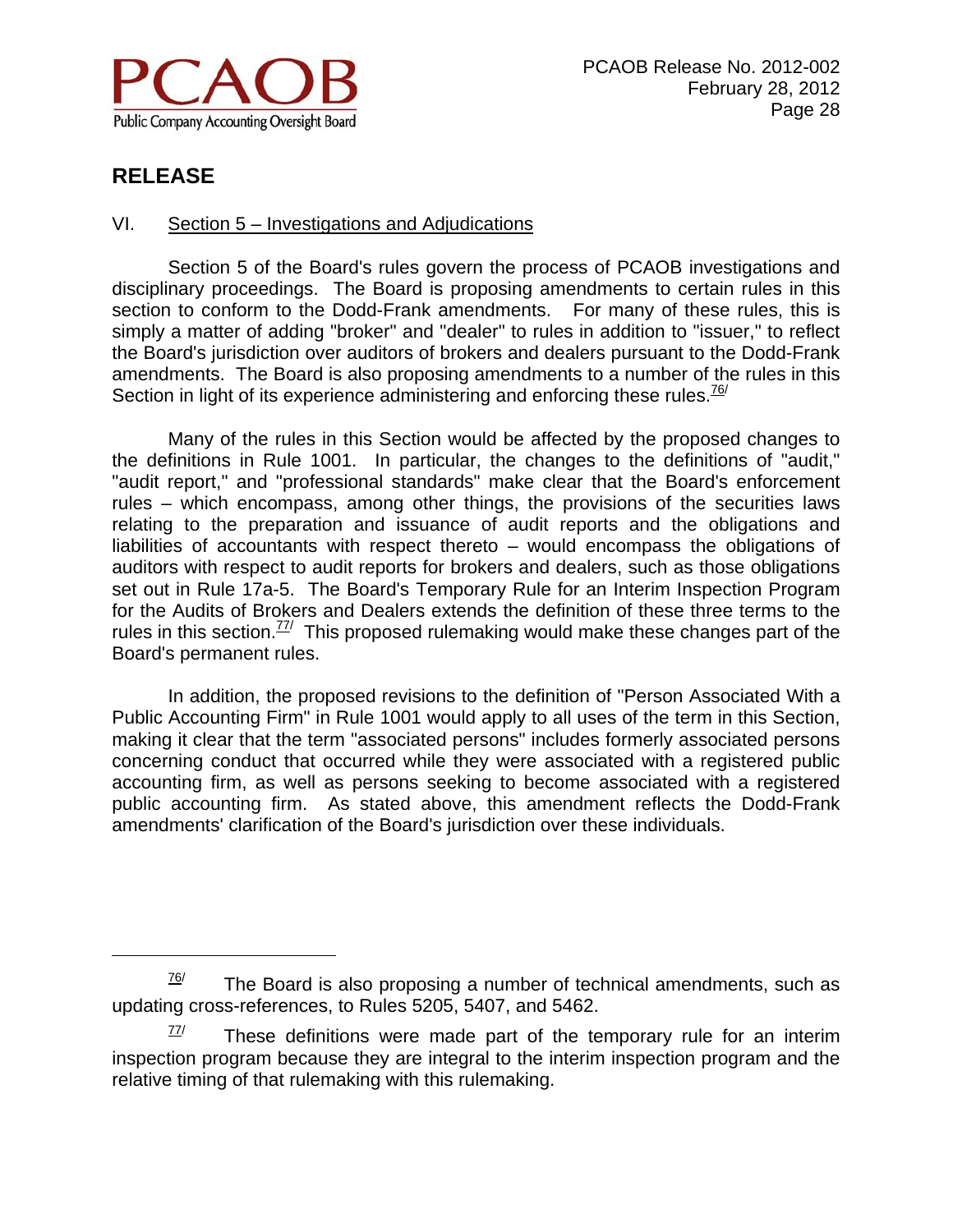

 $\overline{a}$ 

A. Inquiries and Investigations

Testimony of Registered Public Accounting Firms and Associated Persons in Investigations (Rule 5102). Adopted pursuant to Section 105(b)(2)(A) of the Act, Rule 5102 establishes Board procedures related to obtaining and recording the testimony of any registered public accounting firm or any associated person of such a firm with respect to any matter that the Board considers relevant or material to an investigation. Rule 5102(c)(4) provides that a registered firm that is required to provide testimony in a Board examination shall designate one or more persons to testify on its behalf and "may set forth, for each individual designated, the matters on which the individual will testify." The Board is proposing to change the phrase "may set forth" to "shall set forth" to ensure that, when a firm designates more than one individual to testify on its behalf, the firm provides appropriate notice as to the subject matter of each individual's testimony.

Requests for Testimony or Production of Documents from Persons Not Associated With Registered Public Accounting Firms (Rule 5105). Rule 5105, adopted under Section 105(b)(2)(C) of the Act, provides that the Board, and the staff of the Board designated in a formal order, may issue an accounting board request for the testimony of any person, including any client of a registered public accounting firm, provided certain procedural requirements are satisfied. The Board is proposing amendments to Rule 5105 to make the rule's provisions applicable to brokers and dealers. The proposed amendments to Rule 5105 would also require that entities set forth the matters on which their designated representatives will testify.<sup>78/</sup> This proposal tracks the proposed amendment to Rule 5102(c)(4), discussed above, and would ensure that the Board receives appropriate notice of the subject matter of each designee's testimony.

Confidentiality of Investigatory Records (Rule 5108). Rule 5108(a) reflects the Board's authority, under Section 105(b)(5) of the Act, to make confidential materials relating to informal inquiries and formal investigations available to the Commission and, "when determined by the Board to be necessary to accomplish the purposes of the Act or to protect investors," to certain other regulatory authorities. The specified regulatory authorities include the Attorney General of the United States; the appropriate Federal functional regulator with respect to an audit report for an institution subject to the jurisdiction of such regulator; State attorneys general in connection with any criminal investigation; and any appropriate State regulatory authority. The Dodd-Frank amendments added two more categories of regulatory authorities to the list in Section

<sup>78/</sup> *See* proposed Rule 5105(a)(2). The Board is proposing to change the phrase "may set forth" in Rule 5105(a)(2) to "shall set forth."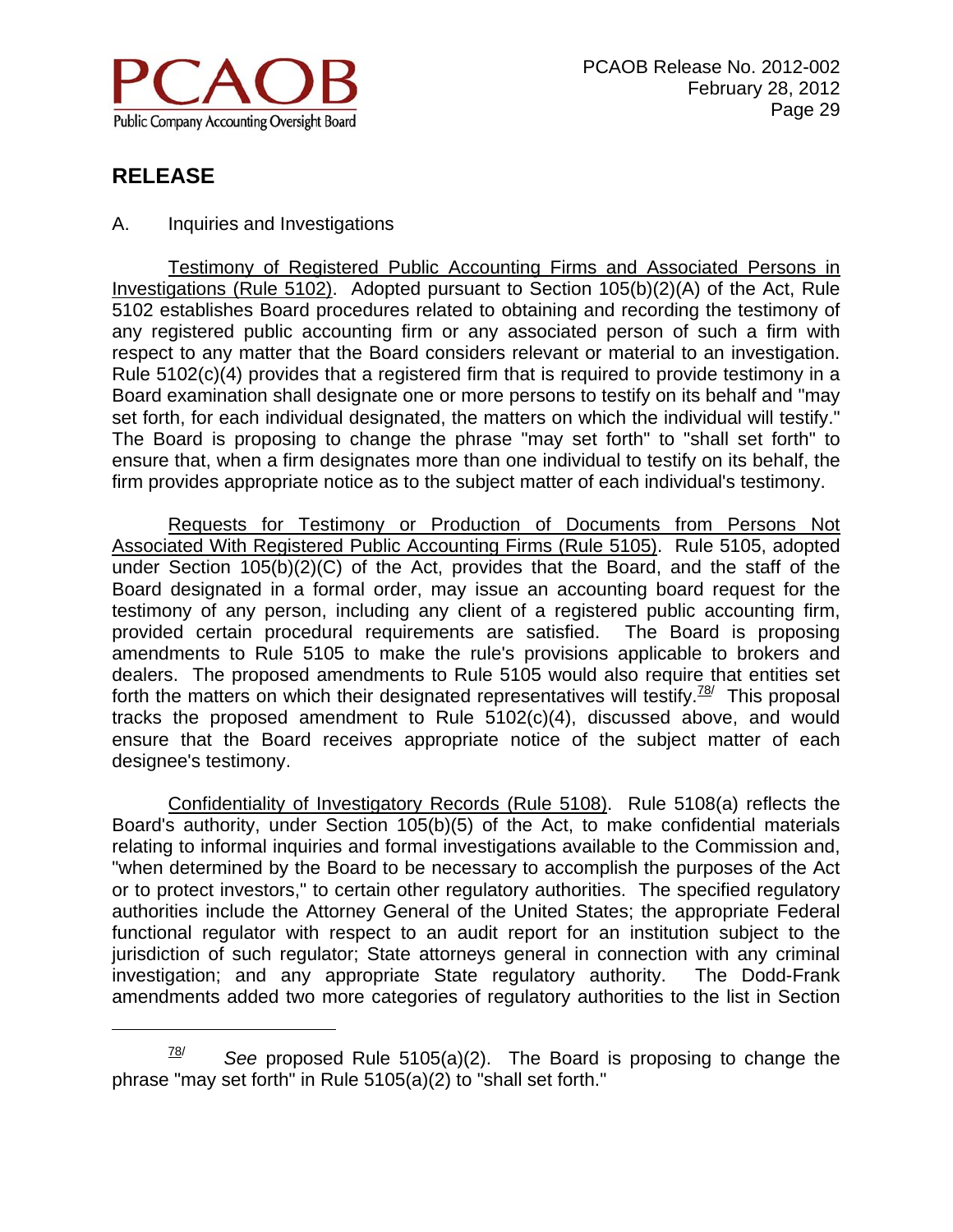

 $\overline{a}$ 

105(b)(5): self-regulatory organizations and foreign auditor oversight authorities. The Board is proposing to make conforming amendments to Rule 5108. The Board's authority to disclose confidential information (either from investigations or inspections) to self-regulatory organizations and foreign audit oversight authorities is provided by the Act and does not depend upon these rule amendments taking effect.  $\frac{79}{2}$ 

Self-regulatory organization. The Board is proposing Rule 5108(e) to conform to the Dodd-Frank amendments that permit the Board to share confidential information with, as newly defined in Rule 1001, "a self-regulatory organization, with respect to an audit report for a broker or dealer that is under the jurisdiction of such self-regulatory organization."<sup>80/</sup>

 Foreign auditor oversight authority. The Board is proposing Rule 5108(f) to conform to the Dodd-Frank amendments that allow greater Board cooperation with certain foreign regulators. The Dodd-Frank amendments allow the Board to share confidential information with "foreign auditor oversight authorities," as the Board proposes to define in Rule 1001. $\frac{81}{1}$  Rule 5108(f) would track the Dodd-Frank amendments that allow the Board to share documents with a foreign auditor oversight authority concerning a public accounting firm with respect to which it has been empowered by a foreign government to inspect or otherwise enforce laws, under certain circumstances. Specifically, the foreign auditor oversight authority must provide (1) assurances of confidentiality requested by the Board; (2) a description of its applicable information systems and controls; and (3) a description of the laws and regulations of the foreign government of the foreign auditor oversight authority that are relevant to information access. In addition to making a determination under Rule 5108(a)(2) that sharing the information with the foreign auditor oversight authority is necessary to

 $79$  See Section 105(b)(5)(B) and (C) of the Act. We are proposing these rule amendments to maintain consistency between Sections 105(b)(5) of the Act and Rule 5108(a), which we originally adopted "principally for purposes of notice concerning how the Board will comply with the requirements of Section 105(b)(5) (e.g., by keeping the relevant documents confidential) and that the Board will make appropriate use of its authority to share confidential materials with certain other regulatory authorities." *See Rules on Investigations and Adjudications*, PCAOB Release No. 2003-015 at A2-40 (Sep. 29, 2003).

 $\frac{80}{1}$  The term "self-regulatory organization" was adopted as a part of the Board's funding rules release. *See* PCAOB Release No. 2011-002

<sup>81/</sup> *See* proposed Rule 1001(f)(iii).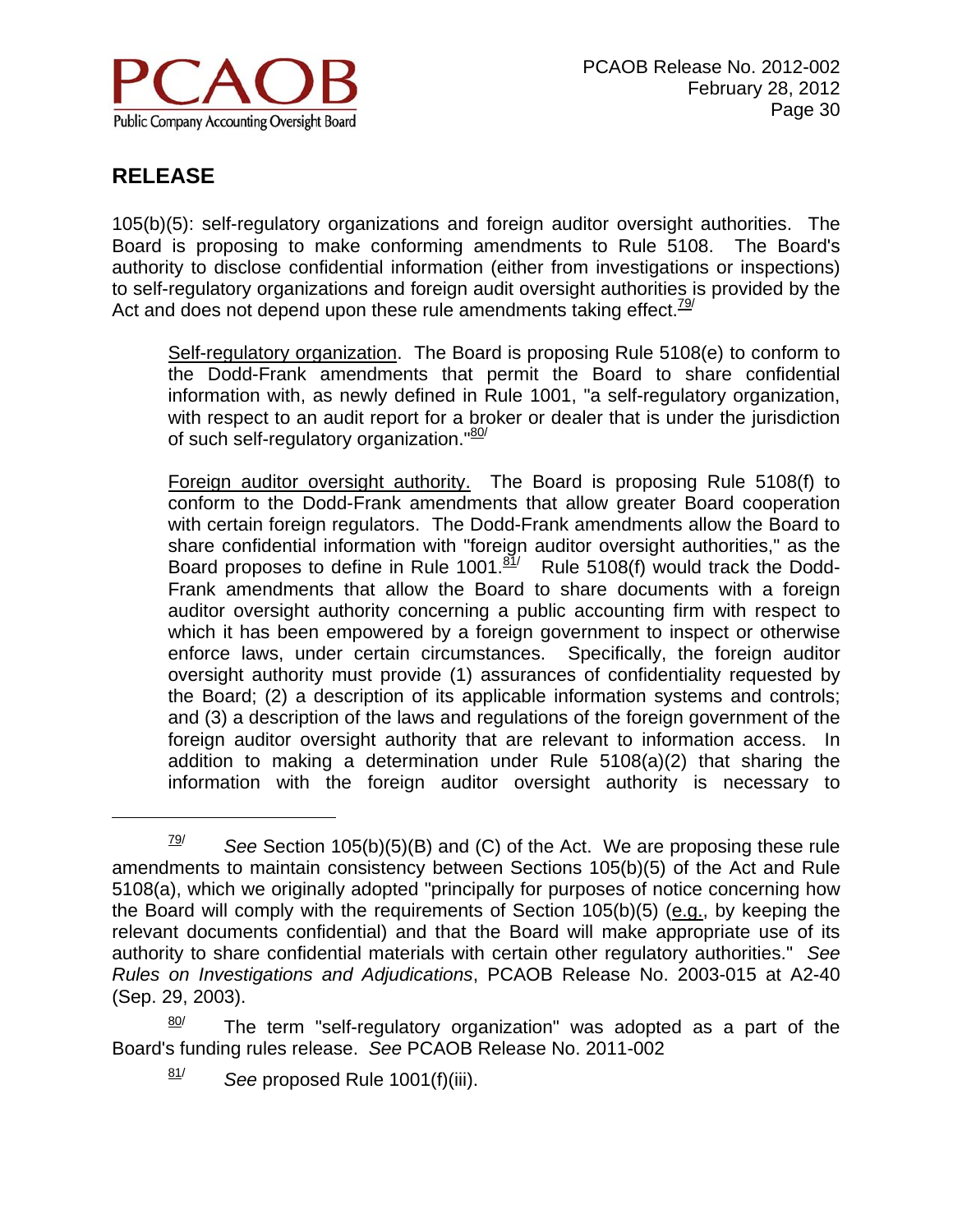

accomplish the purposes of the Act or to protect investors, the Board must also determine that it is appropriate to share such information. $82$ <sup>t</sup>

Statements of Position (Rule 5109). Rule 5109(d) allows a registered firm or associated person that has become involved in an informal inquiry or formal investigation to submit a written statement to the Board setting forth their position on the subject matter of the investigation. The Board proposes the addition of an explanatory note at the end of Rule 5109(d), indicating that, in considering factual assertions in a statement of position, the Board will consider whether those factual assertions are supported by evidence, such as an affidavit or declaration by an individual with knowledge of the asserted facts. The note would encourage associated persons and registered firms to provide the Board with appropriate information that would further assist the Board in evaluating statements of position.

Board Referrals of Investigations (Rule 5112). Rule 5112(b) provides that the Board may refer any Enforcement investigation to the Commission, and to any other Federal functional regulator. The Dodd-Frank amendments gave the Board authority to refer any investigation to a self-regulatory organization, when the investigation concerns an audit report for a broker or dealer that is under the jurisdiction of such organization. The Board proposes adding subparagraph (2) to Rule 5112(b) to conform to these amendments.

B. Disciplinary Proceedings

1

Commencement of Disciplinary Proceedings (Rule 5200(a)(2)). The Board proposes amending Rule 5200(a)(2) to replace the phrase "the supervisory personnel of such a firm," with "any person who is, or at the time of the alleged failure reasonably to supervise was, a supervisory person of such firm." This proposed amendment would conform the rule to the Dodd-Frank amendments to Section 105(c)(6) of the Act concerning the imposition of sanctions for failure to supervise.

Proceedings Instituted Solely Pursuant to Rule 5200(a)(3). Under Rule 5200(a)(3), the Board may institute disciplinary proceedings when "it appears to the Board that a hearing is warranted pursuant to Rule 5110." Rule 5110 states that the Board may institute a proceeding pursuant to Rule 5200(a)(3) for noncooperation with a Board investigation. A number of provisions in the Board rules are intended to expedite disciplinary proceedings of this type. Based on its experience with these rules in

<sup>82/</sup> *See* Section 105(b)(5)(C) of the Act.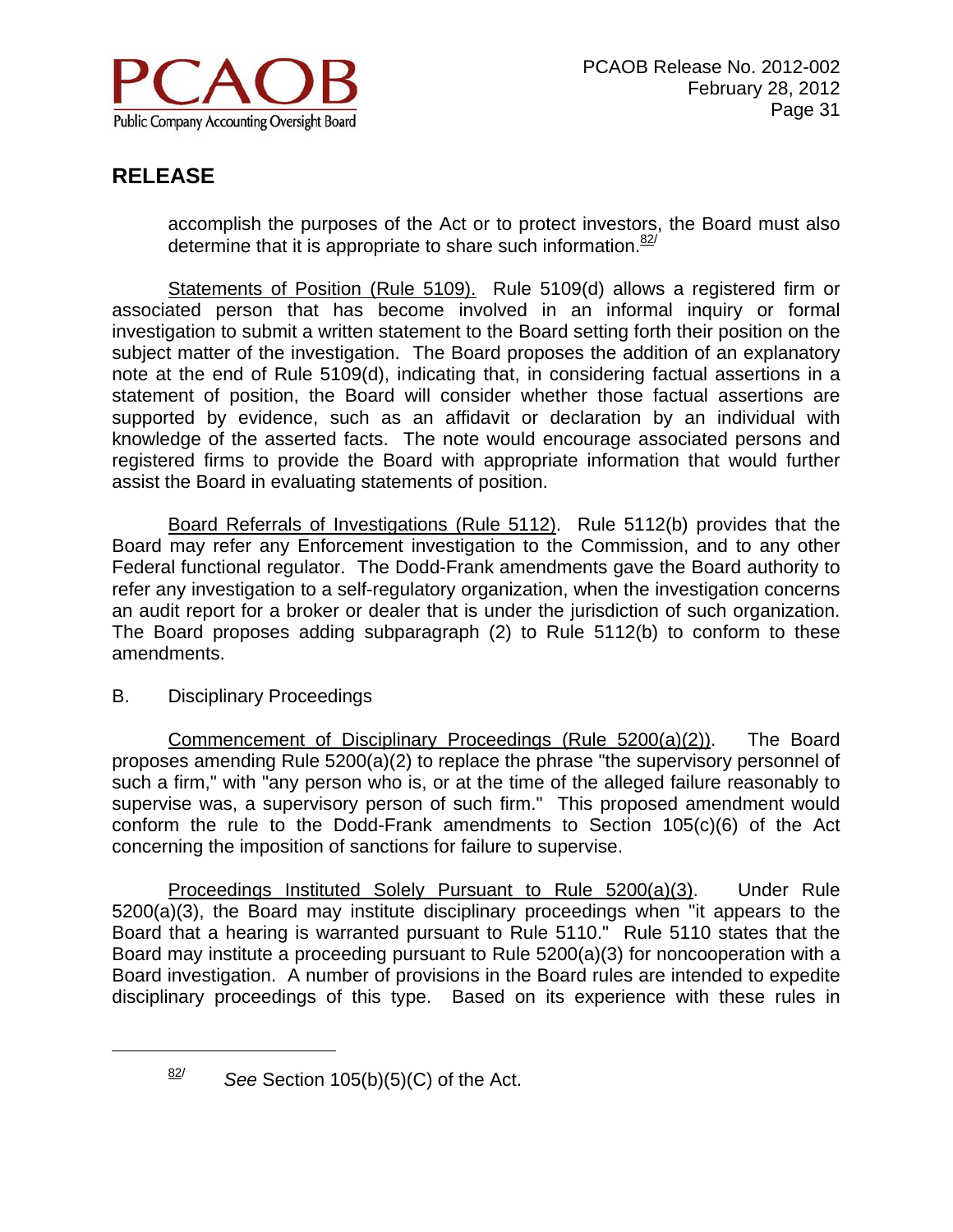

practice, the Board is proposing amendments so that these special procedures do not automatically apply in cases involving both non-cooperation and other charges.

First, the Board proposes eliminating the Rule 5201(b)(3)(ii) requirement that the Board specify a hearing date in every order instituting proceedings ("OIP") for alleged noncooperation with an investigation. Rule 5200(b)(12) requires a hearing officer to obtain Board approval before changing any hearing date set by Board order. These two rules combine to restrict the hearing officer's discretion in a way that is not necessary in every noncooperation case. The Board would retain the discretion to include hearing dates or deadlines in any OIP.

Second, the Board is proposing to amend the following rules by adding the word "solely" to make it clear that certain shorter deadlines and more abbreviated procedural requirements apply only to proceedings brought exclusively for alleged noncooperation: Rules 5110(b); 5201(b)(3) (and deleting 5201(b)(3)(ii)); 5204(b)(Note), 5421(b), 5422(a)(2), 5422(d), 5445(b), and 5460(a)(2)(ii). Rule 5421(b), for example, prescribes the time frame in which parties must answer allegations contained in Board OIPs. The rule requires parties to file answers to Board allegations within 20 days for proceedings brought pursuant to Rule 5200(a)(1), Rule 5200(a)(2), or Rule 5500, and within five days for proceedings brought under Rule 5200(a)(3). Rule 5421(b) does not expressly address, however, which time frame applies to proceedings brought under both Rule 5200(a)(1) and Rule 5200(a)(3), for example. The proposed amendments would clarify that the rule's shorter time frame applies only to proceedings brought under, and only under, Rule 5200(a)(3). Put another way, the proposal would clarify that Rule 5421(b)'s expedited time frame does not apply to a proceeding brought under both Rule 5200(a)(1) and Rule 5200(a)(3).

Burden of Proof (Rule 5204). Rule 5204(a) provides that in any disciplinary proceeding instituted pursuant to Rule 5200(a), the interested division "shall bear the burden of proving an alleged violation or failure to supervise by a preponderance of the evidence." The Board proposes adding a second sentence to Rule 5204 that would make it clear that respondents who raise affirmative defenses bear the burden of proving those affirmative defenses, also by a preponderance of the evidence. The proposed addition is consistent with the general rule that the burden of proving an affirmative defense rests with the party asserting the defense. *See*, *e.g.*, *Taylor v. Sturgell*, 553 U.S. 880, 907 (2008).

The proposed amendments to Rule 5204 would only become relevant if the interested division has met its burden of proving an alleged violation by a preponderance of the evidence. Thus, the proposal would clarify that once the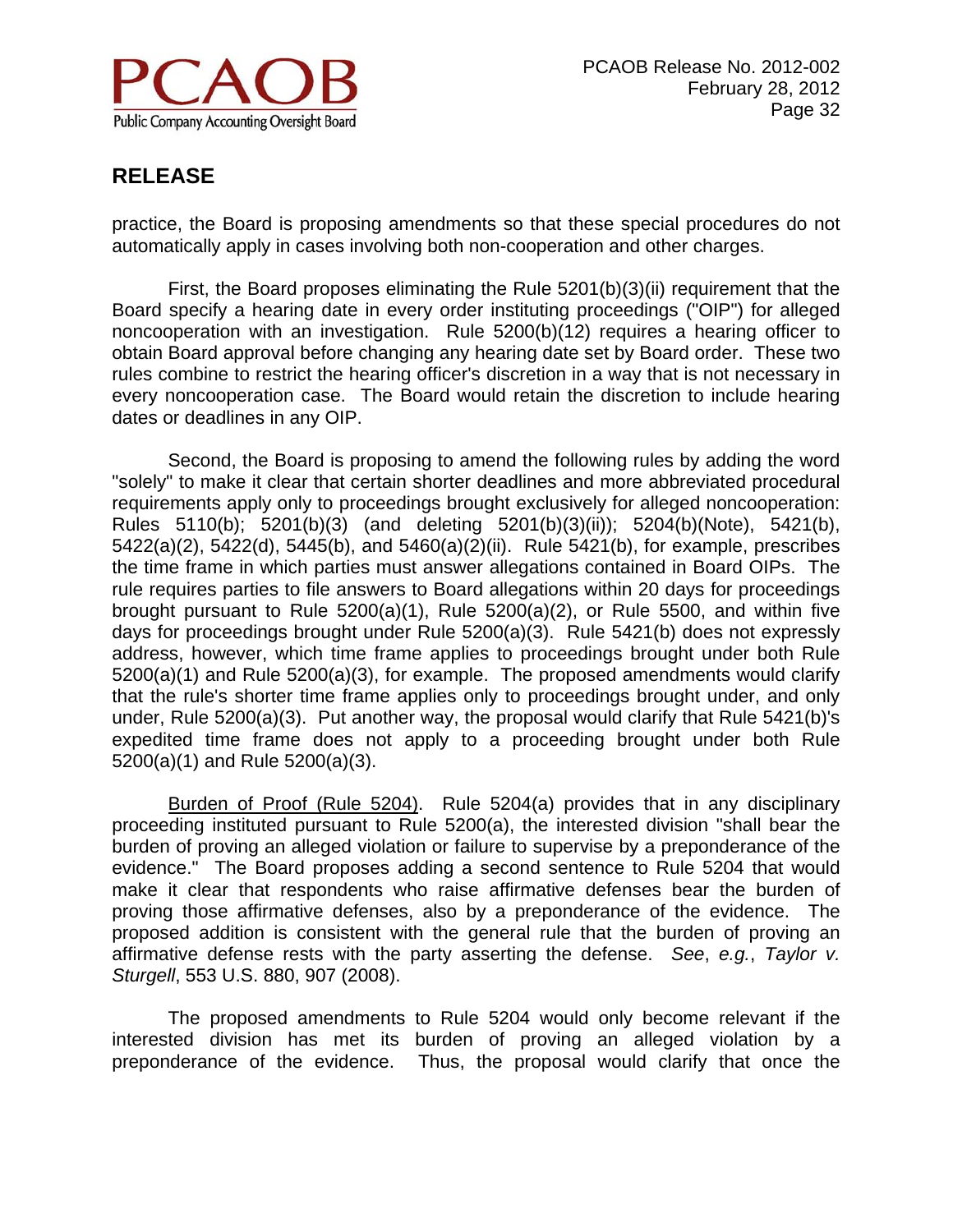

 $\overline{a}$ 

interested division has proved an alleged violation by a preponderance of the evidence, if the respondent raises an affirmative defense to the violation, the respondent bears the burden of proving the affirmative defense by a preponderance of the evidence.

Civil Money Penalties (Rule 5300). Rule 5300(a) lists the sanctions that the Board may impose if it finds that a registered firm or associated person has committed a violation of the Act, rules of the Board, the relevant securities laws, or professional standards. Under Rule 5300(a)(4), the Board may impose civil money penalties for each such violation. This rule, which became effective in 2004, listed specific maximum amounts for penalties against natural persons and entities. As required by the Debt Collection Improvement Act of 1996, $\frac{83}{7}$  the SEC adjusts the maximum amounts of certain penalties under the Act for inflation at least once every four years. $84/$  The Board proposes revising Rule 5300(a)(4) to recognize the penalty inflation adjustments, as published in the Code of Federal Regulations at 17 CFR 201 Subpart E. In addition, the Board proposes the addition of an explanatory Note at the end of Rule 5300, indicating that the maximum penalty amounts vary depending on the date that the violation occurs, per 17 CFR 201 Subpart E.

Leave to Participate to Request a Stay (Rule 5420). Under Rule 5420, an authorized representative of the SEC, the United States Department of Justice or any United States Attorney's Office, an appropriate state regulatory authority, or any criminal prosecutorial authority of a state or political subdivision of a state may seek leave to participate in a pending Board or disciplinary proceeding to request a stay to protect an ongoing investigation or proceeding. The Board proposes to expand the list of entities that may seek a stay pursuant to Rule 5420 to include self-regulatory organizations, as defined by Rule 1001(s)(v). This proposal would permit a self-regulatory organization to seek a stay of a hearing that is in the public interest or for the protection of investors.

Documents That May be Withheld From Production (Rule 5422). After disciplinary proceedings have been instituted, Rule 5422(a) provides that the Division of Enforcement and Investigations generally must make available for inspection and copying various documents prepared or obtained by the Division "in connection with the investigation prior to the institution of the proceedings." Rule 5422(b) lists those documents that the Division may decline to make available for inspection and copying.

84/ *See* SEC, *Adjustments to Civil Monetary Penalty Amounts*, Securities Act Release No. 8530 (Feb. 4, 2005); SEC, *Adjustments to Civil Monetary Penalty Amounts*, Securities Act Release No. 9009 (Feb. 25, 2009).

 $\frac{83}{1}$  Pub. L. 104–134, 110 Stat. 1321–373 (codified at 28 U.S.C. 2461 note).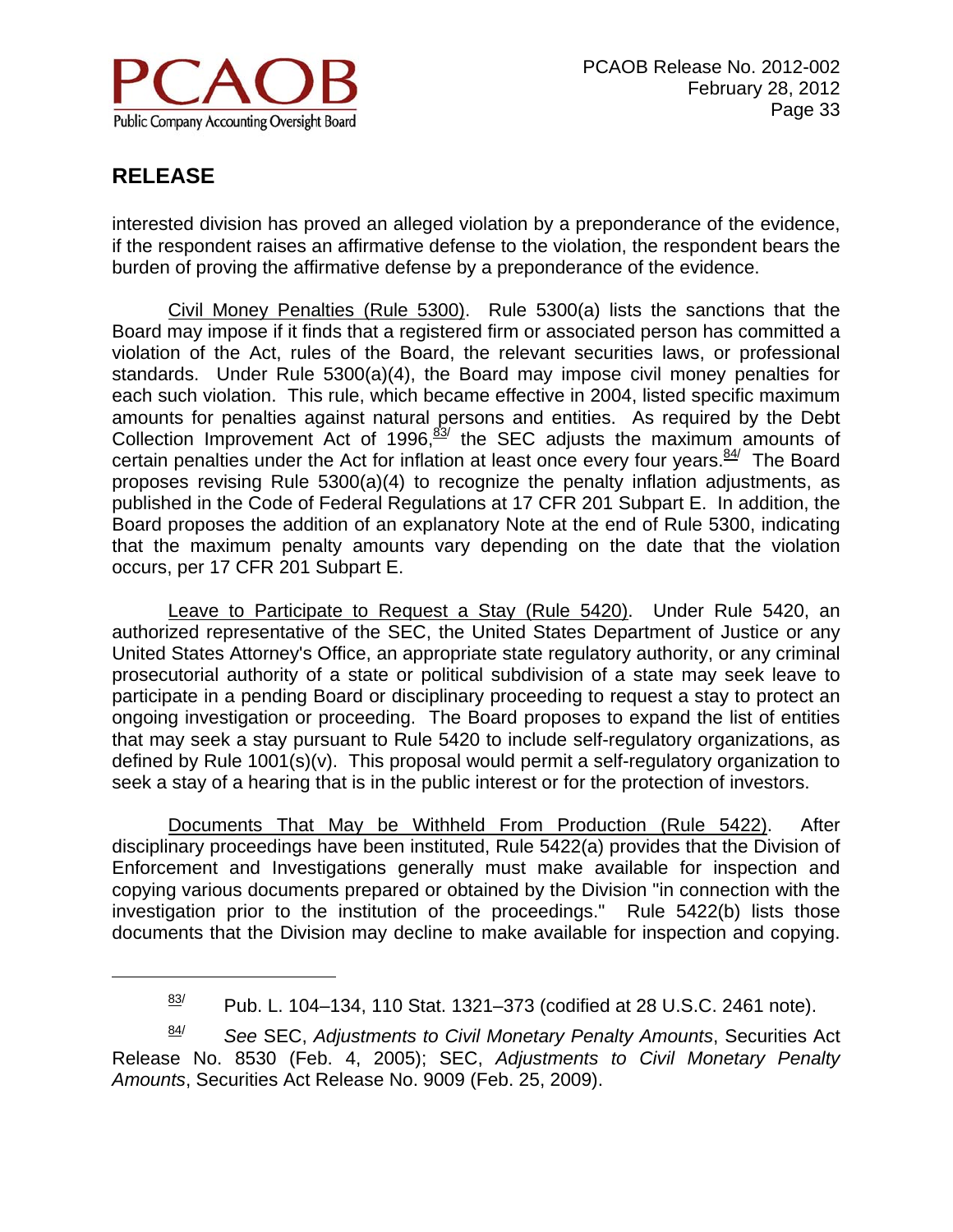

The Board is proposing two amendments to Rule 5422(b) to clarify the scope of the Division's ability to withhold certain documents.

First, the Board proposes clarifying Rule 5422(b)(1)(i) to cover documents "obtained" from the Board or Board's staff, or persons retained by the Board or its staff, rather than simply documents that are prepared by them. Second, the Board proposes adding Rule 5422(b)(1)(ii) to allow the Division to withhold documents "accessed from generally available public sources . . . except to the extent that the interested division intends to introduce such documents as evidence." The current rule could be misread to require the Division to log any legal research or background research done during the investigation.

Prior Sworn Statements of Nonparty Witnesses in Lieu of Live Testimony (Rule 5426). Rule 5426 allows a party to make a motion with the Hearing Officer to introduce "a prior, sworn statement of a nonparty witness otherwise admissible in the proceeding, in lieu of live testimony." The title and subsequent provisions of the rule do not, however, repeat the rule's limitation to nonparty witnesses. The Board proposes adding "nonparty" before "witnesses" in the title of Rule 5426, and before "witness" in the fourth sentence of the rule, in order to make it clear that the rule does not apply to prior sworn statements of parties to the proceeding.

Motions for Summary Disposition (Rule 5427). Rule 5427 provides that the interested division or respondent may file motions for summary disposition of the proceedings. The Board proposes adding "any or all allegations of the order instituting proceedings with" to both Rules 5427(a) and (b) to make it clear that a motion for partial summary disposition may be made by the interested division and the respondents to disciplinary proceedings. The proposed language tracks Rule 250 of the Commission's Rules of Practice.

Evidence: Objections and Offers of Proof (Rule 5442). Rule 5442 addresses objections to the admission or exclusion of evidence in a disciplinary proceeding. The Board is proposing a technical amendment to Rule 5442(a)(2) to clarify that exceptions to the hearing officer's admission or exclusion of evidence will not be deemed waived on appeal to the Board, if they are raised in proposed findings and conclusions filed in a post-hearing brief or other submission pursuant to Rule 5445.

Board Review of Determinations of Hearing Officers (Rule 5460). Rule 5460 sets out the procedures for the Board's review of hearing officer initial decisions, either on appeal of a party to a hearing or on the Board's own initiative. Under Rule 5460(a)(2), a party may obtain Board review of an initial decision by filing a timely petition for review.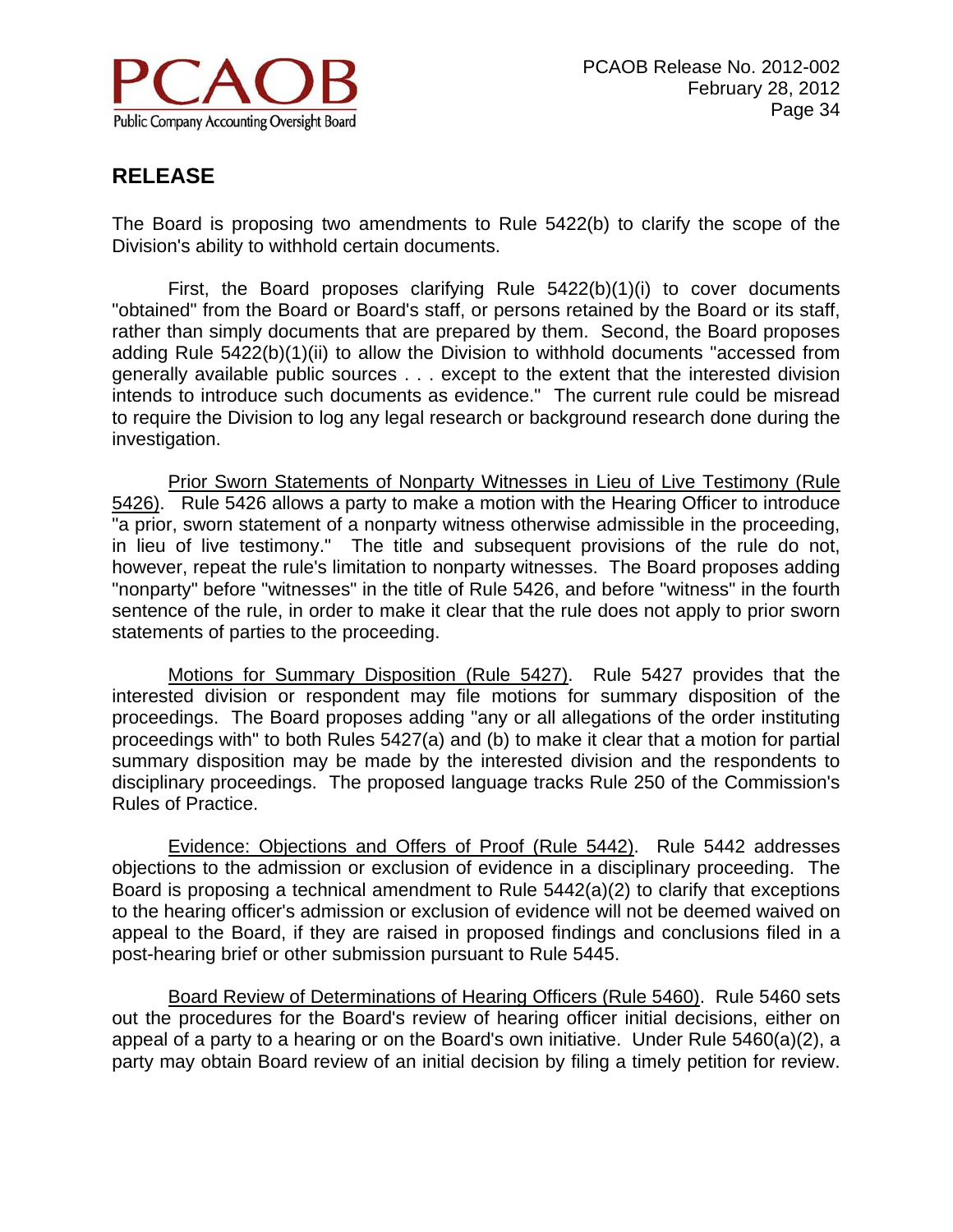

To be timely, a petition must be filed within 10 days of an initial decision in a proceeding commenced under Rule 5200(a)(3) for noncooperation, and within 30 days of an initial decision in other proceedings. To conform with the proposed clarification to Rule 5200(a)(3) discussed above, the Board proposes to add the word "solely" to Rule 5460(a)(2)(ii), to make it clear that the 10-day time period applies only to proceedings instituted exclusively pursuant to Rule 5200(a)(3).

The Board also proposes to add a note to Rule 5460(a) that would set out how the Board would determine when service of an initial decision has occurred, and by extension, when petitions for review are due. For any party that has entered a notice of appearance and filed an electronic mailing address with the Board, pursuant to Rule 5401(c), the Board would deem service to have occurred on the date that the Secretary has transmitted the initial decision by electronic mail to the e-mail address on file.

Finally, Rule 5460(e) provides that the Board may summarily affirm an initial decision, based upon a petition for review. The Board proposes deleting the phrase "and any response thereto" from this provision because no Board rule permits a response to a petition for review.

Questions. The Board requests comment on the proposed amendments to the rules governing PCAOB investigations and disciplinary proceedings.

- Would the proposed conforming amendments appropriately conform the rules in Section 5 to the Dodd-Frank amendments?
- Would Board inquiries and investigations be enhanced if firms and associated persons were encouraged to provide evidence to support their statements of position?
- The proposed amendments would also clarify a number of provisions in the Board's rules concerning disciplinary proceedings, including who bears the burden of proving affirmative defenses, what information the staff makes available for inspection and copying, and motions for summary disposition. Are these proposed amendments clear? Are there alternatives to these proposals that the Board should consider? Should additional changes be made to the rules in Section 5?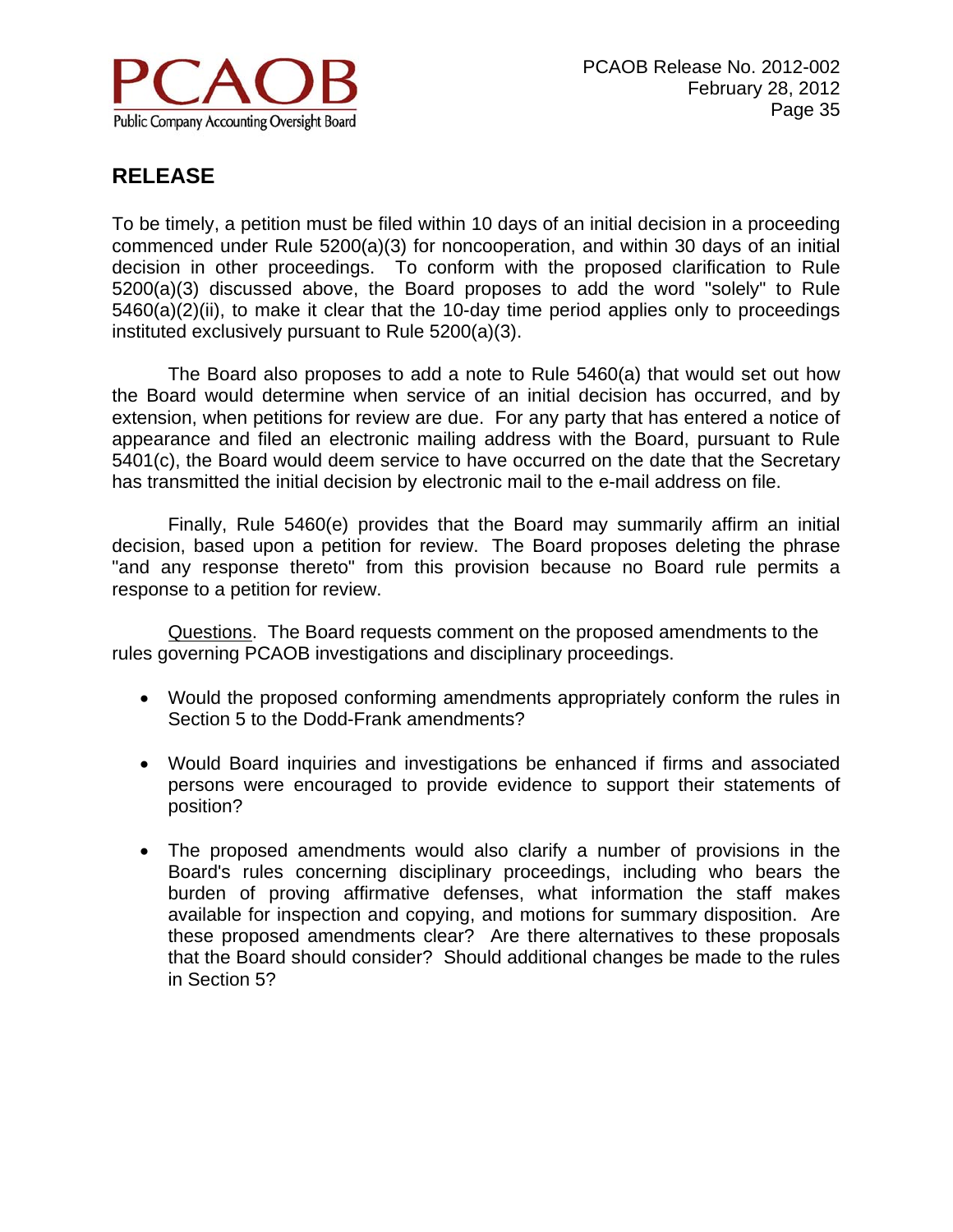

 $\overline{a}$ 

#### VII. Registration and Reporting Forms

 The Board is also proposing to amend PCAOB Forms 1, 1-WD, 2, 3, and 4, the Board's registration, withdrawal, and reporting forms. The proposed amendments would revise the forms to call for relevant information relating to a firm's audits of brokers and dealers. That information would include, among other things, information about audit reports issued by registered firms for broker and dealer audit clients. The proposed amendments would also make a number of amendments to the forms in light of administrative experience.

 Form 1: Application for Registration. Under Section 102(b) of the Act and Rule 2101, public accounting firms applying to the Board for registration must complete and file Form 1.85/ The Board proposes to amend Form 1 to conform with the Dodd-Frank amendments by adding "broker" and "dealer" to the Form in appropriate places. $\frac{86}{1}$  In addition, the proposed amendments would require that applicants disclose identifying information concerning all brokers or dealers for which the applicant has prepared or issued audit reports during the previous calendar year,  $\frac{87}{ }$  and for which the applicant prepared, or expects to prepare or issue, audit reports during the current calendar  $\gamma$  vear. $88/$  The proposed amendments would also require applicants to disclose the fees they billed to broker and dealer audit clients. $89/$  The proposed amendments would also require applicants to provide information about any limitations currently in effect, whether Board-ordered, Commission-ordered, or court-ordered, on association with a registered public accounting firm or on appearing or practicing before the Commission.<sup>90/</sup>

- $\frac{87}{1}$  Proposed Form 1, Item 3.1.
- $\frac{88}{1}$  Proposed Form 1, Item 3.2 and Item 3.3.
- $\frac{89}{10}$  Proposed Form 1, Item 3.1.c-e and Item 3.2.c-e.
- $\frac{90}{7}$  Proposed Form 1, Item 5.1.c-d.

<sup>85/</sup> *See* Registration System for Public Accounting Firms, PCAOB Release No. 2003-007 (May 6, 2003).

<sup>86/</sup> *See, e.g.*, proposed Form 1, Items 5.1, 5.2, 7.1, and 8.1. The proposed amendments would also make a technical change to General Instruction 6 of Form 1, to more closely conform the instruction to Rule 2300, as adopted in 2008. *See Rules on Periodic Reporting by Registered Public Accounting Firms*, PCAOB Release No. 2008- 004 at n.27 and accompanying text (June 10, 2008).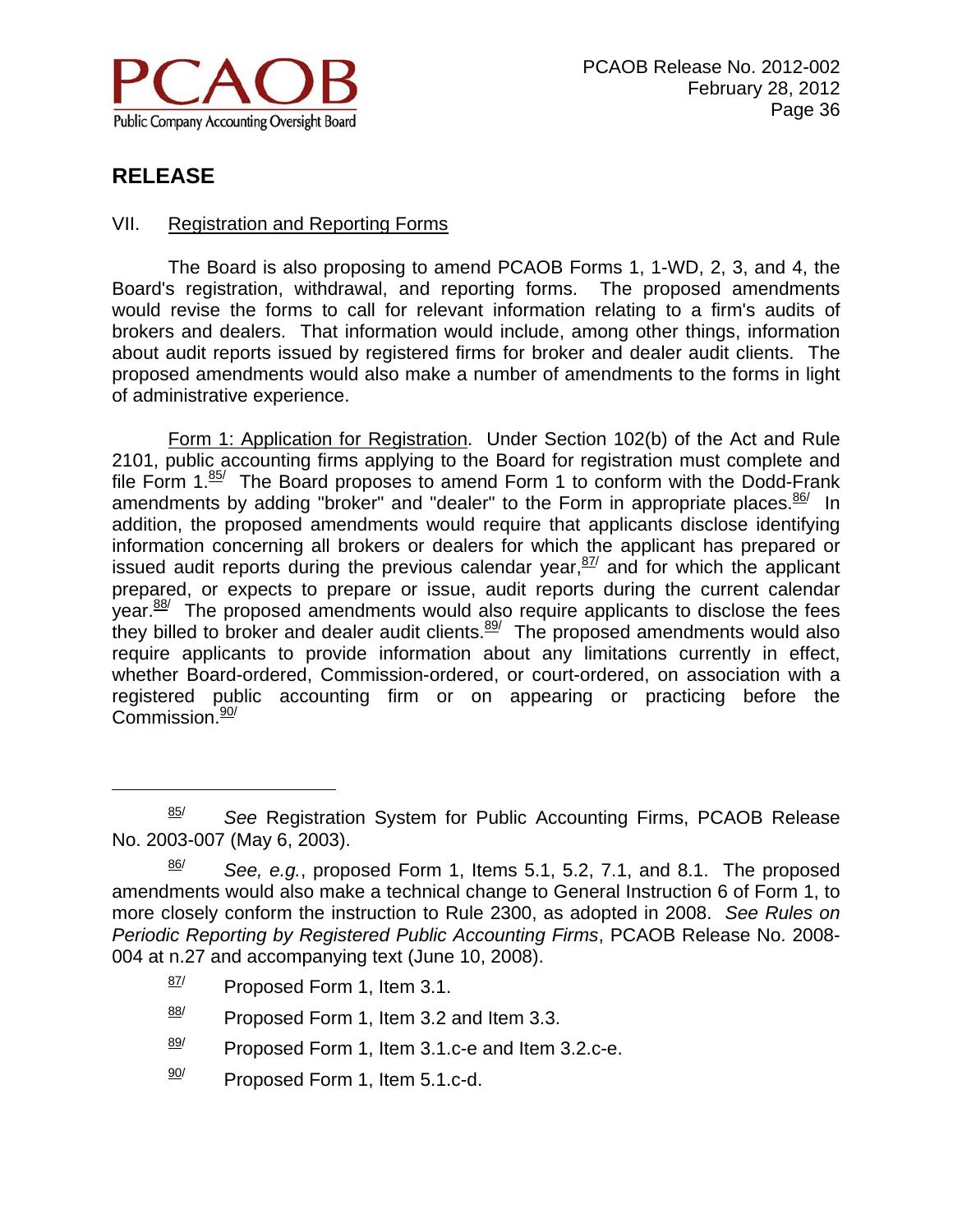

 $\overline{a}$ 

*Part III amendments*. As required by Section 102(b)(2)(A) and (B) of the Act, and consistent with the issuer client information currently required in Part II of Form 1, proposed Part III of Form 1 would require disclosures about the applicant's broker or dealer audit clients, including their names, business address, CRD number,  $91/$  CIK number,  $92/$  the date of the audit report, and disclosures about the fees billed to broker or dealer audit clients by the applicant. The disclosures would be divided into four items that would closely track the items in Part II of Form 1 relating to issuer audit clients. Proposed Item 3.1 would cover broker and dealer clients for which the applicant prepared an audit report during the previous year. $\frac{93}{1}$  Proposed Item 3.2 would cover broker and dealer clients for which the applicant prepared an audit report during the current year. Proposed Item 3.3 would cover broker and dealer clients for which the applicant expects to prepare an audit report during the current year. Proposed Item 3.4 would cover broker and dealer clients for which the applicant played or expects to play a substantial role in the audit during the preceding or current calendar year if the applicant did not prepare or issue and does not expect to prepare or issue audit reports.

 Proposed Items 3.1 and 3.2 would require the same information: the broker's or dealer's name, business address, CRD number, CIK number, the date of the audit report, and the total amount of fees billed for audit services, other accounting services, and non-audit services.  $\frac{94}{1}$  Because proposed Item 3.3 would refer to a future period, it would only require the broker's or dealer's name, business address, and CRD and CIK numbers. Proposed Item 3.4 would require disclosure of the broker's or dealer's name,

 $\frac{91}{}{91}$  A broker's or dealer's Central Registration Depository ("CRD") number is a number assigned by FINRA's CRD system, a computer system that maintains registration information regarding brokers and dealers and their registered personnel.

 $\frac{92}{}{ }$  The Commission issues Central Index Key ("CIK") numbers as unique publicly available identifiers and Electronic Data Gathering, Analysis, and Retrieval System ("EDGAR") access codes. For consistency, and to more easily identify issuers, the Board also proposes to amend Form 1, Items 2.1 through 2.4 to require issuers' CIK numbers.

 $\frac{93}{}{}$  Under the Board's proposed amendments to the term "audit report," proposed Item 3.1 would apply to an auditor that issued a report on a broker's or dealer's compliance or exemption report, under the Commission's proposed amendments to SEC Rule 17a-5, without also issuing an audit report on the broker's or dealer's financial statements. *See* proposed amendments to Rule 1001(a)(vi).

As discussed above, we are proposing to amend the terms "audit" services" and "other accounting services" to apply to broker and dealer audit clients. *See supra* note 20 and accompanying text.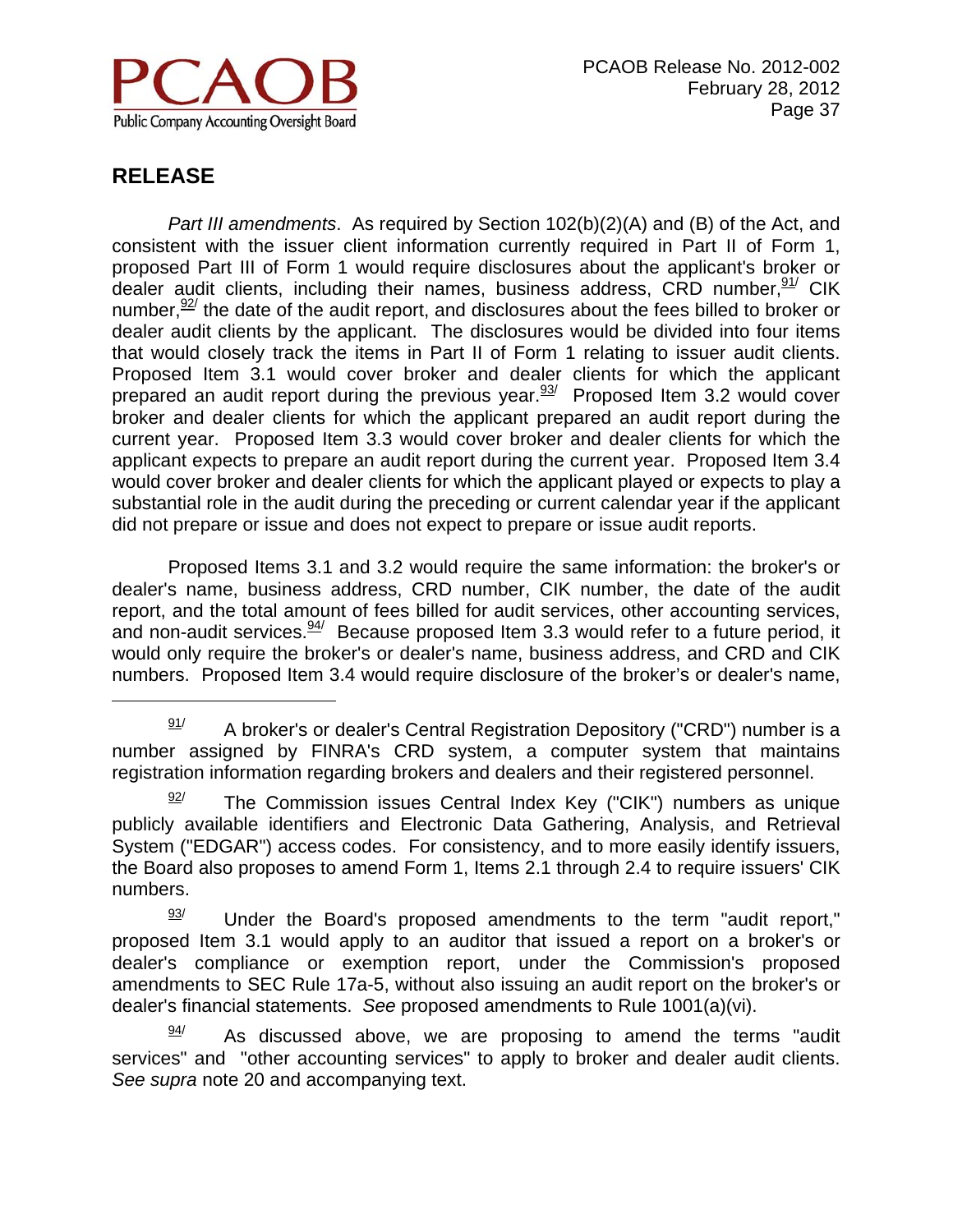

 $\overline{a}$ 

business address, CRD number, CIK number, the name of the public accounting firm that issued or is expected to issue the audit report, the date or expected date of the audit report, and the type of substantial role played by the applicant with respect to the audit report.

 The Board understands that the fee information in proposed Items 3.1 and 3.2 may not have been collected historically, and that public accounting firms may have to put systems in place to track information in these categories. While the Board understands that many, if not all, broker or dealer clients are not subject to the Commission's existing requirements for issuers to disclose fee information, or Items 2.1 and 2.2 of Form 1, where similar fee disclosure is currently required for issuer audit clients, the Dodd-Frank amendments to Section 102(b)(2)(B) of the Act specifically require applicants to include disclosure of "audit services, other accounting services, and non-audit services" for each broker or dealer audit client.

 The Board expects that the Form 1 proposed fee disclosure requirements for broker and dealer audit clients would not affect most registered public accounting firms. First, all current auditors of broker and dealer clients should already be registered with the Board, $\frac{95}{2}$  and so would already have filed Form 1. Also, going forward the Board expects that most new firms would not have prepared audit reports for broker or dealer clients during the preceding or current calendar year, without having been previously registered with the Board, and therefore proposed Items 3.1 and 3.2 would generally not apply to them. $\frac{96}{ }$  Finally, because the Board recognizes that firms with broker and

 $\frac{95}{1}$  The Dodd-Frank amendments to Section 102(a) of the Act expanded the Act's registration requirement by making it unlawful for any person that is not a registered public accounting firm to prepare or issue, or to participate in the preparation or issuance of, any audit report with respect to any broker or dealer. Even before the Dodd-Frank amendments, however, Section 17(e)(1)(A) of the Exchange Act, as amended in 2002, required that the balance sheets and income statements filed with the Commission by registered brokers or dealers be certified by a public accounting firm registered with the PCAOB. *See supra* note 8.

 $\frac{96}{1}$  While proposed Items 3.1 and 3.2 would generally not affect new applicants, some applicants may expect to issue an audit report for a broker or dealer in the current calendar year and may have provided tax services or other non-audit services to a broker or dealer client prior to providing audit services to the broker or dealer client. These applicants would be required to comply with the proposed fee disclosure requirements in proposed Items 3.1 and 3.2 as to these previously provided tax and other accounting services.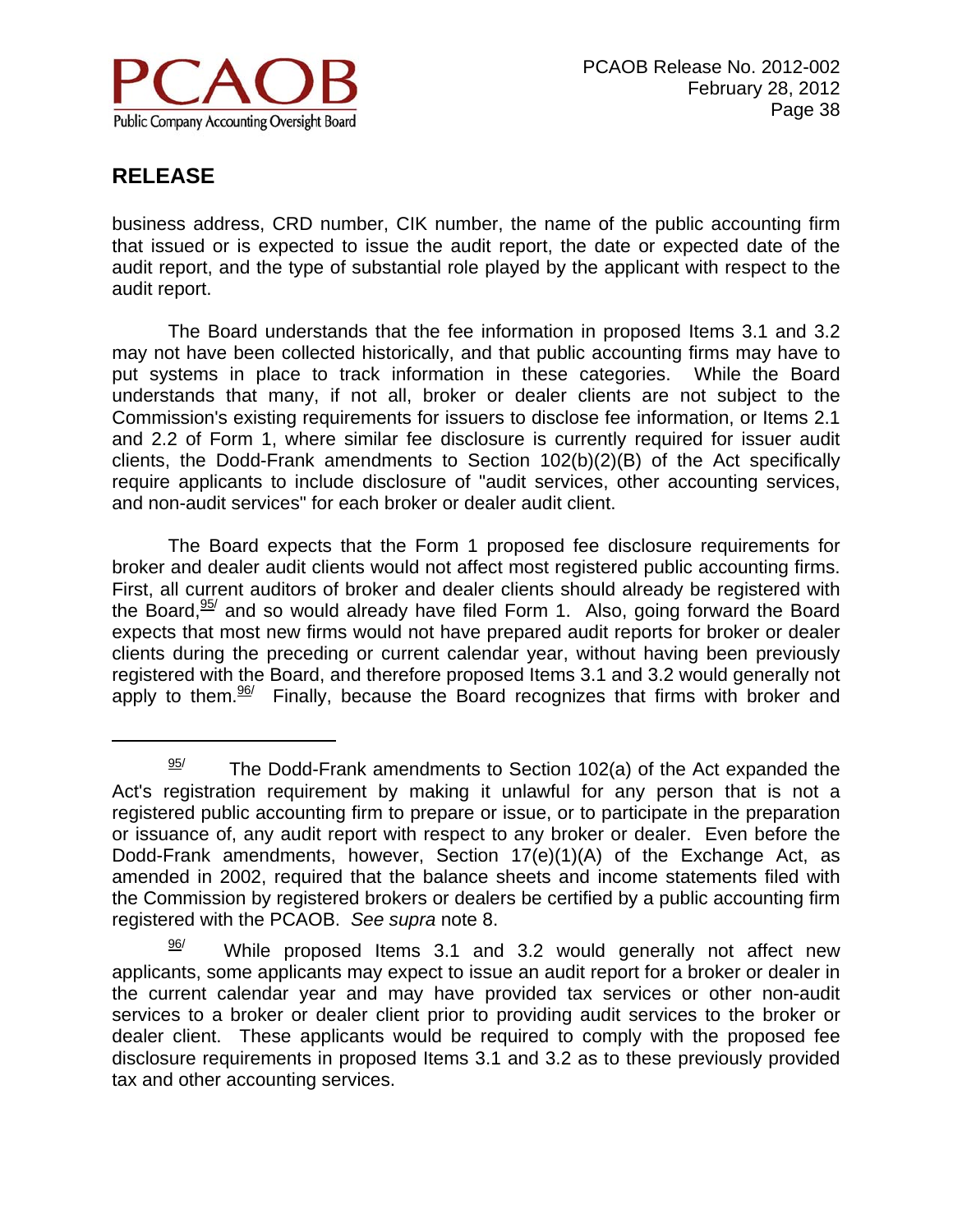

 $\overline{a}$ 

dealer audit clients have not necessarily been maintaining billing records in a way that readily facilitates precise reporting according to the fee categories in the Act (as the Board has proposed to define them), we are proposing a note to these proposed Items that would provide that estimated amounts may be used in responding to these proposed Items in Form 1, to the extent that these fees have not previously been disclosed or otherwise known to an applicant.  $\frac{97}{1}$ 

*Part V amendments*. Item 5.1 of Form 1 requires applicants to disclose information about certain types of criminal, civil, administrative, or disciplinary proceedings pending against, or resolved in the preceding five years against, the applicant or any associated person of the applicant. At the time that the Board adopted Form 1, there was no history of disciplinary sanctions imposed by the Board. Now that there is a history of Board-imposed bars and suspensions dating back to 2005, the Board proposes to add to Form 1 a requirement that the applicant disclose whether individuals in the firm, or contractors of the firm, are subject to any currently effective Board-imposed bar or suspension on being an associated person of a registered public accounting firm. The implication of proposing to collect this information on Form 1 is not that a firm's relationship with such a person would result in rejection of the firm's application, but in some circumstances it may be relevant information that would cause the Board to seek a fuller understanding of the person's role in the firm, relative to the reasons the firm seeks to register, before acting on the application. In the same vein, the Board also proposes to require information about currently effective prohibitions on appearing or practicing before the Commission, whether resulting from a Commission order denying or suspending that privilege or from a court-ordered injunction against such appearance or practice.  $\frac{98}{10}$  The proposed amendments would add new Items 5.1.c, 5.1.d, and 5.1.e to Form 1.

 $\frac{97}{10}$  This would mean, for example, that if a firm has not tracked fees billed to broker and dealer audit clients according to the fee categories as defined by the Board's proposed rules, estimated amounts could be used in responding to these Items.

 $\frac{98}{1}$  Because currently effective denials or suspensions may have been ordered at any time, not just within the five years preceding an application, the proposed language refers to Commission orders without limiting them to orders issued pursuant to current Rule 102(e) of the Commission's Rules of Practice. The proposed language also encompasses court-ordered injunctions against appearing or practicing before the SEC, some of which have been issued in the past and remain in effect. A corresponding language change is also being proposed for Form 3, as described below.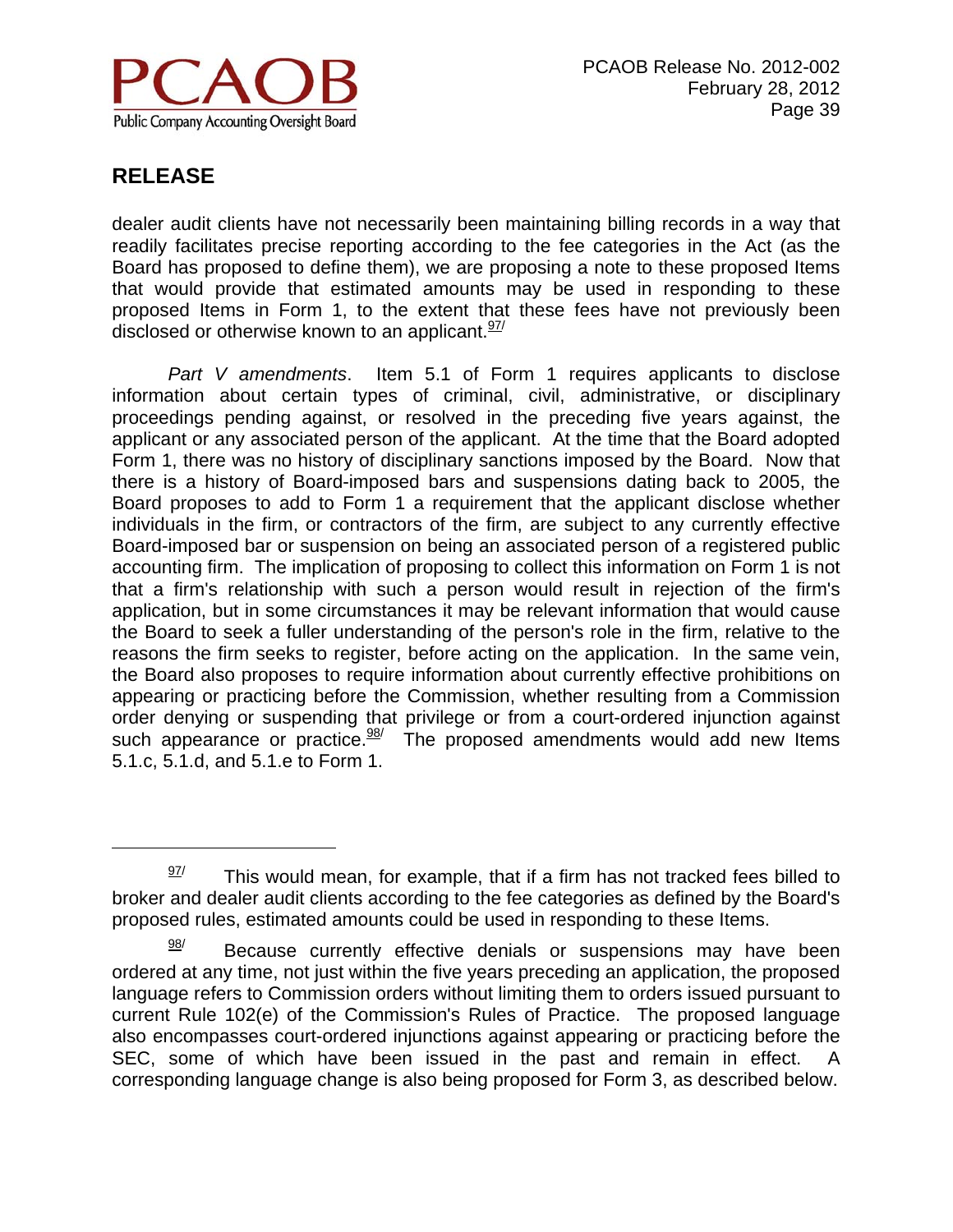

 $\overline{a}$ 

*Part VI amendments*. The Board also proposes to amend Part VI of Form 1, which currently requires an applicant to identify instances in which the applicant's issuer audit clients disclosed disagreements with the applicant in Commission filings. As required by Section 102(b)( $\tilde{2}$ )(G) of the Act,  $\frac{99}{ }$  the Board proposes that an applicant would also be required to disclose whether, in the preceding or current calendar year, a broker or dealer audit client disclosed issues with the applicant relating to any matter of accounting principles or practices, financial statement disclosure, auditing scope or procedure, or compliance with applicable rules of the Commission in a notice filed with the Commission pursuant to SEC Rule  $17a-5(f)(3)(v)(B)$ .<sup>100/</sup> For each such instance in the preceding or current calendar year, an applicant would be required to disclose the name of the broker or dealer client, the broker's or dealer's CRD and CIK numbers, the date of the filing containing the notice, and to submit, as exhibits, copies of identified filings. $101/$ 

Form 1-WD: Request to Withdrawal from Registration. Under Rule 2107, a registered public accounting firm may at any time submit to the Board a request for leave to withdraw its registration. A request to withdraw must be submitted on Form 1- WD. The general instructions to Form 1-WD require registered public accounting firms seeking to withdraw from Board registration to submit an original hard copy of Form 1-

 $\frac{99}{2}$  Section 102(b)(2)(G) of the Act specifically requires that an applicant submit as part of its application for registration "copies of any periodic or annual disclosure filed by an issuer, broker, or dealer with the Commission during the immediately preceding calendar year which discloses accounting disagreements between such issuer, broker, or dealer and the firm in connection with an audit report furnished or prepared by the firm for such issuer, broker, or dealer."

<sup>100/</sup> Proposed Form 1, Item 6.4. *See* SEC Rule 17a-5(f)(4). The Commission has proposed conforming amendments to SEC Rule 17a-5(f)(4). *See* SEC, Exchange Act Release No. 64676, at text preceding n.170. If adopted by the Commission, these proposed amendments would renumber paragraph (f)(4) as paragraph (f)(3) of SEC Rule 17a-5. The Board has used the Commission's proposed numbering in the proposed amendments to Form 1.

 $101/$  Proposed Form 1, Items 6.5 and 6.6. The proposed amendments would require an applicant to identify instances in which the applicant's broker or dealer audit clients disclosed issues with the applicant in such broker's or dealer's SEC Rule 17a-5 filings with the Commission. Therefore, if a broker or dealer did not disclose an issue in a SEC Rule 17a-5 filing with the Commission, the applicant would not need to disclose such issue in Form 1.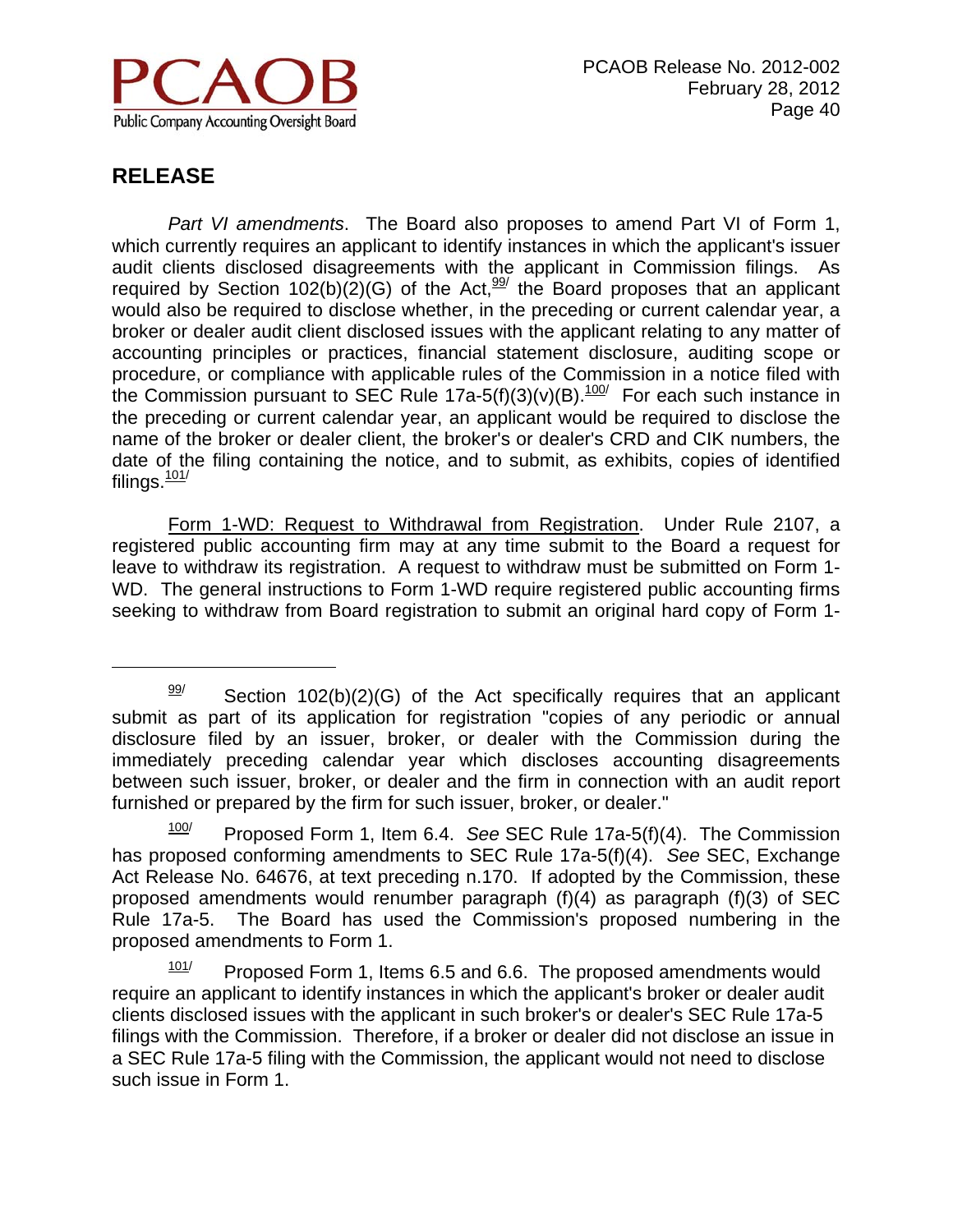

 $\overline{a}$ 

WD to the Board, in addition to submitting the form to the Board electronically.<sup>102/</sup> To facilitate the process of withdrawal for firms that no longer wish to be registered with the Board, and permit the withdrawal of a number of firms that have submitted the form electronically (but have not submitted original hard copies of the form), the Board proposes to amend Form 1-WD's general instructions to eliminate the requirement that the form's original hard copy be submitted to the Board. Under the proposed amendment, firms would only be required to submit Form 1-WD to the Board electronically.

 Form 2: Annual Report. Under Section 102(d) of the Act and Rule 2200, registered public accounting firms must file annual reports with the Board on Form 2.103/ The Board proposes to amend Form 2 to call for relevant information concerning a firm's audits of brokers and dealers.<sup>104/</sup>

*Part III amendments*. Part III of Form 2 requires registered firms to annually disclose information about their issuer-related practice. The proposed amendments would require that registered firms indicate whether they issued any audit reports with respect to any broker or dealer during the annual reporting period;<sup>1057</sup> and, if they did not issue any such audit reports, to indicate whether they played a substantial role in the preparation or furnishing of an audit report with respect to a broker or dealer.  $106/100$ 

The Board also proposes to revise Part III of Form 2 to reflect the Dodd-Frank amendment to the Act requiring certain foreign public accounting firms to designate to the Commission or the Board an agent in the United States upon whom may be served any request by the Commission or the Board under Section 106 of the Act or upon whom may be served any process, pleading, or other papers in any action to enforce Section 106 of the Act. $\frac{107}{7}$  This statutory provision applies to any foreign public

103/ *See Rules on Periodic Reporting by Registered Public Accounting Firms*, PCAOB Release No. 2008-004 (June 10, 2008).

104/ *See, e.g.*, proposed Form 2, Items 3.1, 7.1, and 7.3. The proposed amendments would also make a technical change to General Instruction 7 of Form 2, to more closely conform the instruction to Rule 2300, as adopted in 2008. *See supra* note 86.

- $105$  Proposed Form 2, Item 3.1.d.
- $\frac{106}{100}$  Proposed Form 2, Item 3.1.e.
- 107/ *See* Section 106(d)(2) of the Act.

<sup>102/</sup> *See* Form 1-WD, General Instruction 4.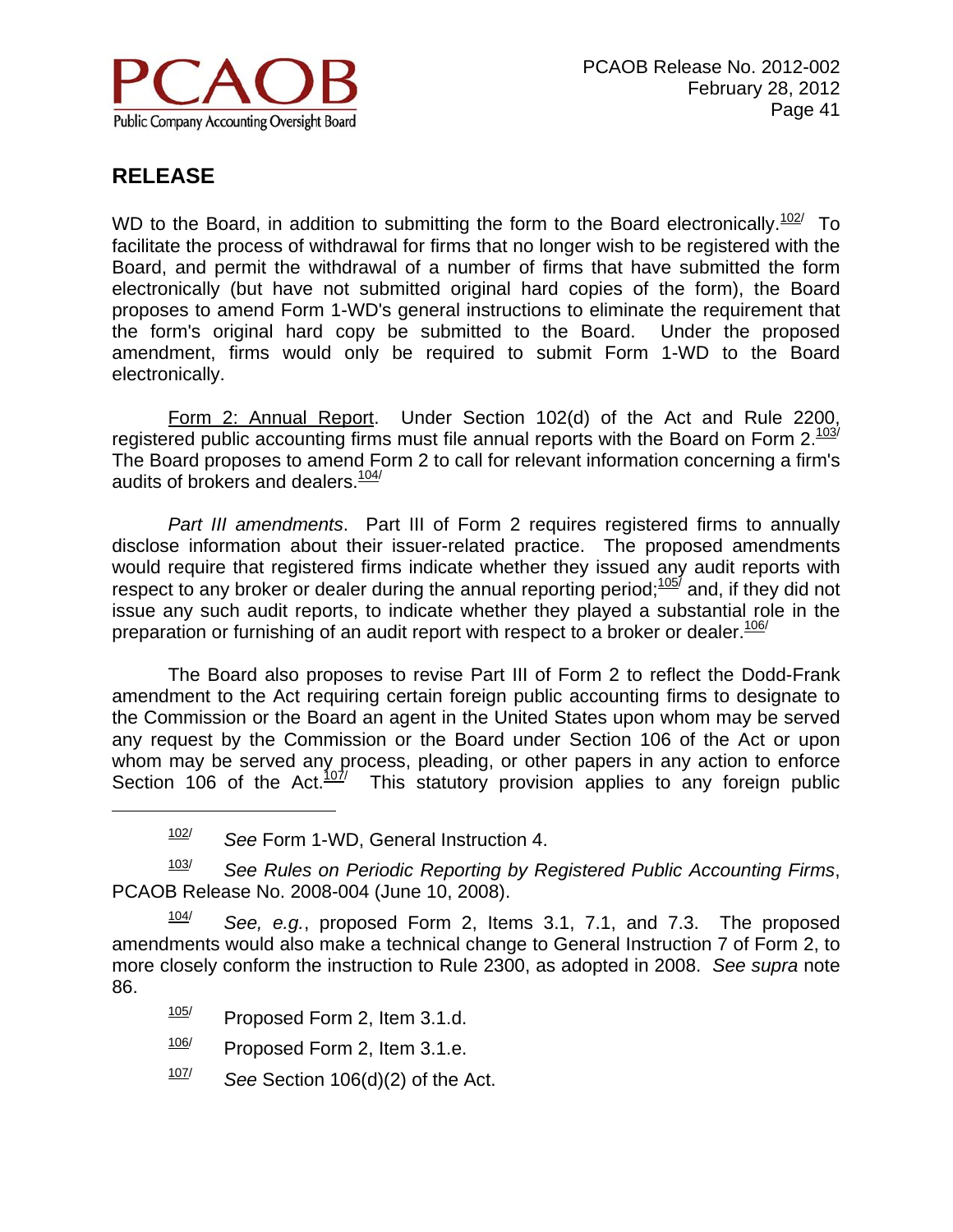

 $\overline{a}$ 

accounting firm that (i) performs material services upon which another registered public accounting firm relies in the conduct of an audit or interim review, (ii) issues an audit report, (iii) performs audit work, or (iv) performs interim reviews. Under the proposal, a foreign registered firm that has already made this designation to the Commission or Board would be required to check a box indicating that the firm has done so and identify the name and address of the designated agent. $108/$  A foreign registered firm that has not already made a Section 106(d)(2) designation would be required to indicate whether or not it has performed any of the activities specified by Section 106(d)(2) since enactment of the Dodd-Frank Act.<sup>109</sup>/ Any foreign public accounting firm that has not already made a required Section 106(d)(2) designation to the Commission or Board must do so immediately.

*Part IV amendments*. Part IV of Form 2 requires firms to disclose information relating to the audit reports the firm issued for each issuer during the reporting period, as well as audit reports issued during the period that the firm did not issue, but played a substantial role in preparing or furnishing. The proposed amendments would require that public accounting firms disclose in their annual reports certain information concerning each audit report the firm issued for a broker or dealer during the reporting period.<sup>110/</sup> Also, if the firm did not issue any broker or dealer audit reports during the reporting period, the proposed amendments would require the firm to disclose the names and identifying information for each broker or dealer audit report the firm played a substantial role in preparing or furnishing in the reporting period.<sup>111/</sup>

 Proposed Item 4.3 would require a public accounting firm to disclose in its annual report each audit report the firm issued for a broker or dealer during the reporting period. This proposal would require that the firm provide the broker's or dealer's name,

- $\frac{109}{109}$  Proposed Form 2, Item 3.3.b.
- $110$  Proposed Form 2, Item 4.3.a.

 $111/$  Proposed Form 2, Item 4.4. The Board also proposes to amend Form 2, Item 4.1, so that those circumstances in which the firm must report the date of the firm's issuance of a consent to a previously-issued report (i.e., when a firm's reports for a particular issuer during the reporting period are limited to such consents), the firm must indicate that the date corresponds to such a consent.

 $\frac{108}{108}$  Proposed Form 2, Item 3.3.a.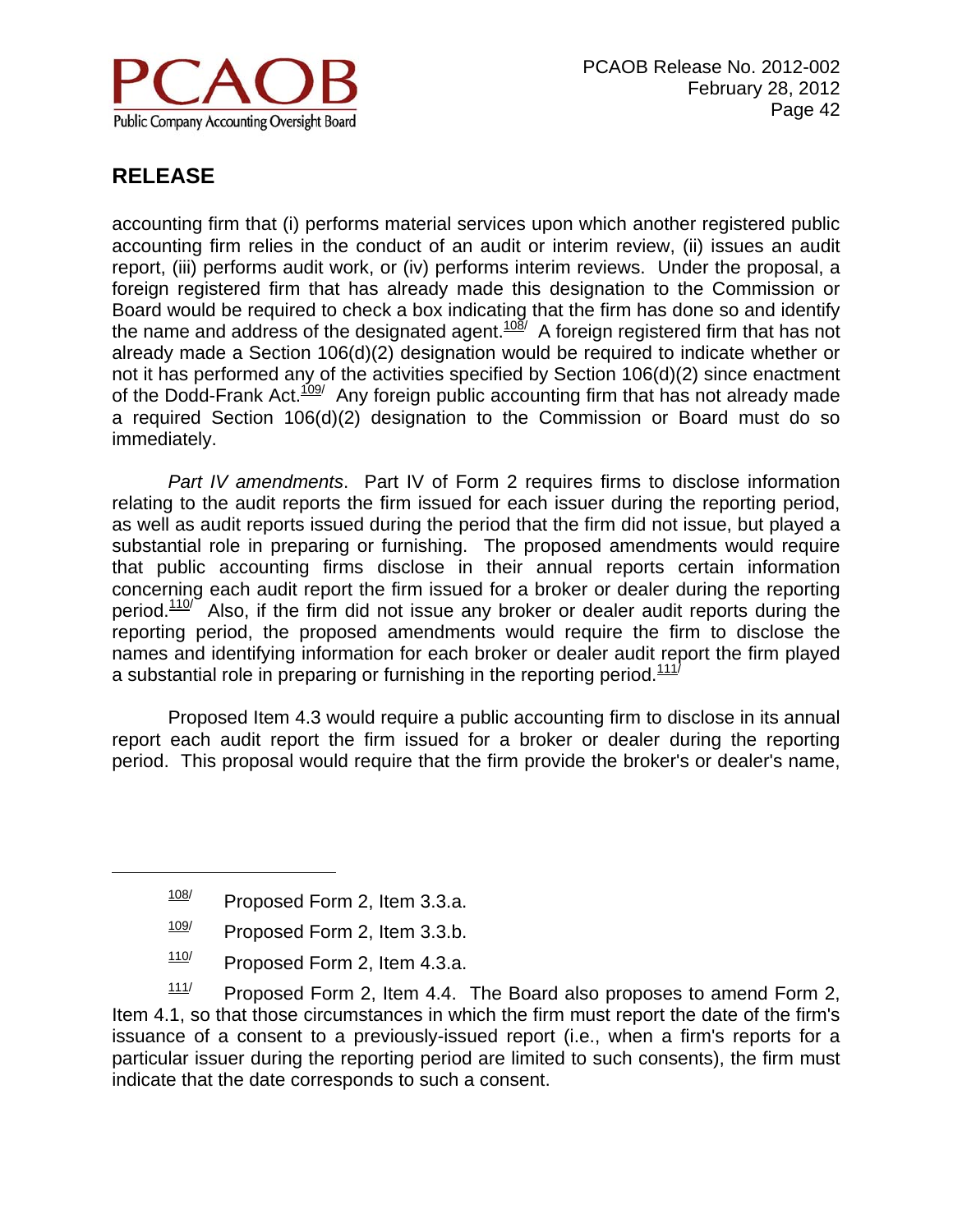

 $\overline{a}$ 

CRD number. CIK number, and the date of the audit report(s). $112$  Unlike the fee information the Board proposes to require for broker and dealer audit clients under Form 1, at least until the Board determines the elements of its permanent inspections program (including whether and how to differentiate among classes of brokers and dealers, and whether to exempt any category of public accounting firms from the program), the Board does not propose to impose an annual reporting requirement with respect to fees for services provided to broker and dealer audit clients under Form 2.

 If a registered public accounting firm did not issue any broker or dealer audit reports during the reporting period, but played a substantial role in the preparation or furnishing of an audit report for a broker or dealer, proposed Item 4.4 would require registered public accounting firms to disclose, with respect to each broker or dealer, the broker's or dealer's name, CRD number, CIK number, the name of the registered public accounting firm that issued the audit report(s), and a description of the role played by the firm with respect to the audit report(s). This information would conform to the information currently required for issuer clients in Item  $4.2.a.<sup>113/</sup>$ 

*Part VII amendments*. Part VII of Form 2 requires firms to report information about certain types of relationships with individuals and entities that have specified disciplinary and other histories. Under the proposed amendments, firms would have to report new relationships with individuals and entities that were the subject of a Board order imposing a disciplinary sanction or a Commission Rule 102(e) order entered within the five years preceding the end of the reporting period, and who provided at least ten hours of audit services for any broker or dealer during the reporting period. $114/$ Finally, the Board proposes to amend Items 7.1, 7.2, and 7.3 to correct certain crossreferences.

 $112$  Under the proposed amendments, if a firm were to issue more than one audit report for a broker or dealer audit client during a reporting period, each audit report for that broker or dealer would be reported separately.

 $113$  Note 1 to proposed Form 2, Item 4.4 would clarify that if a firm identifies a broker or dealer in response to 4.3, the firm would not have to respond to proposed Item 4.4.

 $114$  Proposed Form 2, Items 7.1.a and 7.3.a. Consistent with the current Form 2 reporting requirements, the proposal would capture only relationships that (i) exist as of the end of the reporting period, (ii) are with individuals or entities whose relevant disciplinary sanction or Rule 102(e) order was entered within the five years preceding the end of the reporting period, and (iii) have not previously been reported on Forms 1, 2, or 3.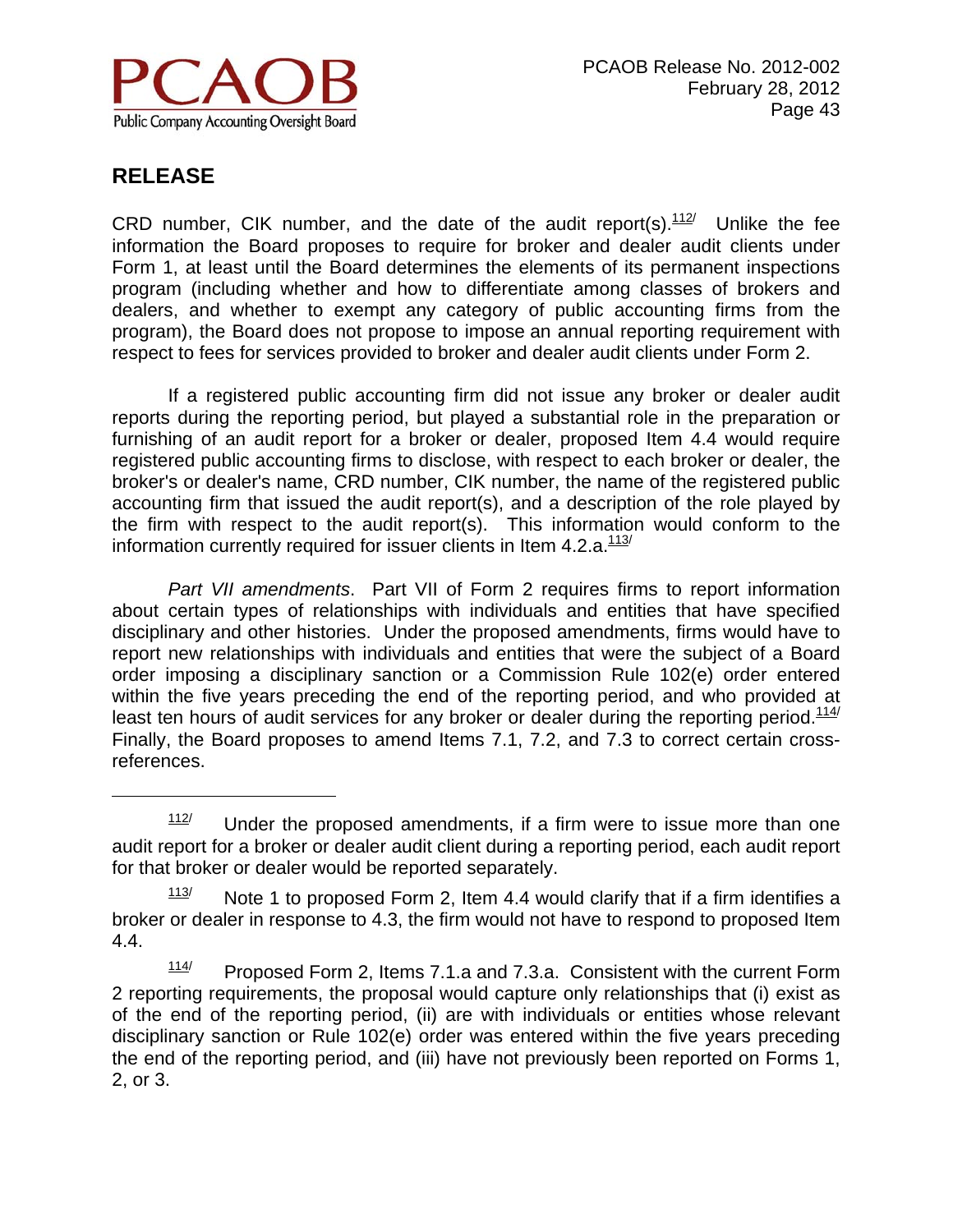

 $\overline{a}$ 

 Form 3: Special Report Form. Under Rule 2203, registered public accounting firms must report certain information to the Board as a special report filed on Form 3. The proposed amendments would revise Form 3 to call for relevant information concerning firms' audits of brokers and dealers. $115/$ 

*Withdrawn broker and dealer audit reports*. Among other events that trigger an obligation to file a special report, firms are required to file Form 3 if they have withdrawn an audit report on an issuer's financial statements, and the issuer failed to comply with Commission reporting requirements (Item 4.02 of Commission Form 8-K) concerning the matter.<sup>116/</sup> Because the Board believes that a withdrawn audit report is a risk indicator concerning the fairness or accuracy of the broker's or dealer's audited financial statements and the safeguarding of securities held for account holders preceding the withdrawal, the proposed amendments would extend the obligation to report withdrawn audit reports on Form 3 to firms' broker and dealer audit clients. $117/2$  Under the proposed amendments, if a firm has withdrawn an audit report on a broker's or dealer's financial report, compliance report, or exemption report, filed pursuant to proposed SEC Rule 17a-5(d), or its consent to the use of its name in one of these reports, the firm must report the broker's or dealer's name, CRD number, CIK number, the date of the report(s) that the firm has withdrawn, and a description of the reason(s) the firm has withdrawn the report(s). $\frac{118}{18}$  Because there is no reporting mechanism for disclosing withdrawals of reports for broker and dealer audit clients, as there is for issuer audit clients on SEC Form 8-K, the Board would apply the proposed Form 3 reporting requirement to all relevant broker and dealer report withdrawals. Under the proposals, the firm would have to file Form 3 within 30 days of withdrawing the report.  $119/119$ 

*Issuer auditor changes*. The Board believes a risk is posed when an issuer (including the issuer's significant subsidiaries) decides to change auditors and the issuer does not comply with the Commission's reporting requirements concerning the change in auditors. To ensure that the Board is made aware of these events, the Board proposes to amend Form 3 to require registered firms to file a special report with the

- $117$  Proposed Form 3, Items 2.1-BD and 3.2.
- $118$  Proposed Form 3, Item 3.2.
- 119/ *See* Rule 2203(a); proposed Form 3, General Instruction 3.

<sup>115/</sup> *See*, *e.g.*, proposed Form 3, Items 2.5, 2.6, 2.8, 2.9, and 4.1. The proposed amendments would also make a technical change to General Instruction 8 of Form 3 to more closely conform the instruction to Rule 2300. *See supra* note 86.

 $\frac{116}{10}$  Form 3, Items 2.1 and 3.1.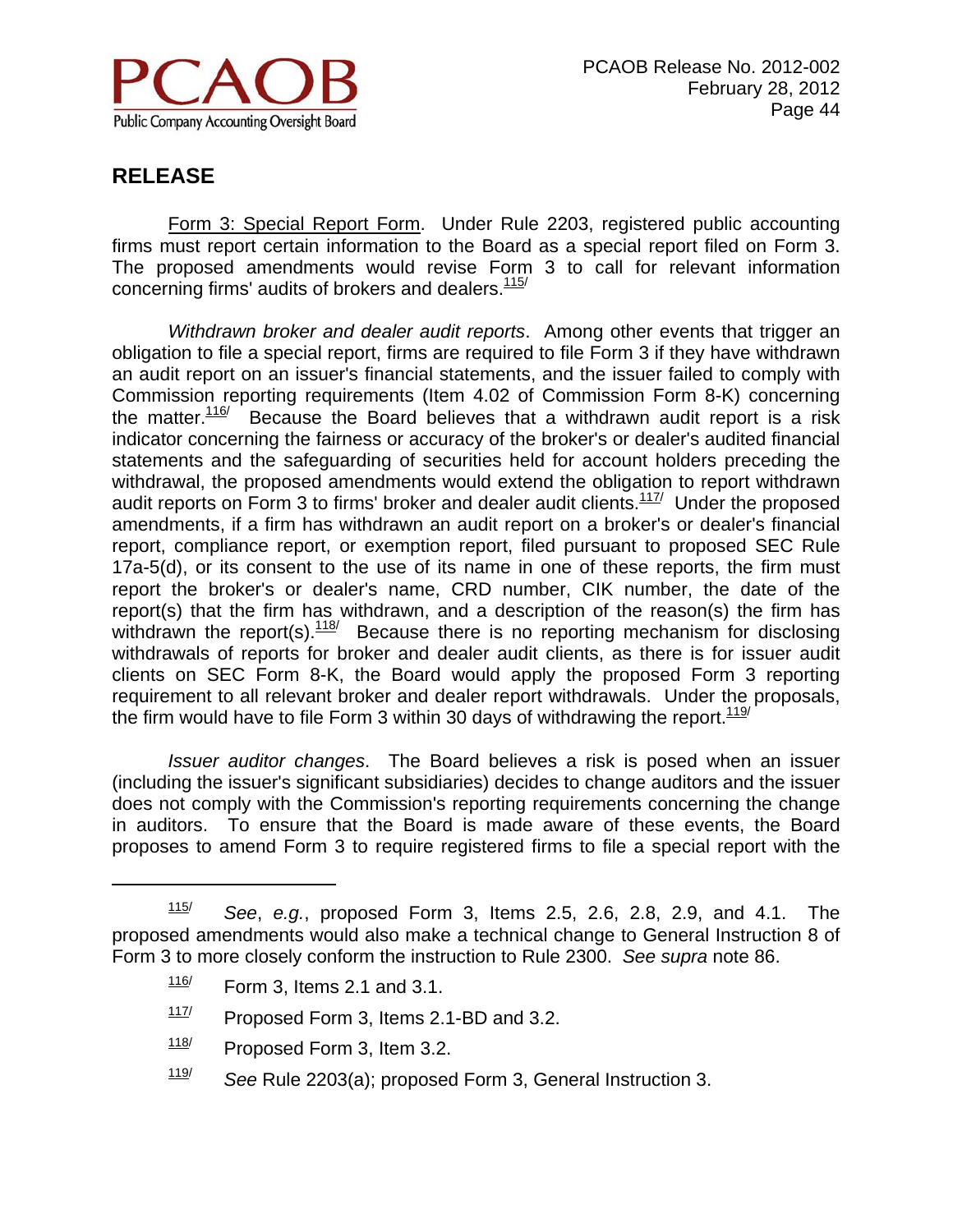

 $\overline{a}$ 

Board if the firm resigns, declines to stand for re-appointment, or is dismissed from an issuer audit engagement and the issuer fails to file a required report with the Commission. $120$  Under the proposed amendments, if a firm resigns, declines to stand for re-appointment, or is dismissed from an audit engagement, and the issuer does not comply with the Commission's reporting requirements concerning auditor changes, the firm must report whether  $-$  (a) the firm resigned, declined to stand for re-election or was dismissed, and the date thereof; (b) the firm's audit report(s) for either of the past two years contained an adverse opinion or a disclaimer of opinion, or was qualified or modified as to uncertainty, audit scope, or accounting principles; (c) the former client's audit committee (or equivalent body), or board of directors (or equivalent body) recommended or approved the change; and (d) there were any disagreements with the former client in the two most recent fiscal years and any subsequent interim period on any matter of accounting principles or practices, financial statement disclosure, or auditing scope or procedure, which, if not resolved, would have caused the firm to make reference to the subject matter of the disagreements in connection with its audit report(s). $\frac{121}{121}$ 

 In addition, the Board seeks specific comment on whether it would be appropriate to amend the SECPS membership requirement that registered firms (that are former members of the SECPS) notify the Commission's Office of the Chief Accountant of the cessation of an auditor's relationship with an issuer audit client by the end of the fifth business day after the firm determines that the client-auditor relationship has ended, irrespective of whether or not the issuer has reported the change in auditors in a timely filed SEC Form 8-K.<sup>122/</sup> The SEC's Office of the Chief Accountant has provided guidance on how these notifications should be reported to the Commission. $123/$ The Board notes that the notice reported to the Commission staff under the SECPS membership requirement is due within five business days of an auditor change, while

120/ *See* proposed Form 3, Item 2.1-C and Item 3.3. The relevant Commission reporting requirement is in Item 4.01 of Form 8-K.

122/ *See* SECPS sec. 1000.08(m), which also requires that the firm provide a simultaneous written notice to the former SEC audit client. SECPS sec. 1000.08(m) does not apply to the termination of engagements with broker or dealer audit clients. *See* Appendix D, SECPS sec. 1000.38(1)(b).

123/ *See* http://www.sec.gov/about/offices/oca/10a1notices.htm ("The Office of the Chief Accountant strongly encourages sending the SECPS report notification to *SECPSletters@sec.gov*. The staff will accept the date the email is received as the notification date.").

<sup>121/</sup> *See* proposed Form 3, Item 3.3.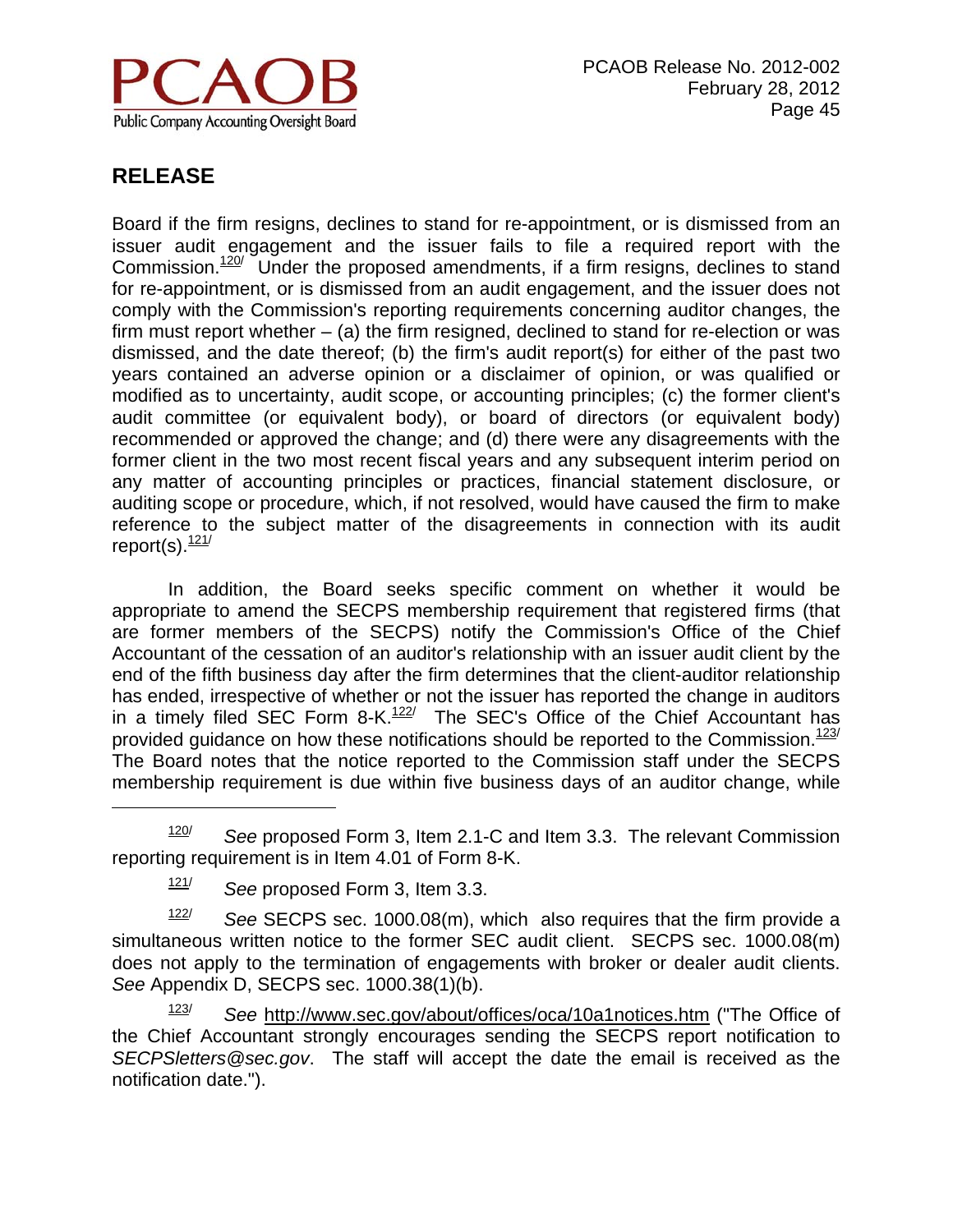

 $\overline{a}$ 

the proposed Form 3 special report would be due within 30 days of an auditor change. $124$  Should auditors be required to provide separate notice to the Commission's Office of the Chief Accountant only if the issuer has not timely filed an SEC Form 8-K? How would the difference in the timing of these notices affect commenters' views on whether it would be appropriate to amend the SEC notification requirement?

*Relationships with persons subject to a bar or suspension*. Form 3 also requires firms to disclose information about new relationships with persons or entities that are effectively restricted from providing auditing services. Specifically, a firm is required to file a Form 3 special report if it enters into certain specified relationships with individuals or entities that are currently subject to (1) a Board disciplinary sanction suspending or barring an individual from being an associated person or a registered public accounting firm, or (2) a Commission order under Rule 102(e) of the Commission's Rules of Practice suspending or denying the privilege of appearing or practicing before the Commission. $125/$  Consistent with the proposed changes to Item 5.1 of Form 1, the Board proposes to revise this reporting criteria to encompass persons currently subject to any Commission order denying the privilege of, or any court-ordered injunction prohibiting, appearance or practice before the Commission. $126/$ 

 Form 4: Succeeding to Registration Status of Predecessor. Under Rules 2108 and 2109, a registered public accounting firm can, in certain circumstances, succeed to the registration status of a predecessor registered firm by filing Form 4. The Board proposes to amend Form 4 to conform with the Dodd-Frank amendments by adding a new "yes" or "no" answer to Item 3.2 of Form 4. The proposed amendments would require a firm seeking to succeed to the registration status of a predecessor firm to indicate whether any firm issued an audit report with respect to a broker or dealer audit client for financial statements with years ending after December 31, 2008 while not registered with the Board, and has never had an application for registration approved by the Board. $\frac{127}{127}$ 

 $126$  Proposed Form 3, Items 2.12 and 2.13, and Items 5.1 and 5.2.

127/ *See* proposed Form 4, Item 3.2.e.3. The proposed amendments would also make a technical change to General Instruction 8 of Form 4 to more closely conform the instruction to Rule 2300. *See supra* note 86.

<sup>124/</sup> *Compare* SECPS sec. 1000.08(m), with proposed Form 3, General Instruction 3.

 $125/$  Form 3, Items 2.12 and 2.13, and Items 5.1 and 5.2.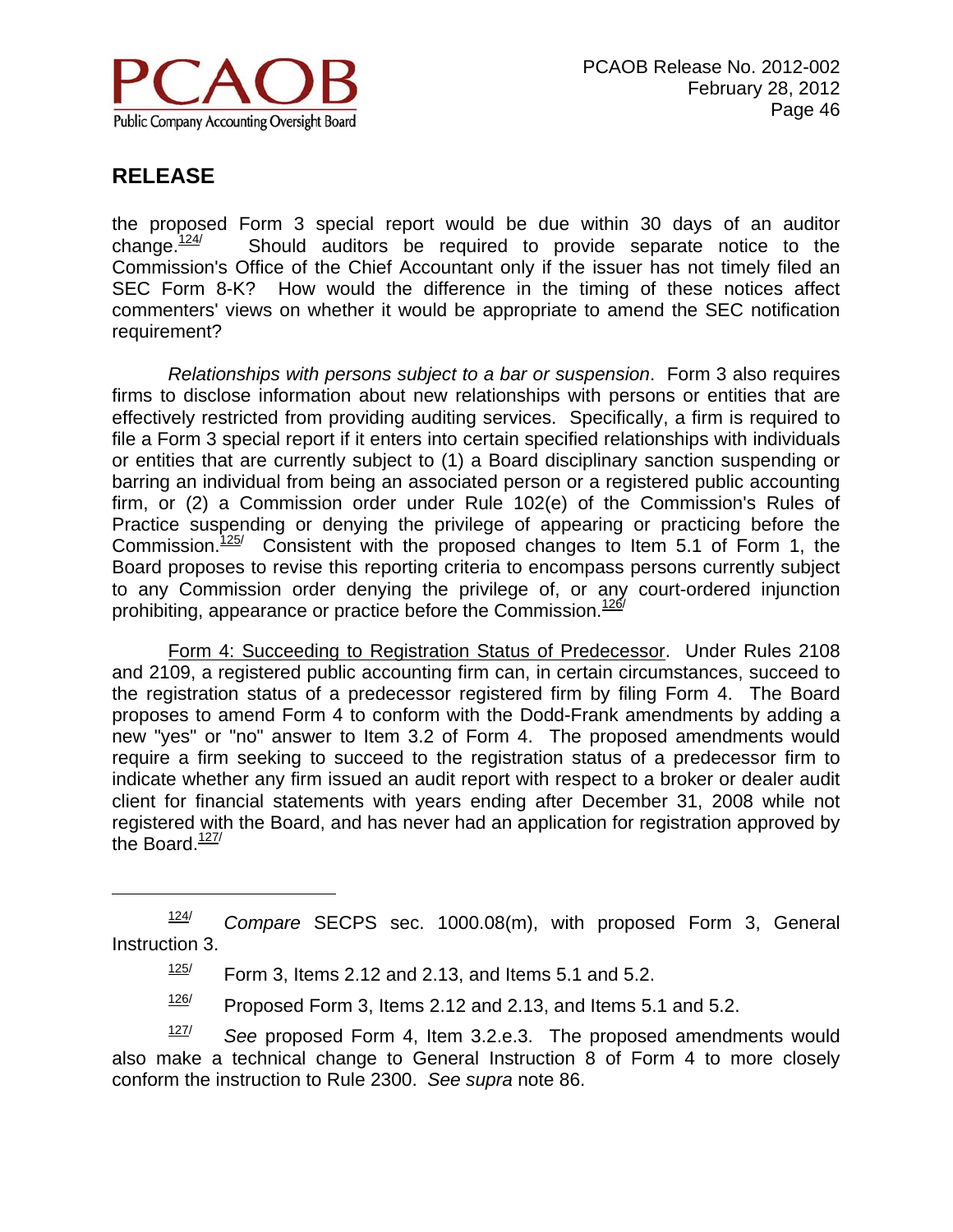

 Questions. The Board requests comment on the proposed amendments to the Board's forms.

- Do these proposals call for relevant information concerning the audits of brokers and dealers? Are there additional or alternative items the Board should amend? Do any of the proposed form amendments go too far? Would any unintended consequences result from the proposed amendments?
- Would applicants be able to calculate or estimate the fees billed to broker and dealer audit clients according to the proposed definitions for the statutory categories for proposed Form 1? If not, are there alternative definitions the Board should consider? Should firms be required to report audit fee information for broker and dealer audit clients on an ongoing basis on Form 2?
- Should the Board require registered foreign firms to indicate on Form 2 whether or not Section 106(d)(2) of the Act applies to them, and, if so, to provide the name and address of their designated U.S. agent? Does proposed Form 2, Item 3.3 fairly reflect the Dodd-Frank amendments to Section 106 of the Act?
- Should the Board amend the SECPS membership requirement that registered firms notify the SEC's Office of the Chief Accountant of the end of their relationships with their issuer audit clients? Would it be appropriate to require separate notice to the Commission's Office of the Chief Accountant only if the issuer has not timely filed an SEC Form 8-K? Would additional or alternative amendments to this membership requirement be appropriate?
- As required by Section 102(b)(2)(G) of the Act, proposed Form 1 would require applicants to identify instances in which a broker or dealer notified the Commission under SEC Rule 17a-5, during the current or preceding calendar year, of a disagreement with the applicant. Proposed Form 1 would require that such instances be reported only if the disagreement related to a matter of accounting principles or practices, financial statement disclosure, auditing scope or procedure, or compliance with applicable rules of the Commission. Should registered firms be required to report notices from brokers or dealers disclosing such disagreements after the firm is registered with the Board, and on an ongoing basis, as a special report filed on Form 3?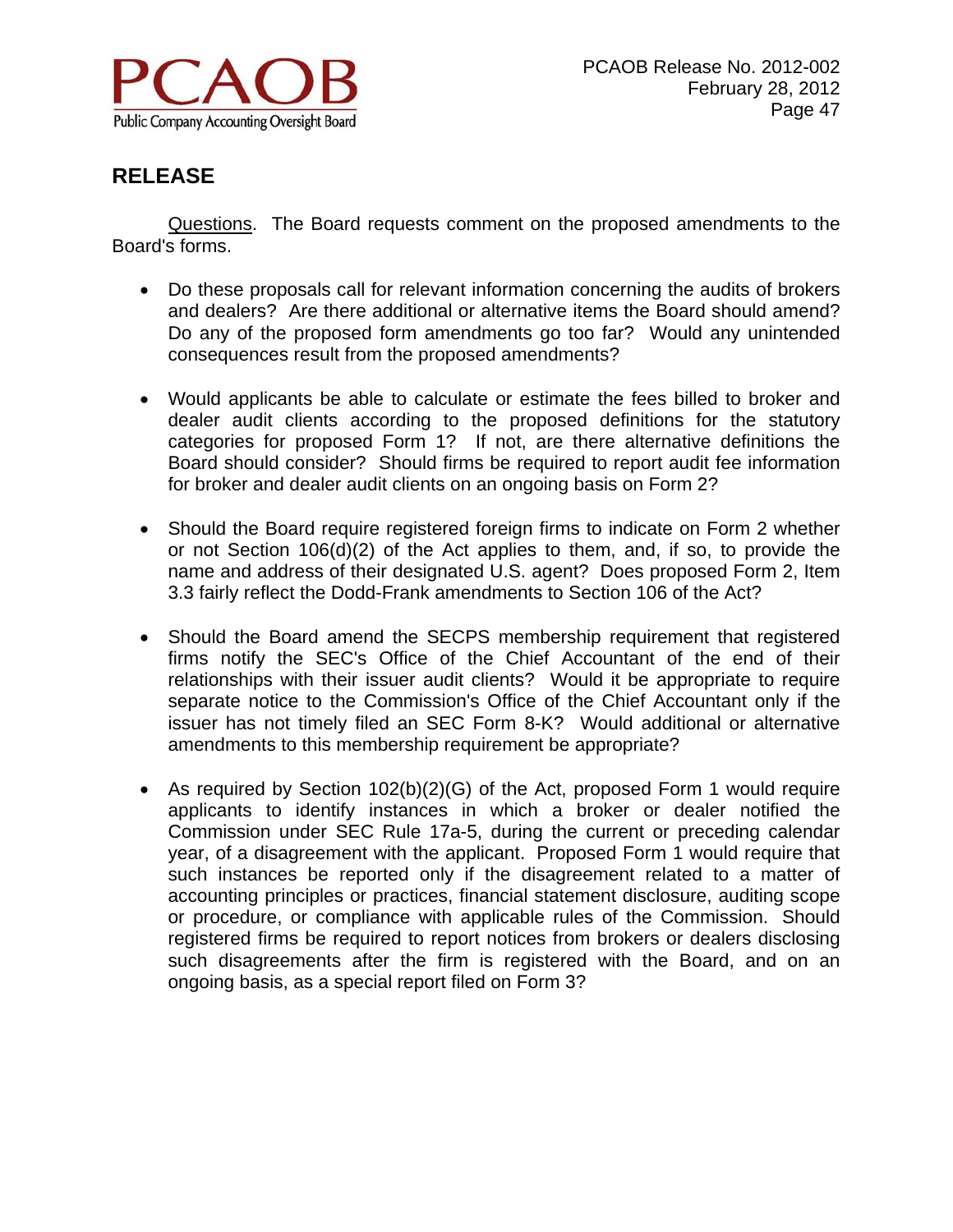

 $\overline{a}$ 

#### VIII. Ethics Code

The Board adopted the Ethics Code pursuant to Section  $101(q)(3)$  of the Act on June 30, 2003, and it was approved by the Commission on November 7, 2003. $128/$  The Code is made up of 14 provisions: EC1 through EC14. The Board is proposing amendments to six of the Code's provisions: EC2, "Definitions;" EC4, "Financial and Employment Interests;" EC5, "Investments;" EC7, "Gifts, Reimbursements, Honoraria and Other Things of Value;" EC8, "Disqualification;" and EC12, "Post-Employment Restrictions." Several of these proposed amendments would conform the Ethics Code with the Board's authority under the Dodd-Frank amendments by adding the words "broker" and "dealer" to the Ethics Code in appropriate places. Other amendments are more technical in nature, reflecting the Board's experience in applying the Ethics Code over the first nine years of the Board's existence.

 The Board is proposing amendments to the note accompanying the definition of "practice" in  $EC2(f).$   $\frac{129}{7}$  As part of its "revolving-door restrictions," the Ethics Code restricts Board members and professional staff from "practicing" before the Board, and the Commission with respect to Board-related matters, for one year following termination of employment or Board membership. $\frac{130}{120}$  The note accompanying the current definition of "practice" clarifies that participating in the financial reporting process as the officer or director of an issuer, or participating in an audit of an issuer's financial statements does not, in and of itself, constitute practice before the Board or the Commission. The proposed amendments would extend the note to former Board members and professional staff participating in the financial reporting process for, or in an audit of, a broker or dealer. $\frac{131}{7}$ 

 $131/$  The Board is also proposing a technical amendment to the note accompanying the definition of "honoraria" in EC2(e) to clarify that meals provided to all

<sup>128/</sup> *See Ethics Code for Board Members, Staff and Designated Contractors and Consultants*, PCAOB Release No. 2003-008 (June 30, 2003); and *Order Approving Proposed Code of Ethics*, Release No. 34-48755 (Nov. 7, 2003).

 $129$  EC2(f) defines the term "practice" to mean knowingly acting as an agent or attorney for, or otherwise representing any other person in any formal or informal appearance before the Board or Commission, or making any oral or written communication on behalf of any other person to, and with an intent to influence, the Board or Commission.

 $130$  EC12(b)(1). Additionally, former Board members and professional staff may not "switch sides" and work on a particular matter after leaving the Board that they personally and substantially participated in while at the Board. EC12(b)(2).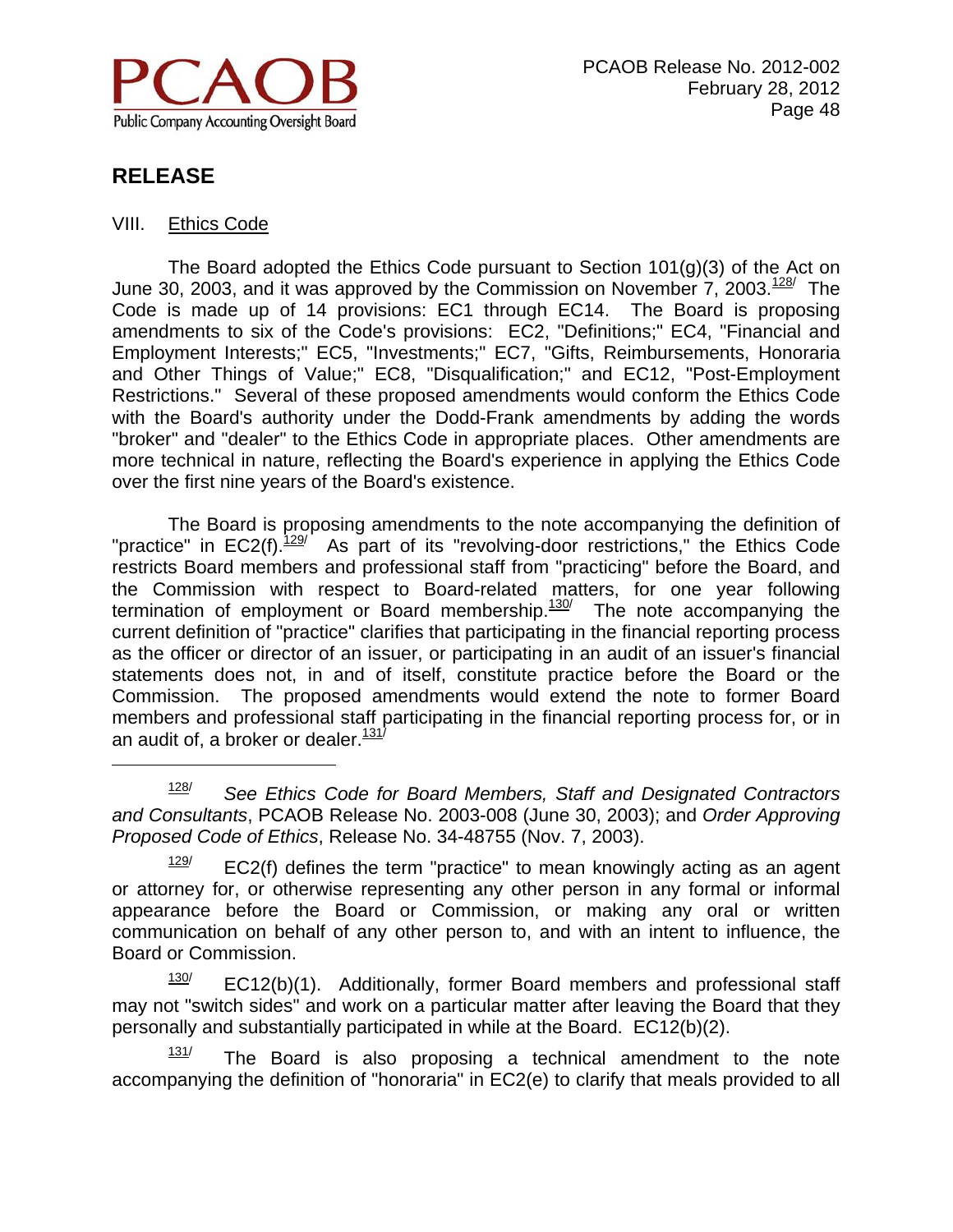

 EC5(d) requires that Board members and professional staff annually disclose their holdings in securities of issuers, including exchange-traded options and futures. The Board proposes technical amendments to EC5(d) to clarify that disclosure should be made to the Ethics Officer, and, to permit flexibility, the proposed amendments would allow the Ethics Officer to prescribe a different date for annual disclosure.

 Under EC7(b), Board members and professional staff are generally prohibited from accepting payment for or reimbursement of official travel-related expenses from any organization. This prohibition is subject to an exception for travel-related expenses that are in direct connection with an employee's participation in an educational forum that is principally sponsored by certain tax-exempt entities. $132/$  These tax-exempt entities, however, may not be principally funded from one or more public accounting firms or issuers. The Board's proposed amendments would include brokers and dealers among the categories of entities that may not principally fund these tax-exempt entities.

 EC8(a) provides that if a Board member or professional staff becomes, or reasonably should become, aware of facts which would lead a reasonable person to believe that he or she (or his or her spouse, spousal equivalent, and dependents) may have "a financial interest or other similar relationship" which might affect (or reasonably create the appearance of affecting) his or her independence or objectivity, then he or she must, at the earliest possible date, disclose such circumstances and facts and recuse himself or herself from further Board functions or activities involving or affecting the financial interest or relationship. Because the phrase "or other similar relationship" has not provided sufficient clarity, the Board proposes to replace it with "or personal interest." Thus, under the proposed amendments, EC8's disclosure and recusal provisions would apply to "a financial or personal interest" a reasonable person would believe might affect (or reasonably create the appearance of affecting) his or her independence or objectivity.

 Under EC12(a), Board members and professional staff may not negotiate prospective employment with a registered public accounting firm or issuer without first disclosing the identity of the prospective employer and recusing himself or herself from all matters directly affecting that prospective employer. Because the Dodd-Frank amendments gave the Board oversight over auditors of brokers and dealers, the Board proposes amending EC12(a) to require Board members and professional staff to

conference participants are not considered "honoraria" that Board members and professional staff are prohibited from accepting under EC7(a).

132/ *See* EC7(b)(2)(C).

 $\overline{a}$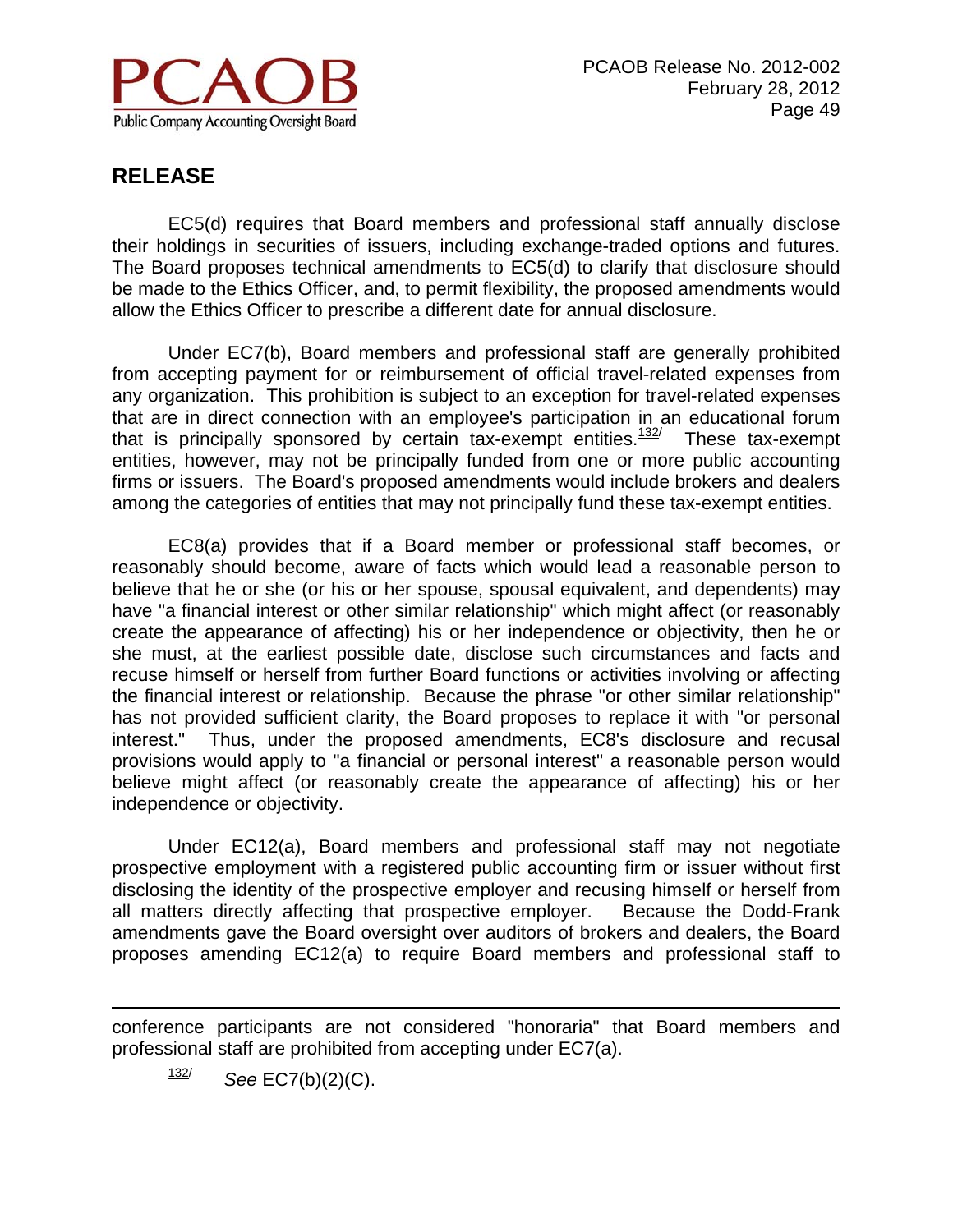

disclose employment negotiations with brokers or dealers, in addition to registered accounting firms and issuers.

Questions. The Board requests comment on the proposed amendments to the Ethics Code.

- Would the proposed amendments appropriately conform the Ethics Code to the Dodd-Frank amendments?
- Should the Board consider additional changes in light of the Board's expanded authority? What additional amendments would be appropriate?
- Are the Board's technical amendments appropriate?

#### IX. Request for Public Comment

 Interested persons are encouraged to submit their views to the Board. The Board seeks comment on all aspects of the proposal. Written comments should be sent to the Office of the Secretary, PCAOB, 1666 K Street, N.W., Washington, D.C. 20006- 2803. Comments also may be submitted by e-mail to comments@pcaobus.org or through the Board's Web site at www.pcaobus.org. All comments should refer to PCAOB Rulemaking Docket Matter No. 39 in the subject or reference line and should be received by the Board no later than April 30, 2012. The Board will consider all timely comments.

 On the 28th day of February, in the year 2012, the foregoing was, in accordance with the bylaws of the Public Company Accounting Oversight Board,

ADOPTED BY THE BOARD.

/s/ J. Gordon Seymour

J. Gordon Seymour **Secretary** 

February 28, 2012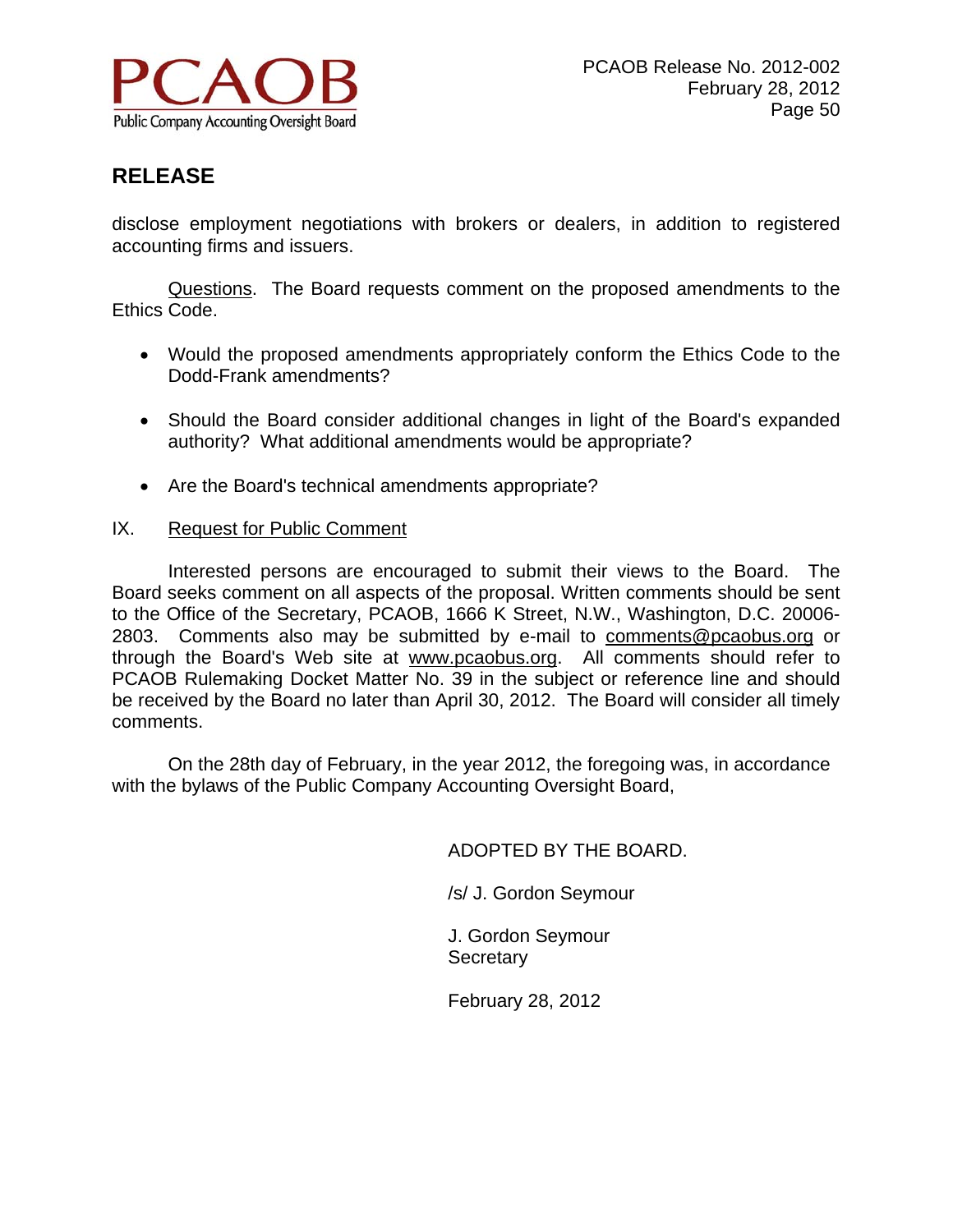

PCAOB Release No. 2012-002 February 28, 2012 Page 51

# **RELEASE**

Appendices –

Proposed Rule Amendments

Proposed Form Amendments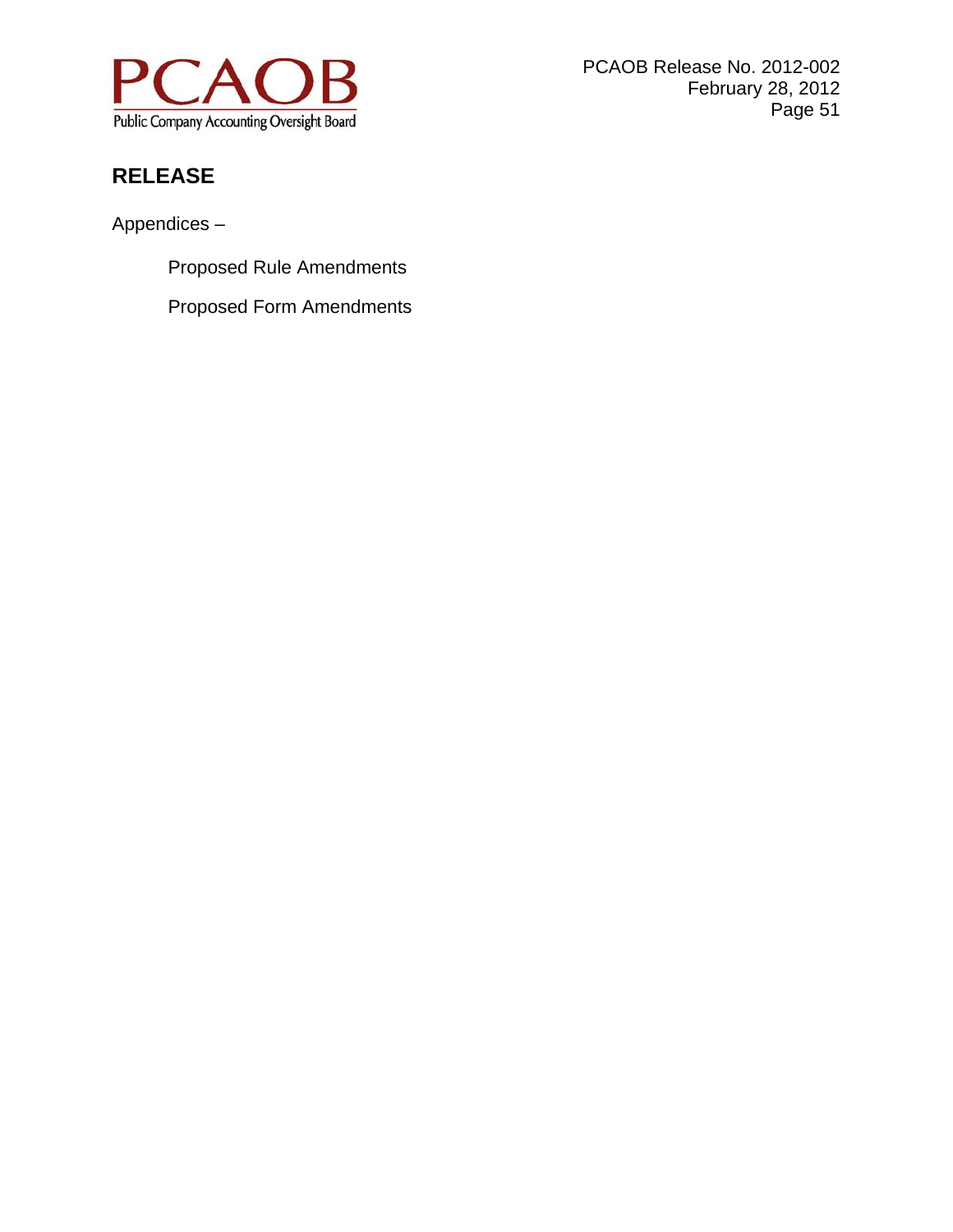

## **Appendix 1 – Proposed Amendments to Board Rules and Ethics Code**

 The Board proposes to amend Sections 1, 2, 3, 4, 5, and 7 of its Rules, and its Ethics Code and as set out below. Language deleted by these proposed amendments is struck through. Language that is added is underlined.

## **RULES OF THE BOARD SECTION 1. GENERAL PROVISIONS**

## **Rule 1001. Definitions of Terms Employed in Rules.**

When used in the Rules, unless the context otherwise requires:

**\* \* \*** 

# **(a)(v) Audit**

The term "audit" means an examination of the financial statements, reports, documents, procedures, controls or notices of any issuer, broker, or dealer by an independent public accounting firm in accordance with the rules of the Board or the Commission (or, for the period preceding the adoption of applicable Rules of the Board under Section 103 of the Act, in accordance with then applicable generally accepted auditing standards for such purposes), for the purpose of expressing an opinion on the financial such statements or providing an audit report.

Note: Effective [insert effective date of Rule 4020T], pursuant to Rule 4020T, when used in Rule 3502, Section 5 of the Rules of the Board, or the definition of "disciplinary proceeding" in Rule 1001(d)(i), the term "audit" has the meaning provided in Section 110 of the Act.

## **(a)(vi) Audit Report**

The term "audit report" means a document, report, notice, or other record –

(1) prepared following an audit performed for purposes of compliance by an issuer, broker, or dealer with the requirements of the securities laws; and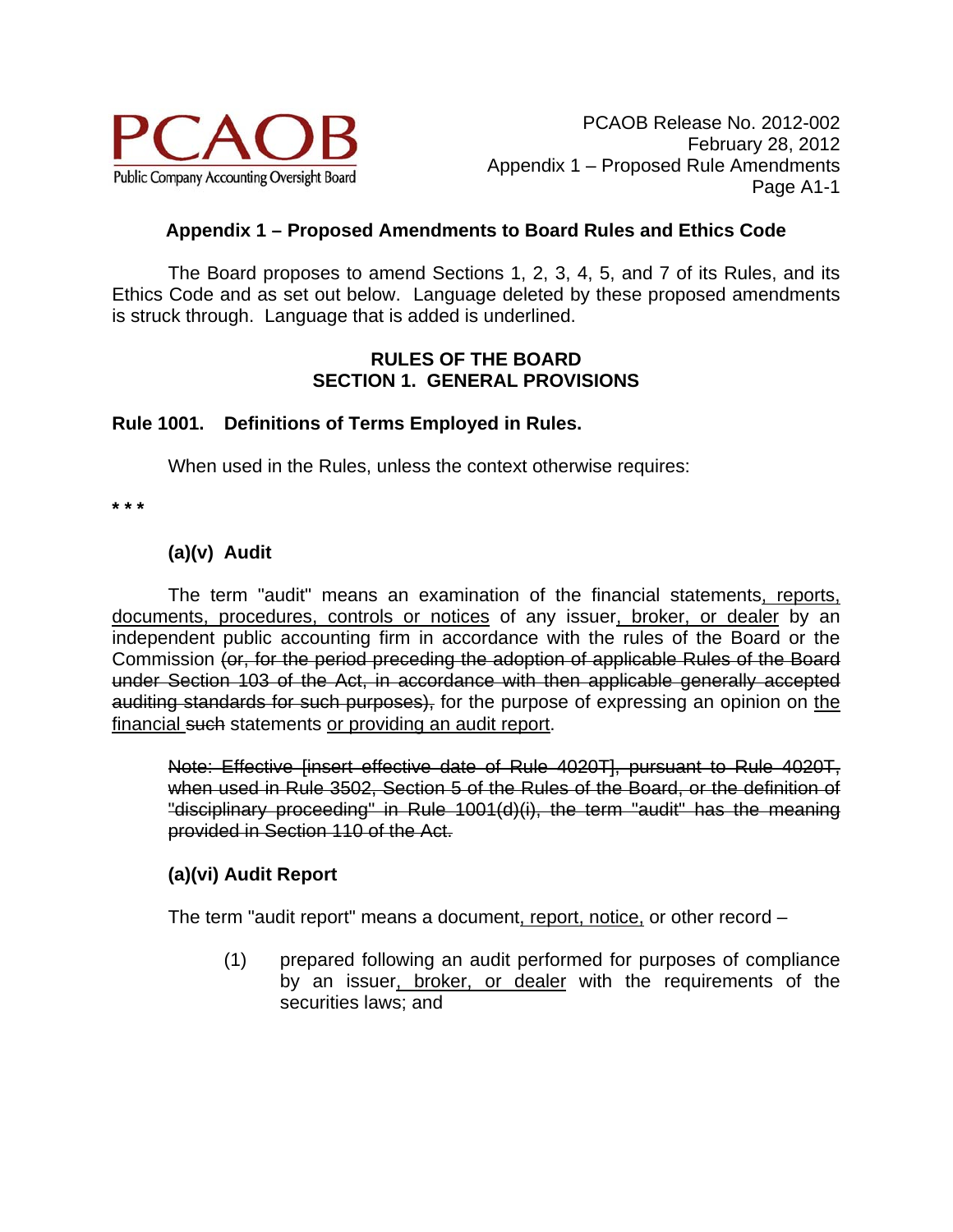

- $(2)$  in which a public accounting firm either
	- (i) sets forth the opinion of that firm regarding a financial statement, report, notice, or other document, procedures, or controls; or
	- (ii) asserts that no such opinion can be expressed.

Note: Effective [insert effective date of Rule 4020T], pursuant to Rule 4020T, when used in Rule 3502. Section 5 of the Rules of the Board, or the definition of "disciplinary proceeding" in Rule 1001(d)(i), the term "audit report" has the meaning provided in Section 110 of the Act.

## **(a)(vii) Audit Services**

(1) With respect to issuers, tThe term "audit services" means professional services rendered for the audit of an issuer's annual financial statements, and (if applicable) for the reviews of an issuer's financial statements included in the issuer's quarterly reports or services that are normally provided by the accountant in connection with statutory and regulatory filings or engagements for those fiscal years;-

 (2) With respect to brokers and dealers, the term "audit services" means professional services rendered for the audit of a broker's or dealer's annual financial statements, supporting schedules, supplemental reports, and for the report on either a broker's or dealer's compliance report or exemption report, as described in Rule 17a-5(g) under the Exchange Act.

**\* \* \*** 

# **(f)(iii) Foreign Auditor Oversight Authority**

The term "foreign auditor oversight authority" means any governmental body or other entity empowered by a foreign government to conduct inspections of public accounting firms or otherwise to administer or enforce laws related to the regulation of public accounting firms.

**\* \* \***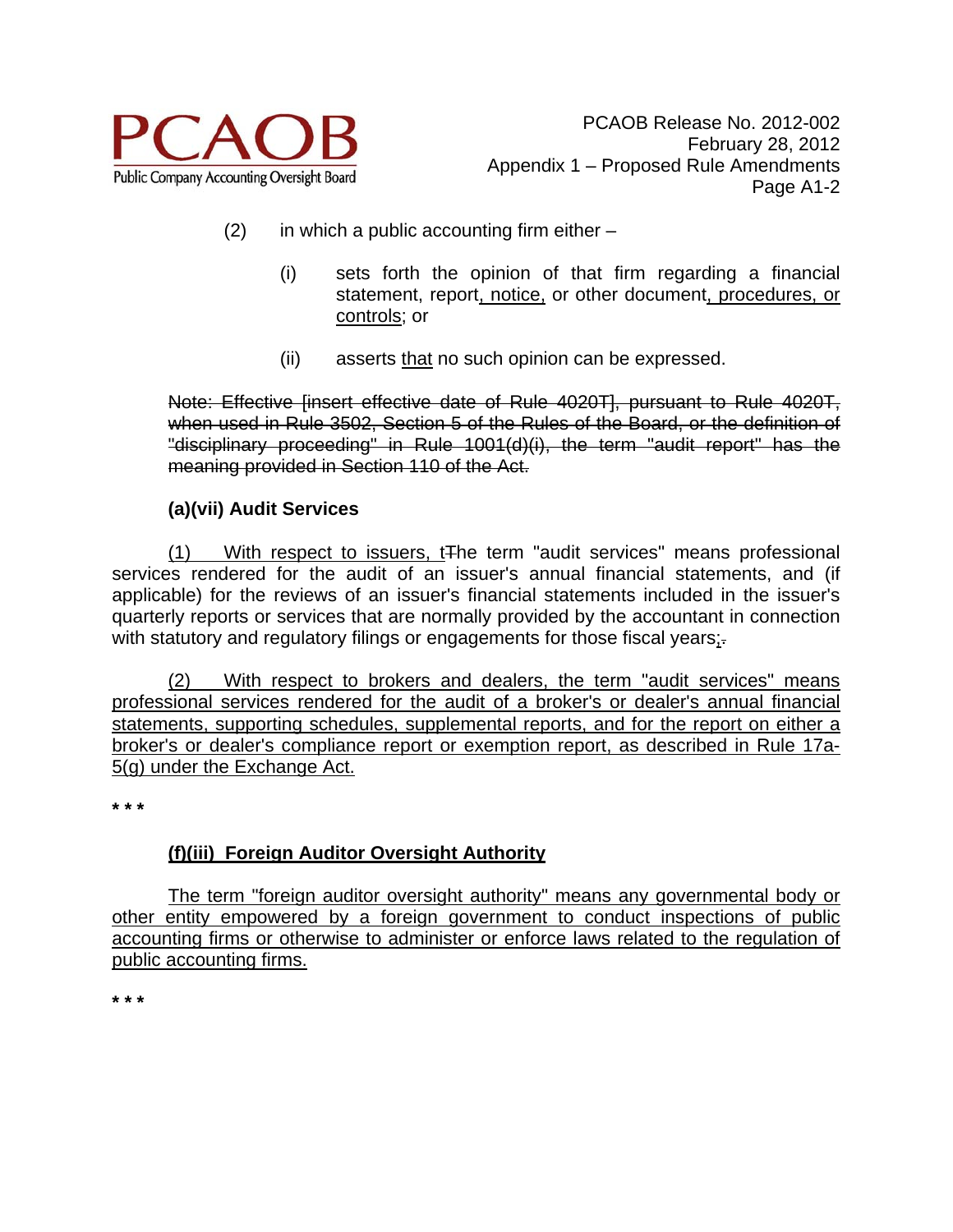

# **(n)(i) [Reserved]**

**\* \* \*** 

# **(o)(i) Other Accounting Services**

 The term "other accounting services" means assurance and related services that are reasonably related to the performance of the audit or review of the issuer's client's financial statements, other than audit services.

**\* \* \*** 

## **(p)(i) Person Associated With a Public Accounting Firm (and Related Terms)**

 The terms "person associated with a public accounting firm" (or with a "registered public accounting firm" or "applicant") and "associated person of a public accounting firm" (or of a "registered public accounting firm" or "applicant") mean any individual proprietor, partner, shareholder, principal, accountant, or professional employee of a public accounting firm, or any independent contractor or entity that, in connection with the preparation or issuance of any audit report –

- (1) shares in the profits of, or receives compensation in any other form from, that firm; or
- (2) participates as agent or otherwise on behalf of such accounting firm in any activity of that firm;

provided, however, that these terms do not include a person engaged only in clerical or ministerial tasks, or, for purposes of completing a registration application on Form 1, Part IX of an annual report on Form 2, or Part IV of a Form 4 filed to succeed to the registration status of a predecessor, these terms do not include of a person whom the public accounting firm reasonably believes is a person primarily associated with another registered public accounting firm.

Note: Section 2(a)(9)(C) of the Act provides that, for purposes of, among other things, Section 105 of the Act, and the Board's rules thereunder, the terms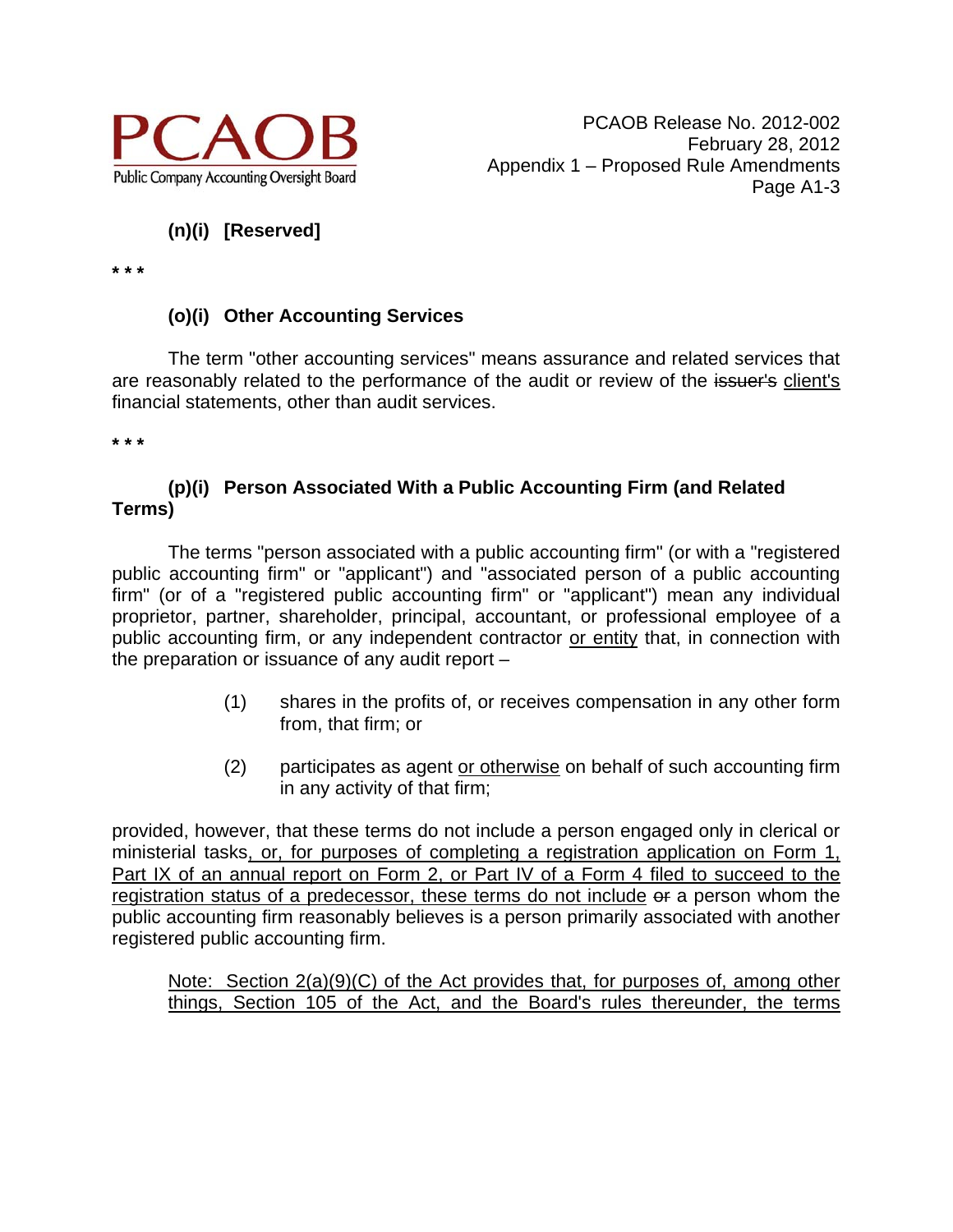

defined in Rule 1001(p)(i) shall include any person associated, seeking to become associated, or formerly associated with a public accounting firm, except that:

- (1) the authority to conduct an investigation of such person under Section 105(b) of the Act shall apply only with respect to any act or practice, or omission to act, by the person while such person was associated or seeking to become associated with a registered public accounting firm; and
- (2) the authority to commence a disciplinary proceeding under Section 105(c)(1) of the Act, or impose sanctions against such person under Section 105(c)(4) of the Act, shall apply only with respect to:
	- (i) conduct occurring while such person was associated or seeking to become associated with a registered public accounting firm; or
	- (ii) non-cooperation, as described in Section 105(b)(3) of the Act, with respect to a demand in a Board investigation for testimony, documents, or other information relating to a period when such person was associated or seeking to become associated with a registered public accounting firm.

# **(p)(ii) Play a Substantial Role in the Preparation or Furnishing of an Audit Report**

The phrase "play a substantial role in the preparation or furnishing of an audit report" means –

- (1) to perform material services that a public accounting firm uses or relies on in issuing all or part of its audit report with respect to any issuer, or
- (2) to perform the majority of the audit procedures with respect to a subsidiary or component of any issuer, broker, or dealer, the assets or revenues of which constitute 20% or more of the consolidated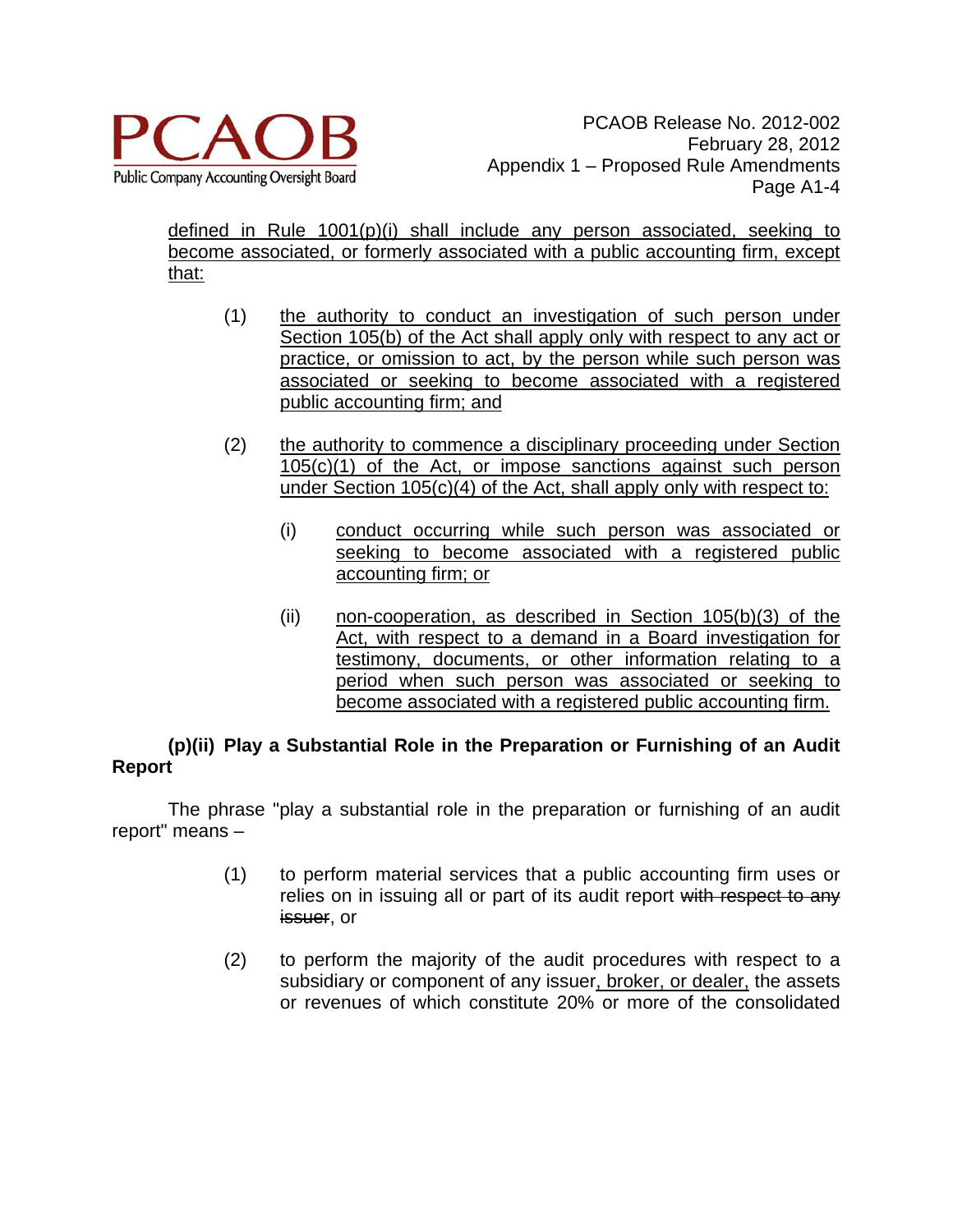

assets or revenues of such issuer, broker, or dealer necessary for the principal accountant to issue an audit report on the issuer.

Note 1: For purposes of paragraph (1) of this definition, the term "material services" means services, for which the engagement hours or fees constitute 20% or more of the total engagement hours or fees, respectively, provided by the principal auditoraccountant in connection with the issuance of all or part of its audit report with respect to any issuer. The term does not include non-audit services provided to non-audit clients.

Note 2: For purposes of paragraph (2) of this definition, the phrase "subsidiary or component" is meant to include any subsidiary, division, branch, office or other component of an issuer, broker, or dealer, regardless of its form of organization and/or control relationship with the issuer, broker, or dealer.

Note 3: For purposes of determining "20% or more of the consolidated assets or revenues" under paragraph (2) of this Rule, this determination should be made at the beginning of the issuer's, broker's, or dealer's fiscal year using prior year information and should be made only once during the issuer's, broker's, or dealer's fiscal year.

**\* \* \***

# **(p)(iii)(v) Party**

The term "party" means the interested division, any person named as a respondent in an order instituting proceedings or notice of a hearing, any applicant named in the caption of any order, or any person seeking Board review of a decision.

**\* \* \*** 

## **(p)(vi) Professional Standards**

The term "professional standards" means –

(A) accounting principles that are –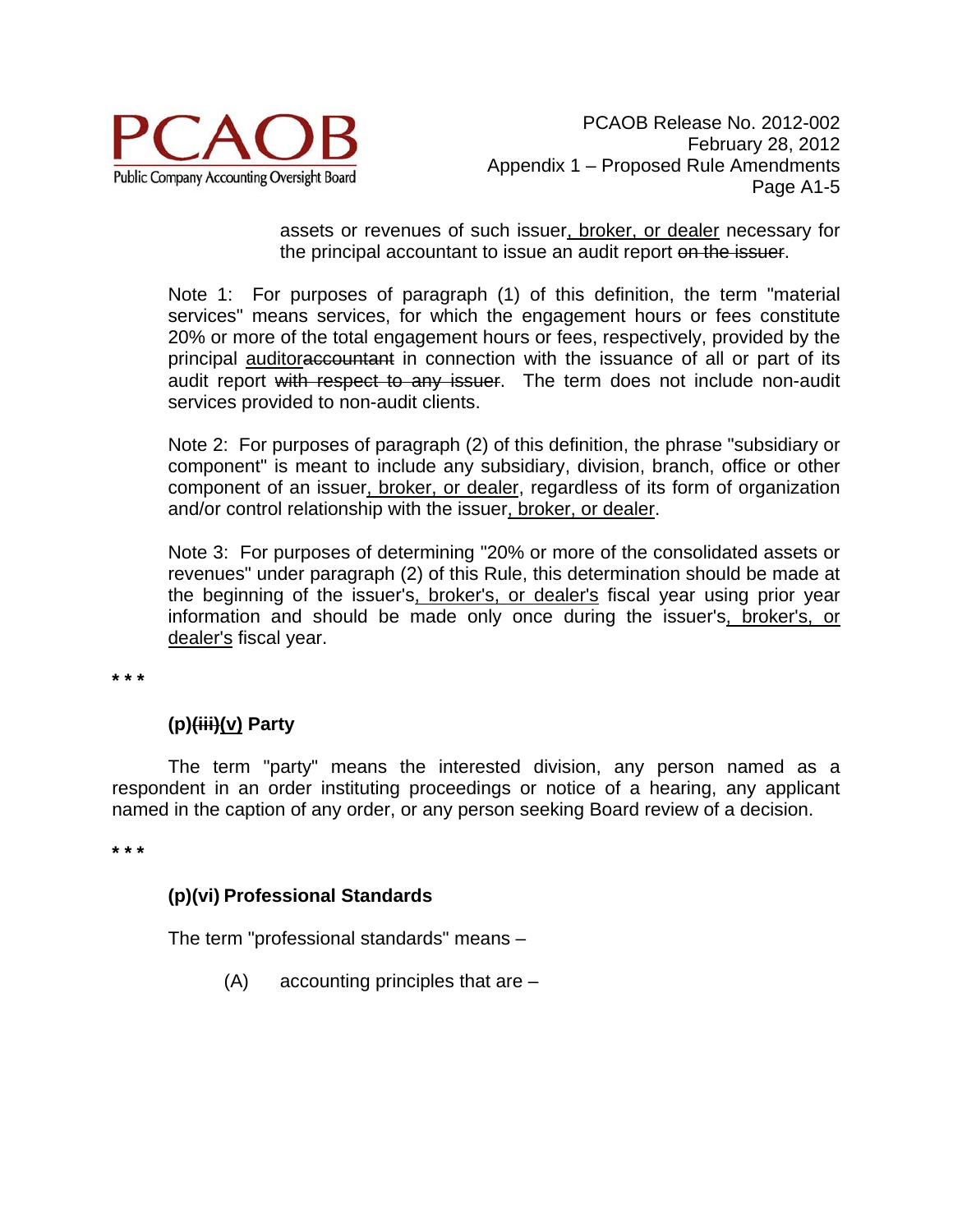

 (i) established by the standard setting body described in section 19(b) of the Securities Act of 1933, as amended by the Act, or prescribed by the Commission under section 19(a) of the Securities Act of 1933 or section 13(b) of the Securities Exchange Act of 1934; and

 (ii) relevant to audit reports for particular issuers, brokers, or dealers, or dealt with in the quality control system of a particular registered public accounting firm; and

 (B) auditing standards, standards for attestation engagements, quality control policies and procedures, ethical and competency standards, and independence standards (including rules implementing Title II of the Act) that the Board or the Commission determines –

 (i) relate to the preparation or issuance of audit reports for issuers, brokers, or dealers; and

 (ii) are established or adopted by the Board under section 103(a) of the Act, or are promulgated as rules of the Commission.

Note: Effective [insert effective date of Rule 4020T], pursuant to Rule 4020T, when used in Rule 3502, Section 5 of the Rules of the Board, or the definition of "disciplinary proceeding" in Rule 1001(d)(i), the term "professional standards" has the meaning provided in Section 110 of the Act.

**\* \* \*** 

# **(s)(iii)(vi) Secretary**

The term "Secretary" means the Secretary of the Board.

# **(s)(iv) Suspension**

 The term "suspension" means a temporary disciplinary sanction, which lapses by its own terms, prohibiting –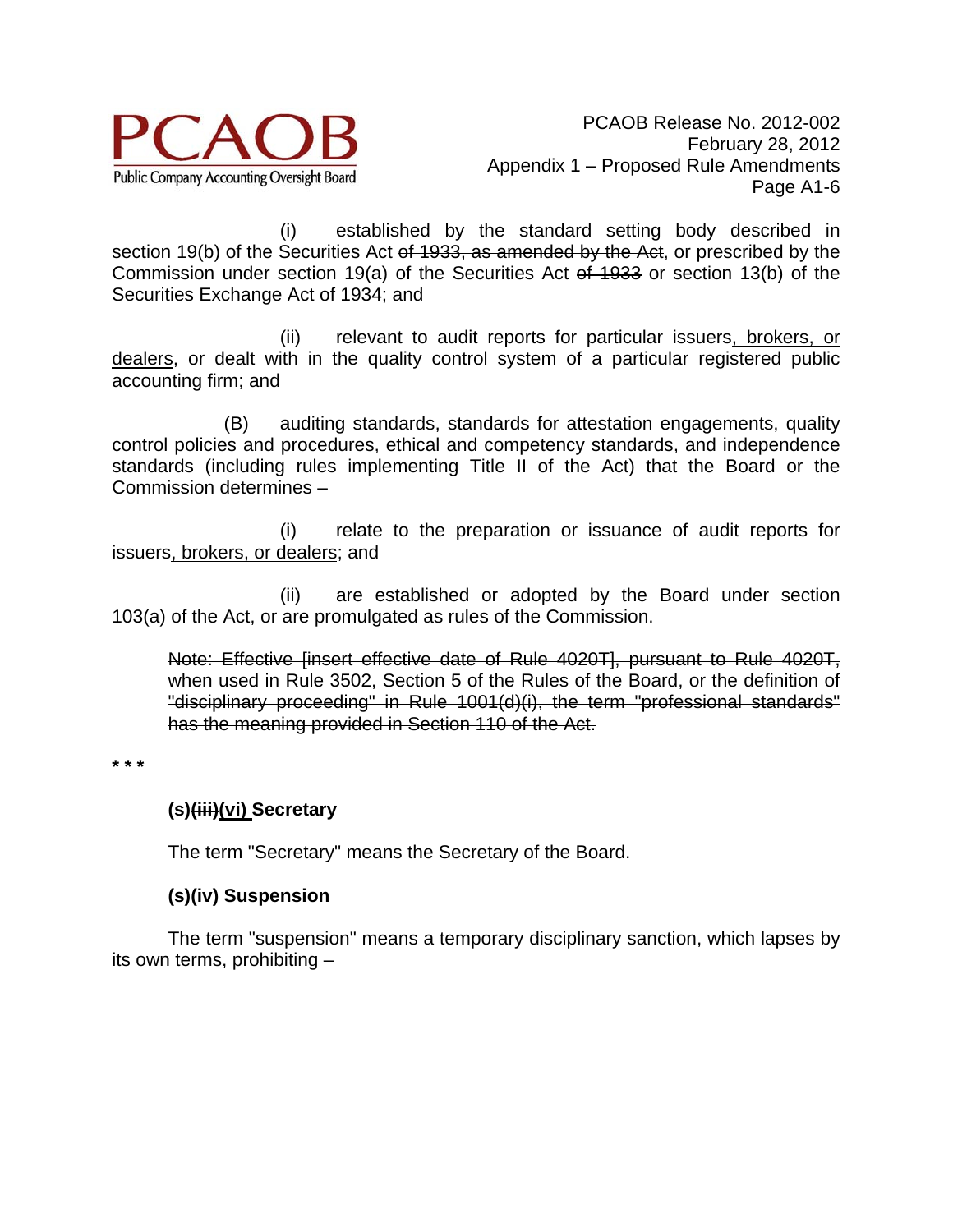

- (1) a registered public accounting firm from preparing or issuing, or participating in the preparation or issuance of, any audit report with respect to any issuer; or
- (2) a person from being associated with a registered public accounting firm.

**\* \* \*** 

## **SECTION 2. REGISTRATION AND REPORTING**

## **Part 1 – Registration of Public Accounting Firms**

#### **Rule 2100. Registration Requirements for Public Accounting Firms.**

Effective October 22, 2003 (or, for foreign public accounting firms, July 19, 2004), Eeach public accounting firm that  $-$ 

- (a) prepares or issues any audit report with respect to any issuer, broker, or dealer; or
- (b) plays a substantial role in the preparation or furnishing of an audit report with respect to any issuer, broker, or dealer

must be registered with the Board.

Note 1: As set forth in Section 106(a)(1) of the Act, registration with the Board pursuant to this Rule will not by itself provide a basis for subjecting a foreign public accounting firm to the jurisdiction of the U.S. federal or State courts, other than with respect to controversies between such firms and the Board.

Note 2: The issuance of a consent to include an audit report for a prior period by a public accounting firm, which does not currently have and does not expect to have an engagement with an issuer, broker, or dealer to prepare or issue, or to play a substantial role in the preparation or furnishing of an audit report with respect to any issuer, broker, or dealer will not by itself require a public accounting firm to register under Rule 2100.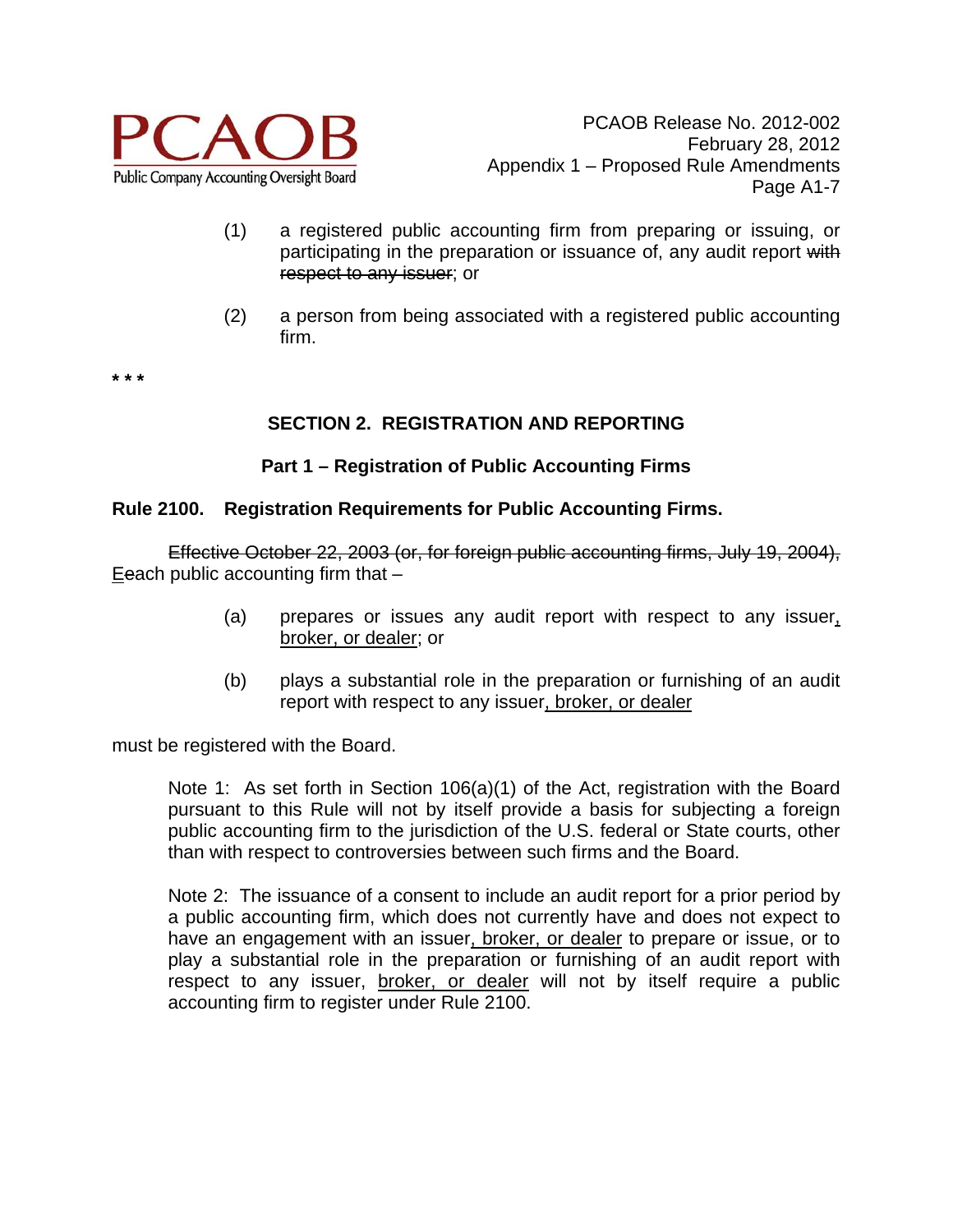

## **Rule 2106. Action on Applications for Registration.**

## **(a) Standard for Approval.**

After reviewing the application for registration, any additional information provided by the applicant, and any other information obtained by the Board, the Board will determine whether approval of the application for registration is consistent with the Board's responsibilities under the Act to protect the interests of investors and to further the public interest in the preparation of informative, accurate, and independent audit reports for companies the securities of which are sold to, and held by and for, public investors.

**\* \* \*** 

## **Rule 2107. Withdrawal from Registration**

**\* \* \*** 

## **(d) Board Action**

Within 60 days of Board receipt of a completed Form 1-WD, the Board may order that withdrawal of registration be delayed for a period of up to eighteen months from the date of such receipt if the Board determines that such withdrawal would be inconsistent with the Board's responsibilities under the Act, including its responsibilities to conduct –

 (1) inspections to assess the degree of compliance of each registered public accounting firm and associated persons of that firm with the Act, the rules of the Board, the rules of the Commission, or professional standards, in connection with its performance of audits, issuance of audit reports, and related matters involving issuers, brokers, or dealers; or

**\* \* \***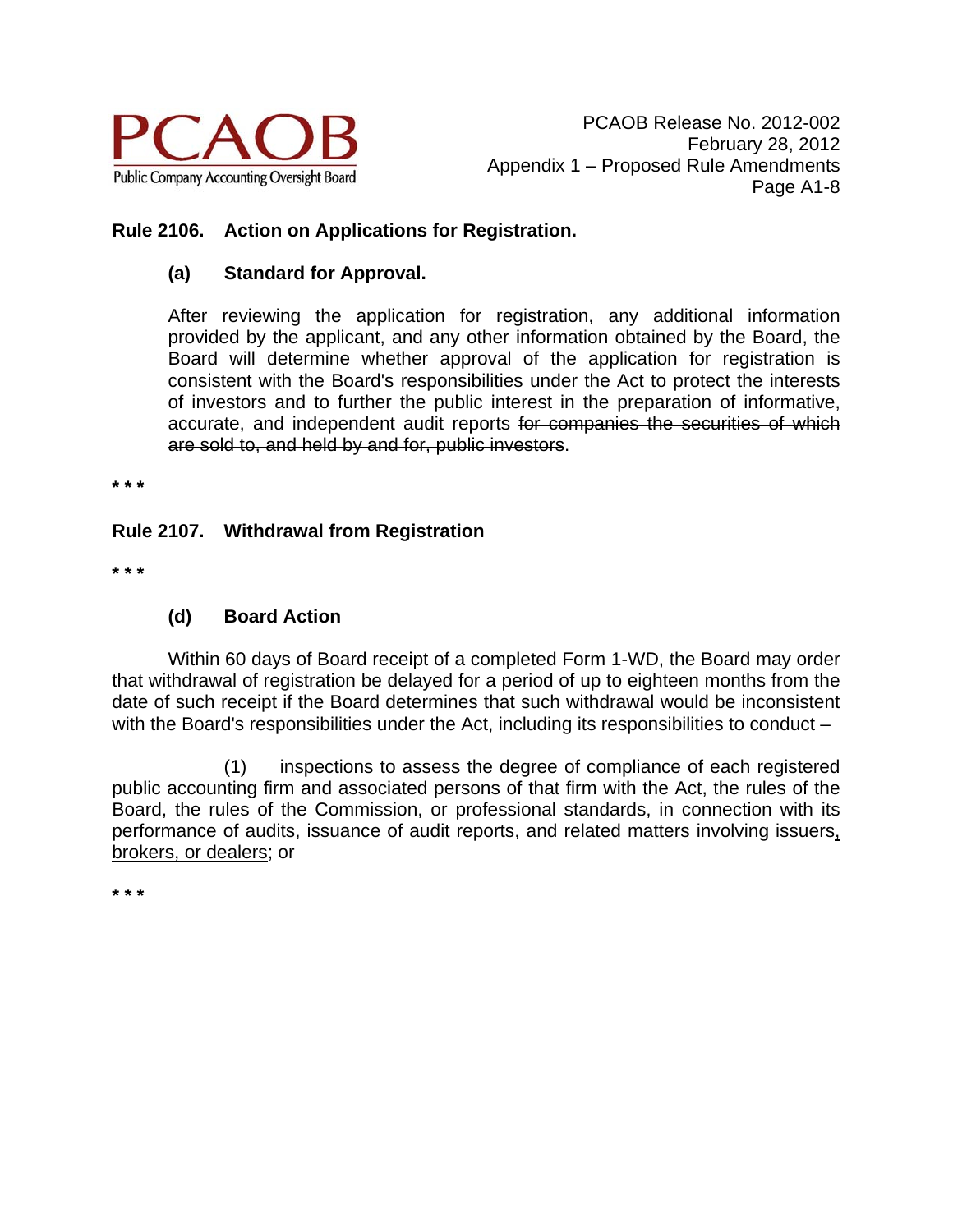

## **SECTION 3. AUDITING AND RELATED PROFESSIONAL PRACTICE STANDARDS**

### **Part 1 – General Requirements**

#### **Rule 3101. Certain Terms Used in Auditing and Related Professional Practice Standards**

\* \* \*

 $\overline{c}$  The documentation requirement in paragraph  $\overline{a}(2)$  is effective for audits of financial statements or other engagements with respect to fiscal years ending on or after November 15, 2004.

#### **Rule 3200T. Interim Auditing Standards.**

 In connection with the preparation or issuance of any audit report, a registered public accounting firm, and its associated persons, shall comply with generally accepted auditing standards, as described in the AICPA Auditing Standards Board's Statement of Auditing Standards No. 95, as in existence on April 16, 2003 (Codification of Statements on Auditing Standards, AU § 150 (AICPA 2002)), to the extent not superseded or amended by the Board.

Note: Under Section 102(a) of the Act, public accounting firms are not required to be registered with the Board until 180 days after the date of the determination of the Commission under section 101(d) that the Board has the capacity to carry out the requirements of Title I of the Act (the "mandatory registration date"). The Board intends that, during the period preceding the mandatory registration date, the Interim Auditing Standards apply to public accounting firms that would be required to be registered after the mandatory registration date and to associated persons of those firms, as if those firms were registered public accounting firms.

#### **Rule 3201T. Temporary Transitional Provision for PCAOB Auditing Standard No. 2, "An Audit of Internal Control Over Financial Reporting Performed in Conjunction With an Audit of Financial Statements."**

(a) Notwithstanding Auditing Standard No. 2, in connection with the audit of an issuer that does not file *Management's annual report on internal control over*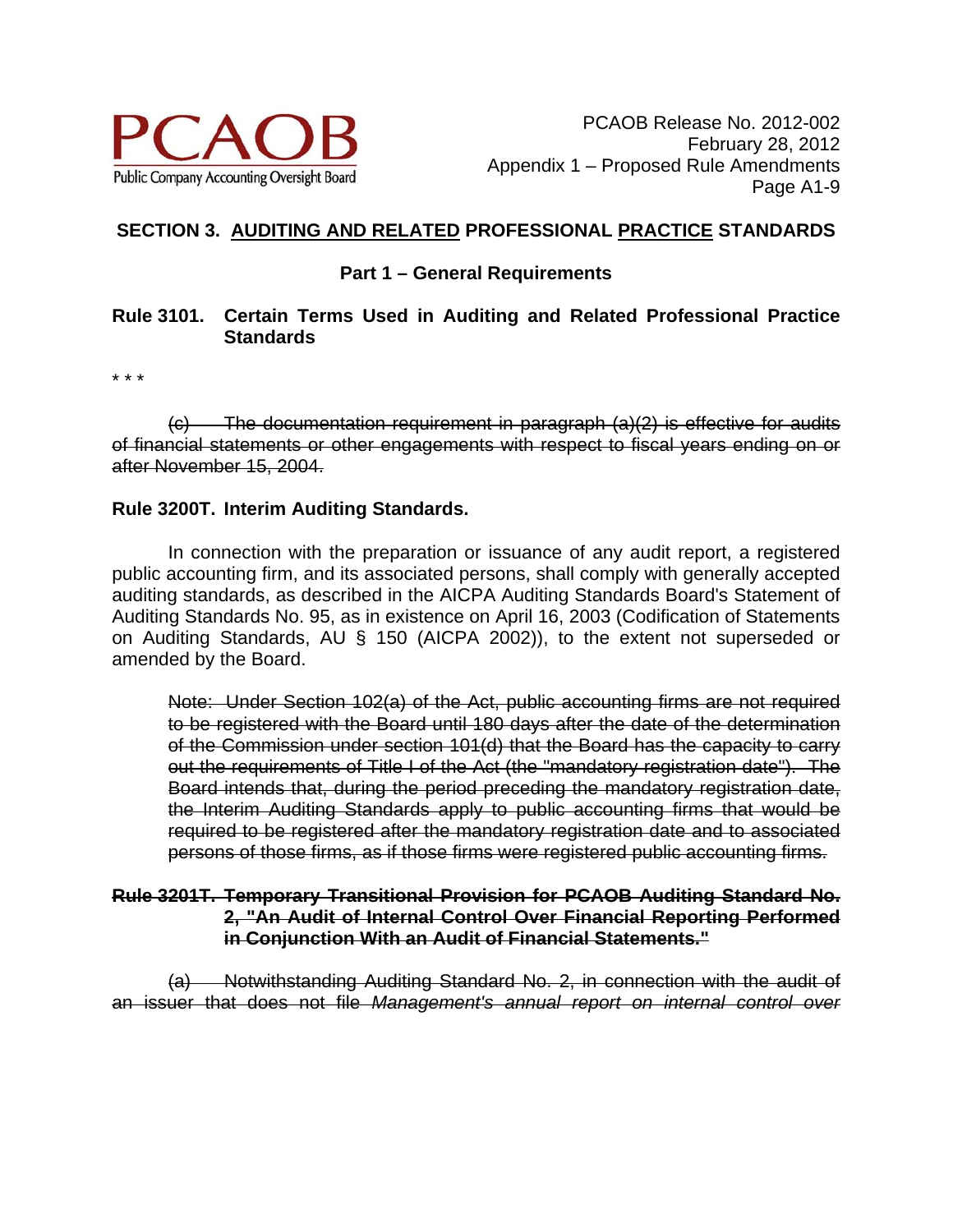

*financial reporting* in reliance on SEC Release No. 34-50754, Order Under Section 36 of the Securities Exchange Act of 1934 Granting an Exemption from Specified Provisions of Exchange Act Rules 13a-1 and 15d-1 (November 30, 2004), a registered public accounting firm and its associated persons need not:

 (1) Date the auditor's report on management's assessment of the effectiveness of internal control over financial reporting with the same date as the auditor's report on the issuer's financial statements, provided that the date of the auditor's report on management's assessment of the effectiveness of internal control over financial reporting is later than the date of the auditor's report on the issuer's financial statements; or

 (2) Add a paragraph to the auditor's separate report on the financial statements of an issuer that refers to a separate report on management's assessment of the effectiveness of internal control over financial reporting.

(b) This temporary rule will expire on July 15, 2005.

## **Rule 3300T. Interim Attestation Standards.**

 In connection with an engagement (i) described in the AICPA's Auditing Standards Board's Statement on Standards for Attestation Engagements No. 10 (Codification of Statements on Auditing Standards, AT § 101.01 (AICPA 2002)) and (ii) related to the preparation or issuance of audit reports for issuers, a registered public accounting firm, and its associated persons, shall comply with the AICPA Auditing Standards Board's Statements on Standards for Attestation Engagements, and related interpretations and Statements of Position, as in existence on April 16, 2003, to the extent not superseded or amended by the Board.

Note: The Board intends that, during the period preceding the mandatory registration date, the Interim Attestation Standards apply to public accounting firms that would be required to be registered after the mandatory registration date and to associated persons of those firms, as if those firms were registered public accounting firms.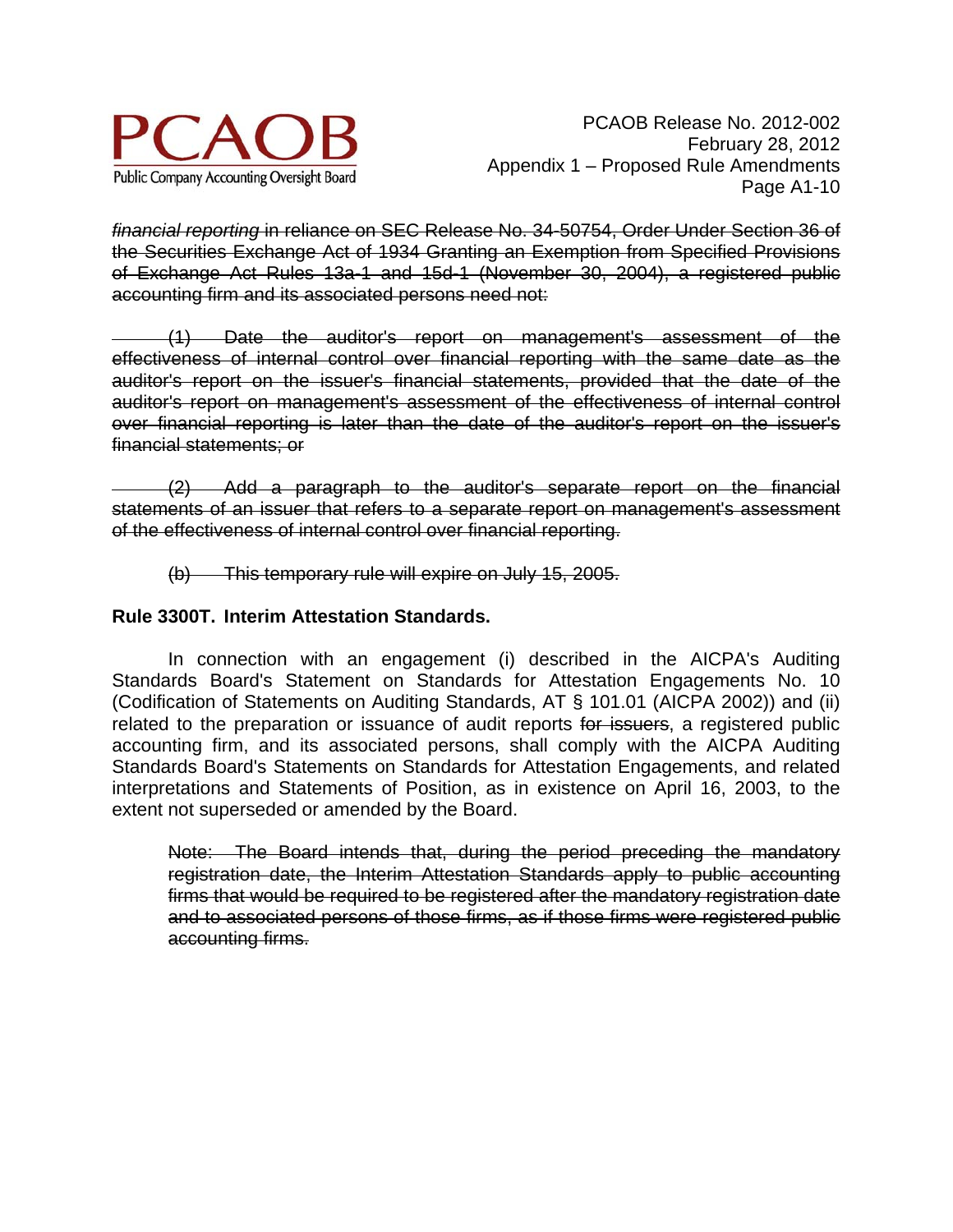

## **Rule 3400T. Interim Quality Control Standards.**

 A registered public accounting firm, and its associated persons, shall comply with quality control standards, as described in –

(a) the AICPA's Auditing Standards Board's Statements on Quality Control Standards, as in existence on April 16, 2003 (AICPA Professional Standards, QC §§ 20- 40 (AICPA 2002)), to the extent not superseded or amended by the Board; and

(b) the AICPA SEC Practice Section's Requirements of Membership (d), (f)(first sentence), (I), (m), (n)(1) and (o), as in existence on April 16, 2003 (AICPA SEC Practice Section Manual § 1000.08(d),  $(f)$ , (j), (m), (n) $(1)$  and (o)), to the extent not superseded or amended by the Board.

Note: The second sentence of requirement (f) of the AICPA SEC Practice Section's Requirements of Membership provided for the AICPA's peer review committee to "authorize alternative procedures" when the requirement for a concurring review could not be met because of the size of the firm. This provision is not adopted as part of the Board's Interim Quality Control Standards. After the effective date of the Interim Quality Control Standards, requests for authorization of alternative procedures to a concurring review may, however, be directed to the Board.

Note: The Board intends that, during the period preceding the mandatory registration date, the Interim Quality Control Standards apply to public accounting firms that would be required to be registered after the mandatory registration date and to associated persons of those firms, as if those firms were registered public accounting firms.

# **Part 5 – Ethics and Independence**

## **Rule 3500T. Interim Ethics and Independence Standards.**

 (a) In connection with the preparation or issuance of any audit report, a registered public accounting firm, and its associated persons, shall comply with ethics standards, as described in the AICPA's Code of Professional Conduct Rule 102, and interpretations and rulings thereunder, as in existence on April 16, 2003 (AICPA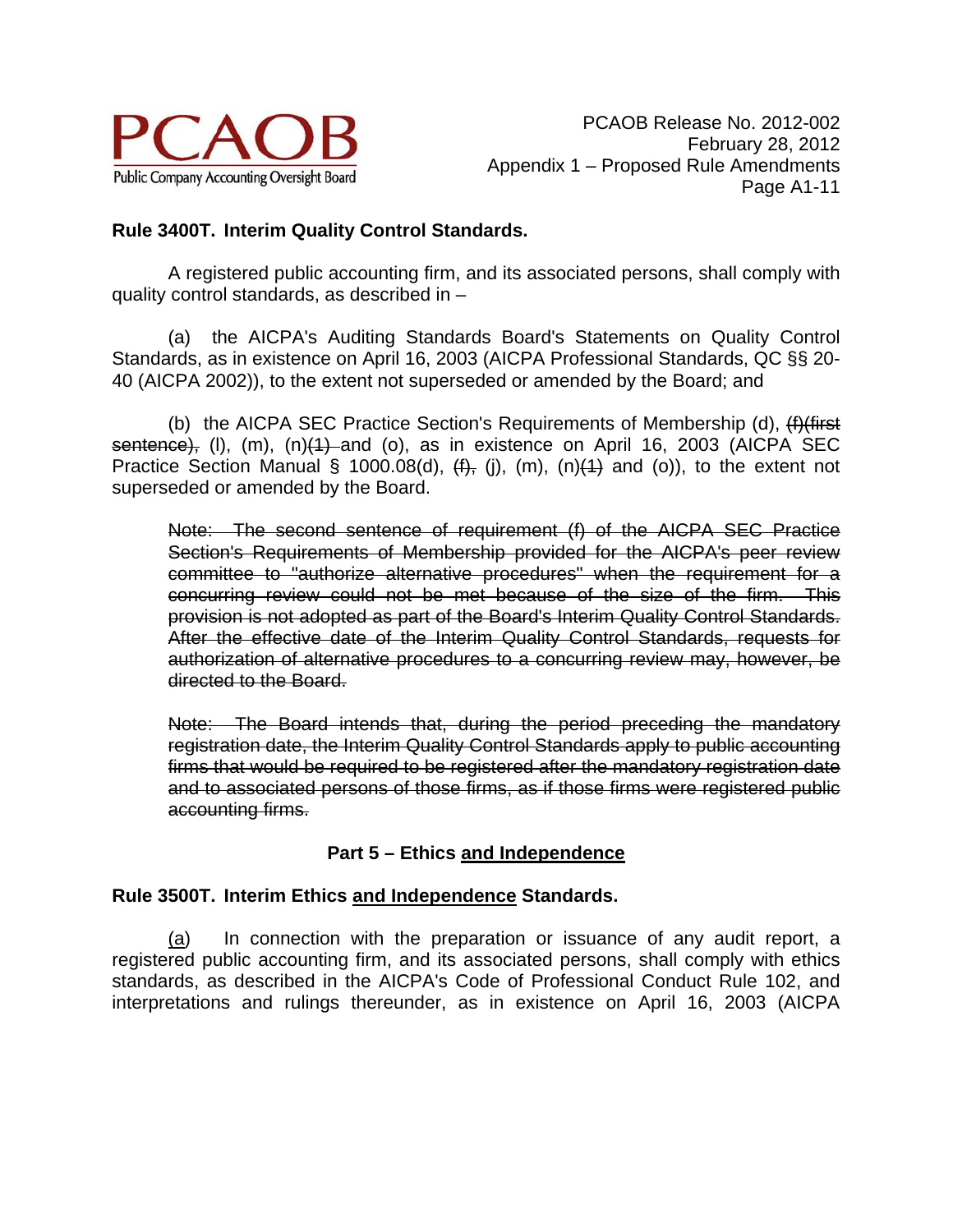

Professional Standards, ET §§ 102 and 191 (AICPA 2002)), to the extent not superseded or amended by the Board.

Note: The Board intends that, during the period preceding the mandatory registration date, the Interim Ethics Standards apply to public accounting firms that would be required to be registered after the mandatory registration date and to associated persons of those firms, as if those firms were registered public accounting firms.

(b) In connection with the preparation or issuance of any audit report, a registered public accounting firm, and its associated persons, shall comply with independence standards –

(1) as described in the AICPA's Code of Professional Conduct Rule 101, and interpretations and rulings thereunder, as in existence on April 16, 2003 (AICPA Professional Standards, ET §§ 101 and 191 (AICPA 2002)), to the extent not superseded or amended by the Board; and

(2) Standards Nos. 2 and 3, and Interpretation 99-1 of the Independence Standards Board, to the extent not superseded or amended by the Board.

Note: The Board's Interim Independence Standards do not supersede the Commission's auditor independence rules. See, e.g., Rule 2-01 of Reg. S-X, 17 C.F.R. 210.2-01. Therefore, to the extent that a provision of the Commission's rule is more restrictive – or less restrictive – than the Board's Interim Independence Standards, a registered public accounting firm must comply with the more restrictive rule.

## **Rule 3501. Definitions of Terms Employed in Section 3, Part 5 of the Rules**

 When used in Section 3, Part 5 of the Rules, unless the context otherwise requires:

\* \* \*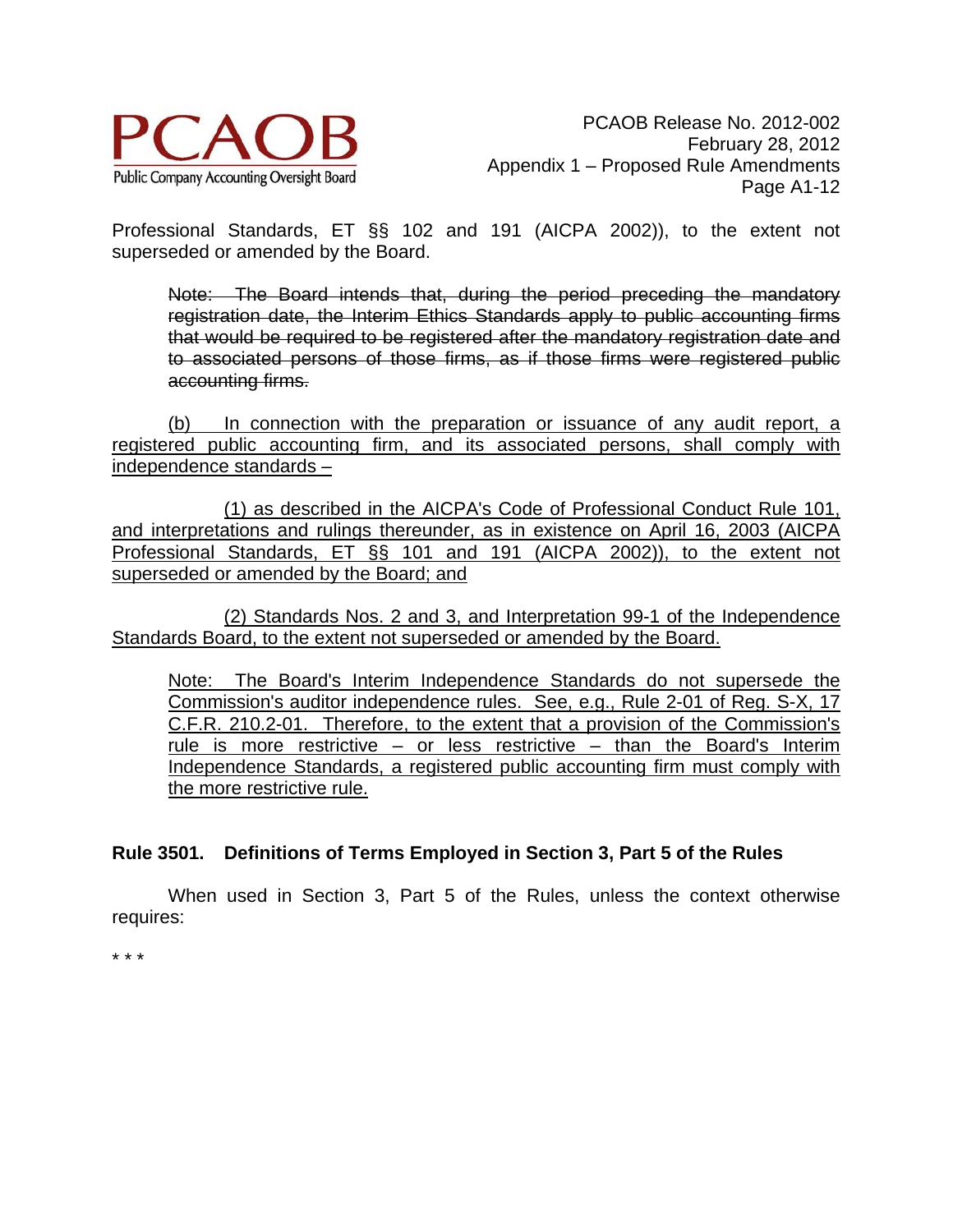

## (a)(v) Audit Committee

 The term "audit committee" means a committee (or equivalent body) established by and among the board of directors of an entity for the purpose of overseeing the accounting and financial reporting processes of the entity and audits of the financial statements of the entity; if no such committee exists with respect to an entity, the entire board of directors of the entity. For audits of nonissuers, if no such committee or board of directors (or equivalent body) exists with respect to the entity, those persons designated to oversee the accounting and financial reporting processes of the entity and audits of the financial statements of the entity.

\* \* \*

## **(i)(ii) Investment Company Complex**

(1) The term "investment company complex" includes –

\* \* \*

(iii) Any investment company or entity that would be an investment company but for the exclusions provided by section 3(c) of the Investment Company Act of 1940 (15 U.S.C. § 80a-3(c)) that has an investment adviser or sponsor included in this definition by either paragraph (i) or (ii) of this definition.

\* \* \*

## **Subpart 1 – Independence**

## **Rule 3520. Auditor Independence**

 A registered public accounting firm and its associated persons must be independent of the firm's audit client throughout the audit and professional engagement period.

Note 1: Under Rule 3520, a registered public accounting firm or associated person's independence obligation with respect to an audit client that is an issuer encompasses not only an obligation to satisfy the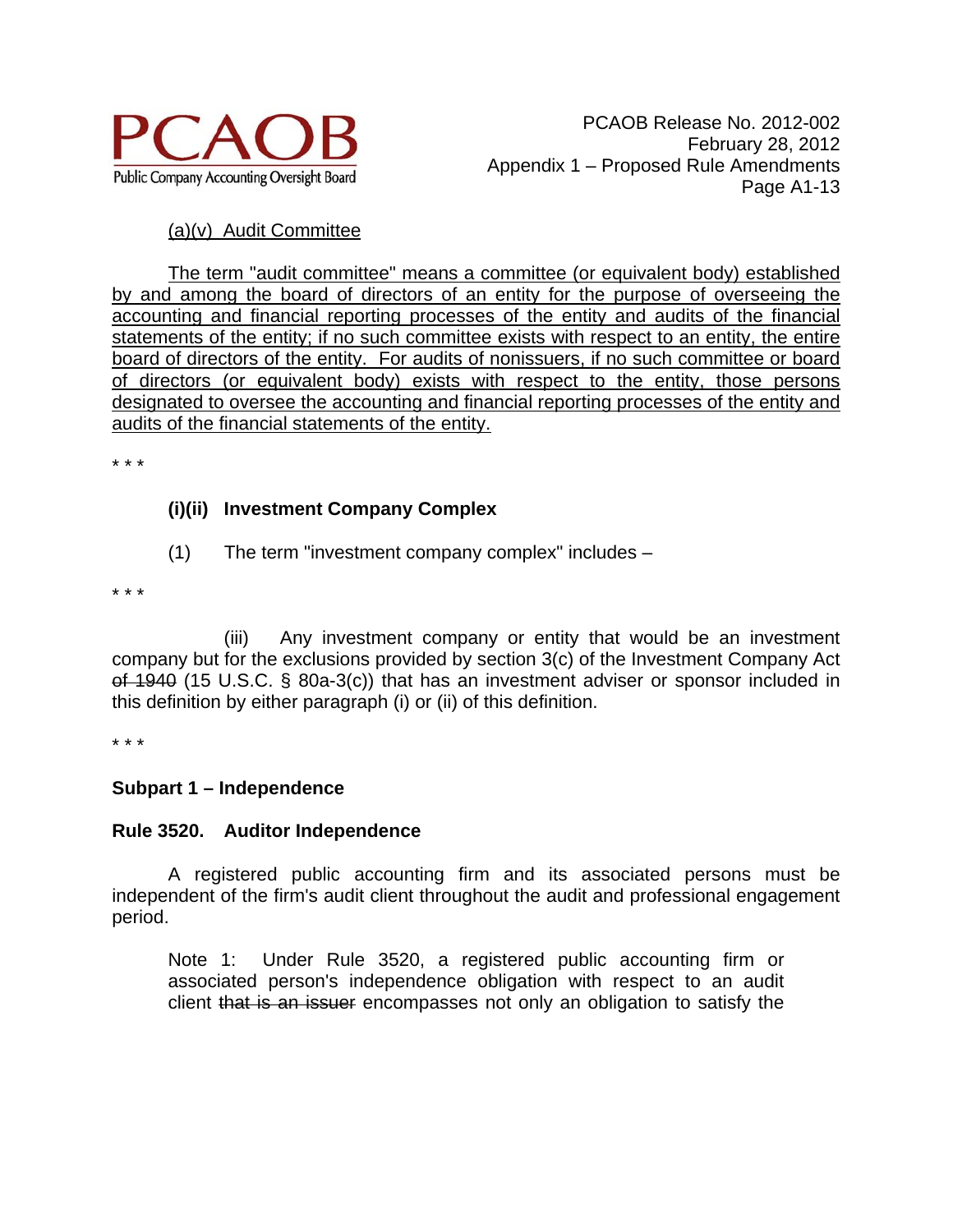

independence criteria applicable to the engagement set out in the rules and standards of the PCAOB, but also an obligation to satisfy all other independence criteria applicable to the engagement, including the independence criteria set out in the rules and regulations of the Commission under the federal securities laws.

Note 2: Rule 3520 applies only to those associated persons of a registered public accounting firm required to be independent of the firm's audit client by standards, rules or regulations of the Board or Commission or other applicable independence criteria.

\* \* \*

## **Rule 3524. Audit Committee Pre-approval of Certain Tax Services**

In connection with seeking audit committee pre-approval to perform for an issuer audit client any permissible tax service, a registered public accounting firm shall –

\* \* \*

## **Rule 3525. Audit Committee Pre-approval of Non-audit Services Related to Internal Control Over Financial Reporting**

In connection with seeking audit committee pre-approval to perform for an *issuer* audit client any permissible non-audit service related to internal control over financial reporting, a registered public accounting firm shall –

\* \* \*

## **Rule 3526. Communication with Audit Committees Concerning Independence**

A registered public accounting firm must –

(a) prior to accepting an initial engagement pursuant to the standards of the PCAOB –

(1) describe, in writing, to the audit committee of the potential audit client, all relationships between the registered public accounting firm or any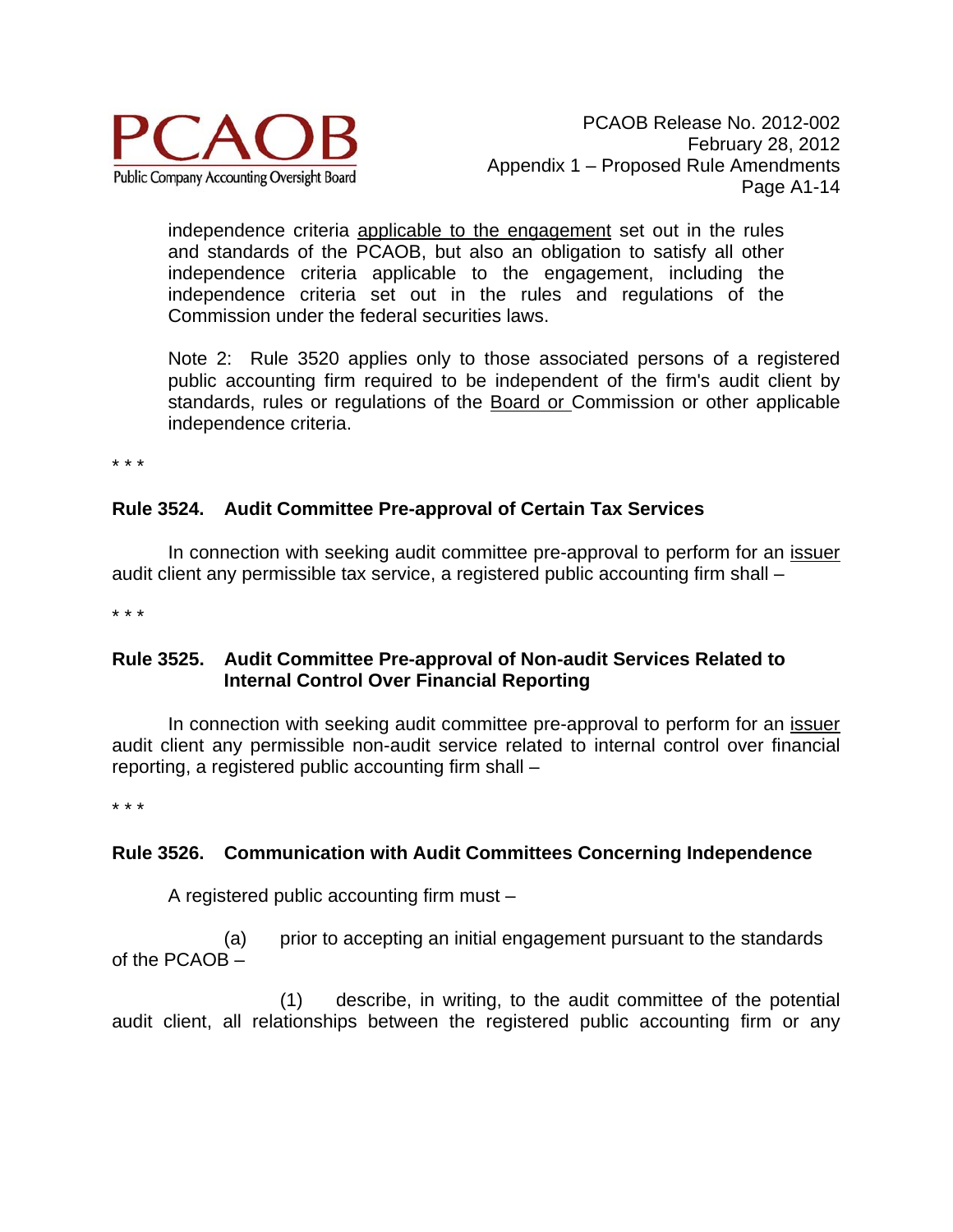

affiliates of the firm and the potential audit client or persons in financial reporting oversight roles at the potential audit client that, as of the date of the communication, may reasonably be thought to bear on independence;

(2) discuss with the audit committee of the potential audit client the potential effects of the relationships described in subsection (a)(1) on the independence of the registered public accounting firm, should it be appointed the potential audit client's auditor; and

(3) document the substance of its discussion with the audit committee of the potential audit client.

(b) at least annually with respect to each of its audit clients –

(1) describe, in writing, to the audit committee of the audit client, all relationships between the registered public accounting firm or any affiliates of the firm and the audit client or persons in financial reporting oversight roles at the audit client that, as of the date of the communication, may reasonably be thought to bear on independence;

(2) discuss with the audit committee of the audit client the potential effects of the relationships described in subsection (b)(1) on the independence of the registered public accounting firm;

(3) affirm to the audit committee of the audit client, in writing, that, as of the date of the communication, the registered public accounting firm is independent in compliance with Rule 3520; and

(4) document the substance of its discussion with the audit committee of the audit client.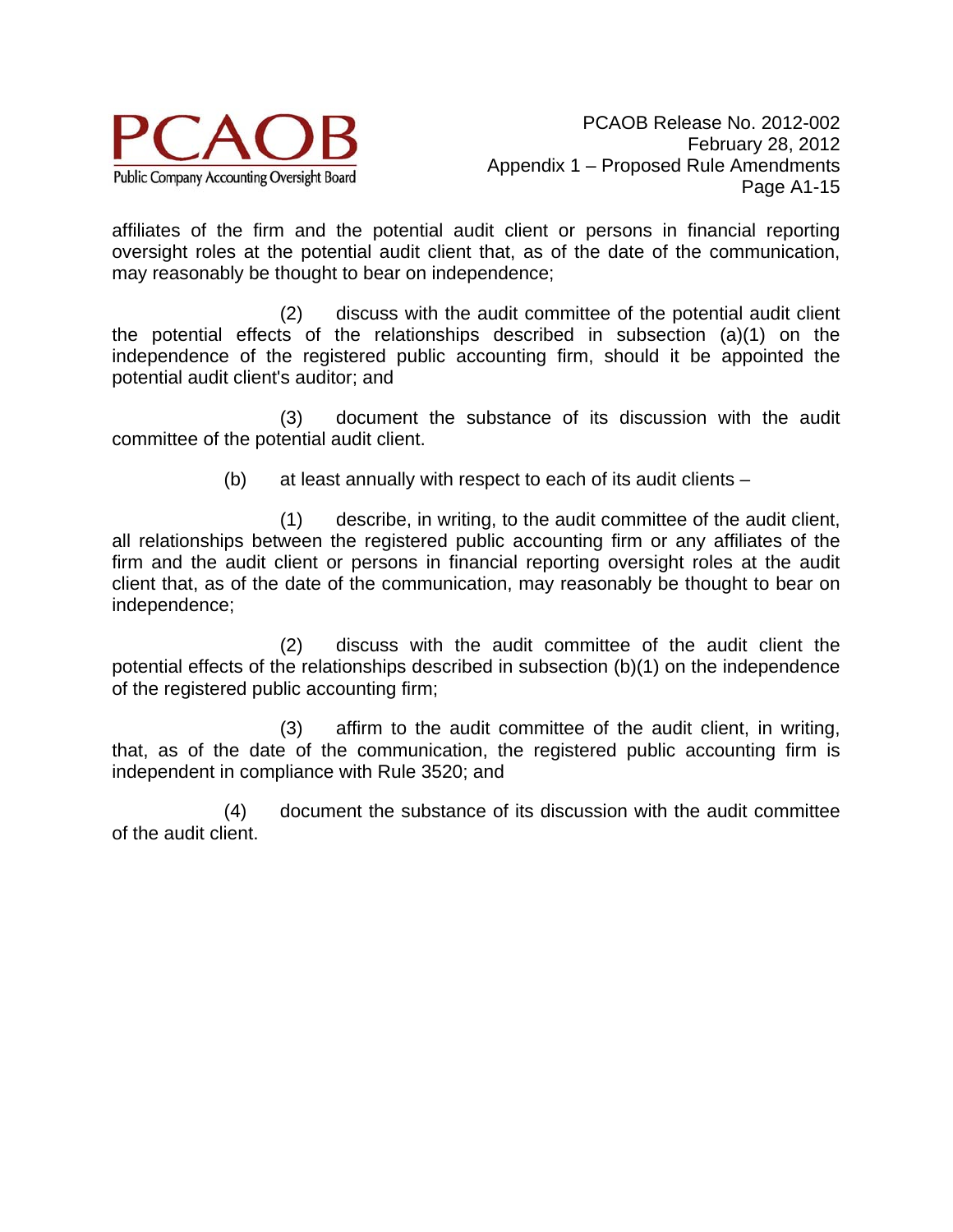

## **Rule 3600T. Interim Independence Standards.**

 In connection with the preparation or issuance of any audit report, a registered public accounting firm, and its associated persons, shall comply with independence standards –

 (a) as described in the AICPA's Code of Professional Conduct Rule 101, and interpretations and rulings thereunder, as in existence on April 16, 2003 (AICPA Professional Standards, ET §§ 101 and 191 (AICPA 2002)), to the extent not superseded or amended by the Board; and

 (b) Standards Nos. 1, 2, and 3, and Interpretations 99-1, 00-1, and 00-2, of the Independence Standards Board, to the extent not superseded or amended by the Board.

Note: The Board's Interim Independence Standards do not supersede the Commission's auditor independence rules. See, e.g., Rule 2-01 of Reg. S-X, 17 C.F.R. 240.2-01. Therefore, to the extent that a provision of the Commission's rule is more restrictive – or less restrictive – than the Board's Interim Independence Standards, a registered public accounting firm must comply with the more restrictive rule.

Note: The Board intends that, during the period preceding the mandatory registration date, the Interim Independence Standards apply to public accounting firms that would be required to be registered after the mandatory registration date and to associated persons of those firms, as if those firms were registered public accounting firms.

# **SECTION 4. INSPECTIONS**

## **Rule 4009. Firm Response to Quality Control Defects**

\* \* \*

(d) The portions of the Board's inspection report that deal with criticisms of or potential defects in quality control systems that the firm has not addressed to the satisfaction of the Board shall be made public by the Board –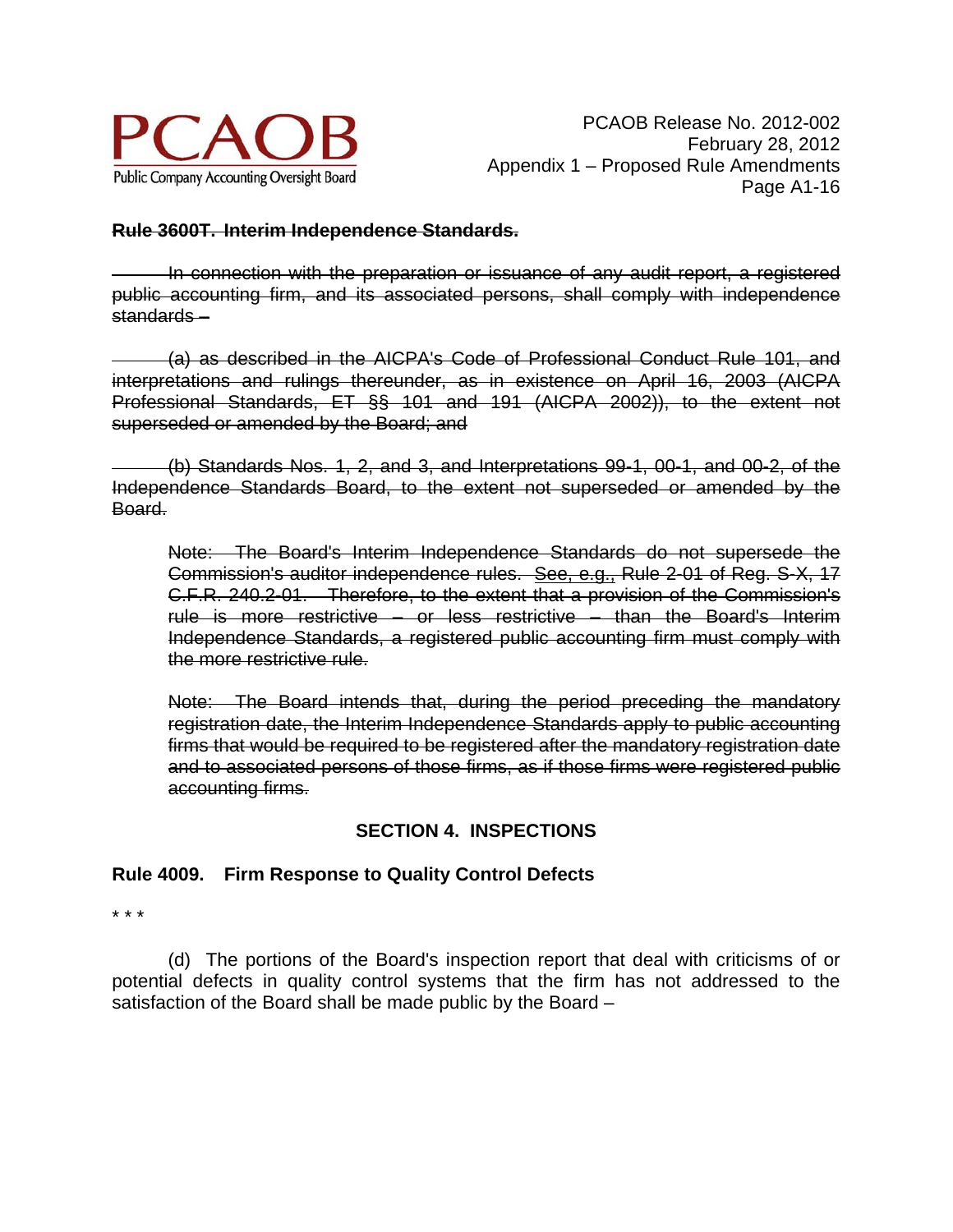

(1) upon the expiration of the 12-month period described in paragraph (a) of this rule if the firm fails to make any submission pursuant to paragraph (a); or

(2) upon the expiration of the period in which the firm may seek Commission review of any board determination made under paragraph (c) of this rule, if the firm does not seek Commission review of the Board determination; or

(3) in the event the firm requests Commission review of the determination, upon completion of the Commission's processes related to that request unless otherwise directed by the Commission unless otherwise directed by Commission order or rule, 30 days after the firm formally requests Commission review pursuant to Section 104(h)(1)(B) of the Act.

**Rule 4020T. Interim Inspection Program Related to Audits of Brokers and Dealers** 

\* \* \*

## **(b) Definitions**

When used in this rule, the term "interim program," means the interim program of inspection described in paragraph (c). When used in this rule, Rule 3502, Section 5 of the Rules of the Board, or the definition of "disciplinary proceeding" in Rule 1001(d)(i), the terms "audit," "audit report," and "professional standards" have the meaning provided in Section 110 of the Act.

\* \* \*

# **SECTION 5. INVESTIGATIONS AND ADJUDICATIONS**

## **Part 1 – Inquiries and Investigations**

## **Rule 5102. Testimony of Registered Public Accounting Firms and Associated Persons in Investigations**

\* \* \*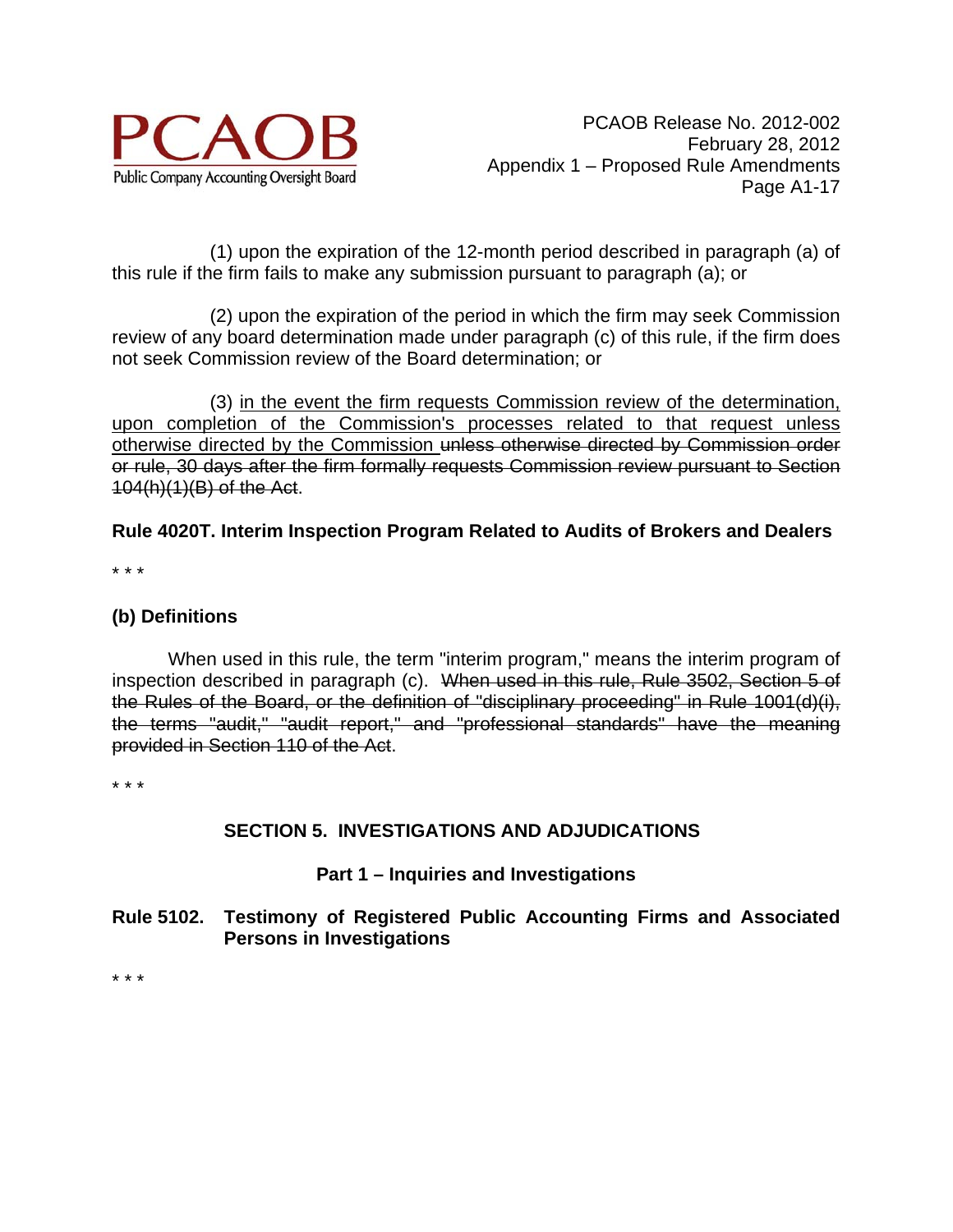

# **(c) Conduct of Examination**

\* \* \*

# **(4) Examinations of Registered Public Accounting Firms**

 A registered public accounting firm subject to an accounting board demand shall designate one or more individuals who consent to testify on its behalf, and shallmay set forth, for each individual designated, the matters on which the individual will testify. The individuals so designated shall testify as to matters known or reasonably available to the registered public accounting firm.

\* \* \*

## **Rule 5105. Requests for Testimony or Production of Documents from Persons Not Associated With Registered Public Accounting Firms**

## **(a) Testimony**

 The Board, and the staff of the Board designated in an order of formal investigation, may issue an accounting board request for the testimony of any person, including any client of a registered public accounting firm, that the Board considers relevant or material to an investigation.

# **(1) Requests for Testimony**

 An accounting board request for testimony pursuant to subparagraph (a) of this Rule shall –

\* \* \*

(iii) if the person to be examined is an issuer, broker, dealer, partnership, an association, a governmental agency, or other organized entity, provide a description with reasonable particularity of the matters on which examination is requested.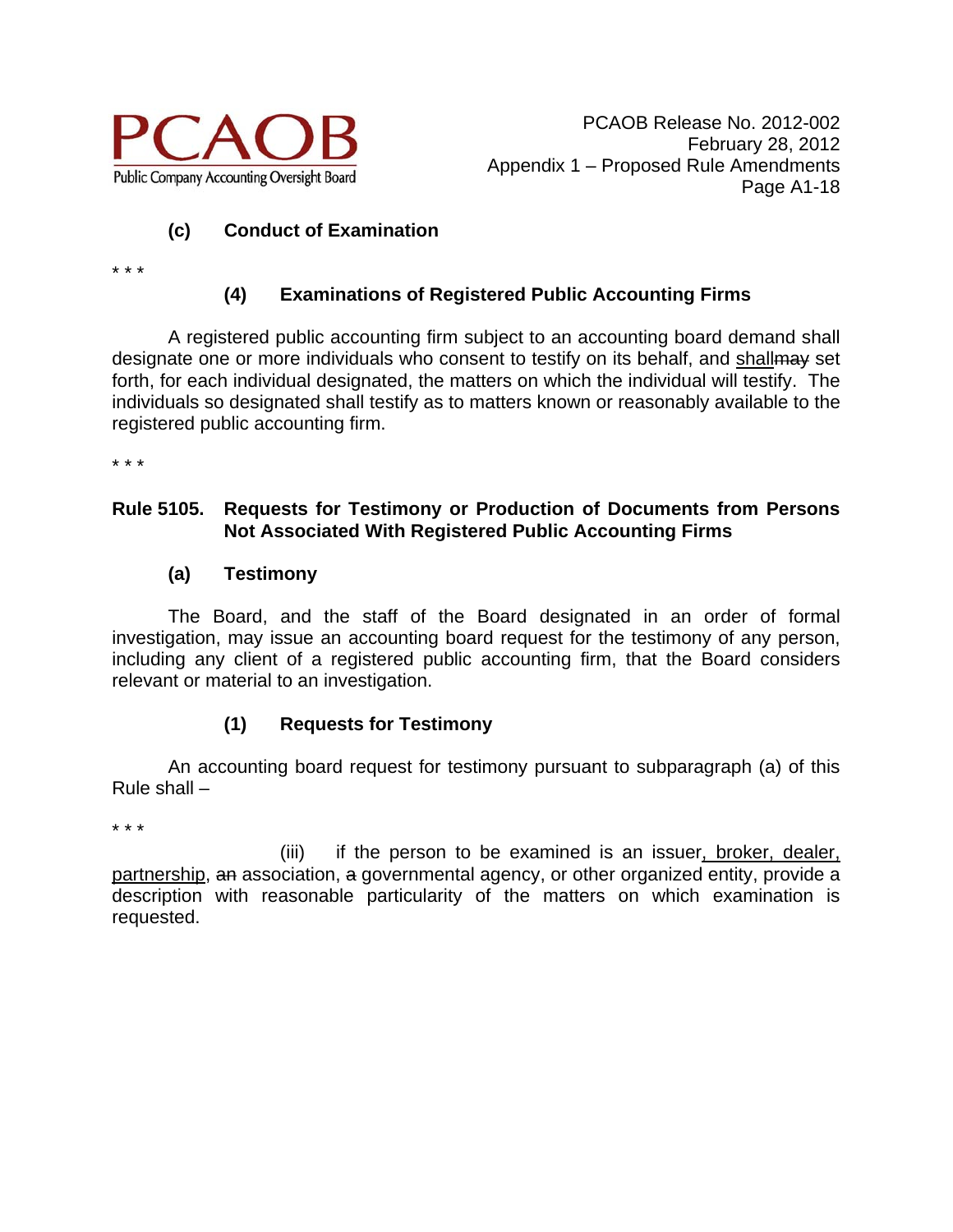

PCAOB Release No. 2012-002 February 28, 2012 Appendix 1 – Proposed Rule Amendments Page A1-19

## **(2) Conduct of Examination and Transcript**

 An examination requested pursuant to this Rule shall be conducted consistent with Rules 5102(c) and a transcript shall be prepared consistent with Rule 5102(d). If the person to be examined is an issuer, broker, dealer, or a partnership, or association, or governmental agency, the person to be examined shall designate one or more individuals who consent to testify on its behalf and may shall set forth, for each individual designated, the matters on which the individual will testify. The individuals so designated shall testify as to matters known or reasonably available to the organization.

## **(b) Documents**

The Board, and the staff of the Board designated in an order of formal investigation, may issue an accounting board request to any person, including any issuer, broker, or dealer for the production of any document that is relevant or material to an investigation, with appropriate notice, subject to the needs of the investigation. A request issued pursuant to this Rule shall set forth a reasonable time and place for production, subject to the needs of the investigation.

\* \* \*

## **Rule 5108. Confidentiality of Investigatory Records**

(a) Informal inquiries and formal investigations, and any documents, testimony or other information prepared or received by or specifically for the Board or the staff of the Board in connection with such inquiries and investigations, shall be confidential in the hands of the Board, unless and until presented in connection with a public proceeding or released in accordance with Section 105(c) of the Act, and the Board's Rules thereunder; provided, however, that the Board may make such information available –

(1) to the Commission; and

(2) in the discretion of the Board, when determined by the Board to be necessary to accomplish the purposes of the Act or to protect investors, to the following –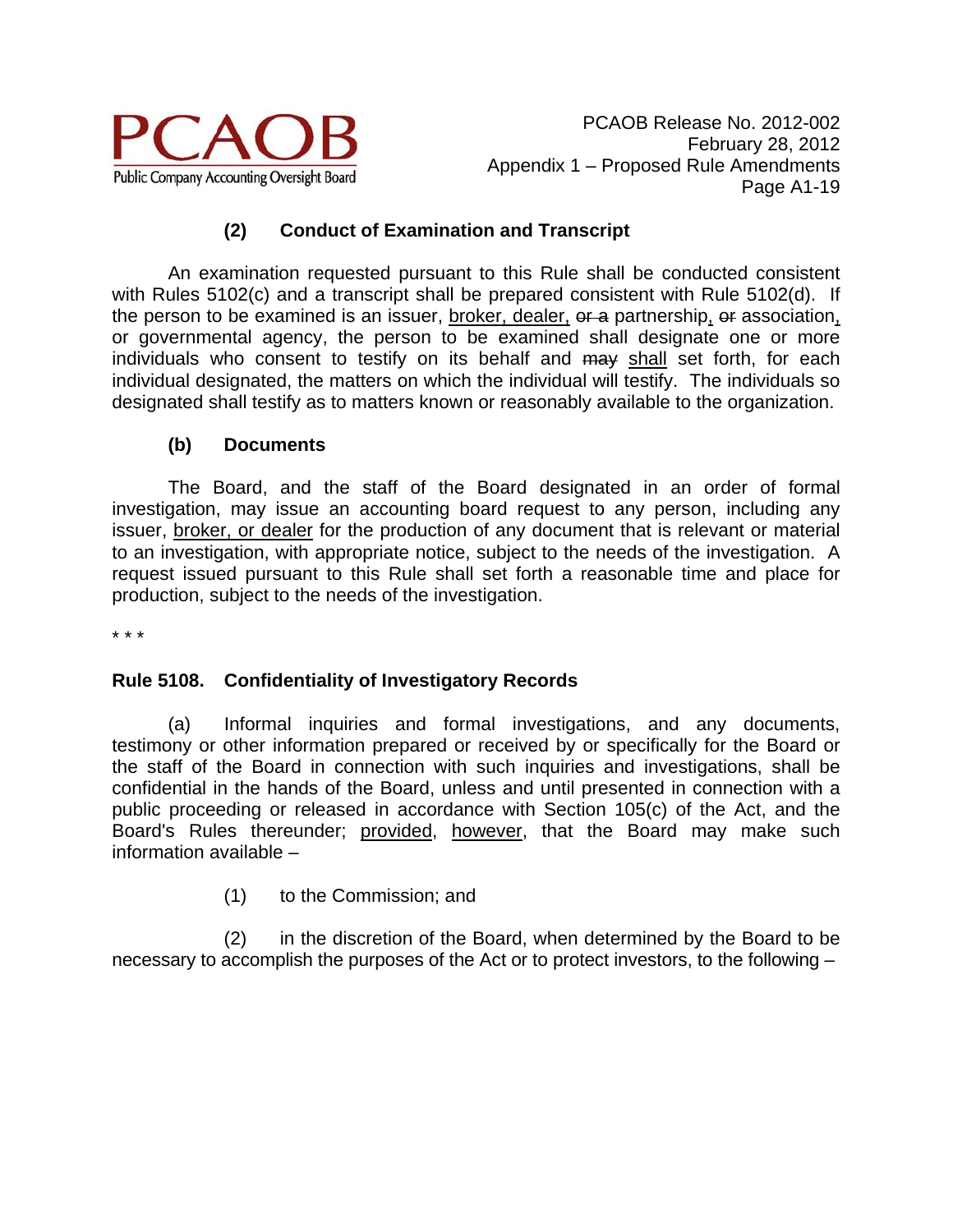

(a) the Attorney General of the United States;

(b) the appropriate Federal functional regulator (as defined in section 509 of the Gramm-Leach-Bliley Act), other than the Commission, with respect to an audit report for an institution subject to the jurisdiction of such regulator;

(c) State attorneys general in connection with any criminal investigation; and

(d) any appropriate State regulatory authority;

(e) a self-regulatory organization, with respect to an audit report for a broker or dealer that is under the jurisdiction of such self-regulatory organization; and

(f) any foreign auditor oversight authority, concerning a public accounting firm with respect to which it has been empowered by a foreign government to inspect or otherwise enforce laws, if:

(i) the foreign auditor oversight authority provides:

(A) such assurances of confidentiality as the Board

may request;

(B) a description of the applicable information systems and controls of the foreign auditor oversight authority; and

(C) a description of the laws and regulations of the foreign government of the foreign auditor oversight authority that are relevant to information access; and

(ii) the Board determines that it is appropriate to share

such information.

\* \* \*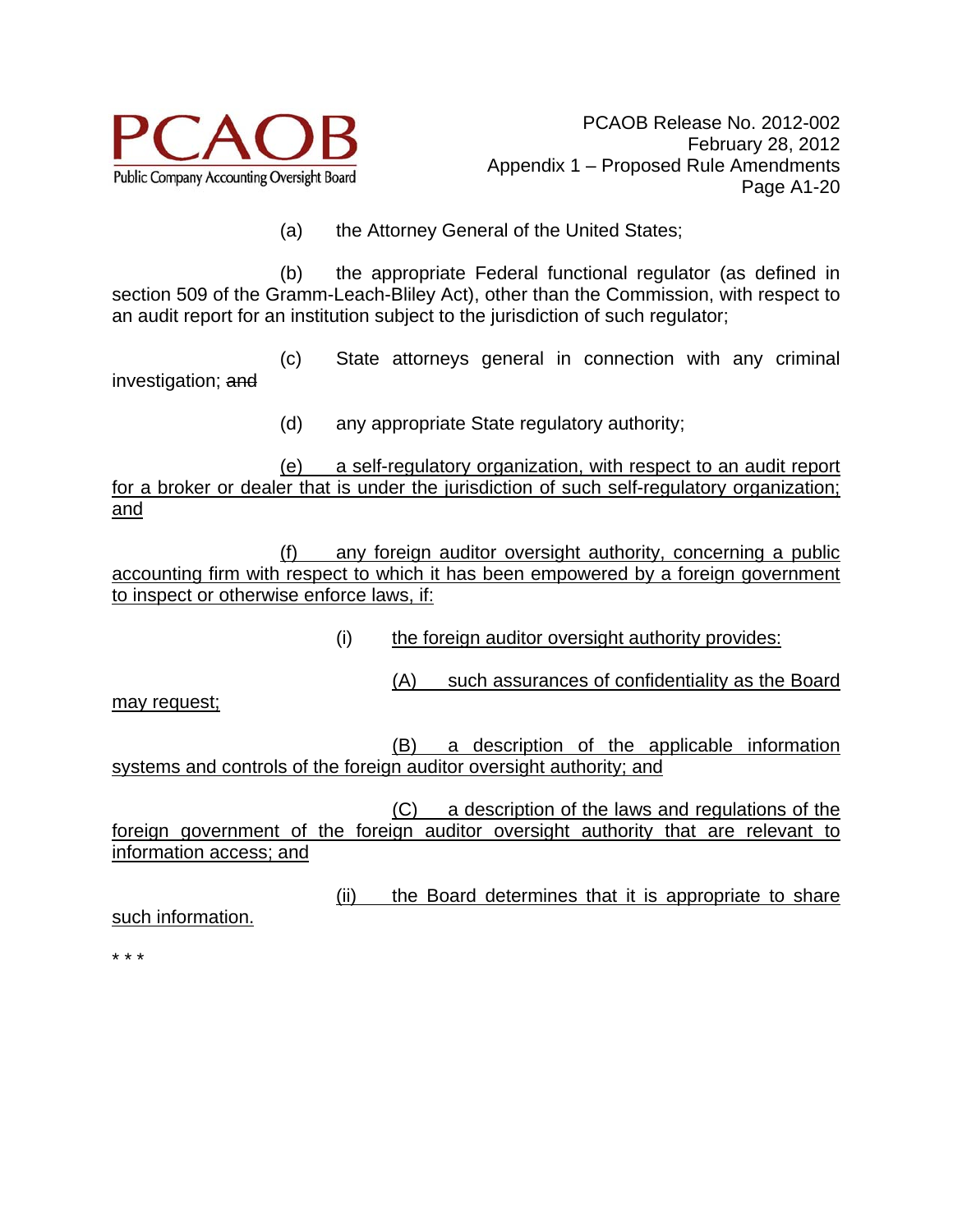

# **Rule 5109. Rights of Witnesses in Inquiries and Investigations**

\* \* \*

# **(d) Statements of Position**

 Registered public accounting firms, and persons associated with firms, who become involved in an informal inquiry or a formal investigation may, on their own initiatives, submit a written statement to the Board setting forth their interests and positions in regard to the subject matter of the investigation. Upon request, the Board's staff, in its discretion, may advise such persons of the general nature of the investigation, including the indicated violations as they pertain to those persons and the amount of time that may be available for preparing and submitting a statement prior to the presentation of a staff recommendation to the Board for the commencement of a disciplinary proceeding. In the event a recommendation for the commencement of a disciplinary proceeding is presented by the staff, any submissions by interested persons will be forwarded to the Board in conjunction with the staff recommendation.

Note: In considering assertions made in statements of position, the Board will take into account the extent to which the assertions are supported by evidence in the investigative record or by affidavit, declaration, or similar statement signed by an individual who claims to have knowledge of the asserted facts.

## **Rule 5110. Noncooperation with an Investigation**

\* \* \*

# **(b) Special and Expedited Procedures**

 Disciplinary proceedings instituted solely pursuant to Rule 5200(a)(3) for noncooperation with an investigation shall be subject to special and expedited procedures as described in Rules 5201(b)(3), 5300(b), 5302(d), 5421(b), 5422(a)(2), 5422(d), 5445(b), and 5460(a)(2)(ii).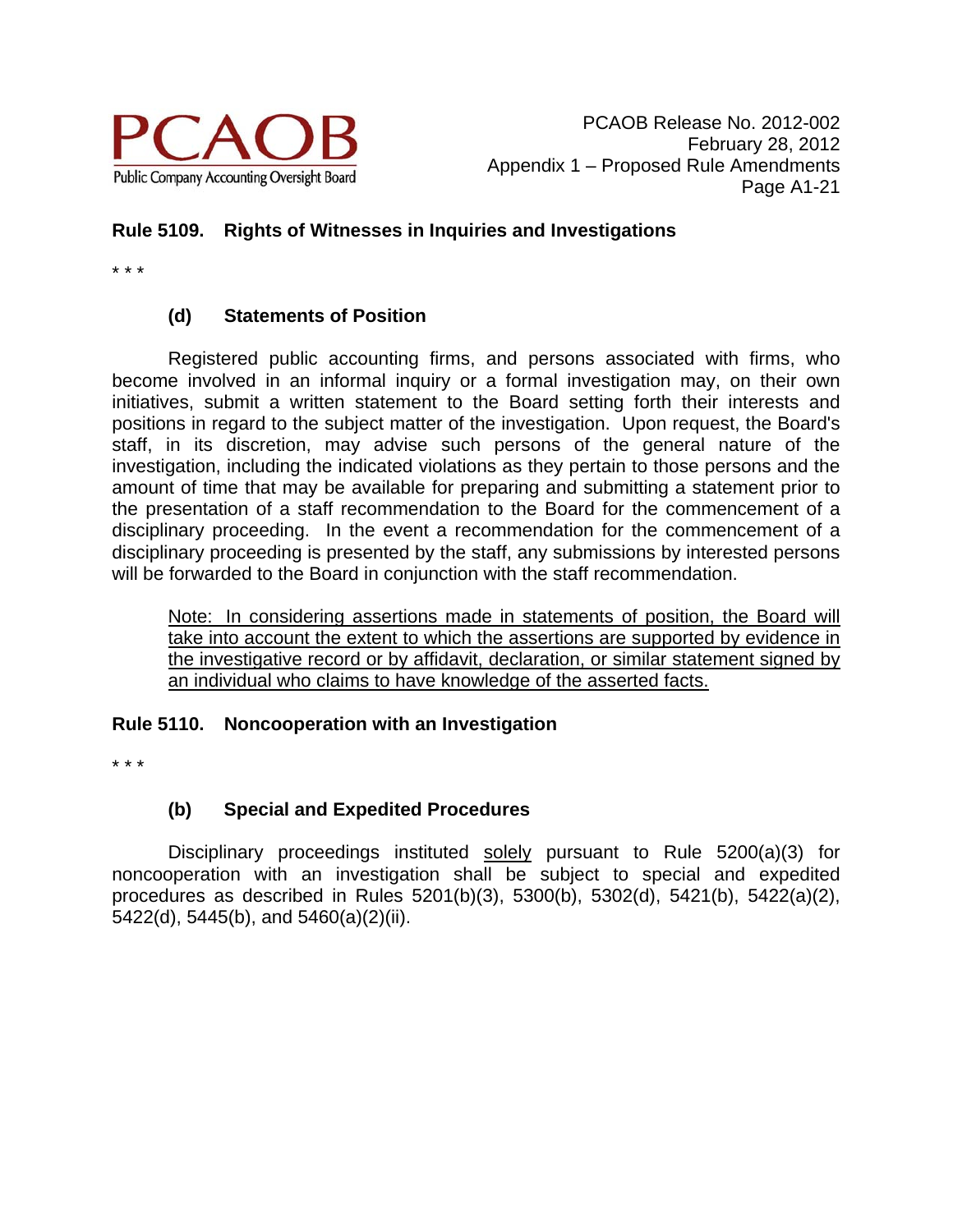

# **Rule 5112. Coordination and Referral of Investigations**

\* \* \*

# **(b) Board Referrals of Investigations**

The Board may refer any investigation:

 $(1)$  to the Commission; and,

(2) to a self-regulatory organization, in the case of an investigation that concerns an audit report for a broker or dealer that is under the jurisdiction of such selfregulatory organization; and

(3) in the case of an investigation that concerns an audit report for an institution that is subject to the jurisdiction of any other Federal functional regulator (as defined in section 509 of the Gramm-Leach-Bliley Act), to such regulator.

\* \* \*

# **Part 2 – Disciplinary Proceedings**

# **Rule 5200. Commencement of Disciplinary Proceedings**

# **(a) Grounds for Commencement of Disciplinary Proceedings**

The Board may commence a disciplinary proceeding when –

\* \* \*

(2) it appears to the Board, as the result of an investigation or otherwise, that a hearing is warranted to determine whether a registered public accounting firm, or any person who is, or at the time of the alleged failure reasonably to supervise was, a supervisory person of such firm, the supervisory personnel of such a firm, has failed reasonably to supervise an associated person, either as required by the Rules of the Board relating to auditing or quality control standards, or otherwise, with a view to preventing violations of this Act, the Rules of the Board, the provisions of the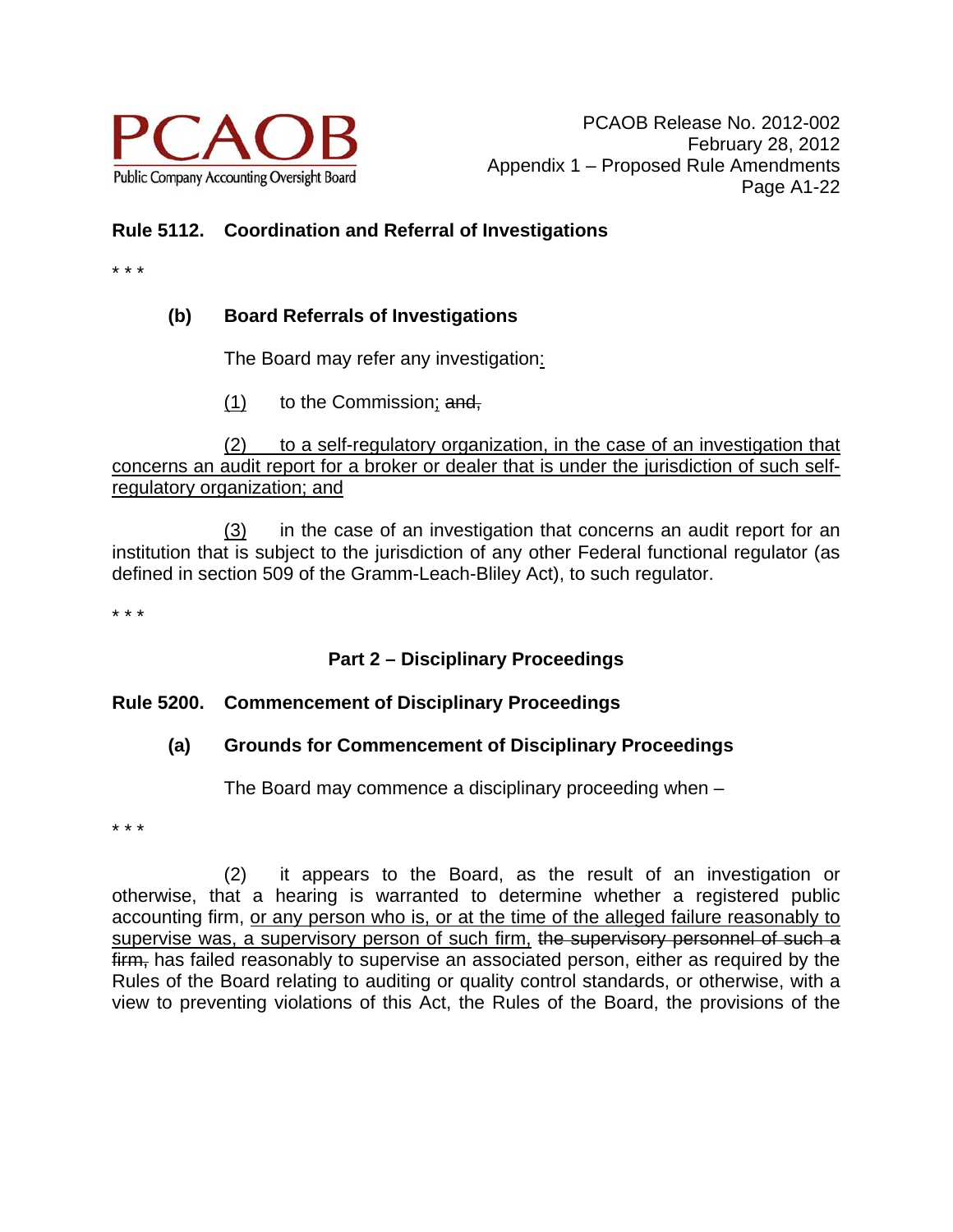

securities laws relating to the preparation and issuance of audit reports and the obligations and liabilities of accountants with respect thereto, including the rules of the Commission under the Act, or professional standards, and that such associated person has committeds a violation of the Act, or of any of such rules, laws, or standards;

\* \* \*

# **Rule 5201. Notification of Commencement of Disciplinary Proceedings**

\* \* \*

# **(b) Content of Order Instituting Proceedings**

An order instituting proceedings issued pursuant to subparagraph (a) shall include a short and plain statement of the matters of fact and law to be considered and determined with respect to each person charged, including –

\* \* \*

(3) in the case of a proceeding instituted solely pursuant to Rule  $5200(a)(3)$ ,  $\leftrightarrow$  the conduct alleged to constitute the failure to cooperate with an investigation; and (ii) a hearing date.

\* \* \*

# **Rule 5204. Determinations in Disciplinary Proceedings**

#### **(a) Burden of Proof**

In any disciplinary proceeding instituted pursuant to Rule 5200(a)(1), Rule 5200(a)(2), or Rule 5200(a)(3), the interested division shall bear the burden of proving an alleged violation or failure to supervise by a preponderance of the evidence.  $\underline{A}$ respondent raising an affirmative defense shall bear the burden of proving that affirmative defense by a preponderance of the evidence.

# **(b) Initial Decision of a Hearing Officer**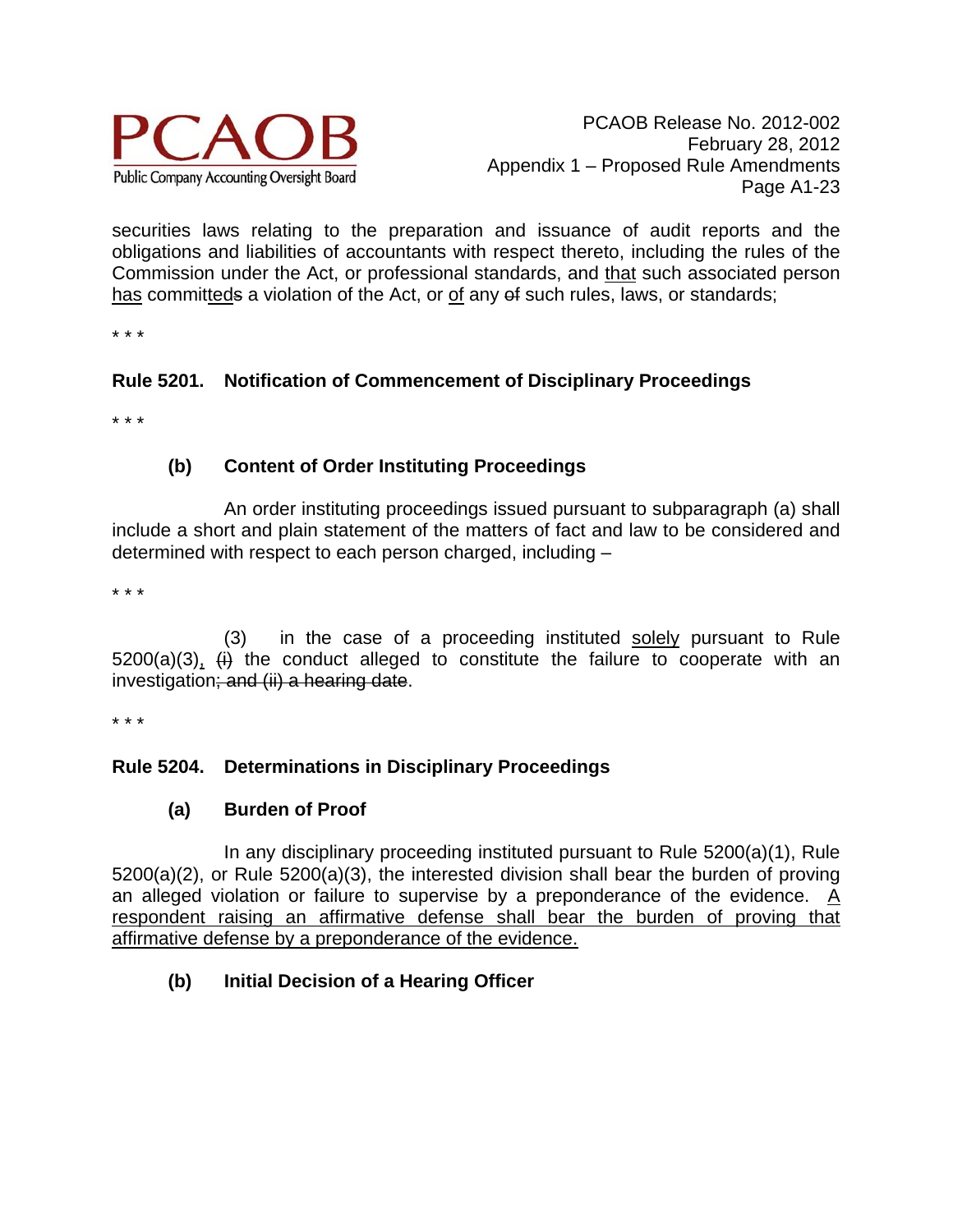

\* \* \*

Note: Unless the Board has directed otherwise, the Board expects hearing officers in proceedings instituted pursuant to Rule 5200(a)(1) or Rule 5200(a)(2) to prepare initial decisions within 60 days after the deadline for filing post-hearing briefs or other submissions; the Board expects hearing officers in proceedings instituted solely pursuant to Rule 5200(a)(3) to prepare initial decisions within 30 days after the deadline for filing post-hearing briefs; and the Board expects hearing officers in proceedings pursuant to Rule 5500 to prepare initial decisions within 45 days after the deadline for filing post-hearing briefs or other submissions.

\* \* \*

#### **Rule 5205. Settlement of Disciplinary Proceedings Without a Determination After Hearing**

\* \* \*

#### **(c) Consideration of Offers of Settlement**

\* \* \*

Note: In a hearing on disapproval of registration, an offer of settlement will be considered and handled by the Director of Registration and Inspections in accordance with Rule 52056 as if the Director of Registration and Inspections were the Director of Enforcement and Investigations.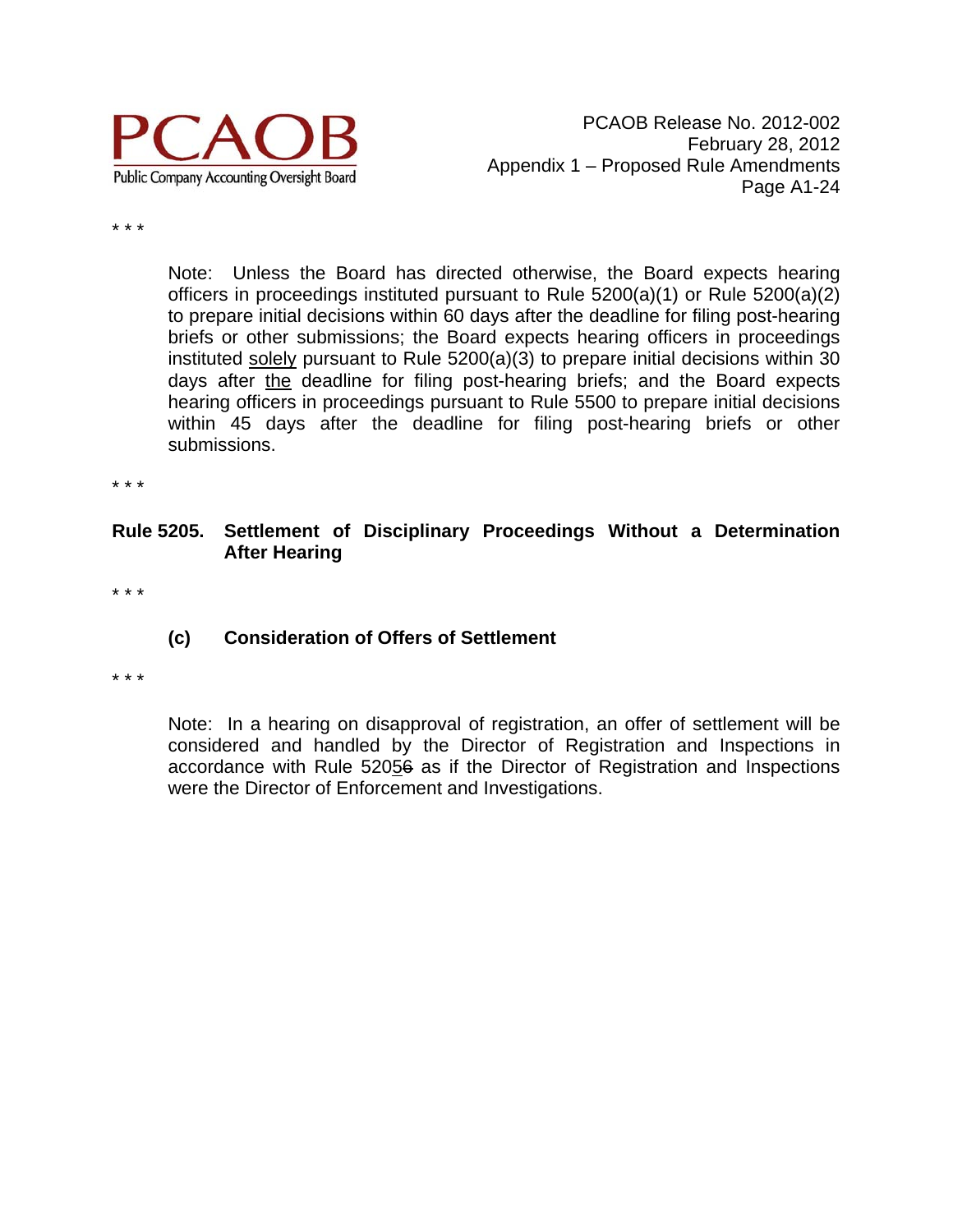

PCAOB Release No. 2012-002 February 28, 2012 Appendix 1 – Proposed Rule Amendments Page A1-25

#### **Part 3 – Disciplinary Sanctions**

#### **Rule 5300. Sanctions**

### **(a) Sanctions in Proceedings Instituted Pursuant to Rule 5200(a)(1) or Rule 5200(a)(2)**

 If the Board finds, based on all of the facts and circumstances, that a registered public accounting firm or associated person thereof has engaged in any act or practice, or omitted to act, in violation of the Act, the Rules of the Board, the provisions of the securities laws relating to the preparation and issuance of audit reports and the obligations and liabilities of accountants with respect thereto, including the rules of the Commission issued under the Act, or professional standards, the Board may impose such disciplinary or remedial sanctions as it determines appropriate, subject to the applicable limitations under Section  $105(c)(5)$  of the Act, including  $-$ 

\* \* \*

(4) a civil money penalty for each such violation, in an amount not to exceed the maximum amount authorized by Sections  $105(c)(4)(D)(i)$  and  $105(c)(4)(D)(ii)$  of the Act, including penalty inflation adjustments published in the Code of Federal Regulations at 17 C.F.R.  $\S$  201 Subpart E; equal to  $-$ 

 $(i)$  not more than \$100,000 for a natural person or \$2,000,000 for any other person; and

 $(iii)$  in any case to which Section 105(c)(5) of the Act applies, not more than \$750,000 for a natural person or \$15,000,000 for any other person;

\* \* \*

**(b) Sanctions in Proceedings Instituted Pursuant to Rule 5200(a)(3)** 

\* \* \*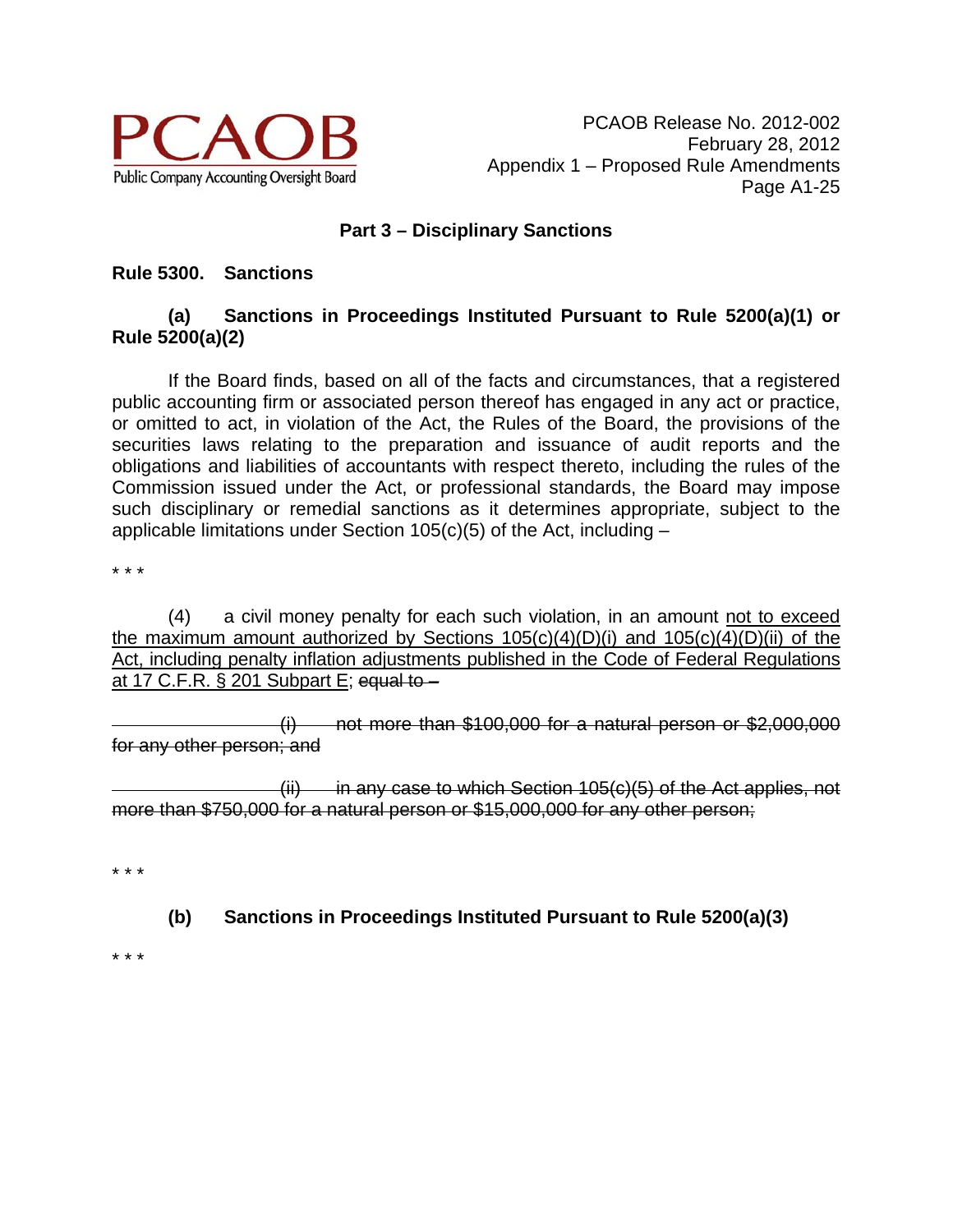

Note 1: Rule 5300 does not preclude the imposition of any sanction, on consent, in the context of a settlement, notwithstanding that the sanction is not listed in the Rule.

Note 2: The maximum penalty amounts authorized by the Act are periodically adjusted for inflation by the Commission, pursuant to the Federal Civil Penalties Inflation Adjustment Act of 1990, as amended by the Debt Collection Improvement Act of 1996, and vary depending upon the date the violation occurs. The maximum penalty amounts are published at 17 C.F.R. § 201 Subpart E.

# **Part 4 – Rules of Board Procedure**

# **GENERAL**

#### **Rule 5407. Filing of Papers: Signature Requirement and Effect**

Following the issuance of an order instituting proceedings, every filing of a party who represents himself or herself shall sign his or her individual name and state the date and his or her address and telephone number on every filing. Every filing of aA party represented by counsel shall be signed by at least one counsel of record in his or her name and shall state that counsel's business address and telephone number.

\* \* \*

#### **PREHEARING RULES**

#### **Rule 5420. Stay Requests**

#### **(a) Leave to Participate to Request a Stay**

The Board or the hearing officer may grant leave to participate on a limited basis only to an authorized representative of the Commission, an authorized representative of the United States Department of Justice, an authorized representative of a United States Attorney, an appropriate state regulatory authority, an appropriate self-regulatory organization, or an authorized representative of any criminal prosecutorial authority of any State or any other political subdivision of a State for the purpose of requesting a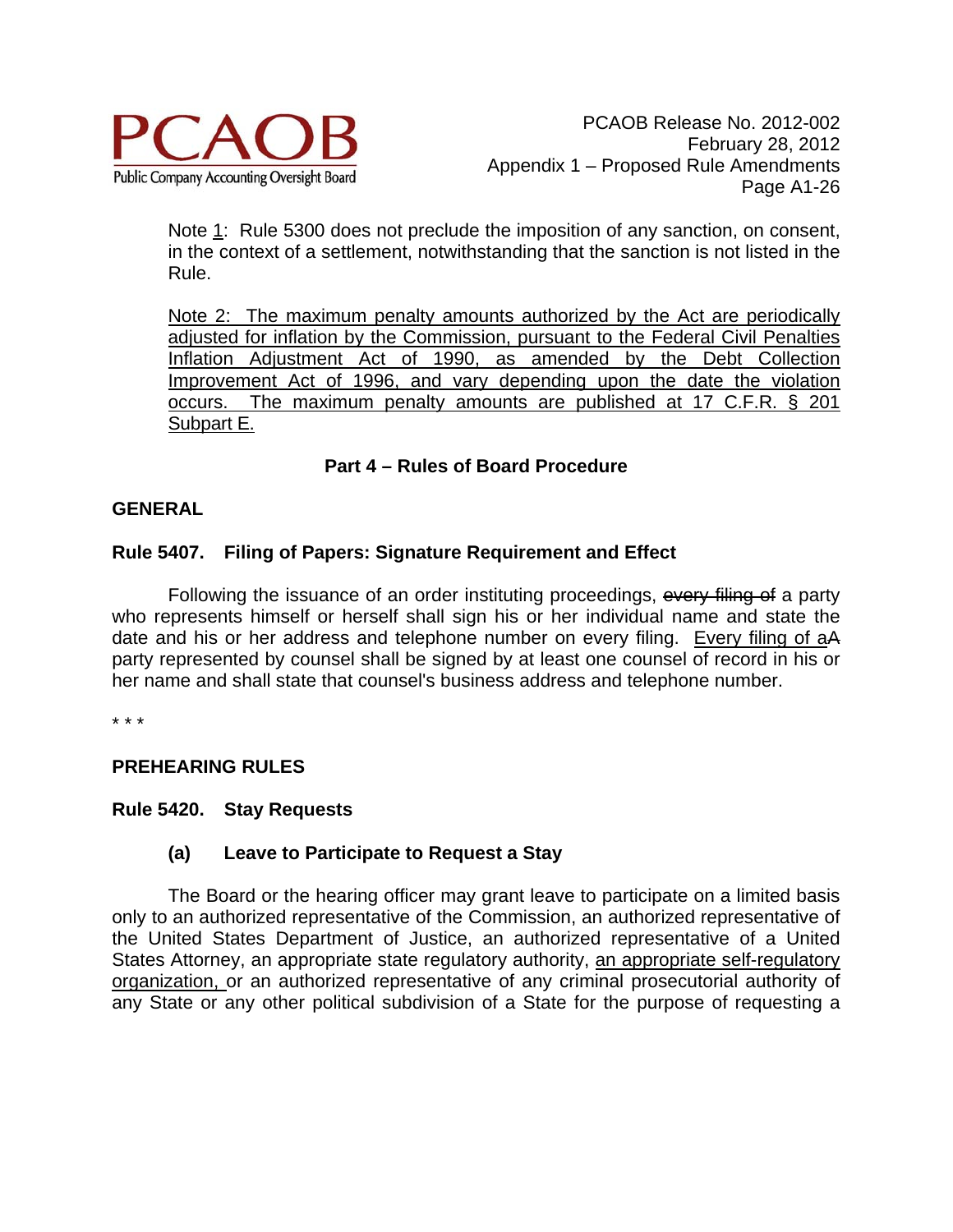

stay during the pendency of a Commission investigation or proceeding, a criminal investigation or prosecution, a self-regulatory organization, or a state regulatory proceeding, arising out of the same or similar facts that are at issue in the pending Board or disciplinary proceeding. Motions for leave to participate shall be in writing, shall set forth the nature and extent of the movant's interest in the proceeding, and, except where good cause for late filing is shown, shall be filed not later than 20 days prior to the date fixed for the commencement of the hearing. A stay granted pursuant to this Rule may be granted for such a period and upon such conditions as the Board or the hearing officer deems appropriate.

# **(b) Stay to Protect Ongoing Commission Investigation**

Upon a showing that a stay requested pursuant to this Rule is necessary to protect an ongoing Commission investigation, the motion for the stay shall be granted.

# **(c) Other Stays**

Upon a showing that such a stay is in the public interest or for the protection of investors, the motion for the stay shall be favored.

# **Rule 5421. Answer to Allegations**

\* \* \*

# **(b) When to File**

 Unless additional time is granted by the hearing officer or the Board, a party filing an answer as provided in paragraph (a) of this Rule shall do so within 20 days after service upon the party of an order instituting proceedings pursuant to Rule 5200(a)(1), Rule 5200(a)(2), or Rule 5500, and within 5 days after service upon the party of an order instituting proceedings solely pursuant to Rule 5200(a)(3). If the order instituting proceedings is amended, the Board or the hearing officer may require that an amended answer be filed and, if such an answer is required, shall specify a date for the filing thereof.

**\* \* \***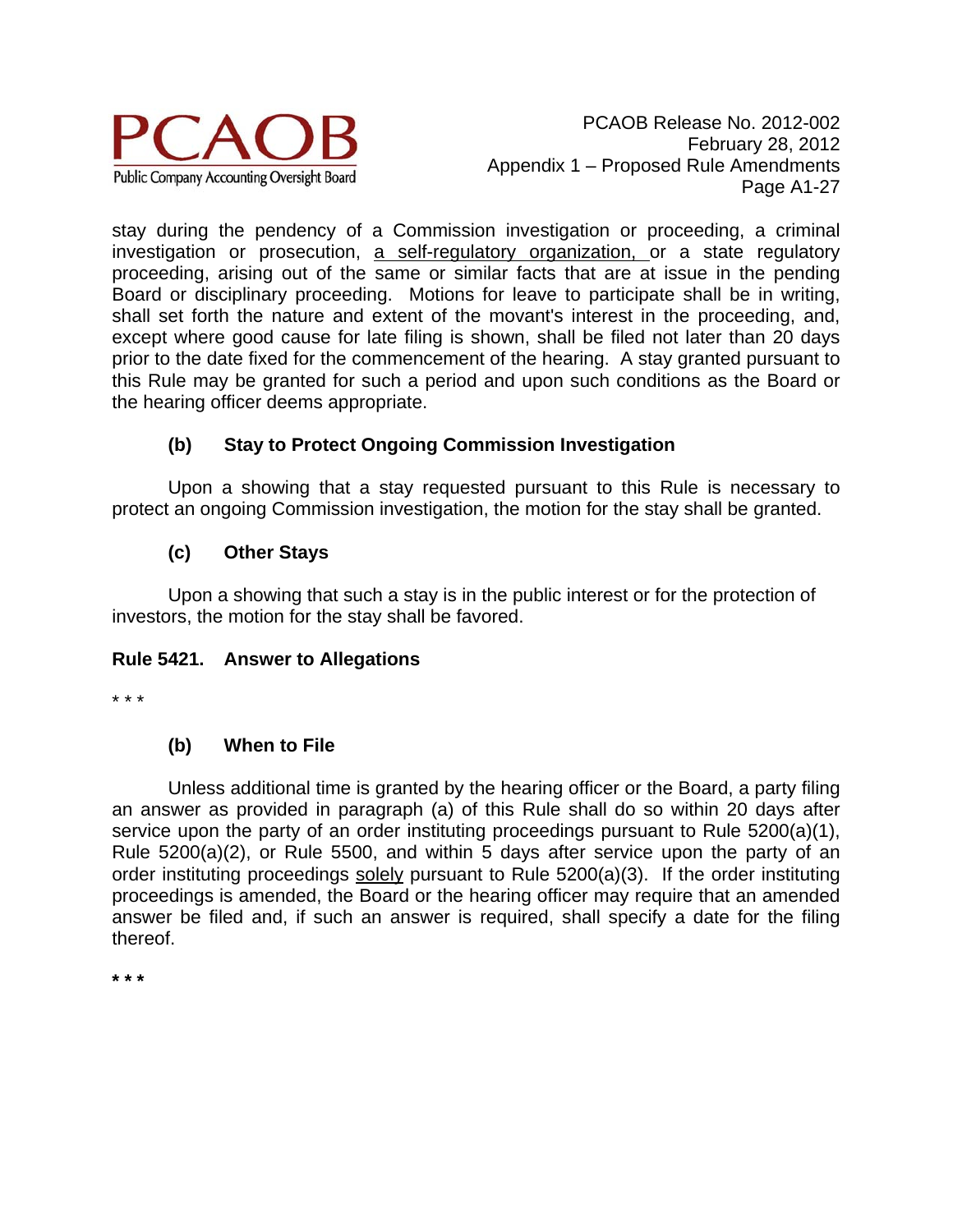

# **Rule 5422. Availability of Documents for Inspection and Copying**

# **(a) Documents to be Available for Inspection and Copying**

- **\* \* \***
- (2) Proceedings Commenced Solely Pursuant to Rule 5200(a)(3)

**\* \* \*** 

# **(b) Documents That May Be Withheld**

 (1) The interested division may decline to make available for inspection and copying –

 (i) any document prepared by, or obtained from, a member of the Board or of the Board's staff, or persons retained by the Board or Board staff to provide services in connection with the investigation, disciplinary proceeding, or hearing on disapproval of registration, provided that the document that has not been disclosed to any person other than Board members, Board staff, or persons retained by the Board or Board staff as described above to provide services in connection with the investigation, disciplinary proceeding, or hearing on disapproval of registration;

(ii) any document accessed from generally available public sources, such as legal research or other subscription databases, databases of securities filings, databases of periodicals, and public web sites, except to the extent that the interested division intends to introduce such documents as evidence;

 (iii) any other document that is privileged, including any other document protected by the attorney work product doctrine;

 $(ivii)$  any document that would disclose the identity of a confidential

source; and

 (iv) any other document that the staff identifies for the hearing officer's consideration as to whether the document may be withheld as not relevant to the subject matter of the proceeding or otherwise for good cause shown.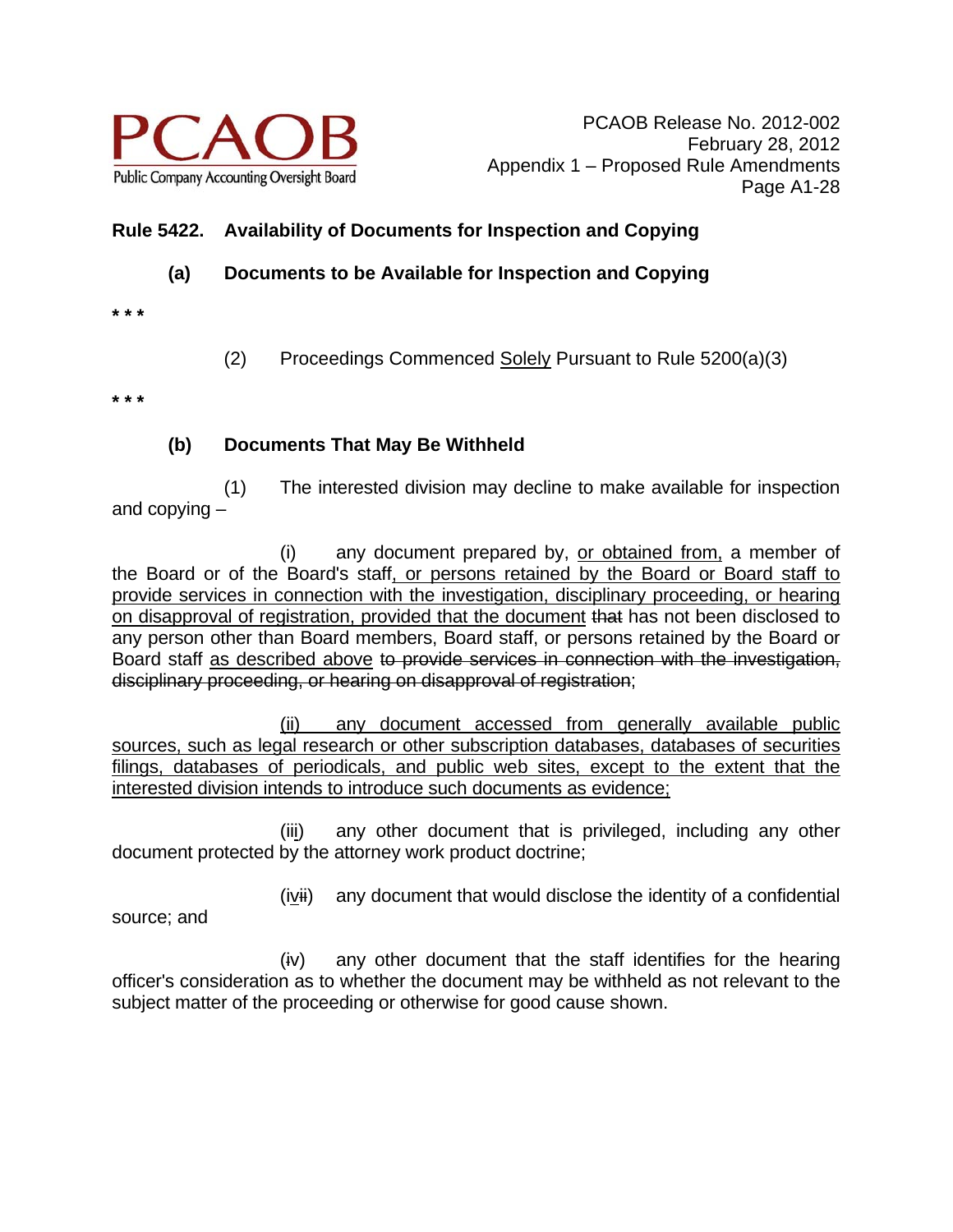

**\* \* \*** 

# **(c) Procedures Concerning Withheld Documents**

 (1) The interested division shall, at the time it makes documents available to a respondent under this rule, provide the respondent with a log of documents withheld pursuant to paragraph (b)(1)(iii) of this Rule. The log shall provide the same information that a person would be required to supply to the Board under Rule 5106 in connection with a privilege assertion. On a motion by any respondent, a hearing officer may, in his or her discretion, require the interested division to submit any document listed on the log for inspection by the hearing officer in camera. A hearing officer may order that any such document be made available to a respondent for inspection and copying only if the hearing officer determines that the document is not a document described in paragraph (b)(1)(iii).

 (2) The interested division shall, at the time it makes documents available to a respondent under this rule, provide the hearing officer and each respondent with a list of documents withheld pursuant to paragraph (b)(1)(ivii) or  $(b)(1)(iv)$  of this Rule and a brief description of the reason for withholding each document. The list provided to the respondent may be redacted as necessary to protect interests related to the interested division's reason for withholding the document. The hearing officer may require the interested division to submit any such document for inspection by the hearing officer in camera. The hearing officer may order that any such document be made available to the respondent for inspection and copying only if the hearing officer determines that –

 (i) with respect to any document withheld pursuant to paragraph  $(b)(1)(ivii)$  –

 (A) producing the document would not have the effect of identifying a confidential source; or

 (B) the document contains material, exculpatory evidence, provided, however, that to the extent such evidence can be disclosed without disclosing the identity of a confidential source, such identity shall not be disclosed.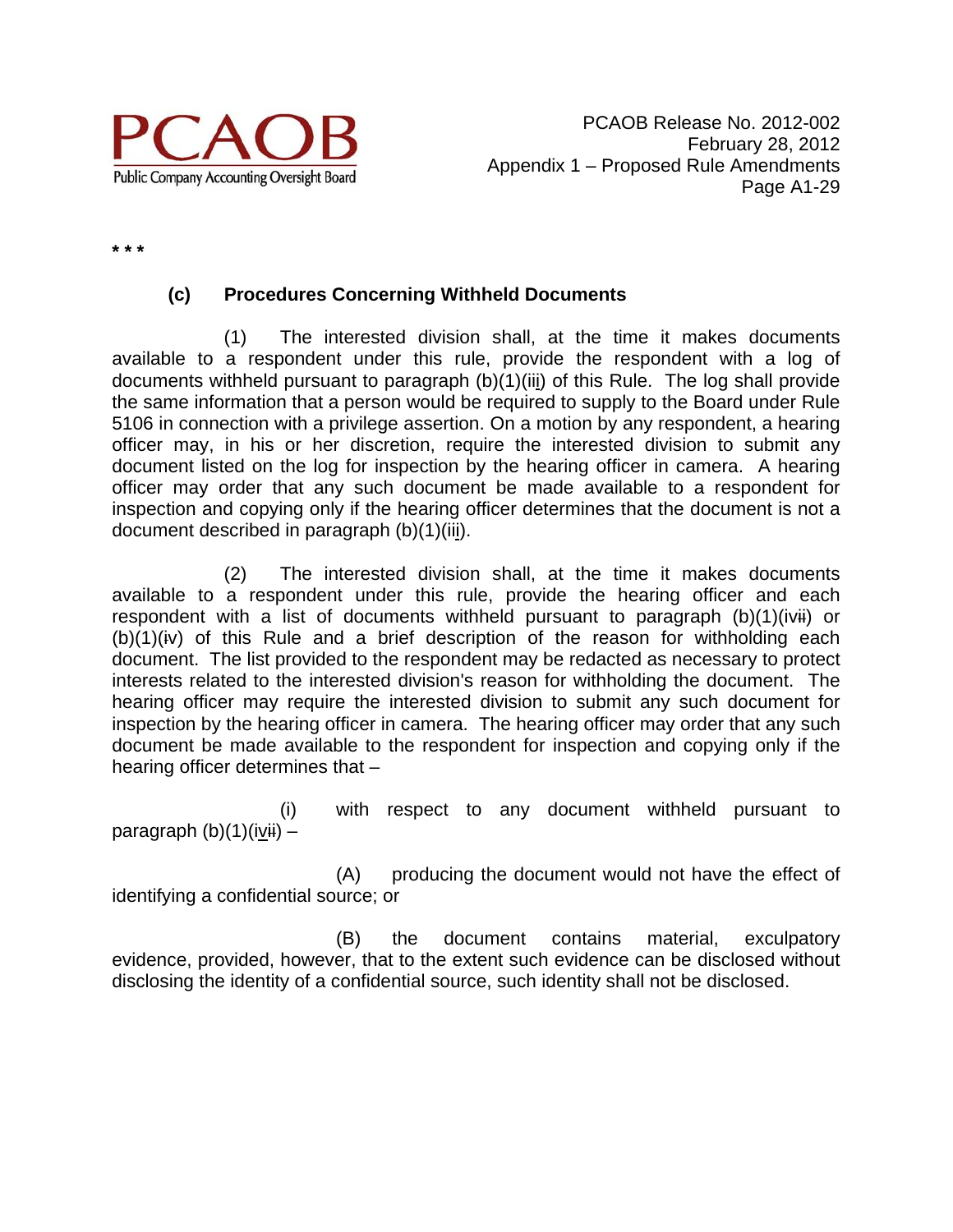

 (ii) with respect to any document withheld pursuant to paragraph  $(b)(1)(iv)$  –

 (A) the document is relevant to the subject matter of the proceeding and no good cause exists for withholding it; or

(B) the document contains material, exculpatory

evidence.

# **(d) Timing of Inspection and Copying**

 Unless otherwise ordered by the Board or the hearing officer, the interested division shall make documents available for inspection and copying to any respondent who is not in default under Rule 5409 no later than 14 days after the institution of proceedings pursuant to Rule 5200(a)(1), Rule 5200(a)(2), or Rule 5500, and no later than 7 days after proceedings have been instituted solely pursuant to Rule 5200(a)(3).

**\* \* \*** 

#### **Rule 5426. Prior Sworn Statements of Nonparty Witnesses in Lieu of Live Testimony**

 At a hearing, any person wishing to introduce a prior, sworn statement of a nonparty witness otherwise admissible in the proceeding, in lieu of live testimony may make a motion setting forth the reasons therefor. If only part of a statement is offered in evidence, the hearing officer may require that all relevant portions of the statement be introduced. If all of a statement is offered in evidence, the hearing officer may require that portions not relevant to the proceeding be excluded. A motion to introduce a prior sworn statement of a nonparty witness in lieu of live testimony may be granted if –

**\* \* \***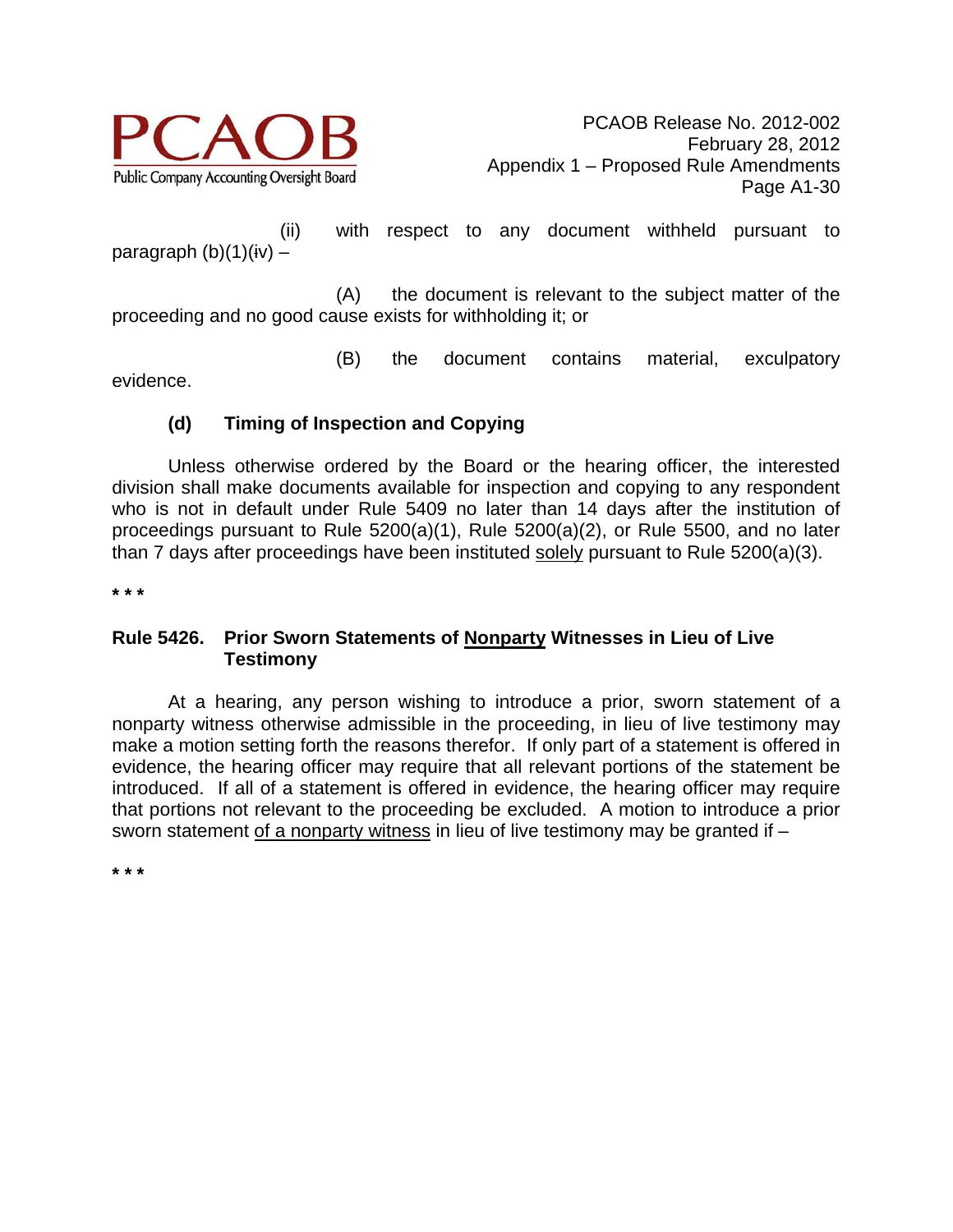

# **Rule 5427. Motion for Summary Disposition**

# **(a) For Interested Division**

 After a party has filed an answer and documents have been made available to that respondent for inspection and copying pursuant to Rule 5422, or after service of a motion for summary disposition by the respondent, the interested division may make a motion for summary disposition of any or all allegations of the order instituting proceedings the proceedings with respect to that respondent.

# **(b) For Respondent**

 A respondent party may at any time make a motion for summary disposition of any or all allegations of the order instituting proceedings the proceeding with respect to that respondent.

# **(c) Pre-motion Conference Required**

 A party seeking summary disposition shall request and attend a pre-motion conference with the hearing officer before filing its motion for summary disposition.

# **(1) Due-date for Filing**

 At the pre-motion conference, the hearing officer will schedule a due-date for the submission of the motion for summary disposition and may, but is not required to, schedule a due-date for the submission of a response to the motion for summary dispositioniudgment.

# **(2) Review and Decide Procedure**

 If the hearing officer has not scheduled a due-date for a response to the motion for summary disposition judgment, upon review of the motion the hearing officer may decide to deny the motion or to require a response to the motion. A hearing officer shall not grant a motion for summary disposition until after the due-date for filing a response to the motion has passed.

**\* \* \***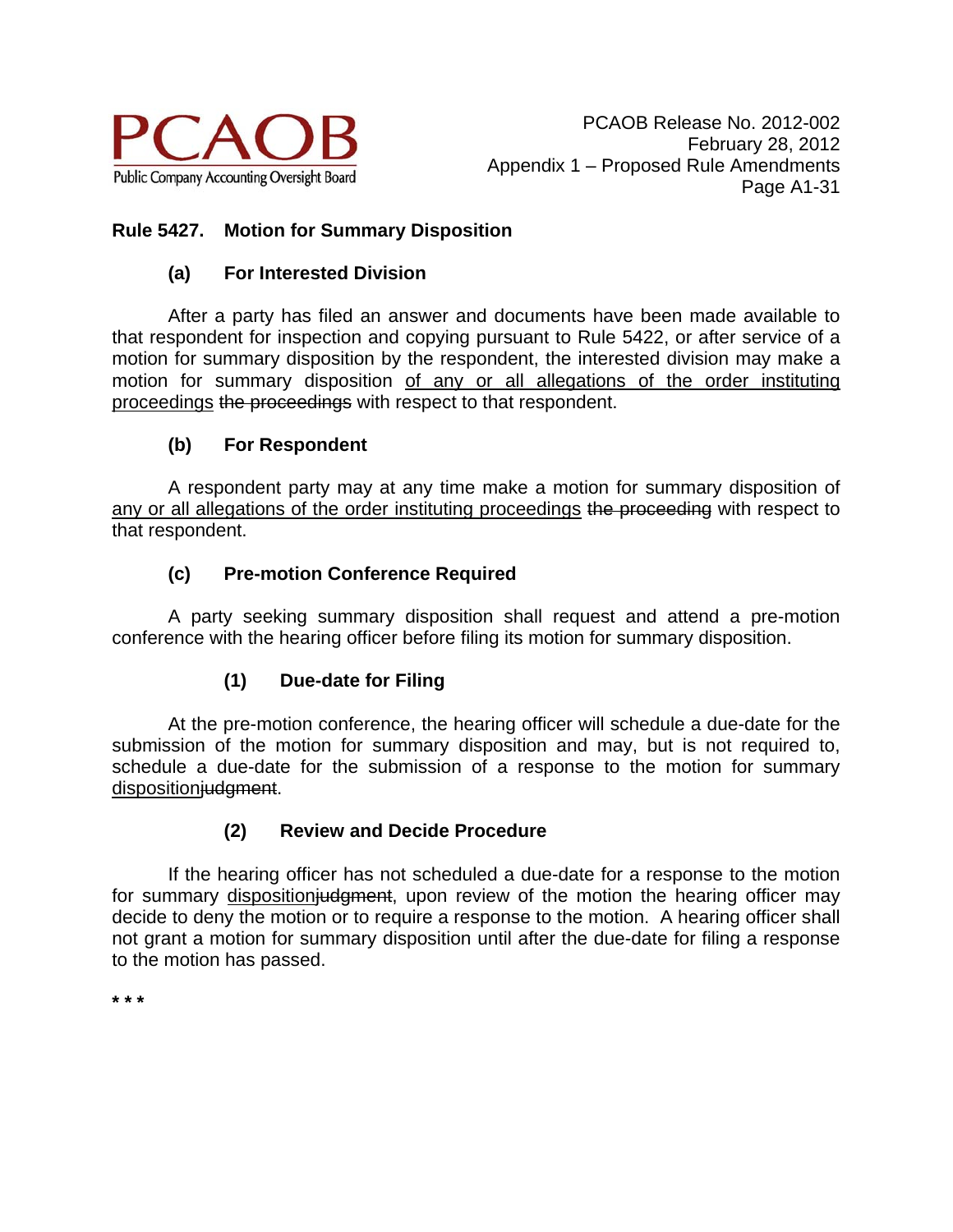

### **Rule 5442. Evidence: Objections and Offers of Proof**

#### **(a) Objections**

 Objections to the admission or exclusion of evidence must be made on the record and shall be in short form, stating the grounds relied upon. Exceptions to any ruling thereon by the hearing officer need not be noted at the time of the ruling. Such exceptions will be deemed waived on appeal to the Board, however, unless raised –

(1) pursuant to interlocutory review in accordance with Rule 5461;

 (2) in a proposed finding or conclusion filed in a post-hearing brief or other submission filed pursuant to Rule 5445; or

 (3) in a petition for Board review of an initial decision filed in accordance with Rule 5460.

**\* \* \*** 

#### **Rule 5445. Post-hearing Briefs and Other Submissions**

**\* \* \*** 

(b) In any proceeding instituted solely pursuant to Rule 5200(a)(3), the hearing officer may, in his or her discretion, render an initial decision without allowing for post-hearing briefs or other submissions, or may allow for such briefs or other submissions according to an expedited schedule.

# **APPEALS TO THE BOARD**

#### **Rule 5460. Board Review of Determinations of Hearing Officers**

#### **(a) Petition for Review of Initial Decision by Hearing Officers**

 Any party to a hearing may obtain Board review of an initial decision by filing a petition for review that –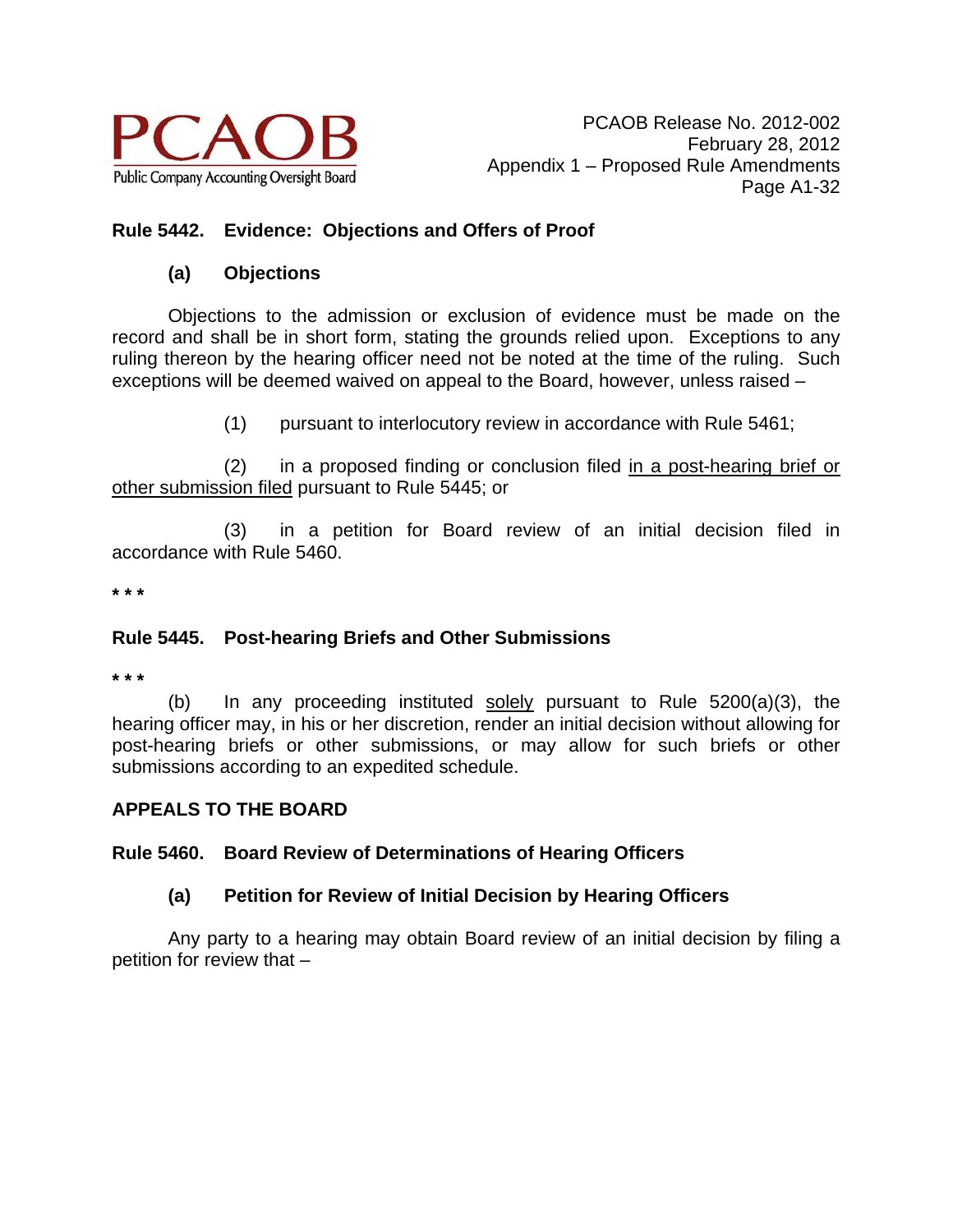

 (1) sets forth specific findings and conclusions of the initial decision as to which exception is taken, together with the supporting reasons for each exception; and

 $(2)$  is filed –

 $(i)$  in a proceeding instituted pursuant to Rule  $5200(a)(1)$ , Rule 5200(a)(2), or Rule 5500, within 30 days after service of the initial decision on the petitioner or within 10 days after the filing of a petition for review by another party, whichever is later; or

(ii) in a proceeding instituted solely pursuant to Rule  $5200(a)(3)$ , within 10 days after service of the initial decision on the petitioner.

**\* \* \*** 

# **(e) Summary Affirmance**

 The Board may summarily affirm an initial decision based upon the petition for review and any response thereto, without further briefing, if it finds that no issue raised in the petition for review warrants further consideration by the Board.

Note: For purposes of Rule 5460(a), with respect to any party that has entered an appearance and provided an electronic mail address as required by Rule 5401, service of the initial decision is deemed to occur on the date the Secretary transmits the initial decision to that electronic mail address.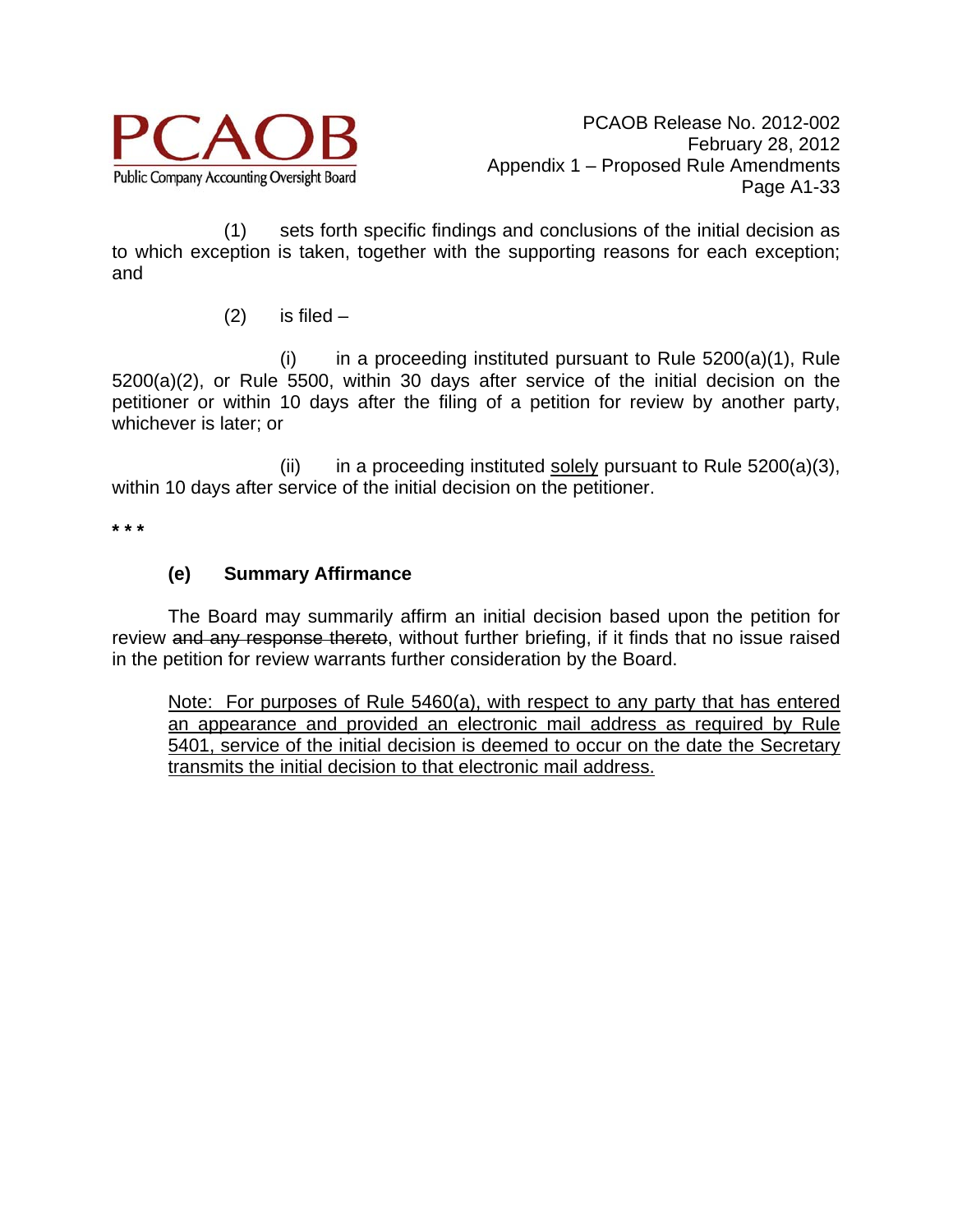

### **Rule 5462. Briefs Filed with the Board**

#### **(a) Briefing Schedule Order**

Upon a timely and valid petition for review, or upon its own timely motion to review an initial decision, other than review ordered pursuant to Rule 5469, the Board shall issue a briefing schedule order directing the parties to file opening briefs and specifying particular issues, if any, as to which briefing should be limited or directed. Unless otherwise provided, opening briefs shall be filed within 40 days of the date of the briefing schedule order. Opposition briefs shall be filed within 30 days after the date opening briefs are due. Reply briefs may be filed within 14 days after the date opposition briefs are due. No briefs in addition to those specified in the briefing schedule order may be filed except with leave of the Board. The briefing schedule order shall be issued –

(1) at the time the Board orders review on its own initiative pursuant to Rule 5460(b), or orders interlocutory review on its own motion pursuant to Rule  $5461(a)9;$  or

(2) within 21 days, or such longer time as provided by the Board, after –

(i) the last day permitted for filing a petition for review pursuant to Rule  $5460(a)204(d)$ ;

(ii) certification of a ruling for interlocutory review pursuant to

Rule 5461(b).

**\* \* \*** 

# **SECTION 7. FUNDING**

**Rule 7104. Collection of Accounting Support Fees.** 

**\* \* \***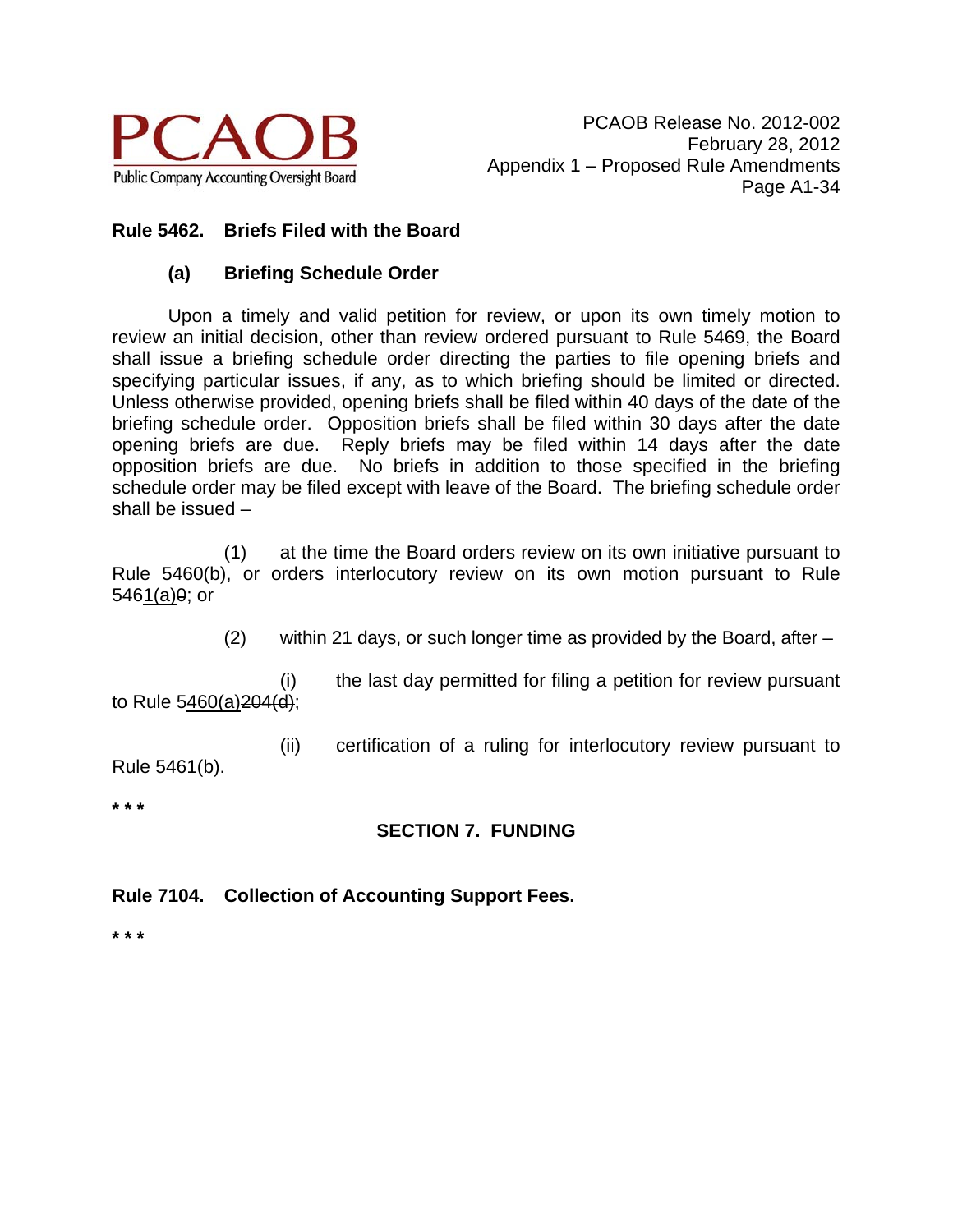

# **(b) Determination of Payment of Accounting Support Fees by Registered Accounting Firm**

**\* \* \*** 

Note 3: For purposes of Rule 7104, the term "audit" means an examination of the financial statements, reports, documents, procedures, controls, or notices of any issuer, broker, or dealer by an independent public accounting firm in accordance with the rules of the Board or the Commission, for the purpose of expressing an opinion on the financial statements or providing an audit report. For purposes of Rule 7104, the term "audit report" means a document, report, notice, or other record (1) prepared following an audit performed for purposes of compliance by an issuer, broker, or dealer with the requirements of the securities laws; and (2) in which a public accounting firm either (i) sets forth the opinion of that firm regarding a financial statement, report, notice, or other document, procedures, or controls; or (ii) asserts no such opinion can be expressed.

**\* \* \*** 

# **ETHICS CODE**

#### **EC2. Definitions**

**\* \* \*** 

(e) Honoraria

The term "honoraria" means anything with more than a nominal value, whether provided in cash or otherwise, and which is provided in exchange for a speech, panel participation, publication or lecture. Neither the waiver of conference fees nor acceptance of a modest speakers-only meal constitutes "honoraria." Note: Items and meals which are provided to all conference participants, including speakers, are not provided "in exchange for" a speech and thus not considered to be "honoraria."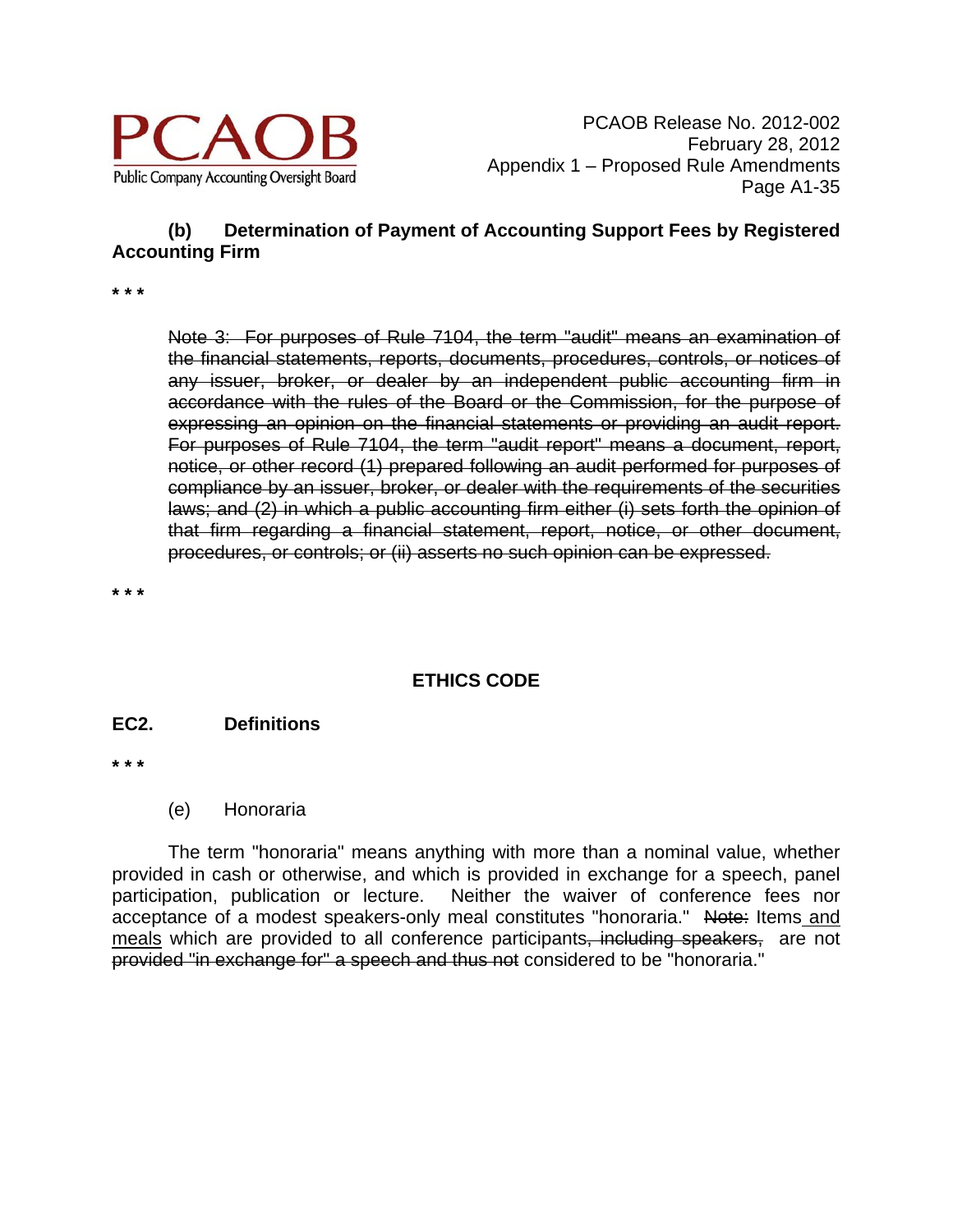

#### (f) Practice

The term "practice" means –

- (1) knowingly acting as an agent or attorney for, or otherwise representing any other person in any formal or informal appearance before the Board or Commission with respect to Board-related matters; or
- (2) making any oral or written communication on behalf of any other person to, and with the intent to influence, the Board or Commission with respect to Board-related matters.

Note: For purposes of this definition, participating in the financial reporting process as the officer or director of an issuer, broker, or dealer or participating in an audit of the financial statements of an issuer, broker, or dealer does not, in and of itself, constitute practice before the Board or the Commission.

**\* \* \*** 

#### **EC5. Investments**

**\* \* \*** 

(d) Board members and professional staff shall annually disclose their holdings, and the holdings of their spouses, spousal equivalents, and dependents, in securities of issuers (including exchange-traded options and futures) to the Ethics Officer.

- (1) For initial disclosures, statements shall be filed with the Ethics Officer w Within the first 60 days of commencement of service with the Board; and , or 60 days from the effective date of this Code, whichever is later.
- (2) On an annual basis, on May 1 or another date that may be prescribed by the Ethics Officer. Subsequent disclosures shall be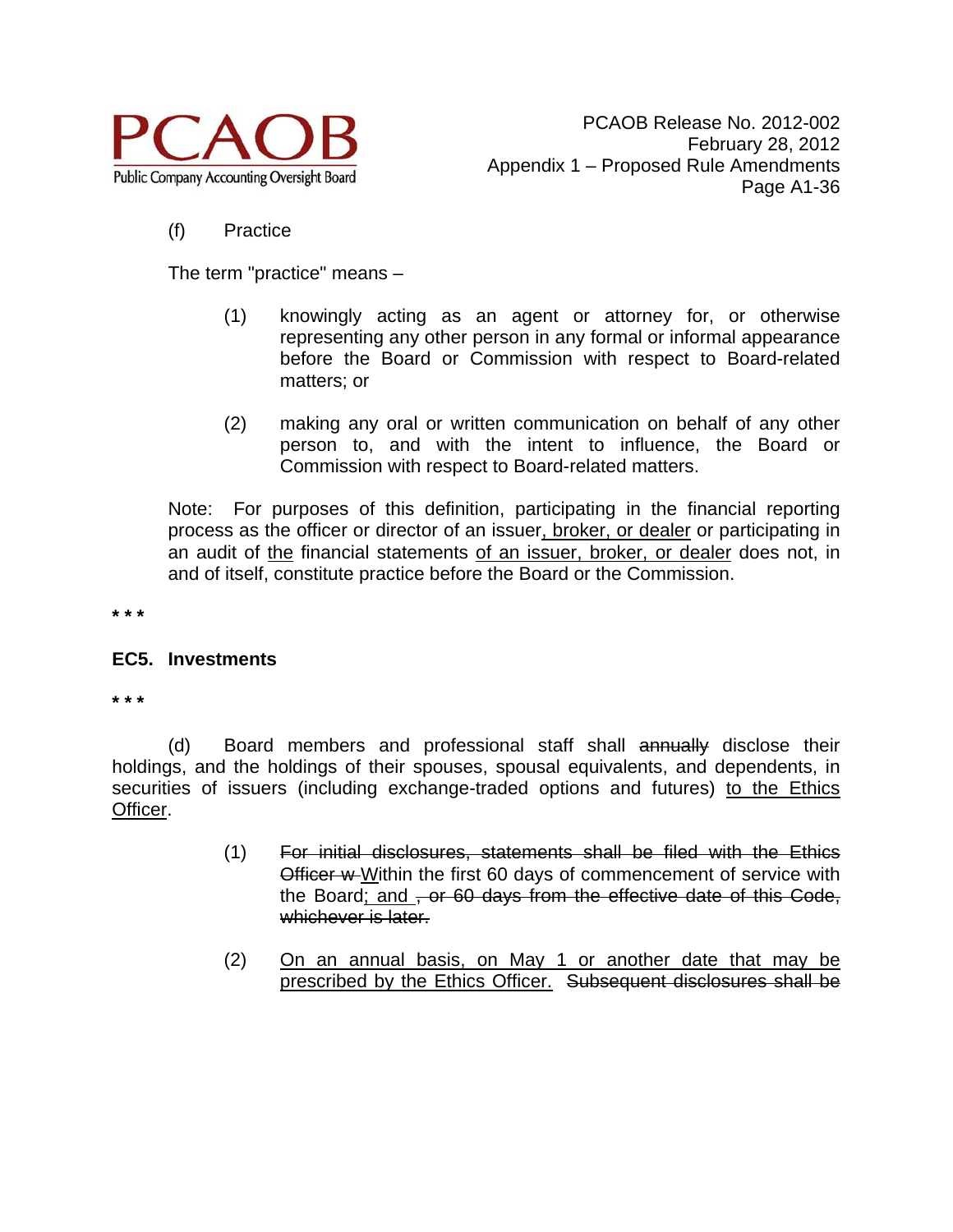

filed with the Ethics Officer on May 1, commencing the first year following the initial disclosure.

- (3) Disclosure statements by Board Members shall be made available to the public.
- (4) Disclosure statements by professional staff shall remain confidential.

**\* \* \*** 

# **EC7. Gifts, Reimbursements, Honoraria and Other Things of Value**

**\* \* \*** 

(b) No Board member or staff shall accept payment for or reimbursement of official travel-related expenses from any organization, except –

- (1) for travel that is in direct connection with the employee's participation in an educational forum; and
- (2) the educational forum is principally sponsored by and the travelrelated expenses are paid or reimbursed by –
	- (A) a federal, state or local governmental body, or an association of such bodies,
	- (B) an accredited institution of higher learning,
	- (C) an organization exempt from taxation under 501(c)(3) of the Internal Revenue Code, provided such organization is not principally funded from one or more public accounting firms, or issuers, brokers, or dealers, or
	- (D) institutions equivalent to those in  $EC$  7(b)(2)(A) (C) outside the United States.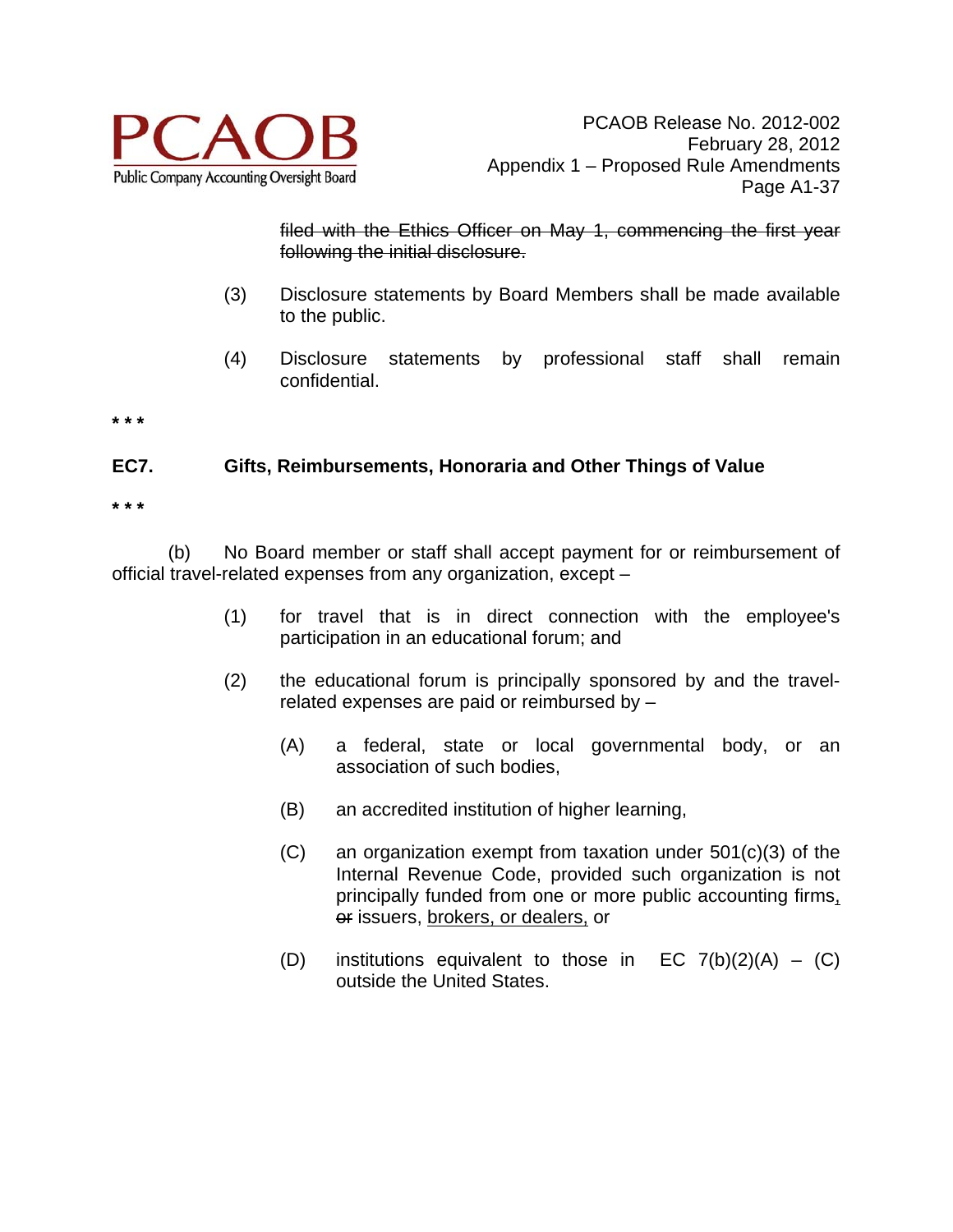

# **EC8. Disqualification**

(a) If a Board member or professional staff becomes, or reasonably should become, aware of facts which would lead a reasonable person to believe that he or she, or his or her spouse, spousal equivalent, or dependents, may have a financial or personal interest or other similar relationship which might affect or reasonably create the appearance of affecting his or her independence or objectivity with respect to the Board's function or activities, then he or she shall, at the earliest possible date –

- (1) disclose such circumstances and facts, as set forth in subsection (b); and
- (2) recuse himself or herself from further Board functions or activities involving or affecting the financial interest or personal interest relationship.

**\* \* \*** 

**\* \* \*** 

# **EC12. Post-Employment Restrictions**

- (a) Negotiating Prospective Employment
	- (1) Board members and professional staff may not negotiate prospective employment with a public accounting firm, or issuer, broker, or dealer, without first disclosing (pursuant to the procedures in Section EC8(b)) the identity of the prospective employer and recusing himself or herself from all Board matters directly affecting that prospective employer.
	- (2) For purposes of this section, "negotiating prospective employment" means participating in an employment interview; discussing an offer of employment; or accepting an offer of employment, even if the precise terms are still to be developed. Submitting a resume or job application to a group of employers or receiving an unsolicited inquiry of interest that is rejected, do not alone constitute "negotiating prospective employment."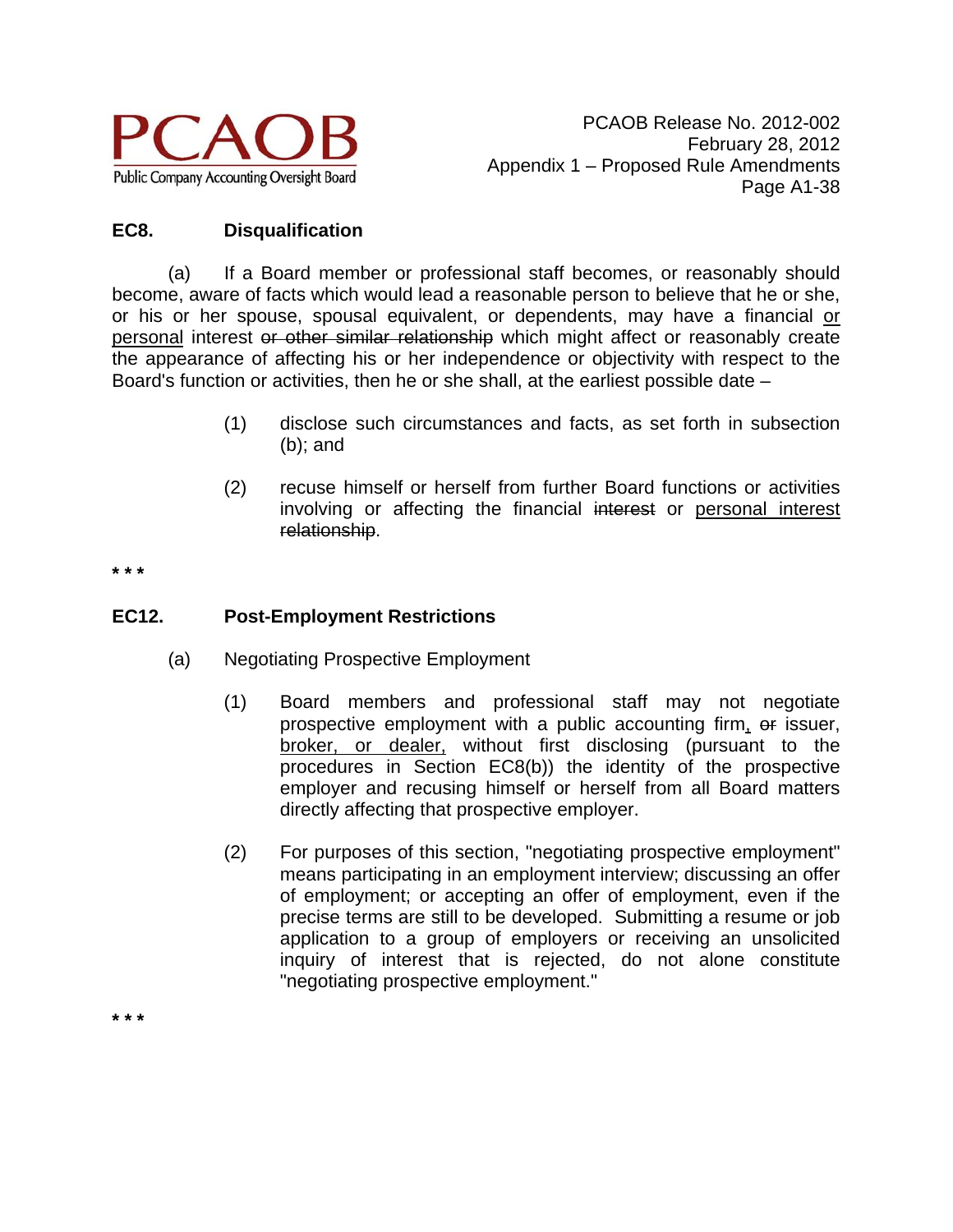

# **Appendix 2 – Proposed Amendments to Board Forms**

 The Board proposes to amend Form 1, Form 1-WD, Form 2, Form 3, and Form 4 as set out below. Language deleted by these proposed amendments is struck through. Language that is added is underlined.

#### **FORMS**

#### **FORM 1 – APPLICATION FOR REGISTRATION**

#### *GENERAL INSTRUCTIONS*

- 1. The definitions in the *Board's rules* apply to this form. Italicized terms in the instructions to this form are defined in the *Board's rules*. See Rule 1001.
- 2. Any *public accounting firm* applying to the *Board* for registration pursuant to Section 102 of the *Act* must file this form with the *Board*. See Rule 2101.
- 3. In addition to these instructions, the *rules* contained in Section 2 of the *Board's rules* govern applications for registration. Please read these *rules* and the instructions carefully before completing this form.
- 4. Unless otherwise directed by the *Board*, applicants must submit this form, and all exhibits to the form, to the *Board* electronically by completing the Web-based version of Form 1. Form 1 is available on the Board's Web site at: http://www.pcaobus.org/Registration/index.aspx. See Rule 2101.
- 5. This form must be accompanied by a registration fee in accordance with Section 102(f) of the *Act*. The amount of the required fee is available at http://www.pcaobus.org/Registration/index.aspx. An application for registration will not be deemed received by the *Board* until the registration fee has been paid. See Rule 2102.
- 6. An applicant may request confidential treatment of any portion of its application for registration that has not otherwise been publicly disclosed and that either contains information reasonably identified by the applicant as proprietary information or that is protected from public disclosure by applicable laws related to confidentiality of proprietary, personal, or other information. An applicant that requests confidential treatment must identify the portion of the application that it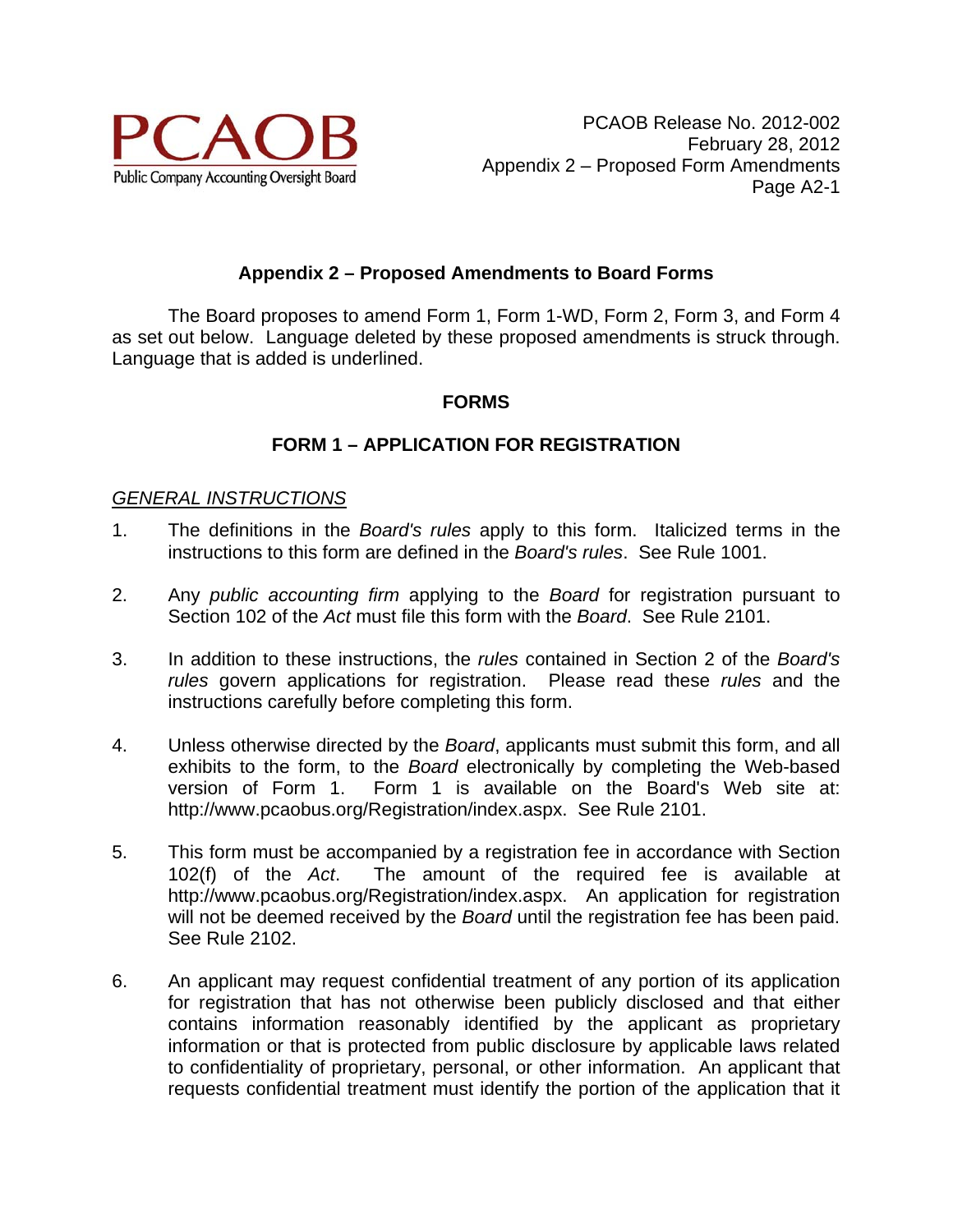

PCAOB Release No. 2012-002 February 28, 2012 Appendix 2 – Proposed Form Amendments Page A2-2

desires to keep confidential, and include, as Exhibit 99.1 to the application for registration, a representation that, to the applicant's knowledge, the information for which confidential treatment is requested has not otherwise been publicly disclosed, and a detailed explanation as to why, based on the facts and circumstances of the particular case,of the grounds on which the information is considered proprietary or a detailed explanation of the basis for asserting that the information is protected by law from disclosure by applicable laws related to the confidentiality of proprietary, personal, or other informationpublic disclosure and a copy of the specific provision of law that the applicant claims protects the information from public disclosure. If the Firm fails to include Exhibit 99.1, or includes an Exhibit 99.1 that fails to comply with Rule 2300(c)(2), the request for confidential treatment may be denied solely on the basis of that failure. The *Board* will normally grant confidential treatment requests for information concerning non-public disciplinary proceedings. The *Board* will determine whether or not to grant other confidential treatment requests on a case-by-case basis. See Rule 2300(c).

- 7. If an applicant is prohibited by the law(s) of a non-U.S. jurisdiction from submitting to the *Board* information requested by all or a part of an Item to this form, the applicant shall so indicate by making a notation under the relevant item number of the form and furnishing, as Exhibit 99.2 to the application for registration, the following information: (i) a copy of the relevant portion of the conflicting non-U.S. law, (ii) a legal opinion that submitting the information would cause the applicant to violate the conflicting non-U.S. law; and (iii) an explanation of the applicant's efforts to seek consents or waivers to eliminate the conflict, if the withheld information could be provided to the *Board* with a consent or waiver, and a representation that the applicant was unable to obtain such consents or waivers to eliminate the conflict.
- 8. Where this form requires disclosure of a sum of money, such amount must be stated in U.S. dollars and rounded to the nearest thousand. If such amount was received or paid in a currency other than U.S. dollars, the amount must be converted to U.S. dollars.
- 9. Where this form requires non-historical (i.e., current) information, applicants may submit the information as of a date not earlier than 90 days prior to submission of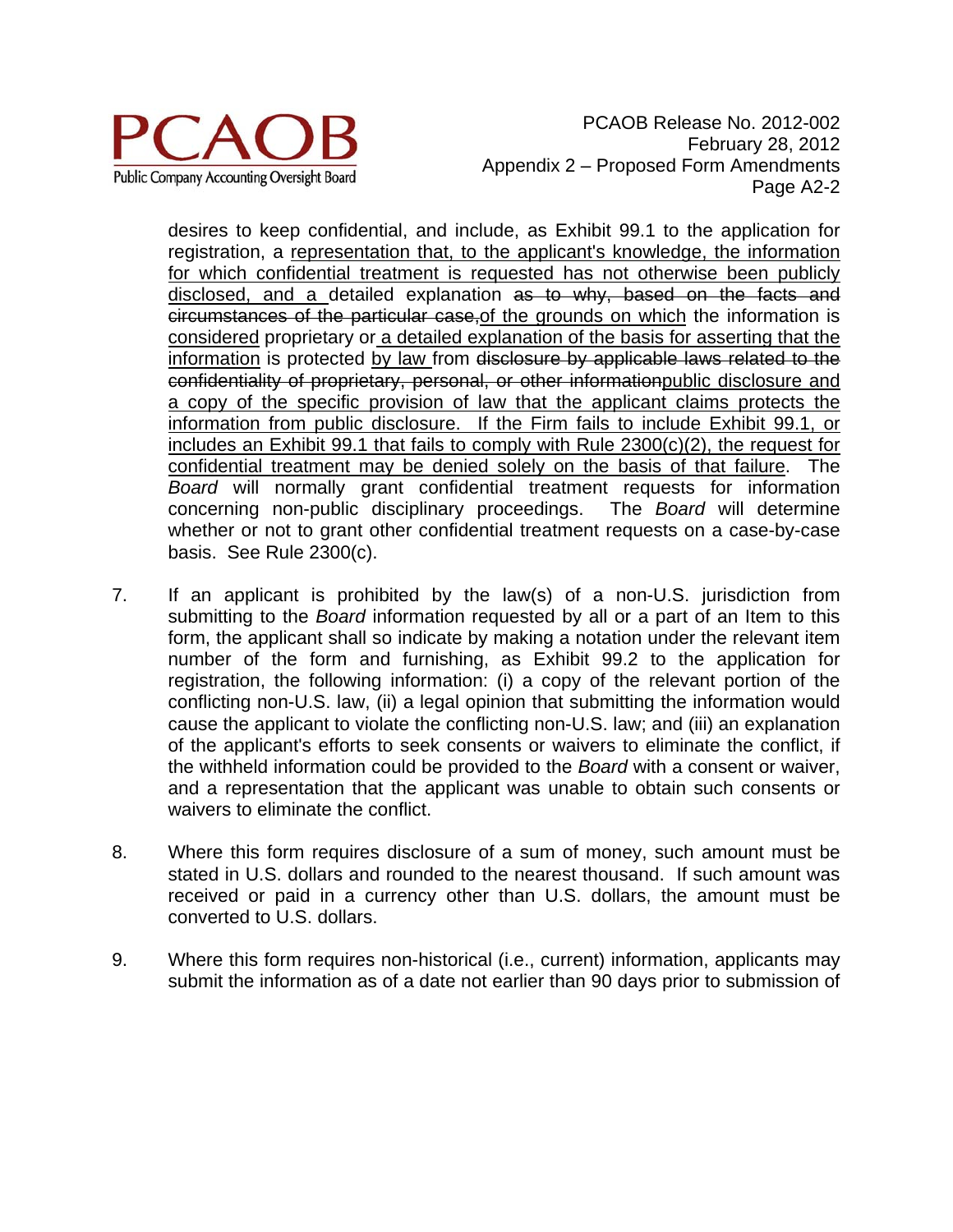

the application. Such information will be deemed current for purposes of this form.

10. Information submitted as part of this form, including any exhibit to this form, must be in the English language.

# **PART I – IDENTITY OF THE APPLICANT**

Item 1.1 Name of Applicant

State the legal name of the applicant; if different, also state the name or names under which the applicant (or any predecessor for which the applicant is the successor in interest with respect to the entity's liabilities) issues *audit reports*, or has issued any *audit report* during the five years prior to the date of this application.

#### Item 1.2 Applicant Contact Information

State the physical address (and, if different, mailing address) of the applicant's headquarters office. State the telephone number and facsimile number of the applicant's headquarters office. If available, state the Website address of the applicant.

Item 1.3 Primary Contact and Signatories

State the name, title, physical business address (and, if different, business mailing address), telephone number, fax number, and e-mail address of a partner or authorized officer of the applicant who will serve as the applicant's primary contact with the *Board* regarding this application. Provide the same information for every person whose signature appears in Part VIII or Part IX of this form, if any of those persons are different from the primary contact.

Item 1.4 Applicant's Form of Organization

State the applicant's legal form (e.g., proprietorship, partnership, limited liability partnership) and the jurisdiction (e.g., the *state* of the United States or comparable non-U.S. jurisdiction) under the law of which the applicant is organized or exists.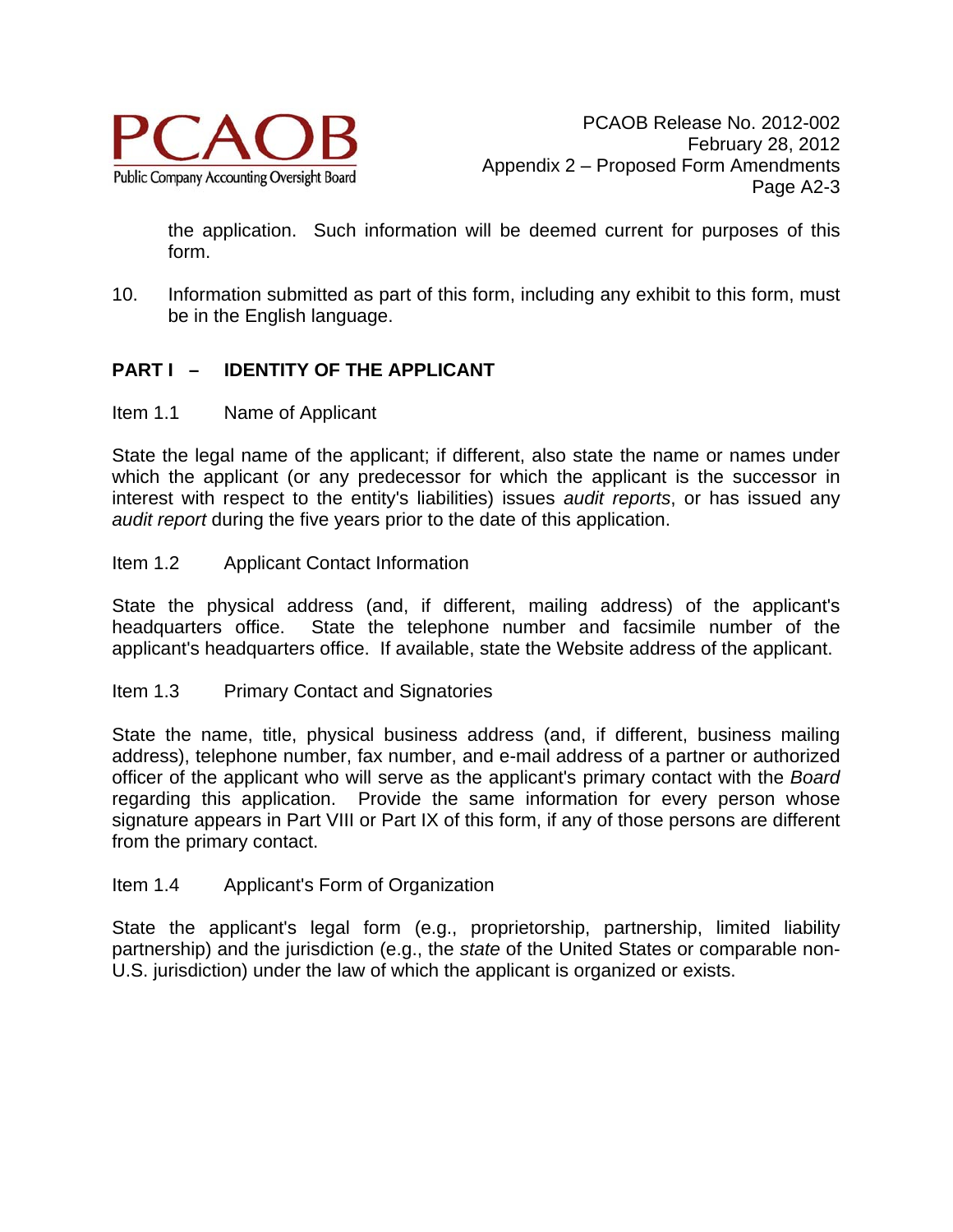

#### Item 1.5 Applicant's Offices

If the applicant has more than one office, furnish, as Exhibit 1.5, the physical address (and, if different, mailing address) of each of the applicant's offices.

#### Item 1.6 *Associated Entities* of Applicant

State the name and physical address (and, if different, mailing address) of all *associated entities* of the applicant that engage in the practice of public accounting or preparing or issuing *audit reports*, or comparable reports prepared for clients that are not *issuers*. Do not include any person listed in Item 7.1.

#### Item 1.7 Applicant's Licenses

List every license or certification number issued to the applicant authorizing it to engage in the business of auditing or accounting. For each such license or certification number, furnish the name of the issuing *state*, agency, board, or other authority.

#### **PART II – LISTING OF APPLICANT'S PUBLIC COMPANY AUDIT CLIENTS AND RELATED FEES**

Item 2.1 *Issuers* for Which Applicant Prepared *Audit Reports* During the Preceding Calendar Year

List the names of all *issuers* for which the applicant prepared or issued any *audit report* dated during the calendar year preceding the calendar year in which this application is filed. In addition to the *issuer's* name, this list must include, with respect to each *issuer* –

a. The *issuer's* business address (as shown on its most recent filing with the *Commission*), and CIK number.

b. The date of the *audit report*.

c. The total amount of fees billed for *audit services* for the *issuer's* fiscal year for which the *audit report* was issued.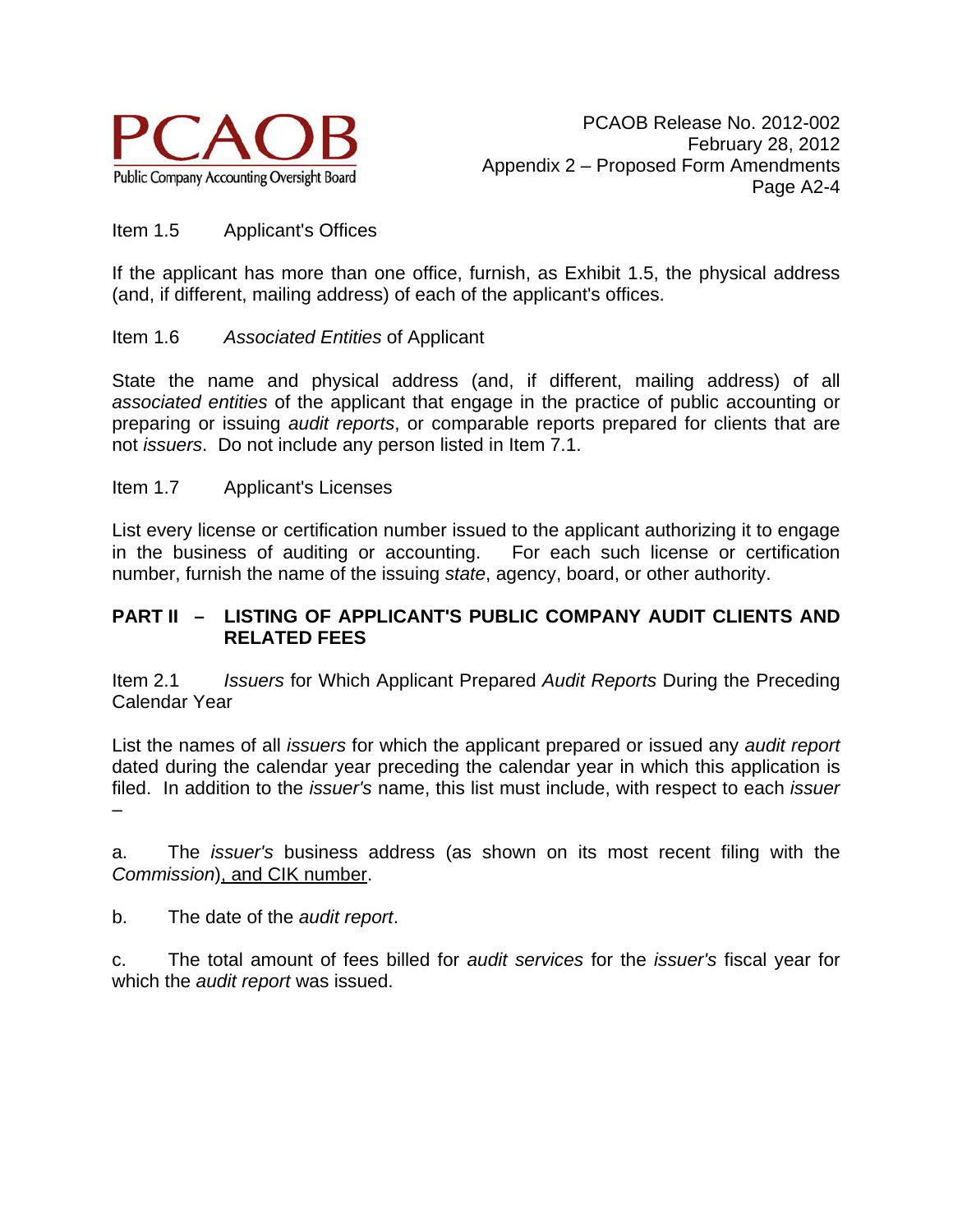

d. The total amount of fees billed for *other accounting services* for the *issuer's* fiscal year for which the *audit report* was issued.

e. The total amount of fees billed for *non-audit services* for the *issuer's* fiscal year for which the *audit report* was issued.

Note: Only fees billed by the principal accountant (i.e., the *public accounting firm* that issued the *audit report*) need be disclosed in response to this Item. To the extent not previously disclosed or known by the applicant, estimated amounts may be used in responding to this Item. For investment company *issuers*, the fees disclosed in response to paragraphs  $(c) - (e)$  of this Item should include all fees for services rendered to the *issuer*, to the *issuer's* investment adviser (not including any sub-adviser whose role is primarily portfolio management and is subcontracted with or overseen by another investment adviser), and to any entity controlling, controlled by, or under common control with, the adviser that provides ongoing services to the *issuer*.

Item 2.2 *Issuers* for Which Applicant Prepared *Audit Reports* During the Current Calendar Year

List the names of all *issuers* for which the applicant prepared or issued any *audit report* dated during the current calendar year. (Do not include *audit reports* the applicant expects to prepare or issue during this calendar year, but that have not yet been issued. These are called for in Item 2.3 below.) In addition to the *issuer's* name, include, with respect to each *issuer* –

a. The *issuer's* business address (as shown on its most recent filing with the *Commission*), and CIK number.

b. The date of the *audit report*.

c. The total amount of fees billed for *audit services* for the *issuer's* fiscal year for which the *audit report* was issued.

d. The total amount of fees billed for *other accounting services* for the *issuer's* fiscal year for which the *audit report* was issued.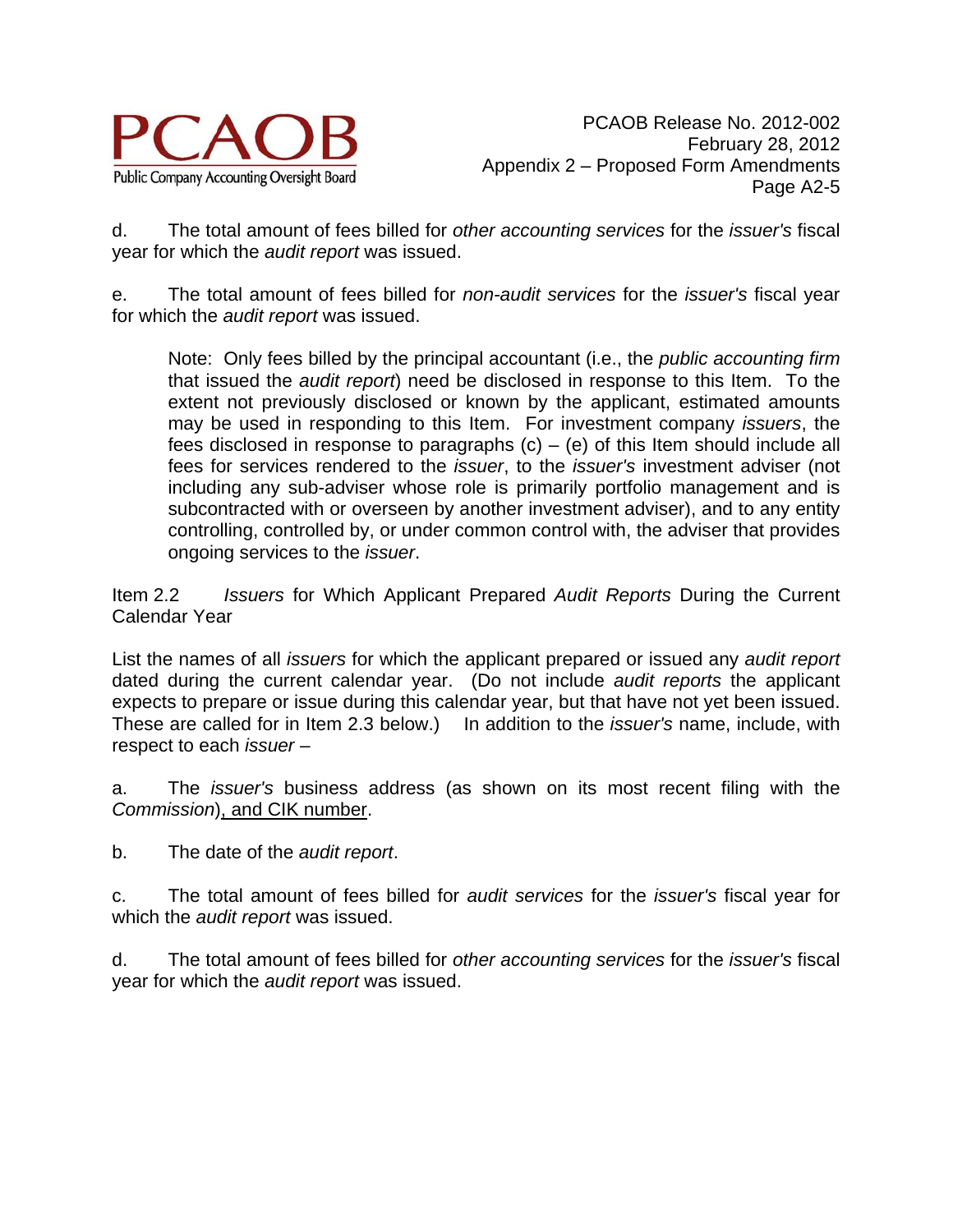

e. The total amount of fees billed for *non-audit services* for the *issuer's* fiscal year for which the *audit report* was issued.

Note: Only fees billed by the principal accountant (i.e., the *public accounting firm* that issued the *audit report*) need be disclosed in response to this Item. To the extent not previously disclosed or known by the applicant, estimated amounts may be used in responding to this Item. For investment company issuers, the fees disclosed in response to paragraphs  $(c) - (e)$  of this Item should include all fees for services rendered to the *issuer*, to the *issuer's* investment adviser (not including any sub-adviser whose role is primarily portfolio management and is subcontracted with or overseen by another investment adviser), and to any entity controlling, controlled by, or under common control with, the adviser that provides ongoing services to the *issuer*.

Item 2.3 *Issuers* for Which Applicant Expects to Prepare *Audit Reports* During the Current Calendar Year

List the names of all *issuers* for which the applicant expects to prepare or issue any *audit report* dated during the calendar year in which this application is filed. In addition to the *issuer's* name, include, with respect to each *issuer*, the *issuer's* business address (as shown on its most recent filing with the *Commission*), and CIK number.

Note: An applicant may presume that it is expected to prepare or issue an *audit report* for an *issuer* (i) if it has been engaged to do so, or (ii) if it issued an *audit report* during the preceding calendar year for an *issuer*, absent an indication from the *issuer* that it no longer intends to engage the applicant.

Item 2.4 Issuers for Which Applicant Played, or Expects to Play, a Substantial Role in Audit

For applicants that did not prepare or issue an *audit report* dated during the preceding or current calendar year, and that do not expect to prepare or issue an *audit report* dated during the current calendar year, list the names of all *issuers* for which the applicant *played, or expects to play, a substantial role in the preparation or furnishing of an audit* report dated during the preceding or current calendar year. In addition to the *issuer's* name, this list must include, with respect to each *issuer* –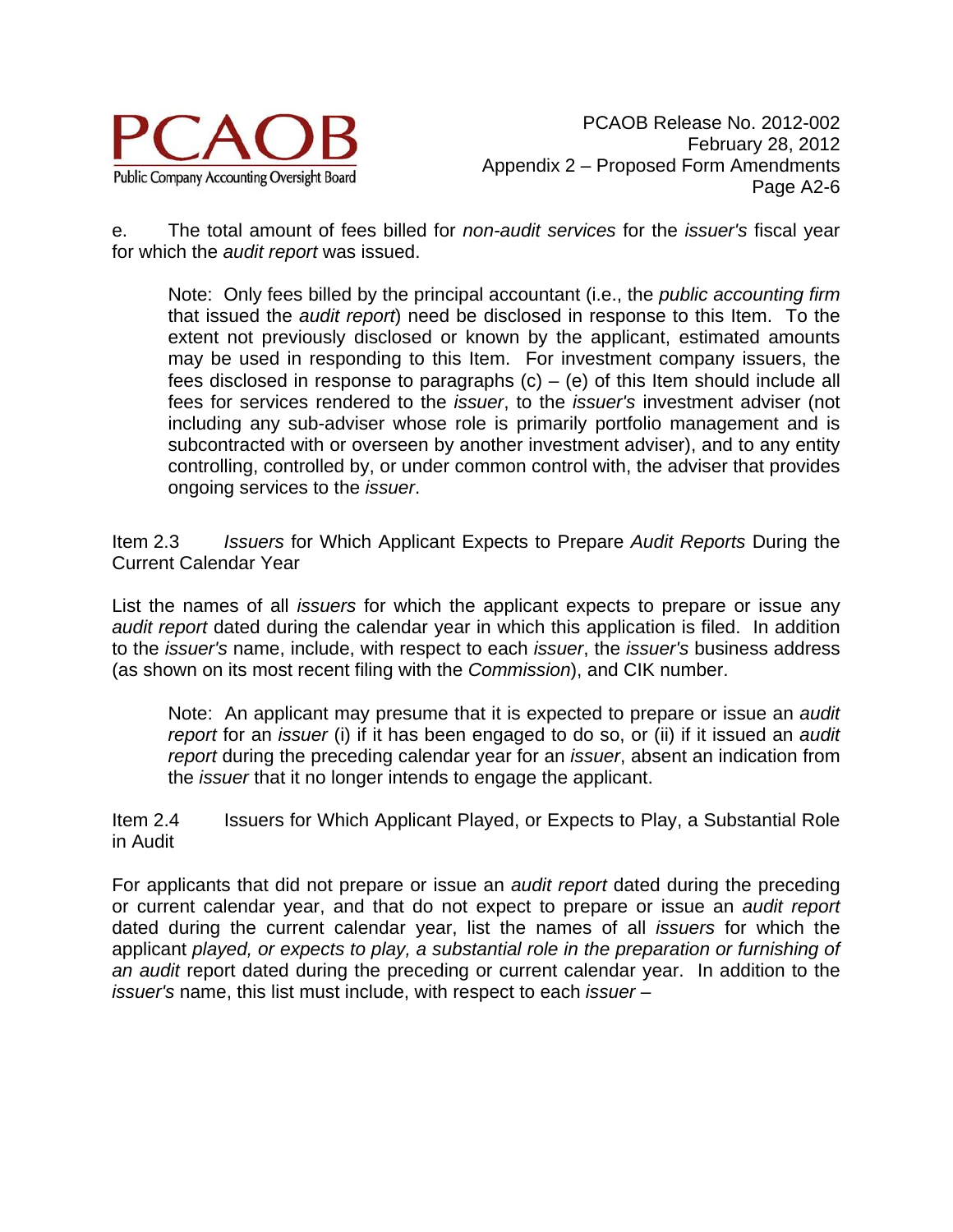

a. The *issuer's* business address (as shown on its most recent filing with the *Commission*), and CIK number.

b. The name of the *public accounting firm* that issued, or is expected to issue, the *audit report*.

c. The date of the *audit report*, if it has been issued.

d. The type of substantial role played by the applicant with respect to the *audit report*.

Note: Applicants that disclosed the name of an *issuer* in response to any of Items 2.1 – 2.3 need not respond to this Item. In responding to the part of this Item that asks about *issuers* for which the applicant expects to *play a substantial role in the preparation or furnishing of an audit report*, an applicant may presume conclude that it is *expected to play a substantial role in the preparation or furnishing of an audit report* for an *issuer* (i) if it has been engaged to do so, or (ii) if it *played a substantial role in the preparation and furnishing of an audit report* during the preceding calendar year, absent an indication from the *issuer* or principal accounting firm that it no longer intends to engage the applicant.

#### **PART III – [RESERVED]PART III – LISTING OF APPLICANT'S BROKER OR DEALER AUDIT CLIENTS AND RELATED FEES**

Item 3.1 *Brokers* and *Dealers* for Which Applicant Prepared *Audit Reports* During the Preceding Calendar Year

List the names of all *brokers* and *dealers* for which the applicant prepared or issued any *audit report* dated during the calendar year preceding the calendar year in which this application is filed. In addition to the *broker's* or *dealer's* name, this list must include, with respect to each *broker* or *dealer* –

a. The *broker's* or *dealer's* business address (as shown on its most recent audited financial statement), and the *broker's* or *dealer's* CRD number, and CIK number, if any.

b. The date of the *audit report*.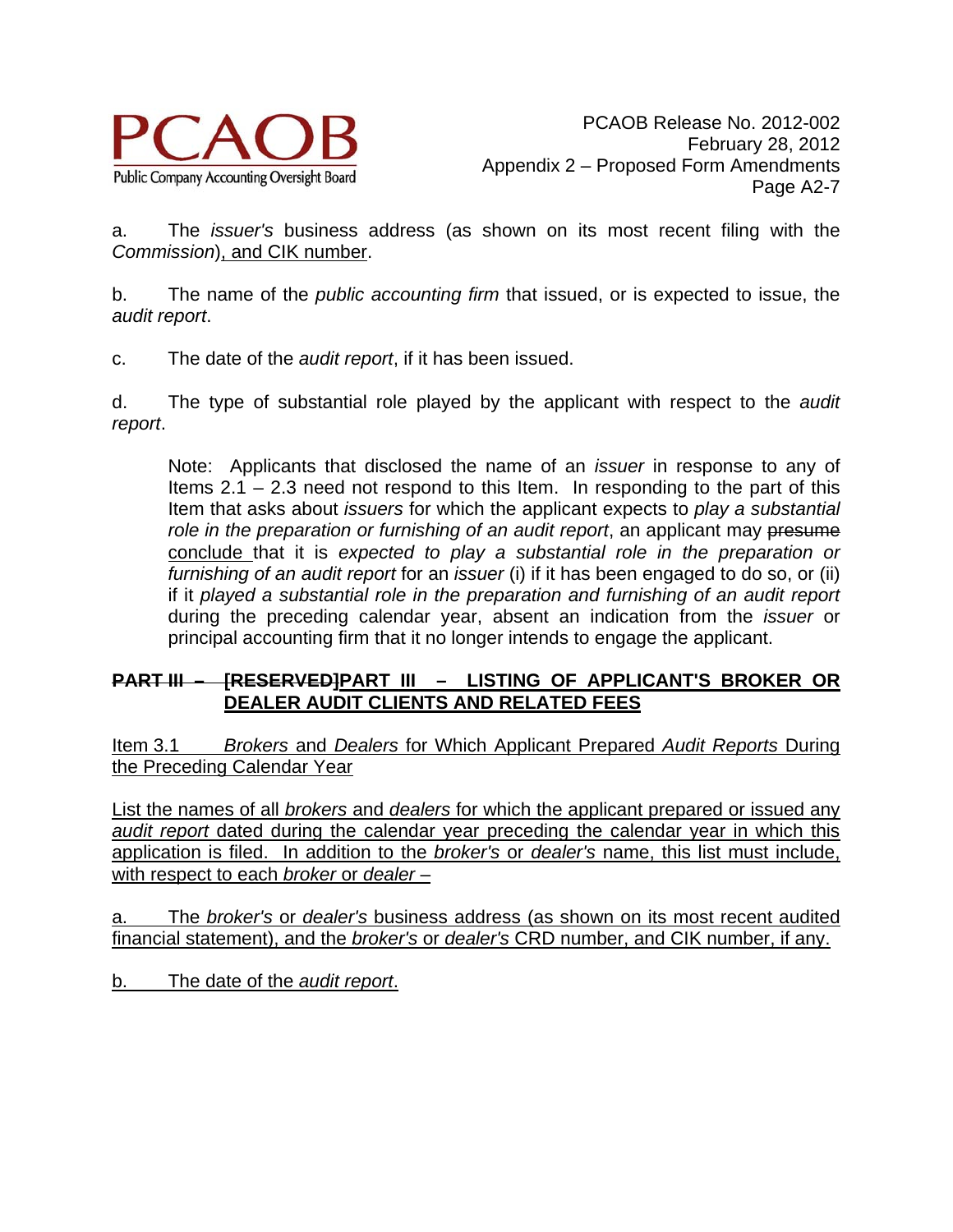

c. The total amount of fees billed for *audit services* for the *broker's* or *dealer's* fiscal year for which the *audit report* was issued.

d. The total amount of fees billed for *other accounting services* for the *broker's or dealer's* fiscal year for which the *audit report* was issued.

e. The total amount of fees billed for *non-audit services* for the *broker's or dealer's* fiscal year for which the *audit report* was issued.

Note: Only fees billed by the principal accountant (i.e., the *public accounting firm* that issued the *audit report*) need be disclosed in response to this Item. To the extent not previously disclosed or known by the applicant, estimated amounts may be used in responding to this Item.

Item 3.2 *Brokers* and *Dealers* for Which Applicant Prepared *Audit Reports* During the Current Calendar Year

List the names of all *brokers* or *dealers* for which the applicant prepared or issued any *audit report* dated during the current calendar year. (Do not include *audit reports* the applicant expects to prepare or issue during this calendar year, but that have not yet been issued. These are called for in Item 3.3 below.) In addition to the *broker's* or *dealer's* name, include, with respect to each *broker* or *dealer* –

a. The *broker's* or *dealer's* business address (as shown on its most recent audited financial statement), and the *broker's* or *dealer's* CRD number, and CIK number, if any.

b. The date of the *audit report*.

c. The total amount of fees billed for *audit services* for the *broker's* or *dealer's* fiscal year for which the *audit report* was issued.

d. The total amount of fees billed for *other accounting services* for the *broker's* or *dealer's* fiscal year for which the *audit report* was issued.

e. The total amount of fees billed for *non-audit services* for the *broker's* or *dealer's* fiscal year for which the *audit report* was issued.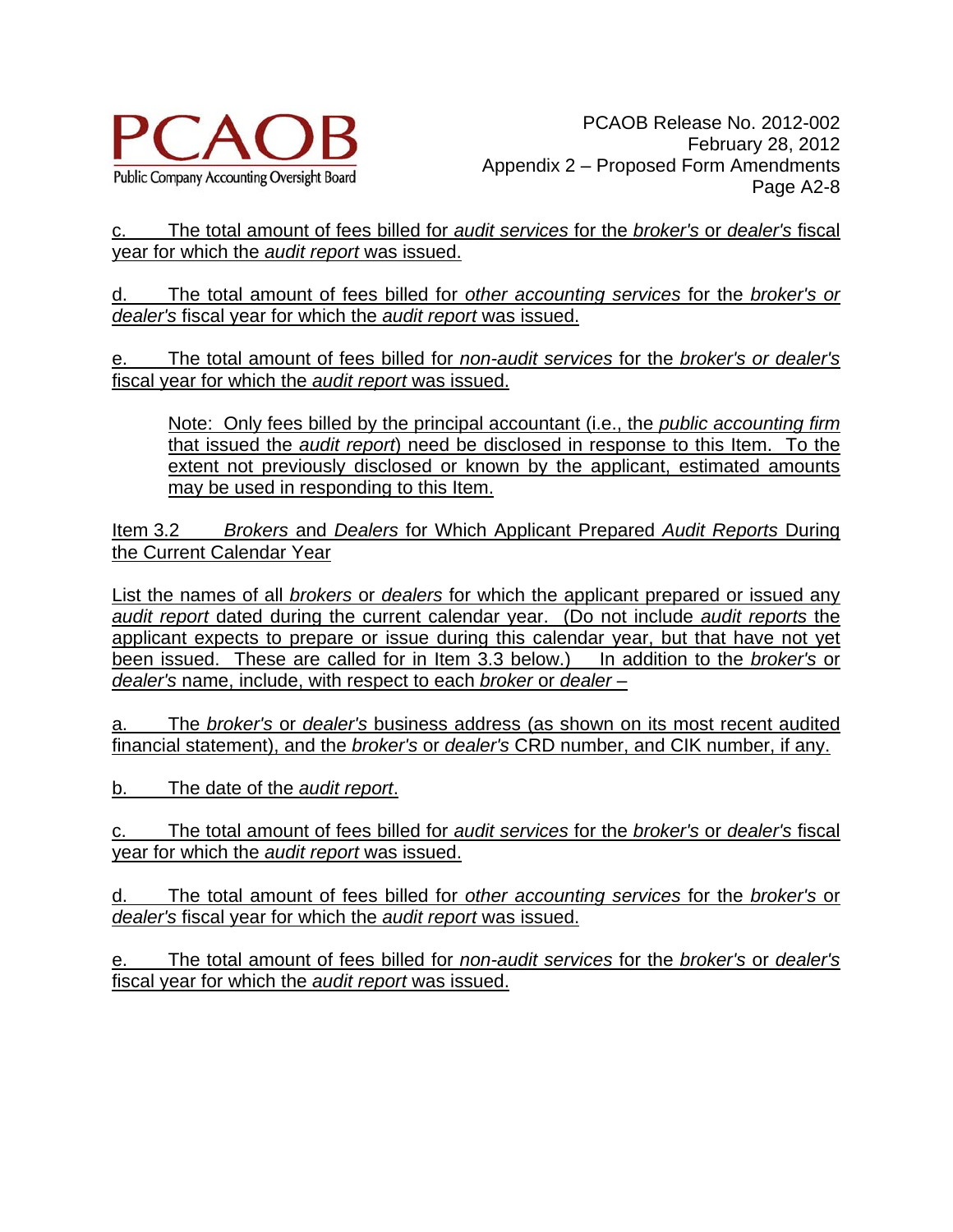

Note: Only fees billed by the principal accountant (i.e., the *public accounting firm* that issued the *audit report*) need be disclosed in response to this Item. To the extent not previously disclosed or known by the applicant, estimated amounts may be used in responding to this Item.

Item 3.3 *Brokers* and *Dealers* for Which Applicant Expects to Prepare *Audit Reports* During the Current Calendar Year

List the names of all *brokers* and *dealers* for which the applicant expects to prepare or issue any *audit report* dated during the calendar year in which this application is filed. In addition to the *broker's* or *dealer's* name, include, with respect to each *broker* or *dealer*, the *broker's* or *dealer's* business address (as shown on its most recent audited financial statement), and the *broker's* or *dealer's* CRD number, and CIK number, if any.

Note: An applicant may presume that it is expected to prepare or issue an *audit report* for a *broker* or *dealer* (i) if it has been engaged to do so, or (ii) if it issued an *audit report* during the preceding calendar year for a *broker* or *dealer*, absent an indication from the *broker or dealer* that it no longer intends to engage the applicant.

Item 3.4 *Brokers* and *Dealers* for Which Applicant *Played, or Expects to Play, a Substantial Role in Audit*

For applicants that did not prepare or issue an *audit report* dated during the preceding or current calendar year, and that do not expect to prepare or issue an *audit report* dated during the current calendar year, list the names of all *brokers* and *dealers* for which the applicant *played, or expects to play, a substantial role in the preparation or furnishing of an audit* report dated during the preceding or current calendar year. In addition to the *broker's* or *dealer's* name, this list must include, with respect to each *broker* or *dealer* –

a. The *broker's* or *dealer's* business address (as shown on its most recent audited financial statement), and the *broker's* or *dealer's* CRD number, and CIK number, if any.

b. The name of the *public accounting firm* that issued, or is expected to issue, the *audit report*.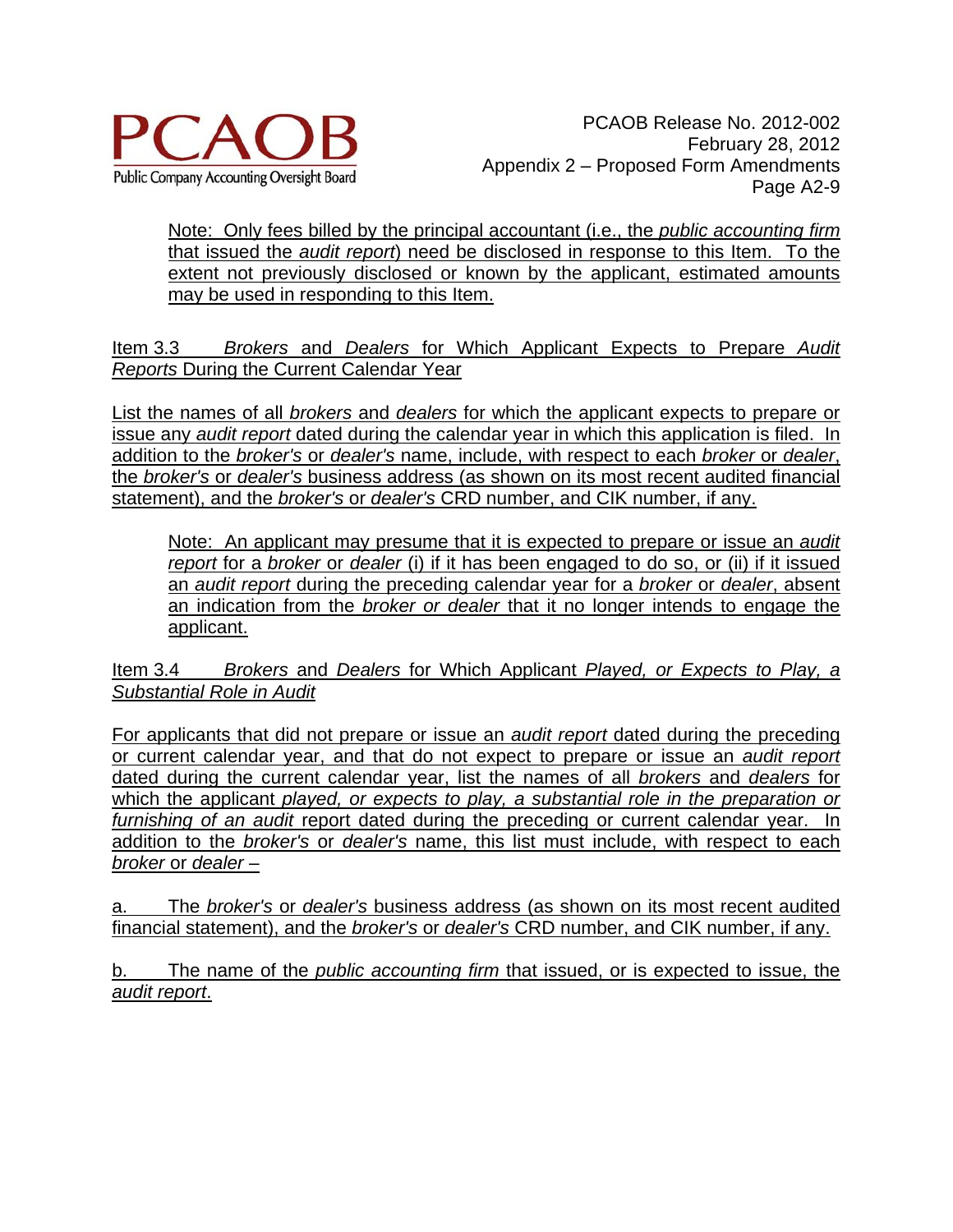

#### c. The date of the *audit report*, if it has been issued.

#### d. The type of substantial role played by the applicant with respect to the *audit report*.

Note: Applicants that disclosed the name of a *broker* or *dealer* in response to any of Items  $3.1 - 3.3$  need not respond to this Item. In responding to the part of this Item that asks about *brokers* and *dealers* for which the applicant expects to *play a substantial role in the preparation or furnishing of an audit report*, an applicant may conclude that it is *expected to play a substantial role in the preparation or furnishing of an audit report* for a *broker* or *dealer* (i) if it has been engaged to do so, or (ii) if it *played a substantial role in the preparation and furnishing of an audit report* during the preceding calendar year, absent an indication from the *broker* or *dealer* or principal accounting firm that it no longer intends to engage the applicant.

# **PART IV – STATEMENT OF APPLICANT'S QUALITY CONTROL POLICIES**

### Item 4.1 Applicant's Quality Control Policies

Furnish, as Exhibit 4.1, a narrative, summary description, in a clear, concise and understandable format, of the quality control policies of the applicant for its accounting and auditing practices, including procedures used to monitor compliance with independence requirements.

# **PART V – LISTING OF CERTAIN PROCEEDINGS INVOLVING THE APPLICANT**

Item 5.1 Certain Criminal, Civil and Administrative Proceedings

a. Indicate whether or not the applicant or any *associated person* of the applicant is a defendant or respondent –

> 1. in any pending criminal proceeding, or was a defendant in any such proceeding in which a judgment was rendered against the applicant or such person, whether by plea or after trial, during the previous five years;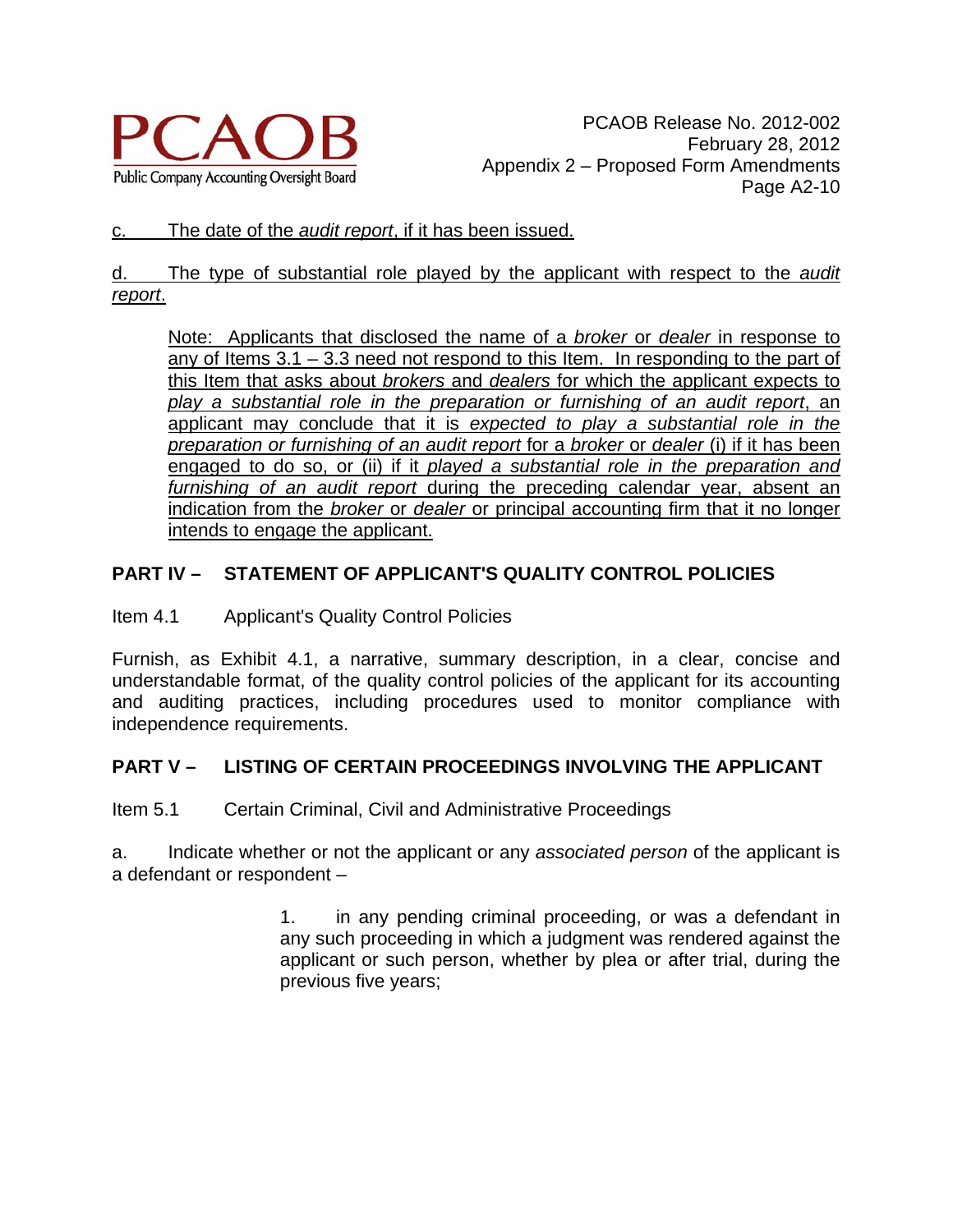

2. in any pending civil or alternative dispute resolution proceeding initiated by a governmental entity (including a non-U.S. jurisdiction) arising out of the applicant's or such person's conduct in connection with an *audit report*, or a comparable report prepared for a client that is not an *issuer*, *broker*, or *dealer*, or was a defendant or respondent in any such proceeding in which a judgment or award was rendered against the applicant or such person, whether by consent or otherwise, during the previous five years;

3. in any pending administrative or disciplinary proceeding arising out of the applicant's or such person's conduct in connection with an *audit report*, or a comparable report prepared for a client that is not an *issuer*, *broker*, or *dealer* or was a respondent in any such proceeding in which a finding of violation was rendered, or a sanction entered, against the applicant or such person, whether by consent or otherwise, during the previous five years. Administrative or disciplinary proceedings include those of the *Commission*; the *Board*; any other federal, *state*, or non-U.S. agency, board, or administrative or licensing authority; and any professional association or body. Investigations that have not resulted in the commencement of a proceeding need not be included;

Note: *Foreign public accounting firm* applicants need only disclose such proceedings for the applicant and any proprietor, partner, principal, shareholder, officer, or manager of the applicant who provided at least ten hours of *audit services* for any *issuer, broker*, or *dealer* during the last calendar year.

b. In the event of an affirmative response to Item 5.1.a, furnish the following information with respect to each such proceeding:

> 1. The name, filing date, and case or docket number of the proceeding.

> 2. The name and address of the court, tribunal, or body in which such proceeding was filed.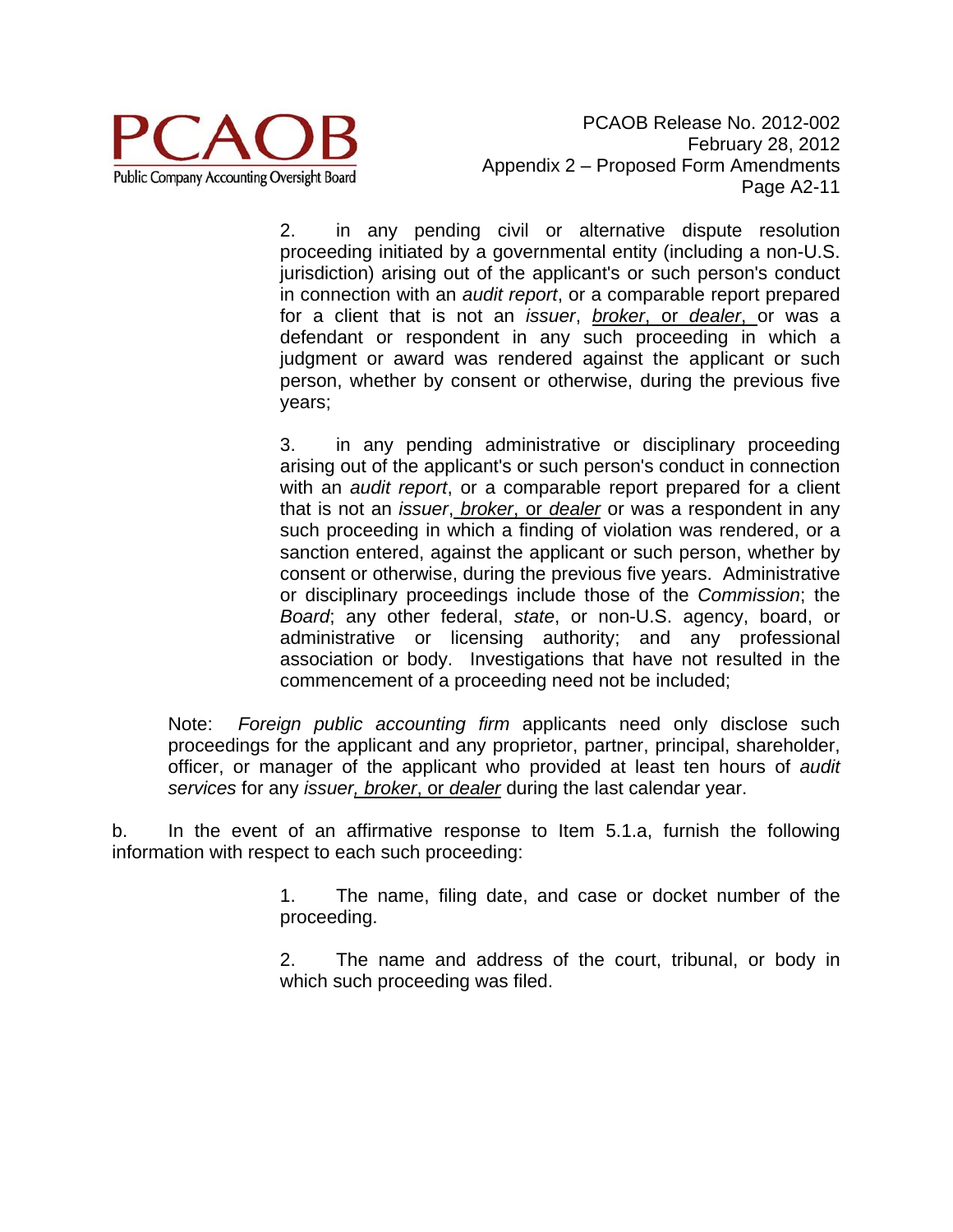

3. The names of all defendants or respondents in such proceeding who are also the applicant, any person listed in Part VII, or any *person associated with the applicant* at the time that the events in question occurred.

4. The name of the *issuer, broker*, *or dealer,* or other client that was the subject of the *audit report* or comparable report.

5. With respect to each person named in Item 5.1.b.3, the statutes, rules, or other requirements such person was found to have violated (or, in the case of a pending proceeding, is charged with having violated).

6. With respect to each person named in Item 5.1.b.3, the outcome of the proceeding, including any sentence or sanction imposed. (If no judgment or award has yet been rendered, enter the word "pending.")

c. Indicate whether or not any employee, partner, shareholder, principal, member, or owner of the applicant, or any person or entity with which the applicant has a contractual or other arrangement to receive consulting or other professional services, is currently subject to a *Board* disciplinary sanction suspending or barring the person from being an *associated person of a registered public accounting firm.* 

d. Indicate whether or not the applicant or any employee, partner, shareholder, principal, member, or owner of the applicant, or any person or entity with which the applicant has a contractual or other arrangement to receive consulting or other professional services, is currently subject to a (1) *Commission* order suspending or denying the privilege of appearing or practicing before the *Commission*, or (2) courtordered injunction prohibiting appearance or practice before the *Commission*.

e. In the event of an affirmative response to Item 5.1.c or Item 5.1.d, furnish the following with respect to each such person:

> 1. The name of the person (including the applicant) subject to the order or sanction.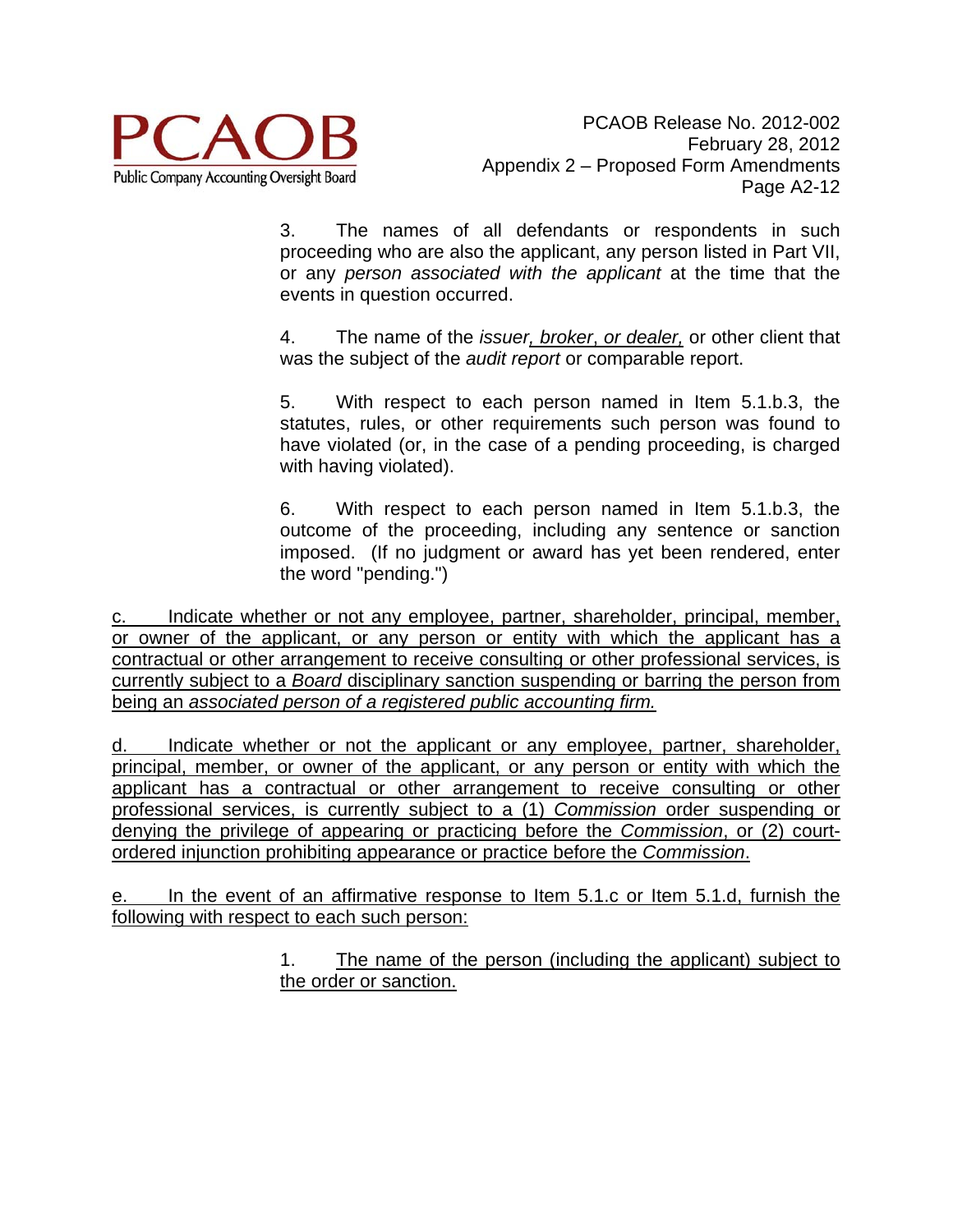

#### 2. If other than the applicant, a description of the person's job title and duties performed for the applicant.

3. The date of the relevant order and an indication whether it was a Board order, a Commission order, or a court order.

4. If a court order, the name of the court and the name and case or docket number of the proceeding.

Item 5.2 Pending Private Civil Actions

a. Indicate whether or not the applicant or any *associated person* of the applicant is a defendant or respondent in any pending civil proceeding or alternative dispute resolution proceeding initiated by a non-governmental entity involving conduct in connection with an *audit report*, or a comparable report prepared for a client that is not an *issuer, broker*, or *dealer*.

b. In the event of an affirmative response to Item 5.2.a, furnish the following information with respect to each such proceeding:

> 1. The name, filing date, and case or docket number of the proceeding.

> 2. The name and address of the court, tribunal or body in which such proceeding was filed.

> 3. The names of all defendants or respondents in such proceeding who are also the applicant, any person listed in Part VII, or any *person associated with the applicant* at the time that the events in question occurred.

> 4. The name of the *issuer, broker*, or *dealer,* or other client that was the subject of the *audit report* or comparable report.

> 5. With respect to each person named in Item 5.2.b.3, the statutes, rules, or other requirements such person is alleged to have violated.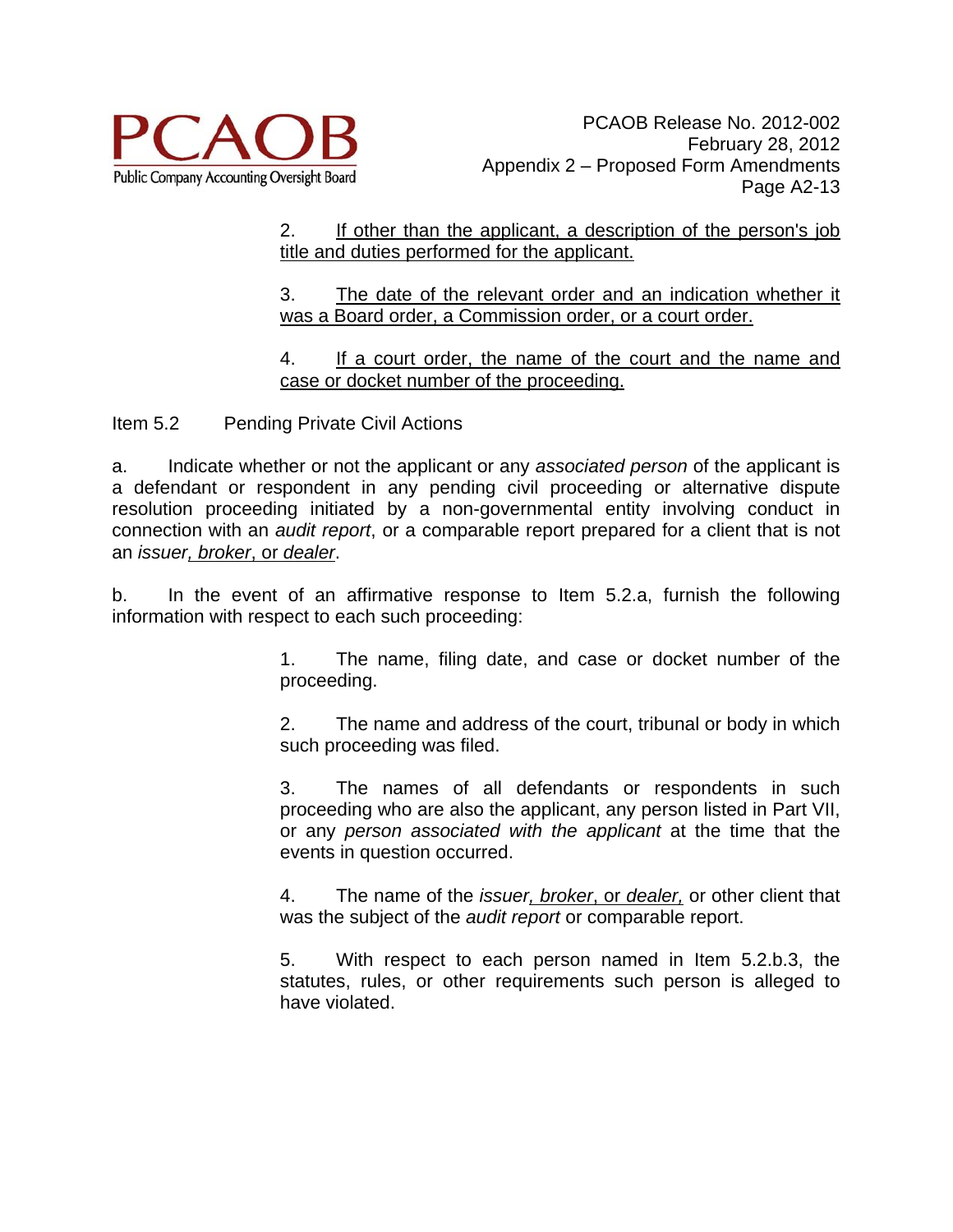

Note: *Foreign public accounting firm* applicants need only disclose such proceedings for the applicant and any proprietor, partner, principal, shareholder, officer, or manager of the applicant who provided at least ten hours of *audit services* for any *issuer, broker*, or *dealer* during the last calendar year.

Item 5.3 Applicant's Discretionary Statement Regarding Proceedings Involving the Applicant's Audit Practice

With respect to any case or proceeding listed in response to Items 5.1 or 5.2, the applicant may, at its discretion, furnish, as Exhibit 5.3, a statement or statements describing the proceeding and the reasons that, in the applicant's view, such proceeding should not be a basis for the denial of its application for registration.

#### **PART VI – LISTING OF FILINGS DISCLOSING ACCOUNTING DISAGREEMENTS WITH PUBLIC COMPANY AUDIT CLIENTS AND ISSUES WITH BROKER OR DEALER AUDIT CLIENTS**

Item 6.1 Existence of Disagreements With *Issuers*

a. Indicate whether or not the applicant has been the former accountant with respect to any disclosure of a disagreement with an *issuer* made by such *issuer* during the current or preceding calendar year in a filing with the *Commission* pursuant to Item 304(a)(1)(iv) of Regulation S-K, 17 C.F.R. 229.304(a)(1)(iv).

b. Indicate whether or not the applicant has been the former accountant with respect to any filing made by an *issuer* during the current or preceding calendar year with the *Commission* containing a letter submitted by the applicant to the *Commission* pursuant to Item 304(a)(3) of Regulation S-K, 17 C.F.R. 229.304(a)(3), in which the applicant stated that it disagreed with a statement of the issuer in response to Item 304(a).

#### Item 6.2 Listing of Disagreements With *Issuers*

In the event of an affirmative response to Items 6.1.a or 6.1.b, furnish the following information with respect to each such filing: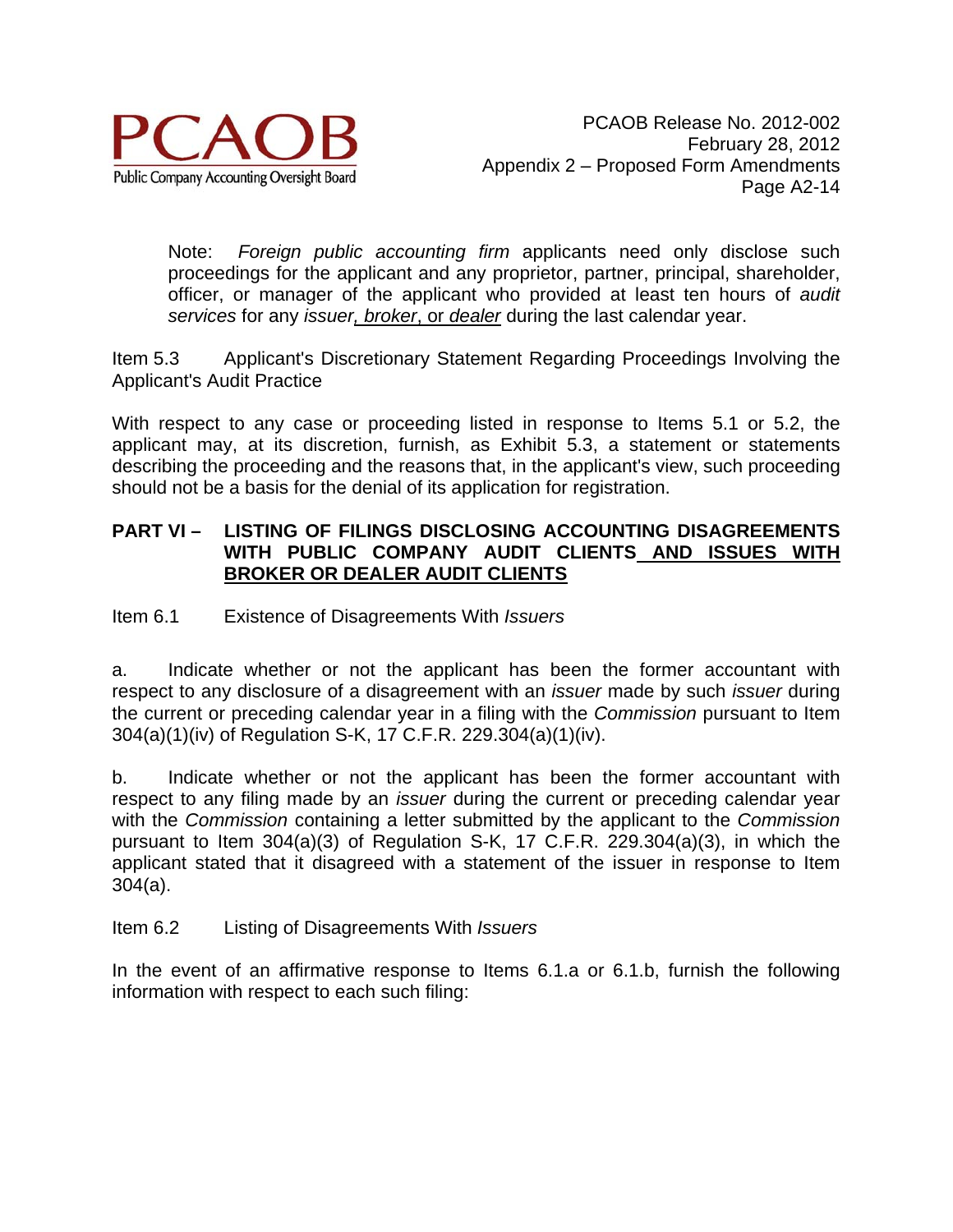

a. The name of the *issuer*.

b. The name and date of the filing containing the disclosure of the disagreement or the applicant's letter.

Item 6.3 Copies of Filings

Furnish, as Exhibit 6.3, a copy of every filing described in Item 6.2.

Item 6.4 Existence of Issues With *Brokers* or *Dealers*

Indicate whether or not the applicant has been the former accountant with respect to a notice of any issues relating to any matter of accounting principles or practices, financial statement disclosure, auditing scope or procedure, or compliance with applicable rules of the *Commission* made by a *broker* or *dealer* during the current or preceding calendar year in a filing with the *Commission* pursuant to Rule 17a-5(f)(3)(v)(B), 17 C.F.R. 240.17a-5(f)(3)(v)(B).

Item 6.5 Listing of Issues With *Brokers* or *Dealers*

In the event of an affirmative response to Item 6.4, furnish the following information with respect to each such filing:

a. The name of the *broker* or *dealer*, and the *broker's* or *dealer's* CRD number, and CIK number, if any.

b. The name and date of the filing containing the notice.

Item 6.6 Copies of Filings

Furnish, as Exhibit 6.6, a copy of every filing described in Item 6.5.

# **PART VII – ROSTER OF ASSOCIATED ACCOUNTANTS**

Item 7.1 Listing of *Accountants* Associated with Applicants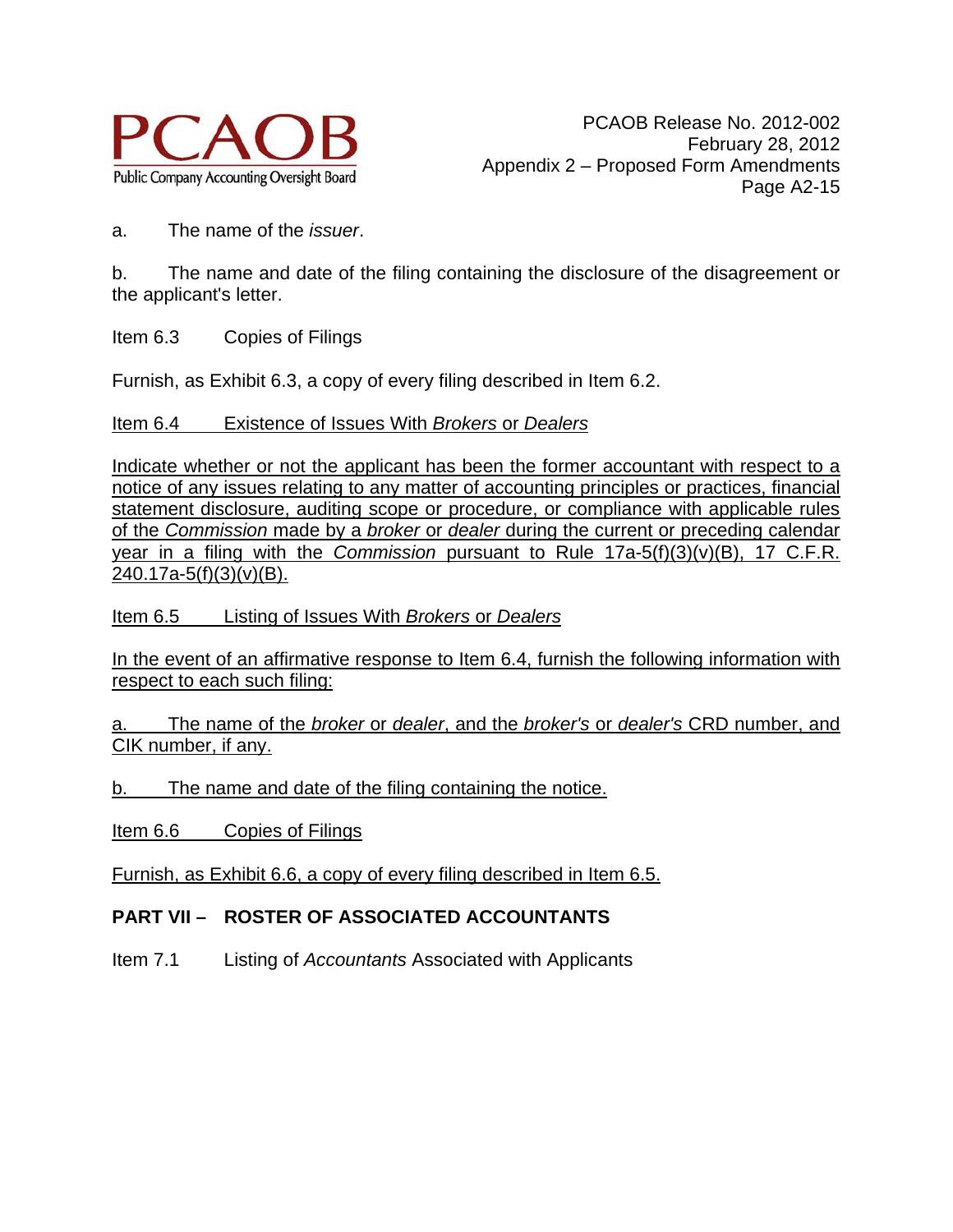

List the names of all *accountants* associated with the applicant who participate in or contribute to the preparation of *audit reports*. For each such person, list every license or certification number (if any) authorizing him or her to engage in the business of auditing or accounting. For each such license or certification number, furnish the name of the issuing *state*, agency, board, or other authority.

Note: For purposes of this Item, applicants that are not *foreign public accounting firms* must list all *accountants* who are *persons associated with the applicant* and who provided at least ten hours of *audit services* for any *issuer, broker*, or *dealer*  during the last calendar year. Applicants that are *foreign public accounting firms* must list all *accountants* who are a proprietor, partner, principal, shareholder, officer, or manager of the applicant and who provided at least ten hours of *audit services* for any *issuer, broker*, or *dealer* during the last calendar year.

Item 7.2 Number of Firm Personnel

State the –

a. Total number of *accountants* employed by the applicant.

b. Total number of certified public accountants, or *accountants* with comparable licenses from non-U.S. jurisdictions, employed by the applicant.

c. Total number of personnel employed by the applicant.

#### **PART VIII – CONSENTS OF APPLICANT**

Item 8.1 Consent to Cooperate with the *Board* and Statement of Acceptance of Registration Condition

Furnish, as Exhibit 8.1, a statement, signed on behalf of the applicant by an authorized partner or officer of the applicant in accordance with Rule 2104, in the following form –

a. [Name of applicant] consents to cooperate in and comply with any request for testimony or the production of documents made by the Public Company Accounting Oversight Board in furtherance of its authority and responsibilities under the Sarbanes-Oxley Act of 2002.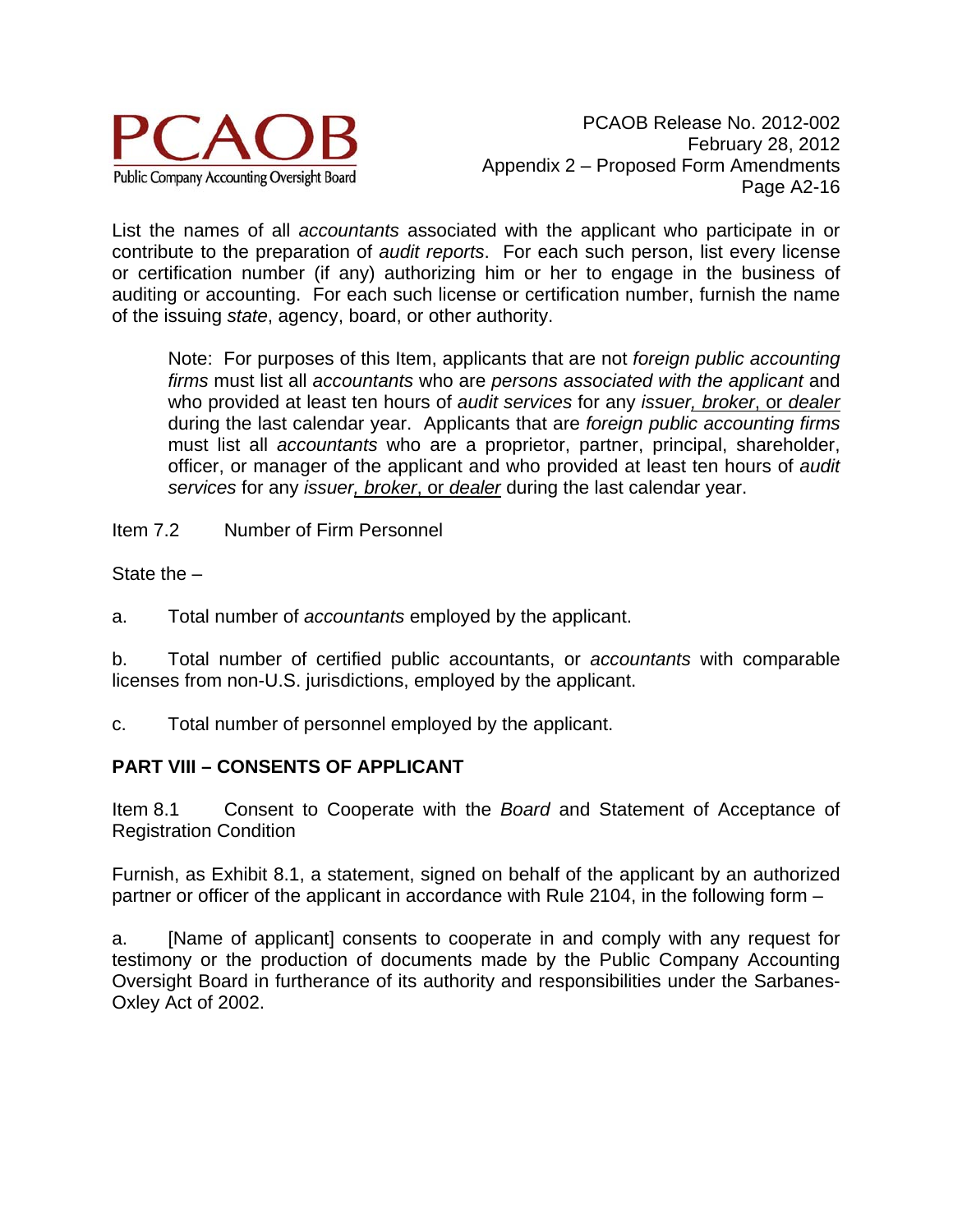

PCAOB Release No. 2012-002 February 28, 2012 Appendix 2 – Proposed Form Amendments Page A2-17

b. [Name of applicant] agrees to secure and enforce similar consents from each of its *associated persons* as a condition of their continued employment by or other association with the firm.

c. [Name of applicant] understands and agrees that cooperation and compliance, as described in the firm's consent in paragraph (a), and the securing and enforcement of such consents from its *associated persons* in accordance with paragraph (b), shall be a condition to the continuing effectiveness of the registration of the firm with the Public Company Accounting Oversight Board.

- Note 1: Other than the insertion of the name of the applicant in paragraphs (a), (b), and (c) of this Item, Exhibit 8.1 must be in the exact words contained in this instruction. The consents required by paragraph (b) of this Item must be in the exact words of Note 2 below and must be secured by the applicant not later than 45 days after submitting this application or, for persons who become *associated persons* of the firm subsequent to the submission of this application, at the time of the person's association with the firm. Consents required by paragraph (b) of this Item are not required to be furnished as an exhibit to this form.
- Note 2: Other than the insertion of the name of the *associated person*, the consents required by paragraph (b) of this Item must state: [Name of *associated person*] consents to cooperate in and comply with any request for testimony or the production of documents made by the Public Company Accounting Oversight Board in furtherance of its authority and responsibilities under the Sarbanes-Oxley Act of 2002. [Name of *associated person*] understands and agrees that this consent is a condition of their continued employment by or other association with [name of applicant].
- Note 3: For applicants that are *foreign public accounting firms*, the term "*associated persons*" as used in this Item means all *accountants*  who are a proprietor, partner, principal, shareholder, officer, or manager of the applicant and who provided at least ten hours of *audit services* for any *issuer, broker*, or *dealer* during the last calendar year.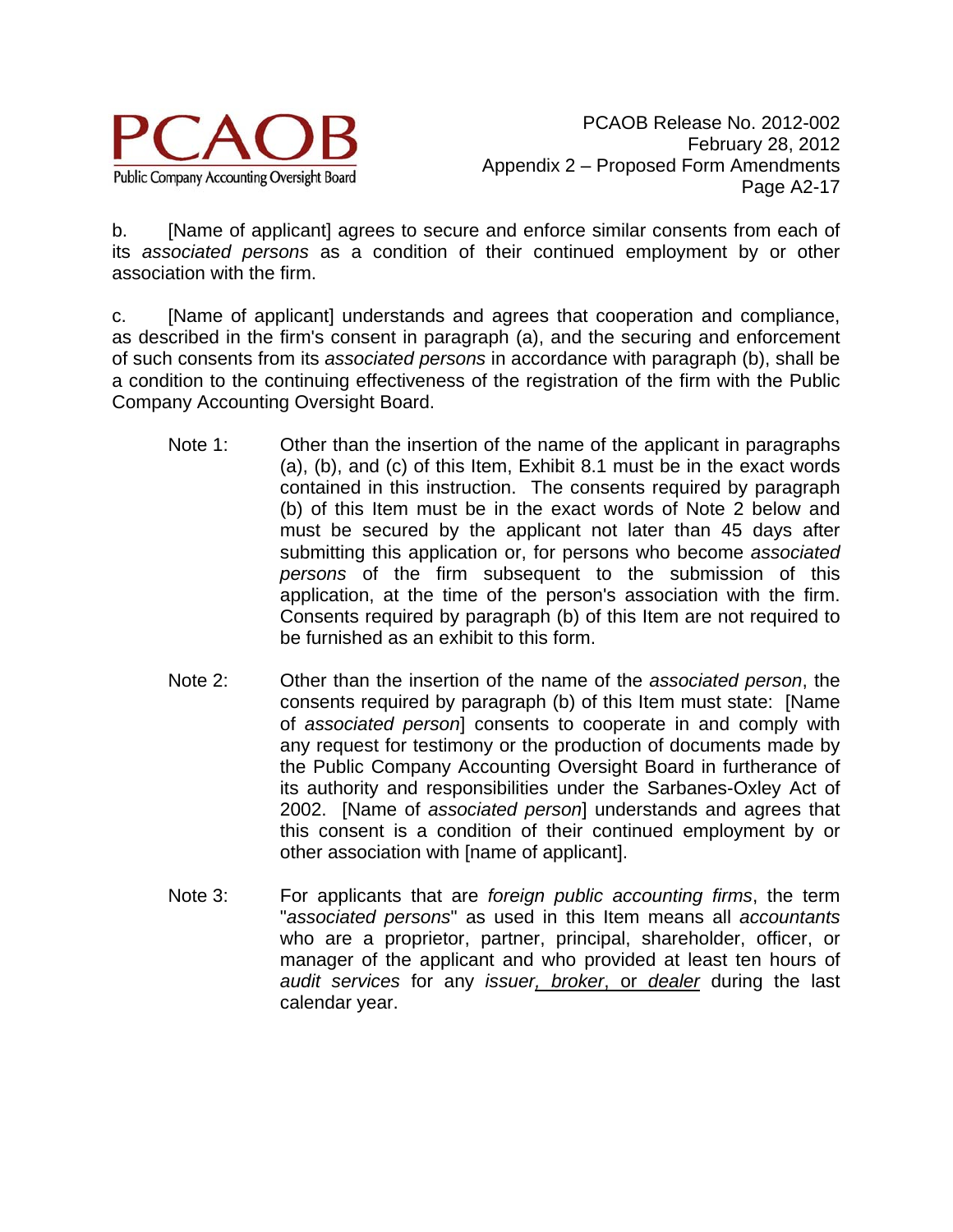

# **PART IX – SIGNATURE OF APPLICANT**

#### Item 9.1 Signature of Partner or Authorized Officer

The application must be signed on behalf of the applicant by an authorized partner or officer of the applicant in accordance with Rule 2104. The signer must certify that he or she has reviewed the application; that the application is, based on the signer's knowledge, complete and does not contain any untrue statement of a material fact or omit to state a material fact necessary to make the statements made, in light of the circumstances under which such statements were made, not misleading, and that the signer is authorized to execute the application on behalf of the applicant. The signature must be accompanied by the name of the signer, the capacity in which the signer signed the application, and the date of signature.

#### **PART X – EXHIBITS**

To the extent applicable under the foregoing instructions, each application must be accompanied by the following exhibits:

Exhibit 1.5 Listing of Offices

Exhibit 4.1 Statement of Quality Control Policies

Exhibit 5.3 Discretionary Statements Regarding Proceedings Involving Audit Practice

Exhibit 6.3 Securities and Exchange Commission Filings Disclosing Accounting Disagreements With Public Company Audit Clients

Exhibit 6.6 Securities and Exchange Commission Filings Disclosing Issues With Brokers or Dealers

Exhibit 8.1 Consent of Applicant for Registration

Exhibit 99.1 Request for Confidential Treatment

Exhibit 99.2 Evidence of Conflicting Non-U.S. Law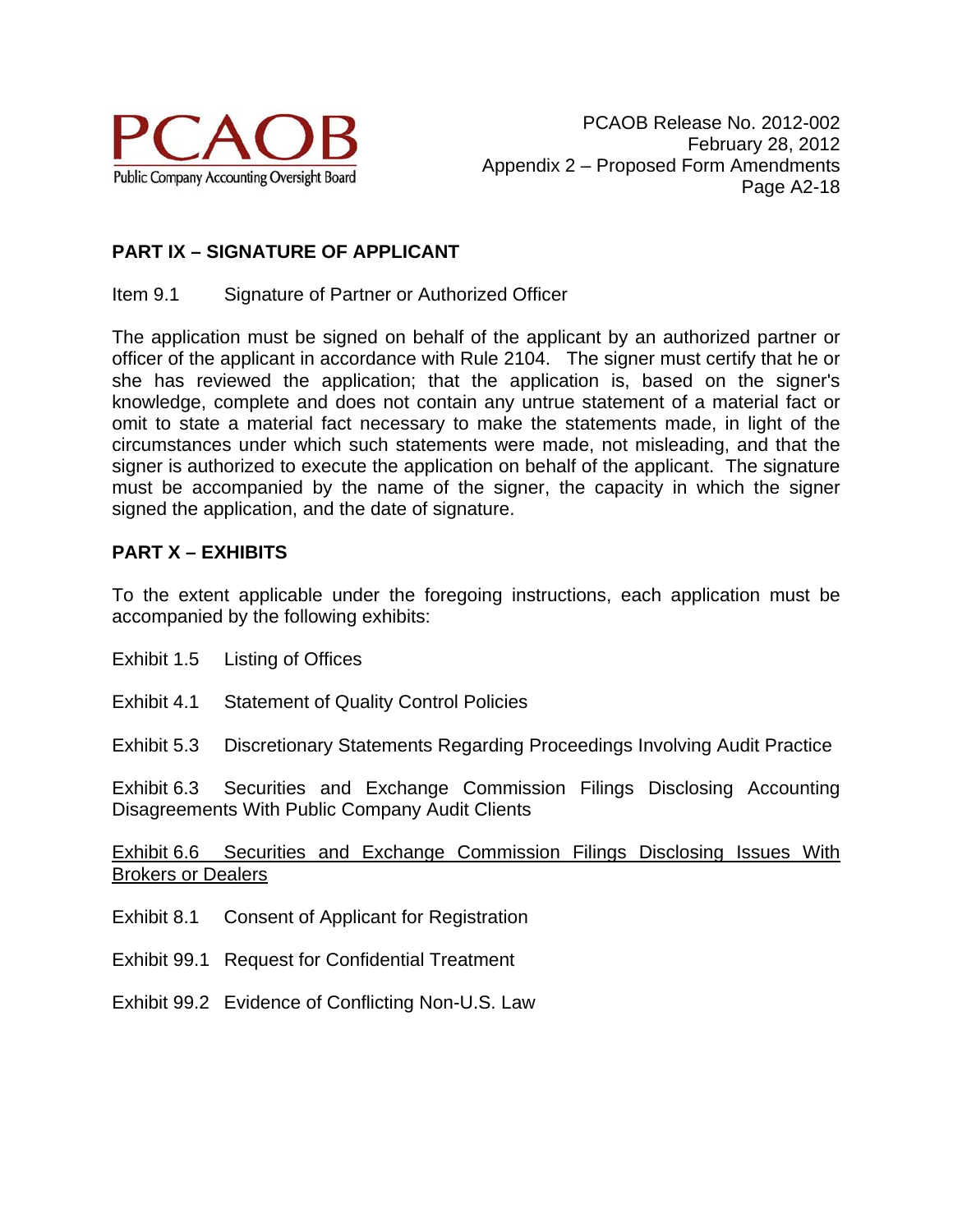

Note: Where an exhibit consists of more than one document, each document must be numbered consecutively (e.g., Exhibit 4.1.1, Exhibit 4.1.2, Exhibit 4.1.3, etc.), and the applicant must provide a list of the title or description of each document comprising the exhibit.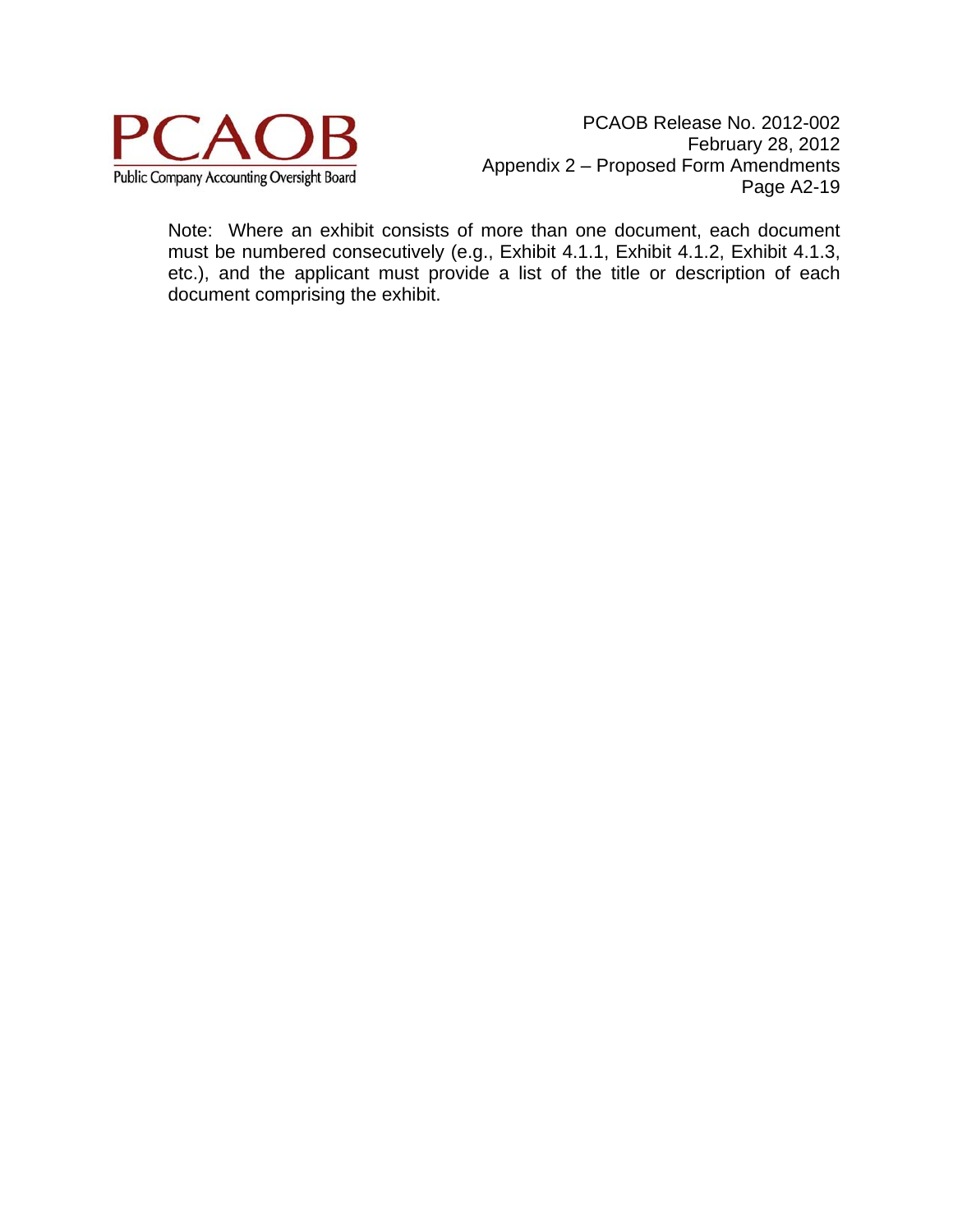

## **FORM 1-WD REQUEST FOR LEAVE TO WITHDRAW FROM REGISTRATION**

## GENERAL INSTRUCTIONS

1. The definitions in the *Board*'s rules apply to this form. Italicized terms in the instructions to this form are defined in the *Board*'s rules. See Rule 1001.

2. Any *registered public accounting firm* seeking to withdraw from registration with the *Board* must file this form with the *Board*.

3. In addition to these instructions, the *Board*'s Rule 2107 governs applications for leave to withdraw from registration. Please read Rule 2107 and the instructions carefully before completing this form.

4. Unless otherwise directed by the *Board*, a *registered public accounting firm* seeking to withdraw from registration must submit this form to the *Board* electronically by completing the Web-based version of Form 1-WD. The date of such submission shall be deemed the date of *Board* receipt of the Form. The registered public accounting firm must also submit an original hard copy of the form with manual signatures in Item 3.1 and Item 5.1, with such signatures dated not later than the date of electronic submission.

5. Pursuant to Rule 2107, any Form 1-WD filed with the *Board* shall be non-public. A registered public accounting firm may submit with Form 1-WD a request for *Board* notification in the event that the *Board* is requested by subpoena or other legal process to disclose the Form 1-WD. The *Board* will make reasonable attempts to honor any such request, although the *Board* will make public the fact that the firm has requested to withdraw from registration.

6. Information submitted as part of this form must be in the English language.

# **PART I – IDENTITY OF THE** *REGISTERED PUBLIC ACCOUNTING FIRM*

Item 1.1 Name of the Firm Requesting Leave to Withdraw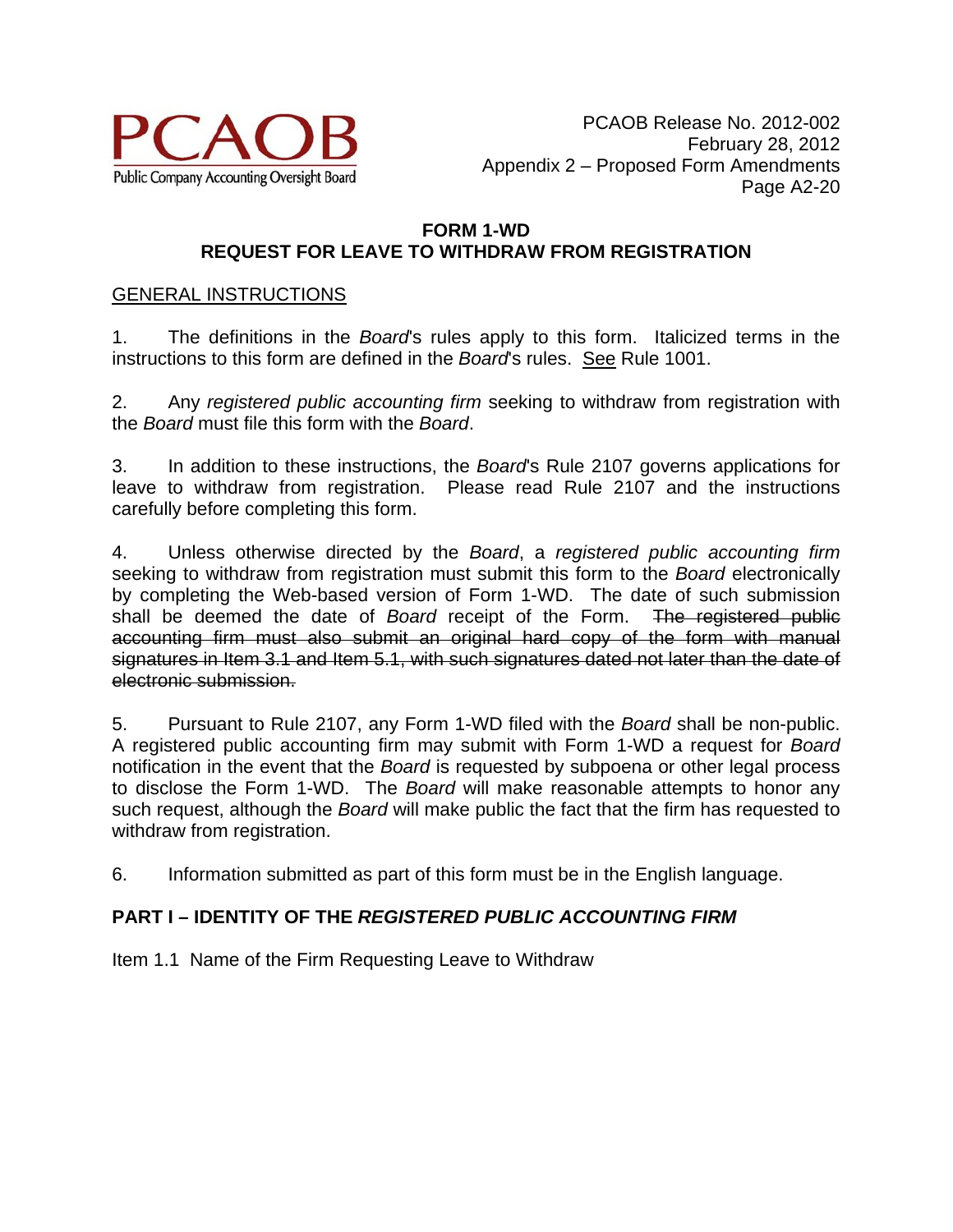

State the legal name of the firm requesting leave to withdraw; if different, also state the name or names under which the firm (or any predecessor) issues *audit reports*, or has issued any *audit report* during the period of the firm's registration with the *Board*.

Item 1.2 Firm Contact Information

State the physical address (and, if different, mailing address) of the firm's headquarters office. State the telephone number and facsimile number of the firm's headquarters office.

Item 1.3 Primary Contact and Signatories

State the name, title, physical business address (and, if different, business mailing address), telephone number, facsimile number, and e-mail address of a partner or authorized officer of the firm who will serve as the firm's primary contact with the *Board* regarding this application. Provide the same information for every person whose signature appears in Part III or Part V of the form, if any of those persons are different from the primary contact.

## **PART II – DESCRIPTION OF ONGOING REGULATORY OR LAW ENFORCEMENT PROCEEDINGS**

Item 2.1 Description of Ongoing Regulatory or Law Enforcement Proceedings

Identify all ongoing federal, state, or local investigative, disciplinary, regulatory, criminal, or other law enforcement proceedings that are known to the firm, including to any of the firm's partners or officers, and that address in whole or in part (1) conduct of the firm or (2) *audit*-related conduct of any of the firm's associated persons. For each such proceeding, state –

 a. The identity of the federal, state, or local authority conducting the proceeding;

b. The caption or other identifying information of the proceeding;

 c. The date that the firm or a partner or officer of the firm first became aware of the proceeding;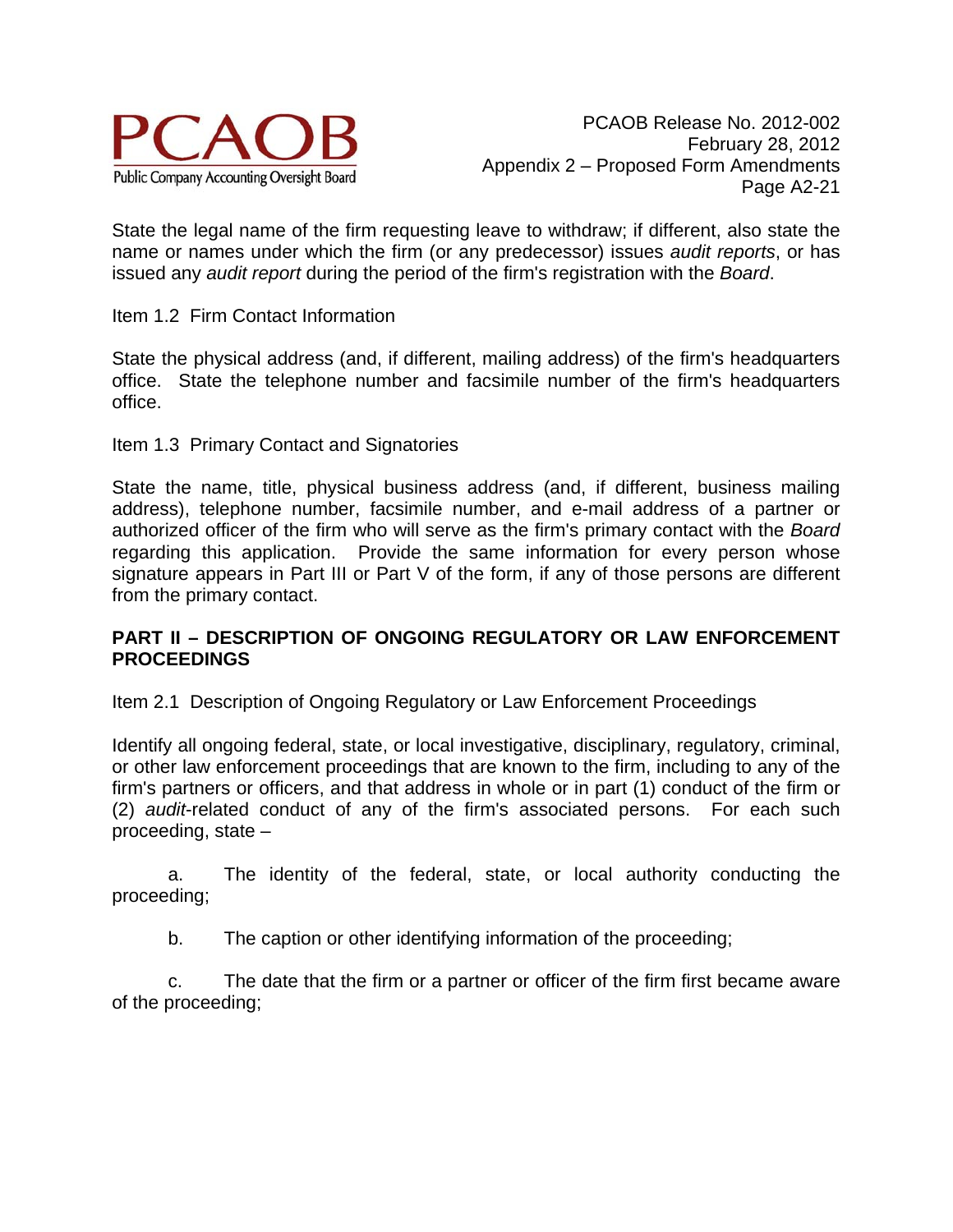

d. The firm's understanding of the current status of the proceeding; and

 e. The conduct of the firm and the firm's associated persons that the proceeding addresses.

## **PART III – CERTIFICATION OF NONPARTICIPATION IN AUDITS**

Item 3.1 Statement of Nonparticipation in *Audits*

Furnish a statement, dated and signed on behalf of the firm by an authorized partner or officer of the firm, in the following form –

On behalf of [name of firm], I certify that [name of firm] is not currently, and will not during the pendency of its request for leave to withdraw be, engaged in the preparation or issuance of, or playing a substantial role in the preparation or furnishing of, an audit report, other than to issue a consent to the use of an audit report for a prior period.

Note: Other than the insertion of the name of the firm the statement must be in the exact words contained in this instruction.

### **Part IV – REASONS FOR SEEKING LEAVE TO WITHDRAW (Optional)**

Item 4.1 Description of Reasons for Seeking Leave to Withdraw

Describe, if you choose to do so, the reason or reasons that the firm seeks leave to withdraw from registration.

### **PART V – SIGNATURE OF FIRM SEEKING LEAVE TO WITHDRAW**

Item 5.1 Signature of Authorized Partner or Officer

The request for leave to withdraw from registration must be signed on behalf of the firm by an authorized partner or officer of the firm. The signer must certify that he or she has reviewed the application; that the application is, based on the signer's knowledge, complete and does not contain any untrue statement of a material fact or omit to state a material fact necessary to make the statement made, in light of the circumstances under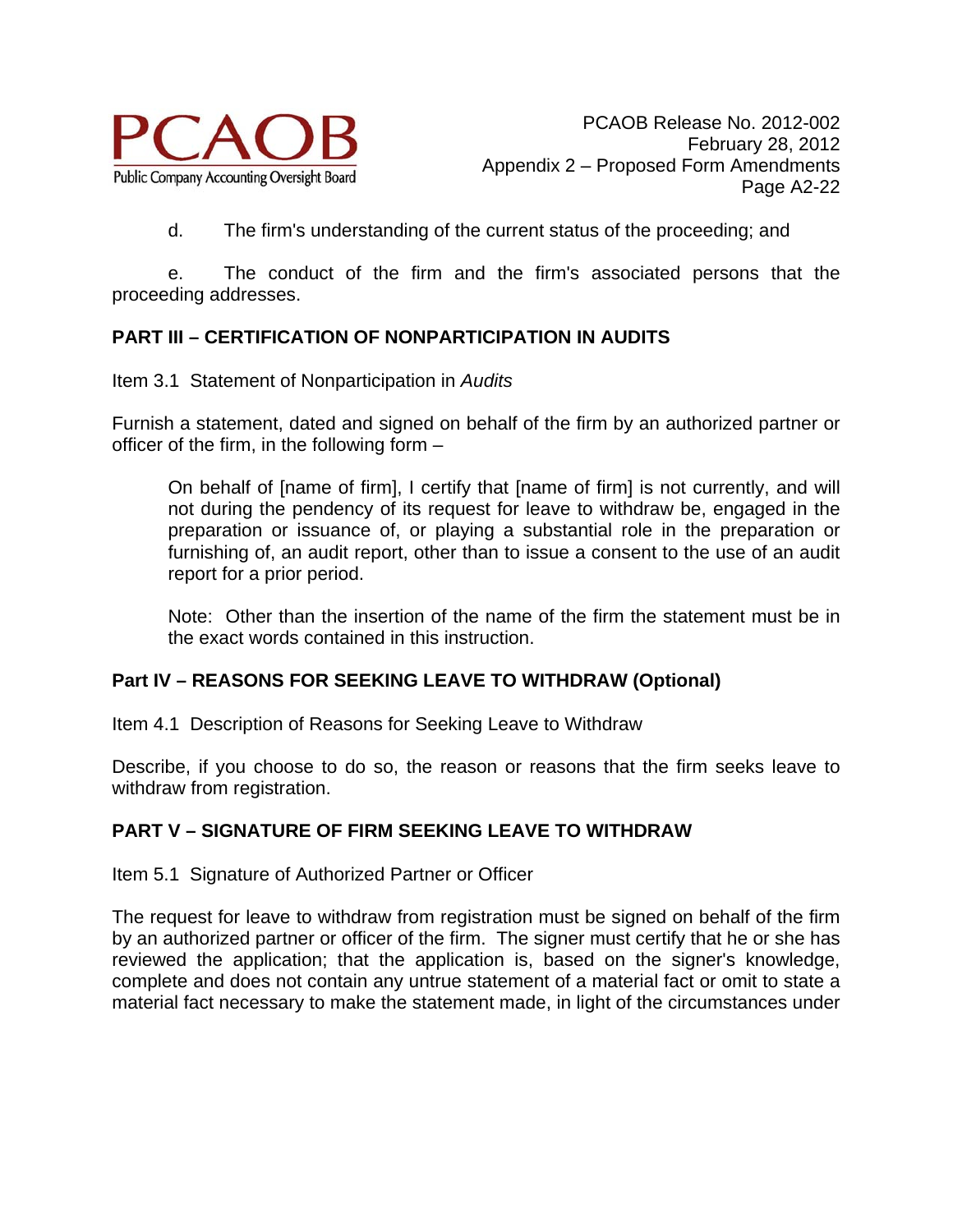

PCAOB Release No. 2012-002 February 28, 2012 Appendix 2 – Proposed Form Amendments Page A2-23

which such statements were made, not misleading, and that the signer is authorized to execute the application on behalf of the firm. The signature must be accompanied by the title of the signer and the date of the signature.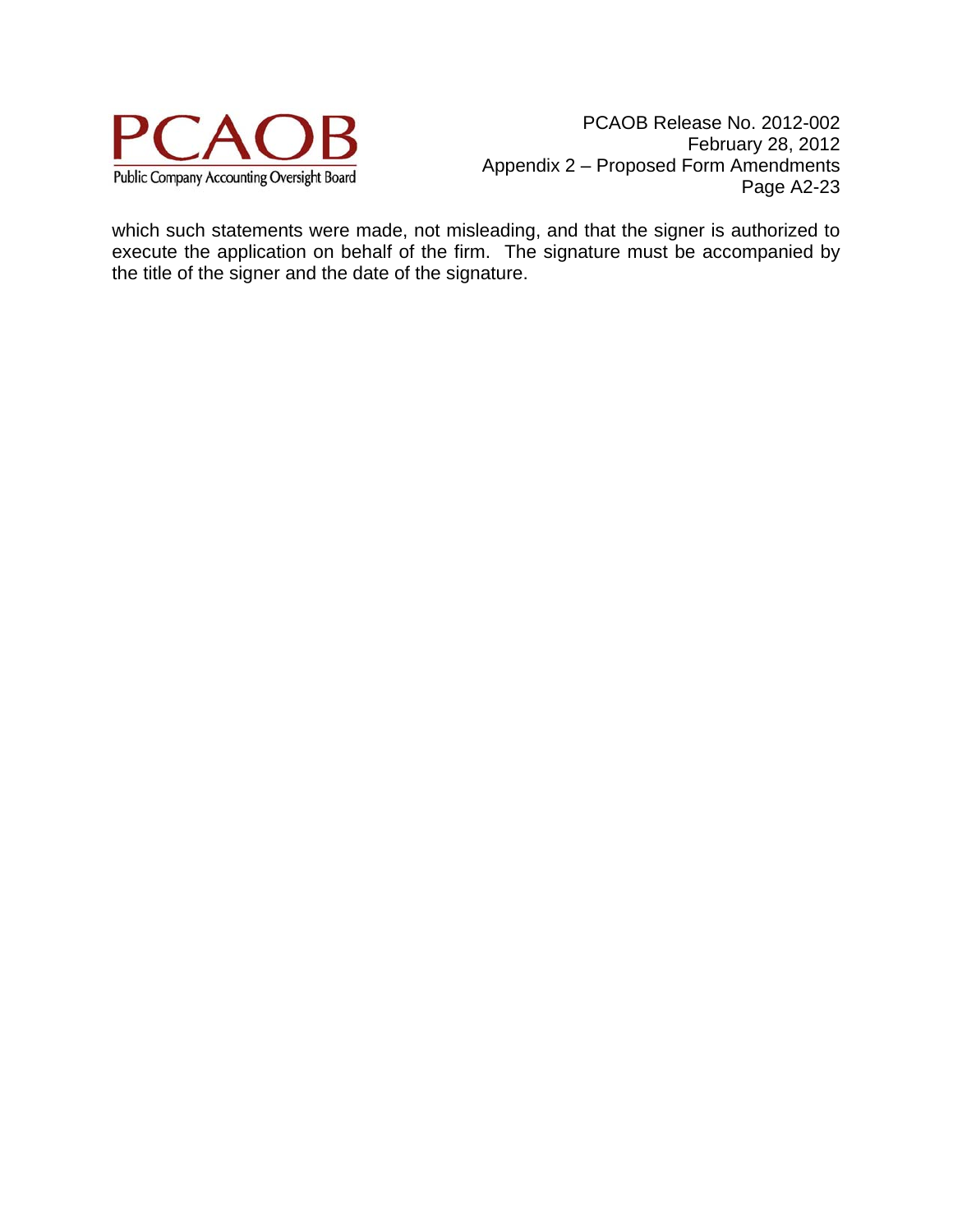

# **FORM 2 – ANNUAL REPORT FORM**

### GENERAL INSTRUCTIONS

- 1. Submission of this Report. A *registered public accounting firm* must use this Form to file with the *Board* the annual report required by Section 102(d) of the *Act* and Rule 2200 and to file any amendments to an annual report*.* Unless otherwise directed by the *Board*, the Firm must file this Form, and all exhibits to this Form, electronically with the *Board* through the *Board'*s Web-based system.
- 2. Defined Terms. The definitions in the *Board's rules* apply to this Form. Italicized terms in the instructions to this Form are defined in the *Board's rules*. In addition, as used in the instructions to this Form, the term "the Firm" means the *registered public accounting firm* that is filing this Form with the *Board*.
- 3. When Report is Considered Filed. Annual reports on this Form are required to be filed each year on or before June 30, subject to the qualification in Rule 2201 concerning any firm that has its application for registration approved by the *Board* in the period between and including April 1 and June 30. An annual report is considered filed when the Firm has submitted to the *Board* a Form 2 in accordance with Rule 2200 that includes the signed certification required in Part X of Form 2.
- 4. Period Covered by this Report. Annual reports on this Form shall cover a 12 month period from April 1 to March 31, subject to the qualification in Part VIII of Form 2 relating to the first annual report filed by a firm that becomes registered after December 31, 2009. In the instructions to this Form, this is the period referred to as the "reporting period."
- 5. Amendments to this Report. Amendments shall not be filed to update information in a filed Form 2 that was correct at the time the Form was filed, but only to correct information that was incorrect at the time the Form was filed or to provide information that was omitted from the Form and was required to be provided at the time the Form was filed. When filing a Form 2 to amend an earlier filed Form 2, the Firm must supply not only the corrected or supplemental information, but must include in the amended Form 2 all information, affirmations, and certifications that were required to be included in the original Form 2. The Firm may access the originally filed Form 2 through the *Board*'s Web-based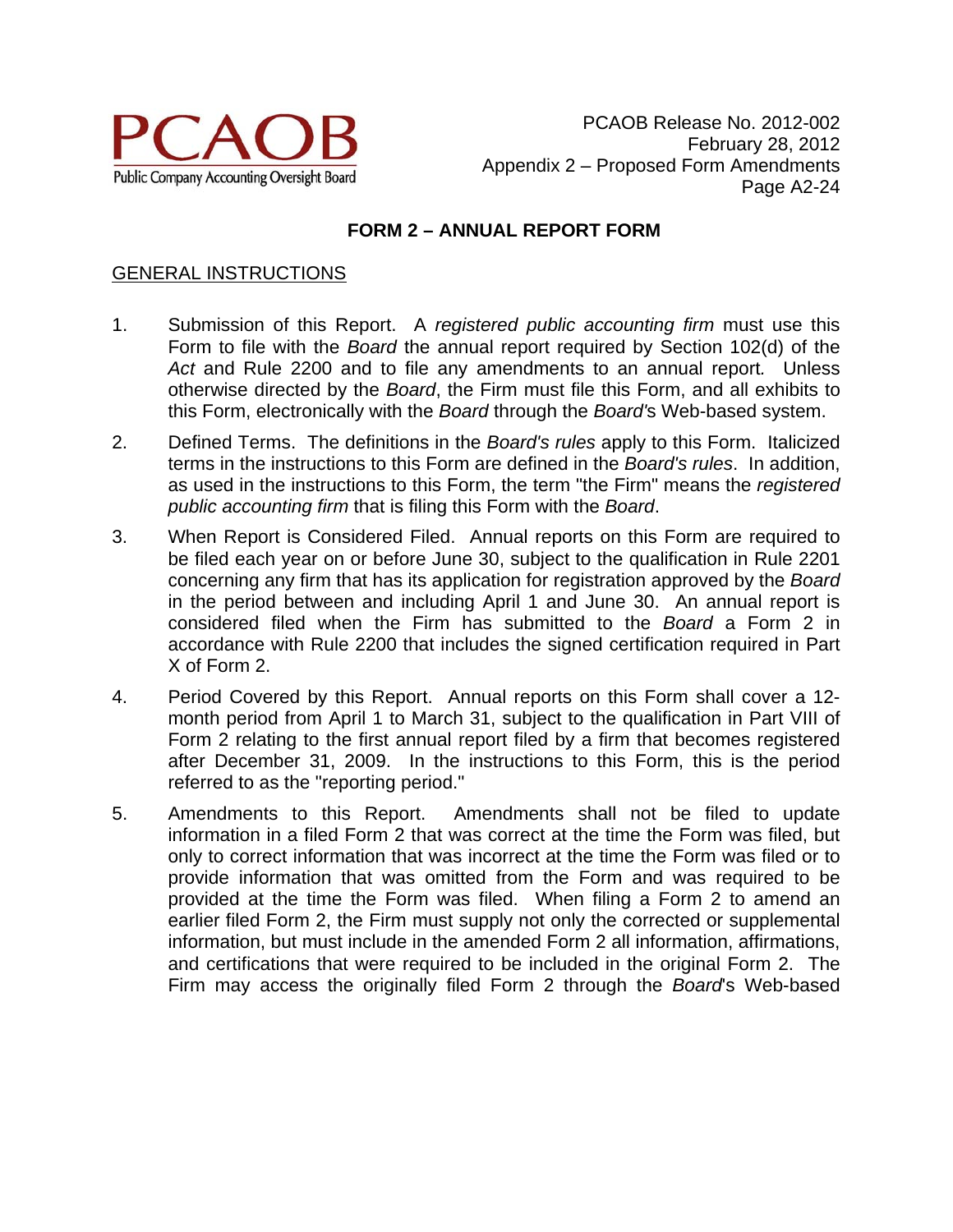

system and make the appropriate amendments without needing to re-enter all other information.

Note: The *Board* will designate an amendment to an annual report as a report on "Form 2/A."

- 6. *Rules* Governing this Report. In addition to these instructions, the *rules* contained in Part 2 of Section 2 of the *Board's rules* govern this Form. Please read these *rules* and the instructions carefully before completing this Form.
- 7. Requests for Confidential Treatment. The Firm may, by marking the Form in accordance with the instructions provided, request confidential treatment of any information submitted in Part VI, Part VII, or Exhibit 99.3 of this Form that has not otherwise been publicly disclosed and that either contains information reasonably identified by the Firm as proprietary information or that is protected from public disclosure by applicable laws related to confidentiality of proprietary, personal, or other information. *See* Rule 2300. *Foreign registered public accounting firm*s may also request confidential treatment for Item 3.2 and Exhibit 3.2, though U.S. firms may not do so. If the Firm requests confidential treatment, it must identify the information in Part VI, Part VII, or Exhibit 99.3 (or, for a *foreign registered public accounting firm*, Item 3.2 and Exhibit 3.2) that it desires to keep confidential, and include, as Exhibit 99.1 to this Form, an exhibit that compliesa representation that, to the Firm's knowledge, the information for which confidential treatment is requested has not otherwise been publicly disclosed, and a detailed explanation of the grounds on which the information is considered proprietary or a detailed explanation of the basis for asserting that the information is protected by law from public disclosure and a copy of the specific provision of law that the Firm claims protects the information from public disclosure. If the Firm fails to include Exhibit 99.1, or includes an Exhibit 99.1 that fails to comply with the requirements of Rule  $2300(c)(2)$ . the request for confidential treatment may be denied solely on the basis of the failure. The *Board* will normally grant confidential treatment requests for information concerning non-public disciplinary proceedings. The *Board* will determine whether or not to grant other confidential treatment requests on a case-by-case basis. If the Firm fails to include Exhibit 99.1, or includes an Exhibit 99.1 that fails to comply with Rule 2300(c)(2), the request for confidential treatment may be denied solely on the basis of that failure. *See* Rule 2300(c).
- 8. Assertions of Conflicts with Non-U.S. Law. If the Firm is a *foreign registered public accounting firm*, the Firm may, unless otherwise directed by the *Board*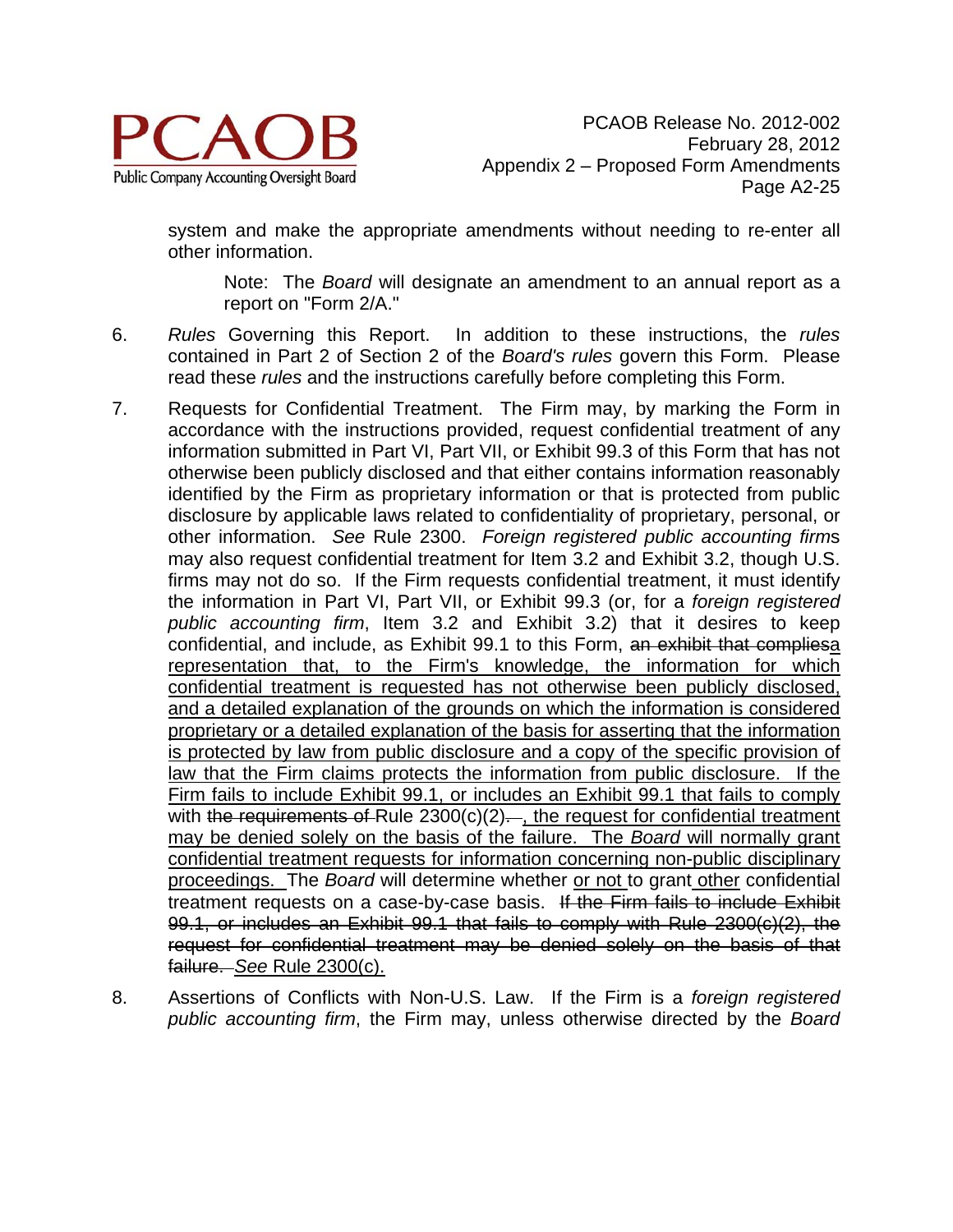

PCAOB Release No. 2012-002 February 28, 2012 Appendix 2 – Proposed Form Amendments Page A2-26

pursuant to Rule 2207(e), decline to provide certain information and affirmations required by this Form if the Firm could not provide such information or affirmations without violating non-U.S. law and the Firm proceeds in accordance with Rule 2207. The Firm may withhold responsive information and affirmations on that basis from any Part of the Form other than Parts I, II, and X and Items 3.1.a, 3.1.b, 3.1.d, and 4.1. If the firm withholds responsive information or affirmations, the Firm must indicate, in accordance with the instructions in the relevant Part of the Form, the particular Items with respect to which the Firm has withheld responsive information or a required affirmation. The Firm may not use the Form to make any general assertion that a particular requirement may conflict with non-U.S. law, but only to indicate that, on the basis of an asserted conflict, the Firm has in fact withheld from this Form required information or a required affirmation.

9. Language. Information submitted as part of this Form, including any exhibit to this Form, must be in the English language.

# **PART I – IDENTITY OF THE FIRM AND CONTACT PERSONS**

In Part I, the Firm should provide information that is current as of the date of the certification in Part X.

- Item 1.1 Name of the Firm
- a. State the legal name of the Firm*.*

b. If different than its legal name, state the name or names under which the Firm issues *audit reports*, or issued any *audit report* during the reporting period.

c. If the Firm's legal name at the beginning of the reporting period was different than the name provided under Item 1.1.a, state that legal name and any other legal name the Firm had during the reporting period. Include the legal name of any *registered public accounting firm* that merged into, or was acquired by, the Firm during the reporting period.

Item 1.2 Contact Information of the Firm

a. State the physical address (and, if different, mailing address) of the Firm's headquarters office.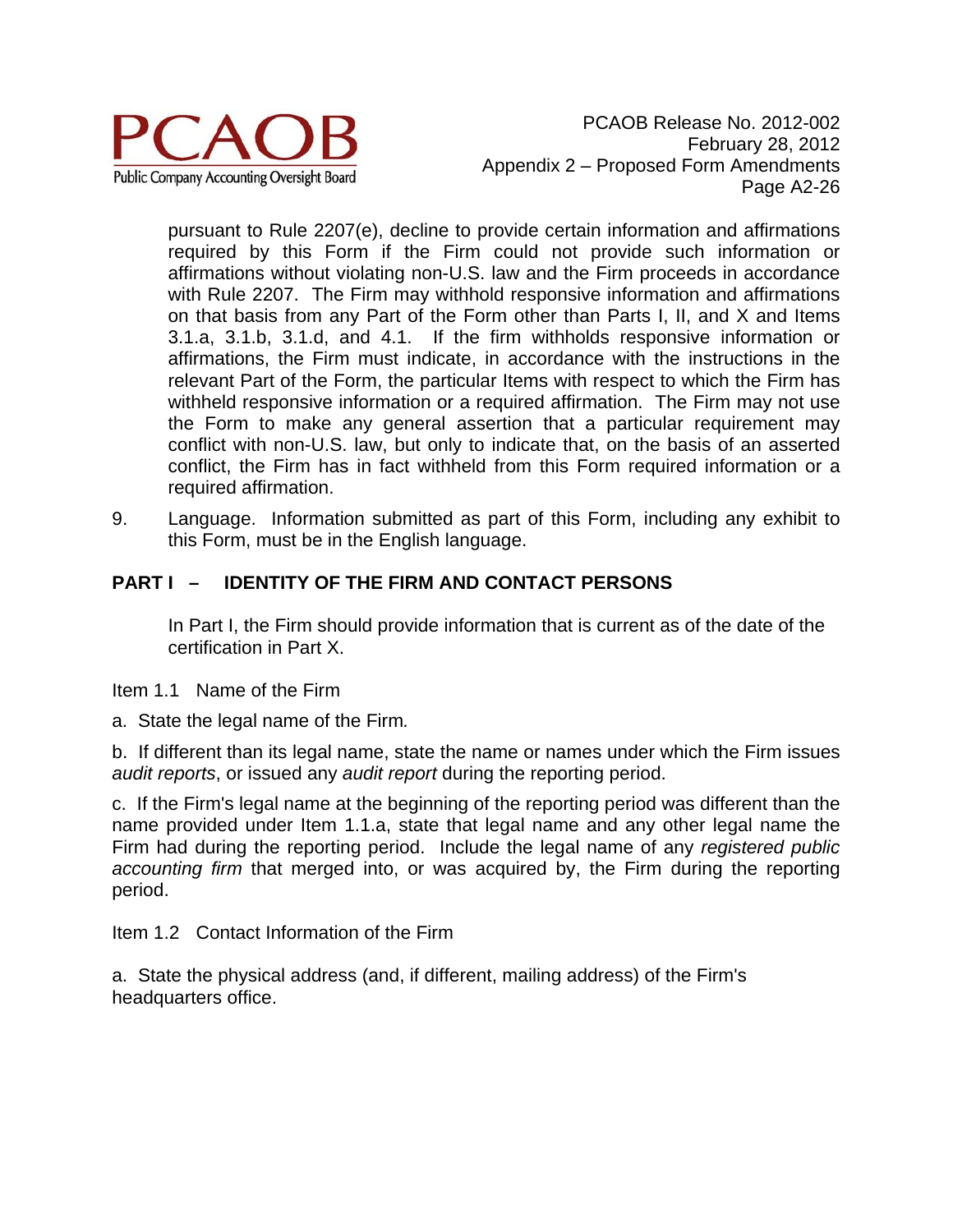

b. State the telephone number and facsimile number of the Firm's headquarters office. If available, state the Website address of the Firm.

### Item 1.3 Primary Contact with the *Board*

State the name, business title, physical business address (and, if different, business mailing address), business telephone number, business facsimile number, and business e-mail address of a partner or authorized officer of the Firm who will serve as the Firm*'*s primary contact with the *Board,* including for purposes of the annual report filed on this Form and any special reports filed on Form 3.

# **PART II – GENERAL INFORMATION CONCERNING THIS REPORT**

Item 2.1 Reporting Period

State the reporting period covered by this report.

Note: The reporting period, which the Firm should enter in Item 2.1, is the period beginning on April 1 of the year before the year in which the annual report is required to be filed and ending March 31 of the year in which the annual report is required to be filed. That is the period referred to where this Form refers to the "reporting period." Note, however, the special instruction at the beginning of Part VIII concerning the first annual report filed by certain firms.

Item 2.2 Amendments

If this is an amendment to a report previously filed with the *Board –* 

a. Indicate, by checking the box corresponding to this item, that this is an amendment.

b. Identify the specific Item numbers of this Form (other than this Item 2.2) as to which the Firm's response has changed from that provided in the most recent Form 2 or amended Form 2 filed by the Firm with respect to the reporting period.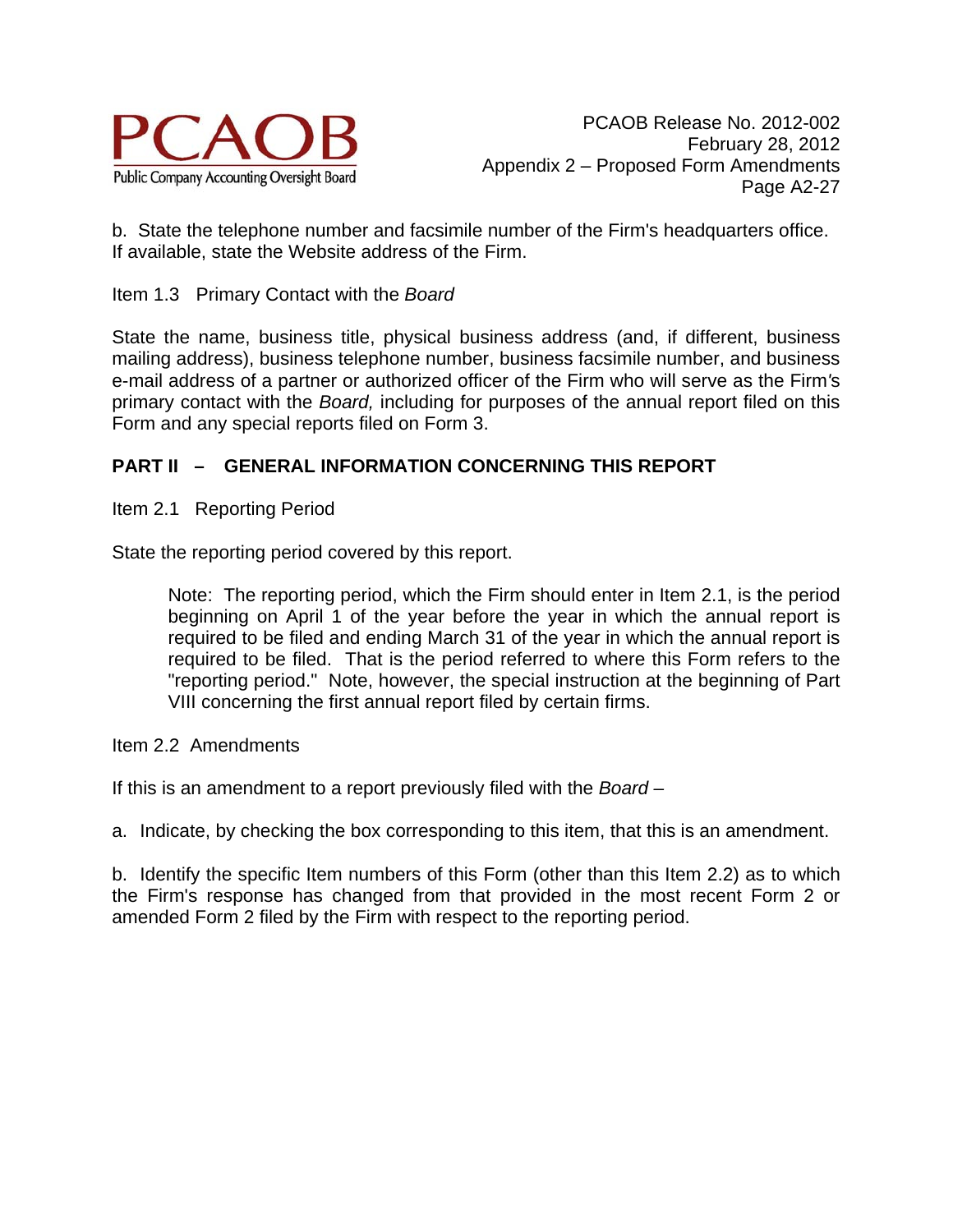

# **PART III – GENERAL INFORMATION CONCERNING THE FIRM**

Item 3.1 The Firm's Practice Related to the Registration Requirement

a. Indicate whether the Firm issued any *audit report* with respect to an *issuer* during the reporting period.

b. In the event of an affirmative response to Item 3.1.a, indicate whether the *issuers* with respect to which the Firm issued *audit reports* during the reporting period were limited to employee benefit plans that file reports with the *Commission* on Form 11-K.

c. In the event of a negative response to Item 3.1.a, indicate whether the Firm *played a*  substantial role in the preparation or furnishing of an audit report with respect to an *issuer* during the reporting period.

d. Indicate whether the Firm issued any *audit report* with respect to any *broker* or *dealer* during the reporting period.

e. In the event of a negative response to both ItemsItem 3.1.a and 3.1.c, indicate whether,d, indicate whether the Firm *played a substantial role in the preparation or furnishing of an audit report* with respect to a *broker* or *dealer* during the reporting period, the Firm issued any document with respect to financial statements of a non*issuer* broker-dealer in which the Firm either set forth an opinion on the financial statements or asserted that no such opinion can be expressed.

Item 3.2 Fees Billed to *Issuer Audit* Clients

a. Of the total fees billed by the Firm to all clients for services that were rendered in the reporting period, state the percentage (which may be rounded, but no less specifically than to the nearest five percent) attributable to fees billed to *issuer audit* clients for–

- 1. *Audit services*;
- 2. *Other accounting services;*
- 3. *Tax services;* and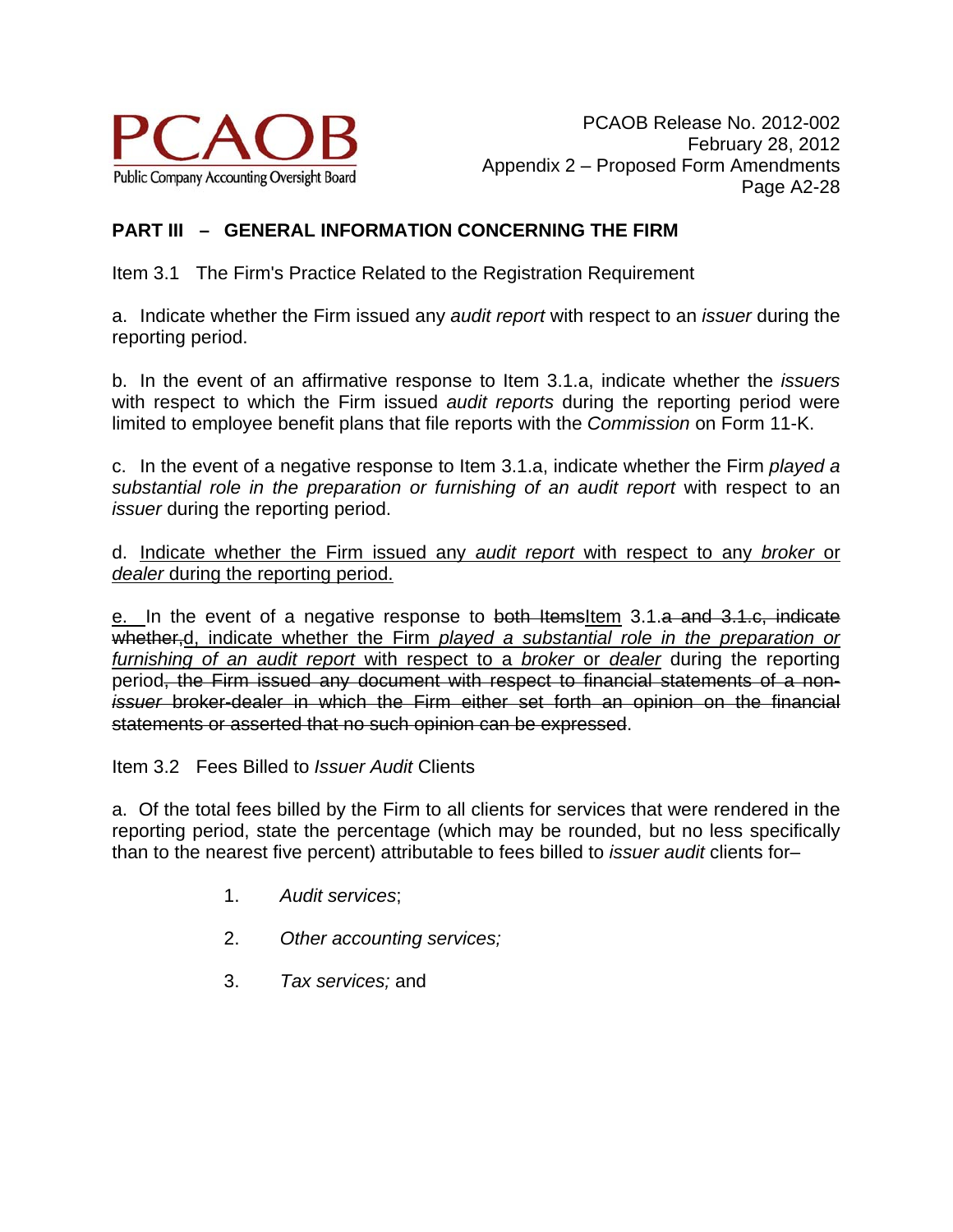

#### 4. *Non-audit services*.

b. Indicate, by checking the appropriate box, which of the following two methods the Firm used to calculate the percentages reported in Item 3.2.a –

> 1. The Firm used as a denominator the total fees billed to all clients for services rendered during the reporting period and used as numerators (for each of the four categories) total fees billed to *issuer audit* clients for the relevant services rendered during the reporting period.

> 2. The Firm used as a denominator the total fees billed to all clients in the Firm's fiscal year that ended during the reporting period and used as numerators (for each of the four categories) total *issuer audit* client fees as determined by reference to the fee amounts disclosed to the *Commission* by those clients for each client's fiscal year that ended during the reporting period (including, for clients who have not made the required *Commission* filings, the fee amounts required to be disclosed).

c. If the Firm has used a reasonable method to estimate the components of the calculations described in Item 3.2.b, rather than using the specific data, check this box and attach Exhibit 3.2 briefly describing the reasons for doing so and the methodology used in making those estimates.

Note: In responding to Item 3.2, careful attention should be paid to the definitions of the italicized terms, which are found in *Board Rules* 1001(i)(iii) (*issuer*), 1001(a)(v) (*audit*), 1001(a)(vii) (*audit services*), 1001(o)(i) (*other accounting services*), 1001(t)(i) (*tax services*), and 1001(n)(ii) (*non-audit services*). The definitions of the four categories of services correspond to the *Commission*'s descriptions of the services for which an *issuer* must disclose fees paid to its auditor. Compare the descriptions of services in Item 9(e) of *Commission* Schedule 14A (17 C.F.R. § 240.14a-101) under the headings "Audit Fees," "Audit-Related Fees," "Tax Fees," and "All Other Fees" with, respectively, the *Board*'s definitions of *Audit Services*, *Other Accounting Services, Tax Services*, and *Non-Audit Services*.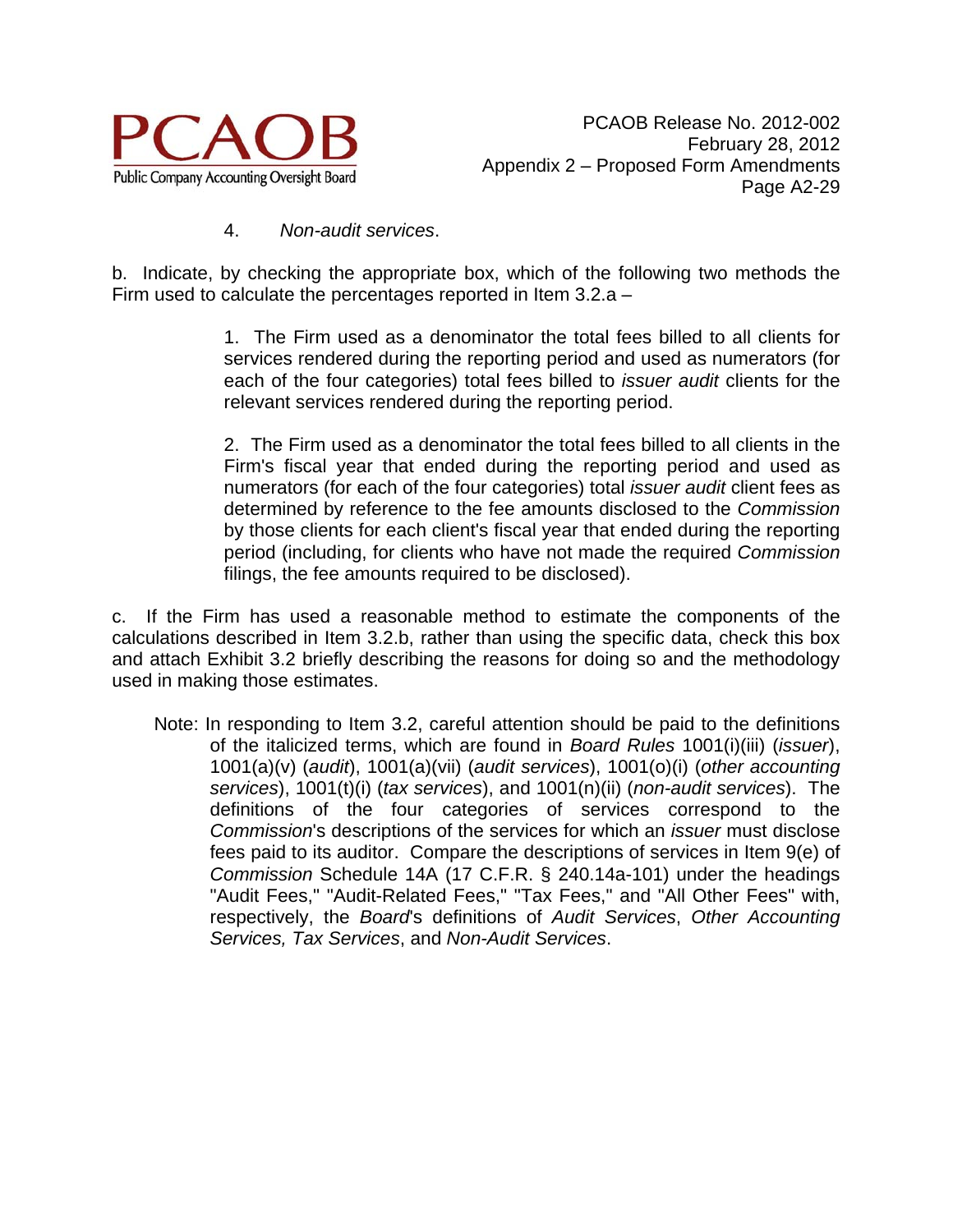

## Item 3.3 *Foreign Registered Public Accounting Firm's* Designation of U.S. Agent

- a. If the Firm is a foreign *registered public accounting firm* that has designated to the *Commission* or *Board* an agent in the United States upon whom the *Commission* or the *Board* may serve any request to the Firm under Section 106 of the *Act* or any process, pleading, or other papers in any action against the Firm to enforce Section 106 of the *Act*, check here and enter the name and address of the designated agent.
- b. If the Firm is a foreign *registered public accounting firm* and did not check the box for Item 3.3.a, indicate by checking "yes" or "no" whether the Firm has, since July 21, 2010, (1) performed material services upon which another *registered public accounting firm* relied in the conduct of an audit or interim review, (2) issued an audit report, (3) performed audit work, or (4) performed interim reviews.

Note: If the Firm checks "yes" for Item 3.3.b, the Firm must immediately provide to the *Commission* or the *Board* the designation required by Section 106(d)(2) of the *Act*.

Note: If the Firm checks "no" for Item 3.3.b, and the Firm later performs any of the activities identified in Section 106(d)(2) of the *Act*, the Firm must immediately provide to the *Commission* or the *Board* the designation required by Section 106(d)(2) of the *Act*.

Note: If the Firm has previously designated an agent for service to the *Commission* or *Board*, the Firm must immediately communicate any change in the name or address of the agent to the *Commission* or *Board*.

# **PART IV –** *AUDIT* **CLIENTS AND** *AUDIT REPORTS*

Item 4.1 *Audit Reports* Issued by the Firm for *Issuers*

a. Provide the following information concerning each *issuer* for which the Firm issued any *audit report*(s) during the reporting period –

1. The *issuer's* name;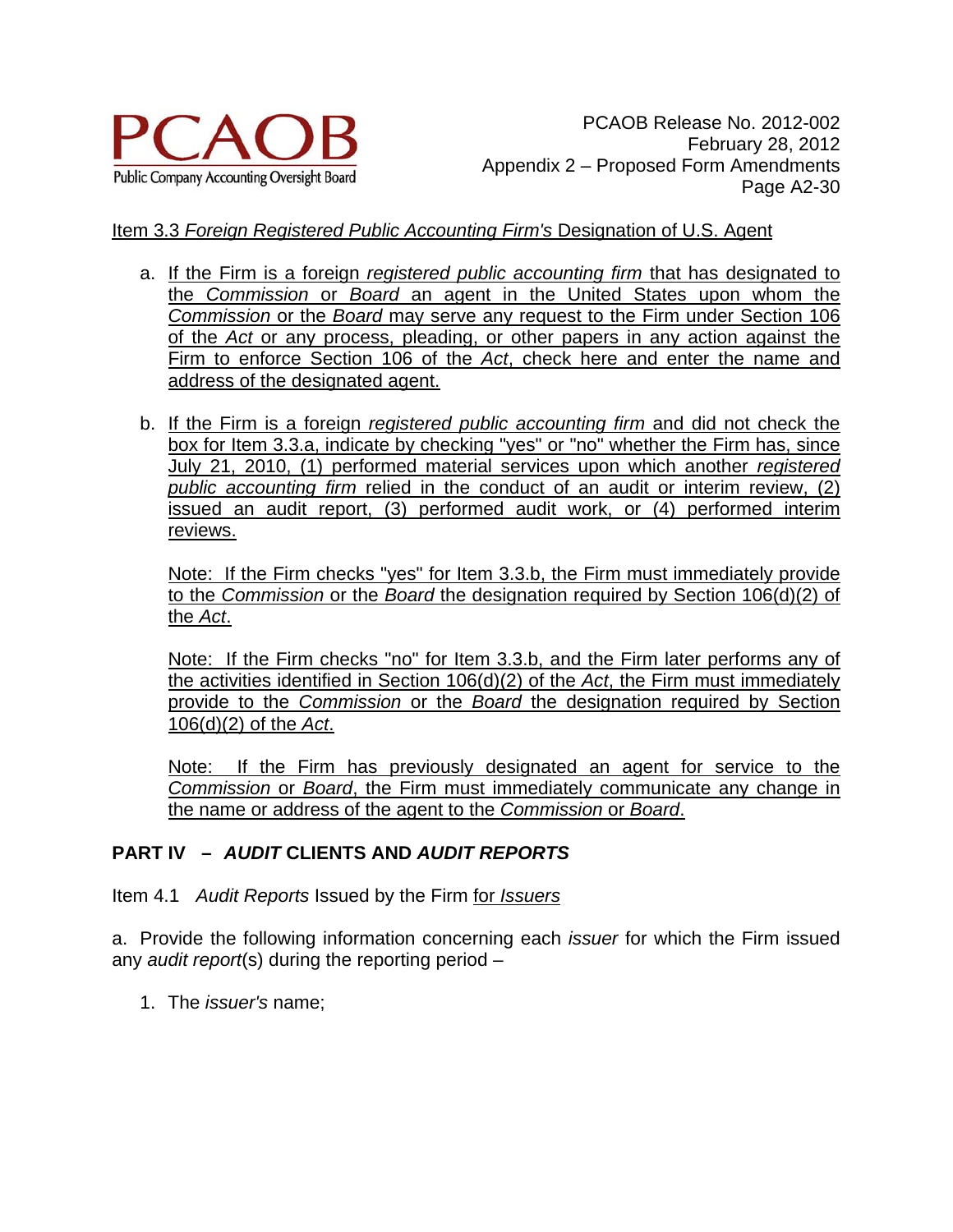

- 2. The *issuer's* CIK number, if any; and
- 3. The date(s) of the *audit report*(s).

b. If the Firm identified any *issuer*s in response to Item 4.1.a., indicate, by checking the box corresponding to the appropriate range set out below, the total number of Firm personnel who exercised the authority to sign the Firm's name to an *audit report*, for an *issuer*, during the reporting period. If the Firm checks the box indicating that the number is in the range of 1-9, provide the exact number.

 1-9 10-25 26-50 51-100 101-200 More than 200

> Note: In responding to Item 4.1, careful attention should be paid to the definition of *audit report*, which is found in Rule 1001(a)(vi) of the *Board's Rules*, and which does not encompass reports prepared for entities that are not *issuers*, as that term is defined in Rule 1001(i)(iii). Careful4.1(a), careful attention should also be paid to the definition of *issuer*. The Firm should not, for example, overlook the fact that investment companies may be *issuers*, or that employee benefit plans that file reports on *Commission* Form 11-K are *issuers*.

> Note: In responding to Item 4.1, do not list any *issuer* more than once. For each *issuer,* provide in Item 4.1.a.3 the *audit report* dates (as described in AU 530, Dating of the Independent Auditor's Report) of all such *audit reports* for that *issuer*, including each date of any dual-dated *audit report*.

> Note: In responding to Item 4.1.a.3, it is not necessary to provide the date of any consent to an *issuer's* use of an *audit report* previously issued for that *issuer*, except that, if such consents constitute the only instances of the Firm issuing *audit reports* for a particular *issuer* during the reporting period, the Firm should include that *issuer* in Item 4.1 and include the dates of such consents and indicate whether the dates provided correspond to the issuance of a consent to the use of a previously-issued *audit report* in Item 4.1.a.3.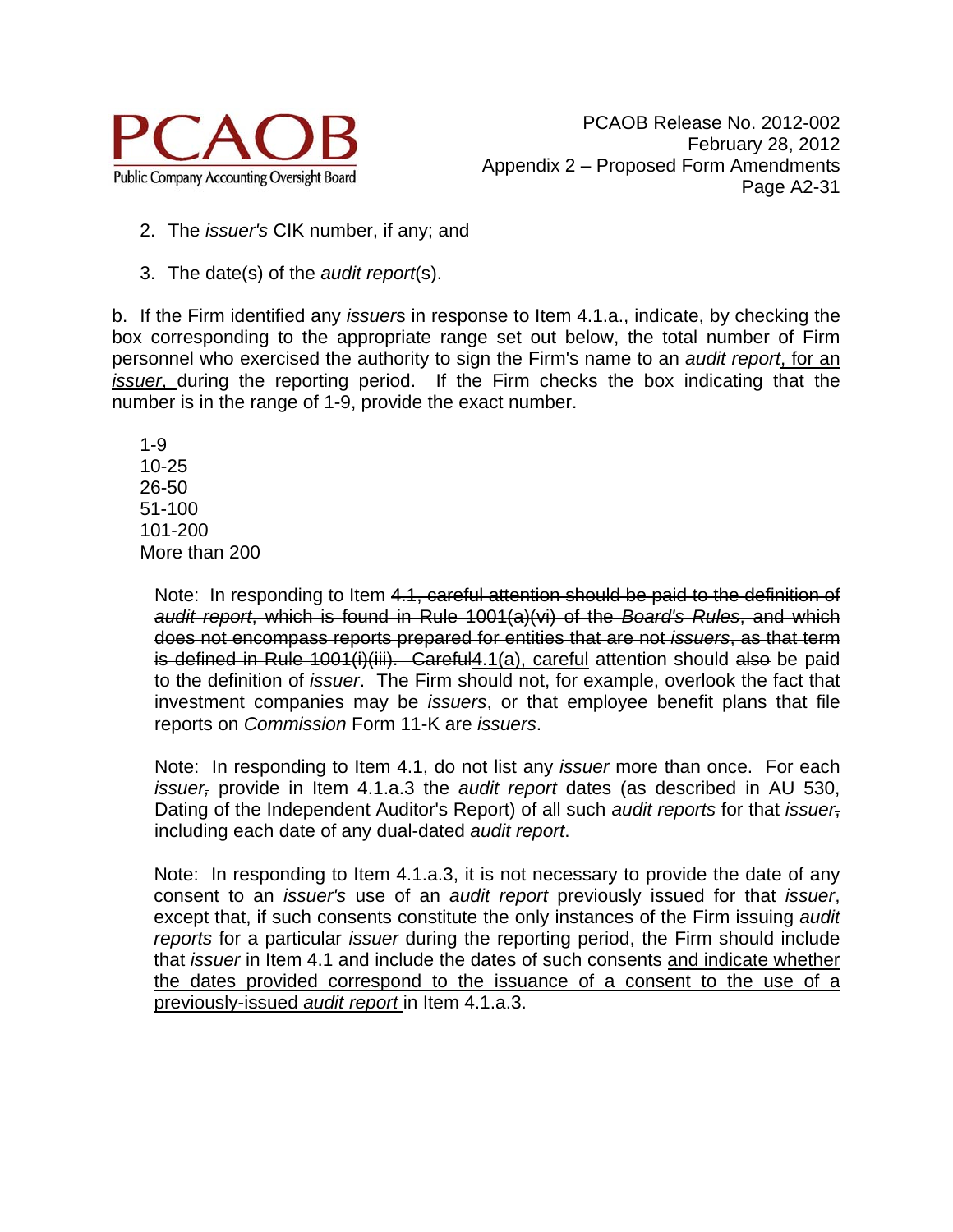

### Item 4.2 *Issuer Audit Reports* With Respect to Which the Firm *Played a Substantial Role* during the Reporting Period

a. If no *issuer*s are identified in response to Item 4.1.a, but the Firm *played a substantial role in the preparation or furnishing of an audit report* for an *issuer* that was issued during the reporting period, provide the following information concerning each *issuer* with respect to which the Firm did so –

- 1. The *issuer's* name;
- 2. The *issuer's* CIK number, if any;

3. The name of the *registered public accounting firm* that issued the *audit report*(s);

4. The end date(s) of the fiscal period(s) covered by the financial statements that were the subject of the *audit report*(s); and

5. A description of the substantial role played by the Firm with respect to the *audit report*(s).

Note: If the Firm identifies any *issuer* in response to Item 4.1, the Firm need not respond to Item 4.2.

Note: In responding to Item 4.2, do not list any *issuer* more than once.

### Item 4.3 *Audit Reports* Issued by the Firm for *Brokers* or *Dealers*

a. Provide the following information concerning each *audit report* issued for a *broker* or *dealer* during the reporting period –

1. The *broker's* or *dealer's* name;

2. The *broker's* or *dealer's* CRD number, and CIK number, if any; and

3. The date of the *audit report(s)*.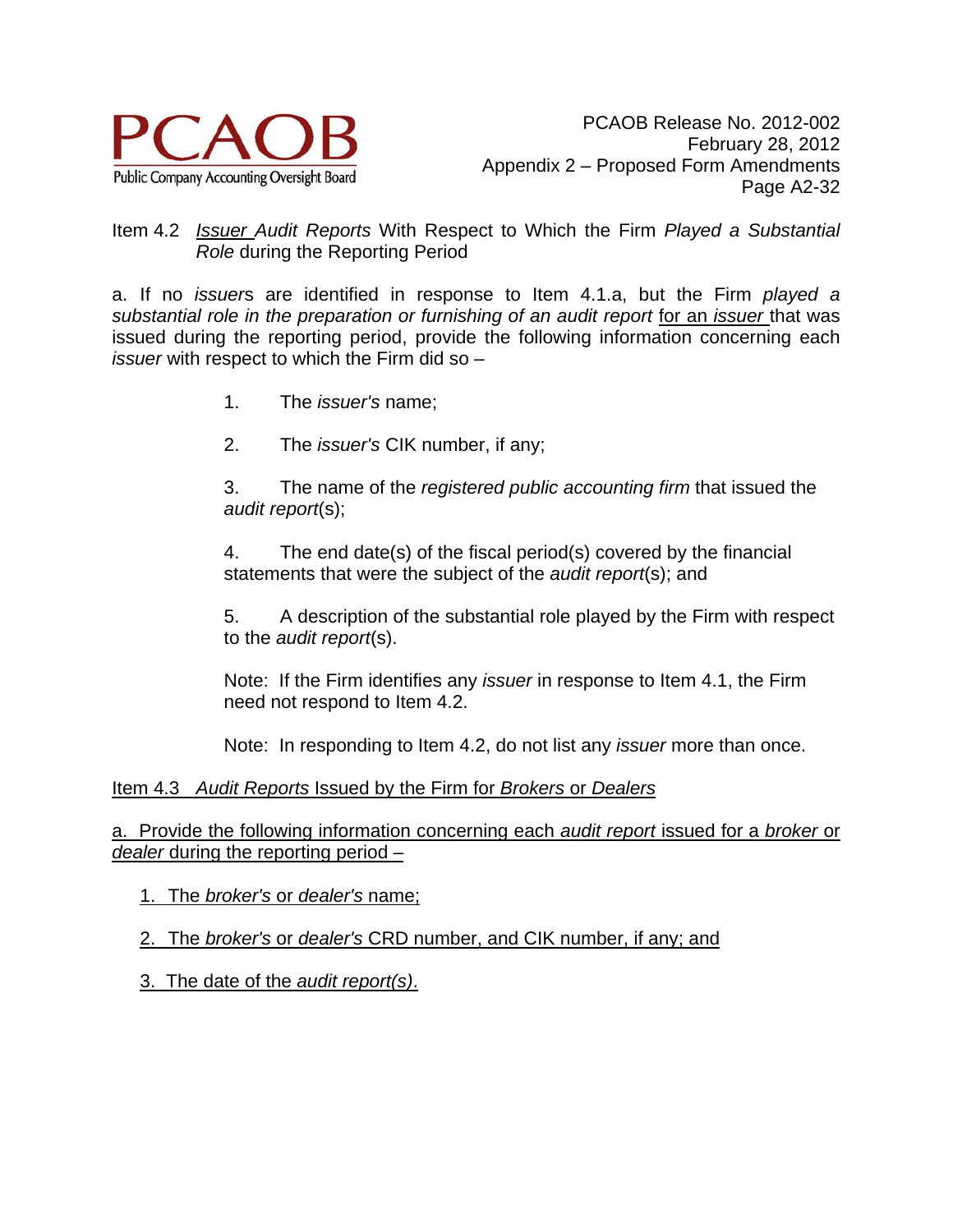

b. If the Firm identified any *brokers* or *dealers* in response to Item 4.3.a., indicate, by checking the box corresponding to the appropriate range set out below, the total number of Firm personnel who exercised the authority to sign the Firm's name to an *audit report*, for a *broker* or *dealer*, during the reporting period. If the Firm checks the box indicating that the number is in the range of 1-9, provide the exact number.

 1-9 10-25 26-50 51-100 101-200 More than 200

> Note: For each *audit report* provide in Item 4.3.a.3 the *audit report* dates (as described in AU 530, Dating of the Independent Auditor's Report) including each date of any dual-dated *audit report*.

Item 4.4 *Broker* or *Dealer Audit Reports* With Respect to Which the Firm *Played a Substantial Role* during the Reporting Period

If no *brokers* or *dealers* are identified in response to Item 4.3.a, but the Firm *played a substantial role in the preparation or furnishing of an audit report* for a *broker* or *dealer* that was issued during the reporting period, provide the following information concerning each *broker or dealer* with respect to which the Firm did so –

a. The *broker's* or *dealer's* name;

b. The *broker's* or *dealer's* CRD number, and CIK number, if any;

c. The name of the *registered public accounting firm* that issued the *audit report(s)*;

d. The end date(s) of the fiscal period(s) covered by the financial statements that were the subject of the *audit report*(s); and

e. A description of the substantial role played by the Firm with respect to the *audit report*(s).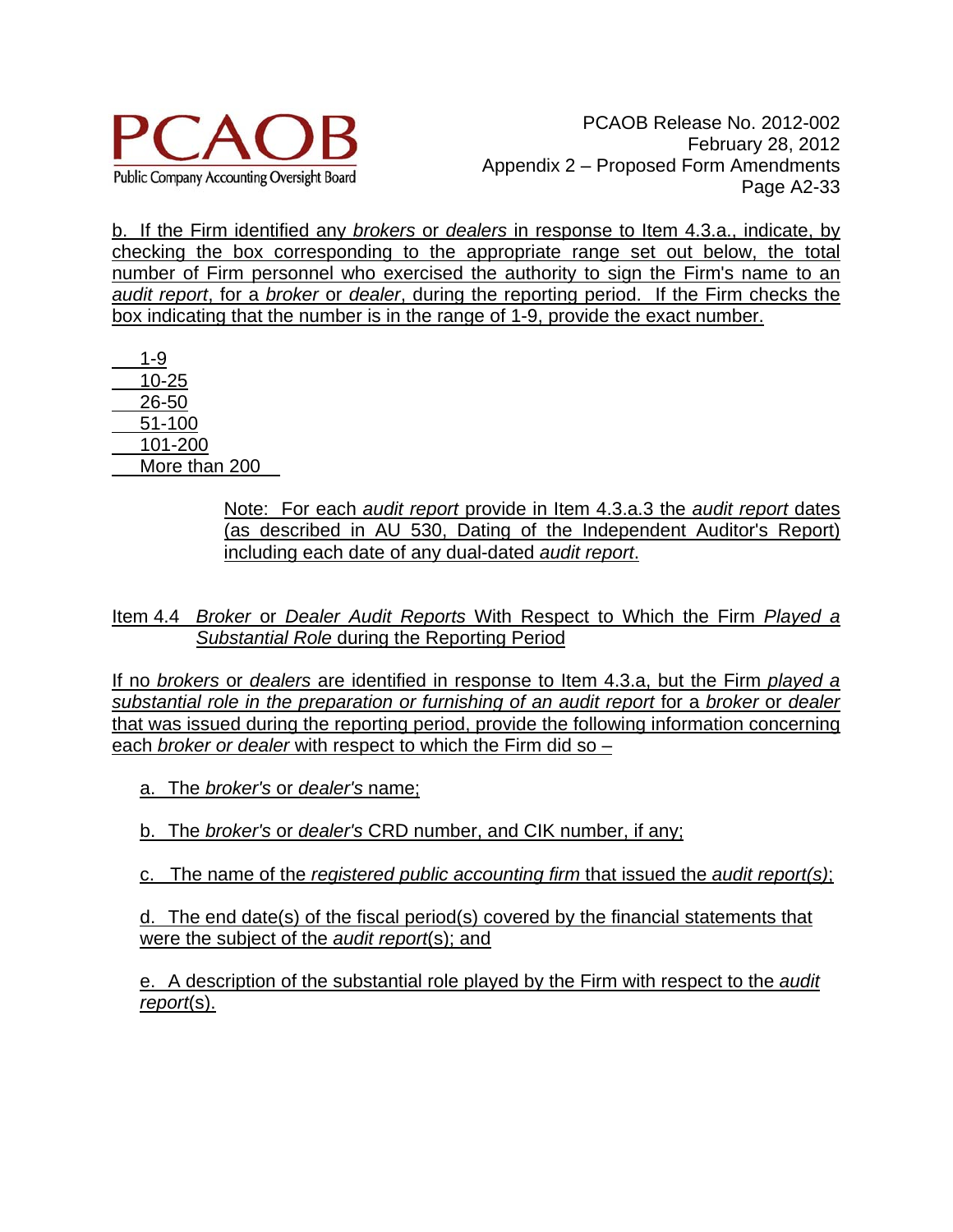

Note: If the Firm identifies any *broker* or *dealer* in response to Item 4.3, the Firm need not respond to Item 4.4.

Note: In responding to Item 4.4, do not list any *broker* or *dealer* more than once.

# **PART V – OFFICES AND AFFILIATIONS**

In Part V, the Firm should provide information that is current as of the last day of the reporting period.

Item 5.1 Firm's Offices

List the physical address and, if different, the mailing address, of each of the Firm's offices.

Item 5.2 *Audit-*related Memberships, Affiliations, or Similar Arrangements

- a. State whether the Firm has any:
	- 1. Membership or affiliation in or with any network, arrangement, alliance, partnership or association that licenses or authorizes *audit* procedures or manuals or related materials, or the use of a name in connection with the provision of *audit services* or accounting services;
	- 2. Membership or affiliation in or with any network, arrangement, alliance, partnership or association that markets or sells *audit services* or through which joint *audit*s are conducted; or
	- 3. Arrangement, whether by contract or otherwise, with another entity through or from which the Firm employs or leases personnel to perform *audit services*.

b. If the Firm provides an affirmative response to Item 5.2.a, identify, by name and address, the entity with which the Firm has each such relationship, and provide a brief description of each such relationship.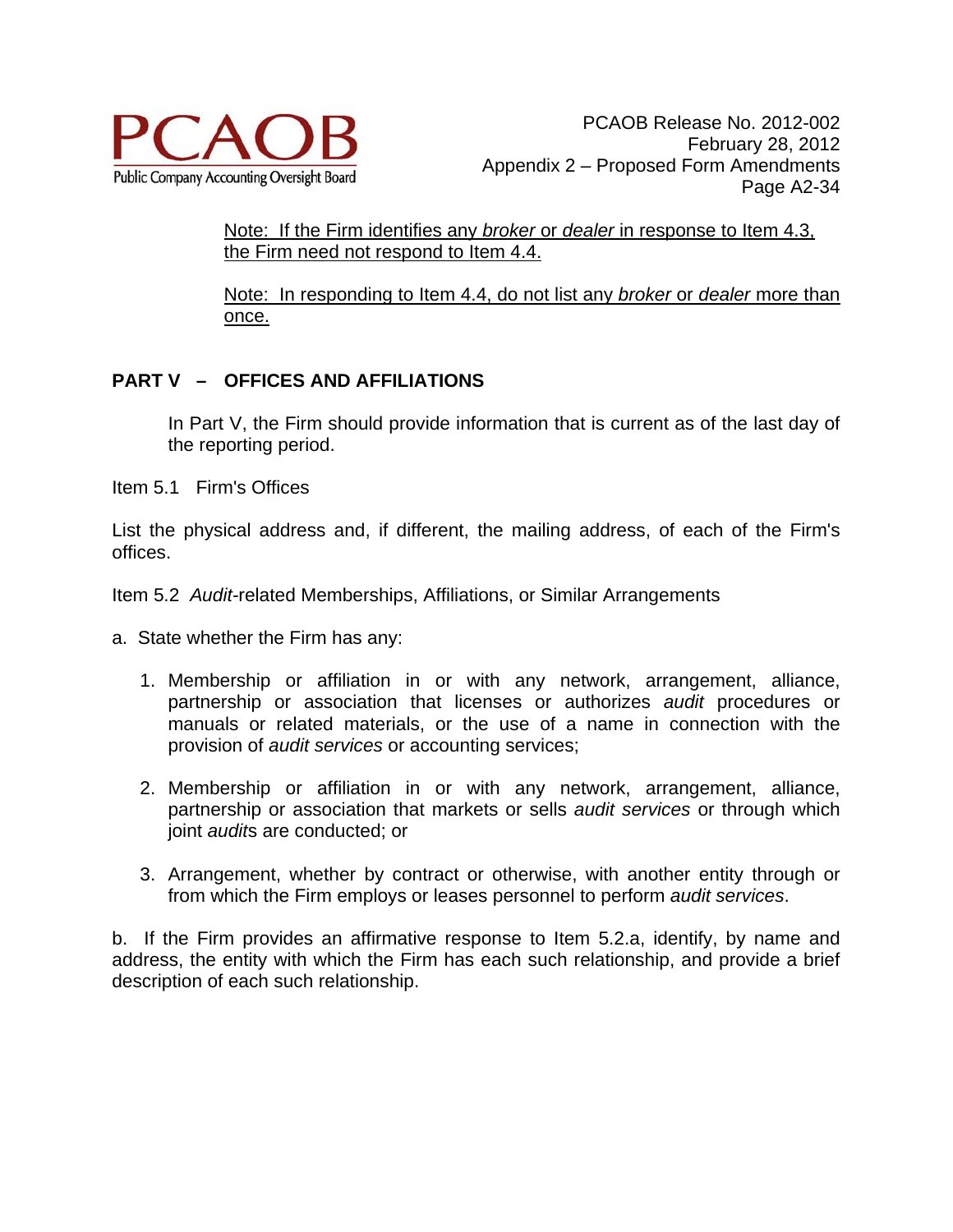

Note: Item 5.2.b does not require information concerning every other entity that is part of the network, arrangement, alliance, partnership or association, but only information concerning the network, arrangement, alliance, partnership, or association itself, or the principal entity through which it operates.

## **PART VI – PERSONNEL**

In Part VI, the Firm should provide information that is current as of the last day of the reporting period.

Item 6.1 Number of Firm Personnel

Provide the following numerical totals –

Total number of the Firm's *accountants*;

Total number of the Firm's certified public accountants (include in this number all *accountants* employed by the Firm with comparable licenses from non-U.S. jurisdictions); and

Total number of the Firm's personnel.

### **PART VII – CERTAIN RELATIONSHIPS**

Item 7.1 Individuals with Certain Disciplinary or Other Histories

a. Other than a relationship required to be reported in Item 4.15.1 of Form 3, and only if the Firm has not previously identified the individual and the sanction or *Commission* order on Form 1, Form 2, or Form 3, state whether, as of the end of the reporting period, the Firm has any employee, partner, shareholder, principal, member, or owner who was the subject of a *Board* disciplinary sanction or a *Commission* order under Rule 102(e) of the *Commission's* Rules of Practice, entered within the five years preceding the end of the reporting period and without that sanction or order having been vacated on review or appeal, and who provided at least ten hours of *audit services* for any *issuer, broker*, or *dealer* during the reporting period.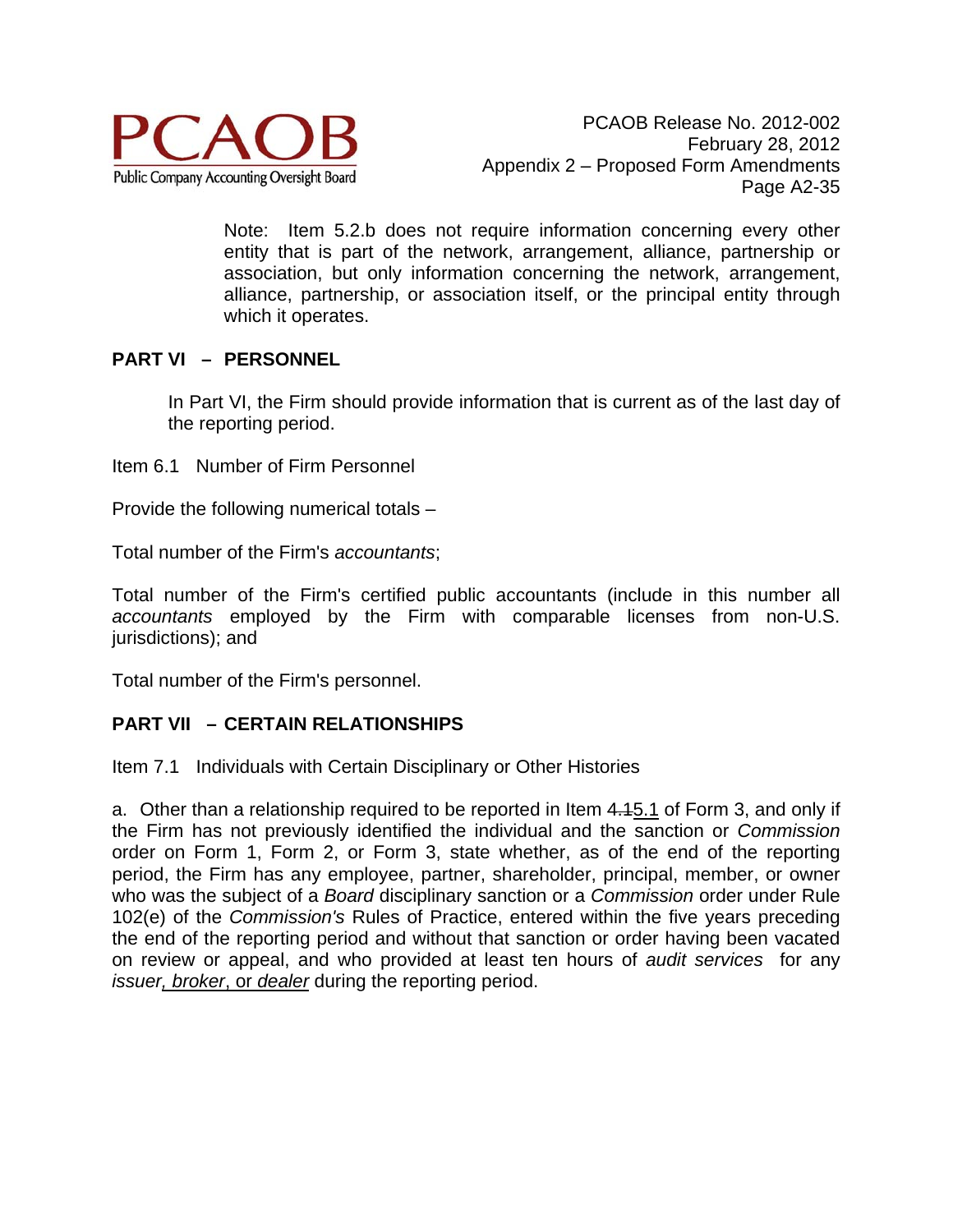

- b. If the Firm provides an affirmative response to Item 7.1.a, provide
	- 1. The name of each such individual;
	- 2. A description of the nature of the relationship;
	- 3. The date that the Firm entered into the relationship; and

 4. The date of the relevant order and an indication whether it was a *Board* order or a *Commission* order.

Item 7.2 Entities with Certain Disciplinary or Other Histories

a. Other than a relationship required to be reported in Item 4.25.2 of Form 3, and only if the Firm has not previously reported the information on Form 1, Form 2, or Form 3, state whether, as of the end of the reporting period, the Firm was owned or partly owned by an entity that was the subject of (a) a *Board* disciplinary sanction entered within the five years preceding the end of the reporting period, which has not been vacated on review or appeal, suspending or revoking that entity's registration or disapproving that entity's application for registration, or (b) a *Commission* order under Rule 102(e) of the *Commission*'s Rules of Practice entered within the five years preceding the end of the reporting period, which has not been vacated on appeal, suspending or denying the privilege of appearing or practicing before the *Commission*.

b. If the Firm provides an affirmative response to Item 7.2.a, provide –

- 1. The name of each such entity;
- 2. A description of the nature of the relationship;
- 3. The date that the Firm entered into the relationship; and

 4. The date of the relevant order and an indication whether it was a *Board* order or a *Commission* order.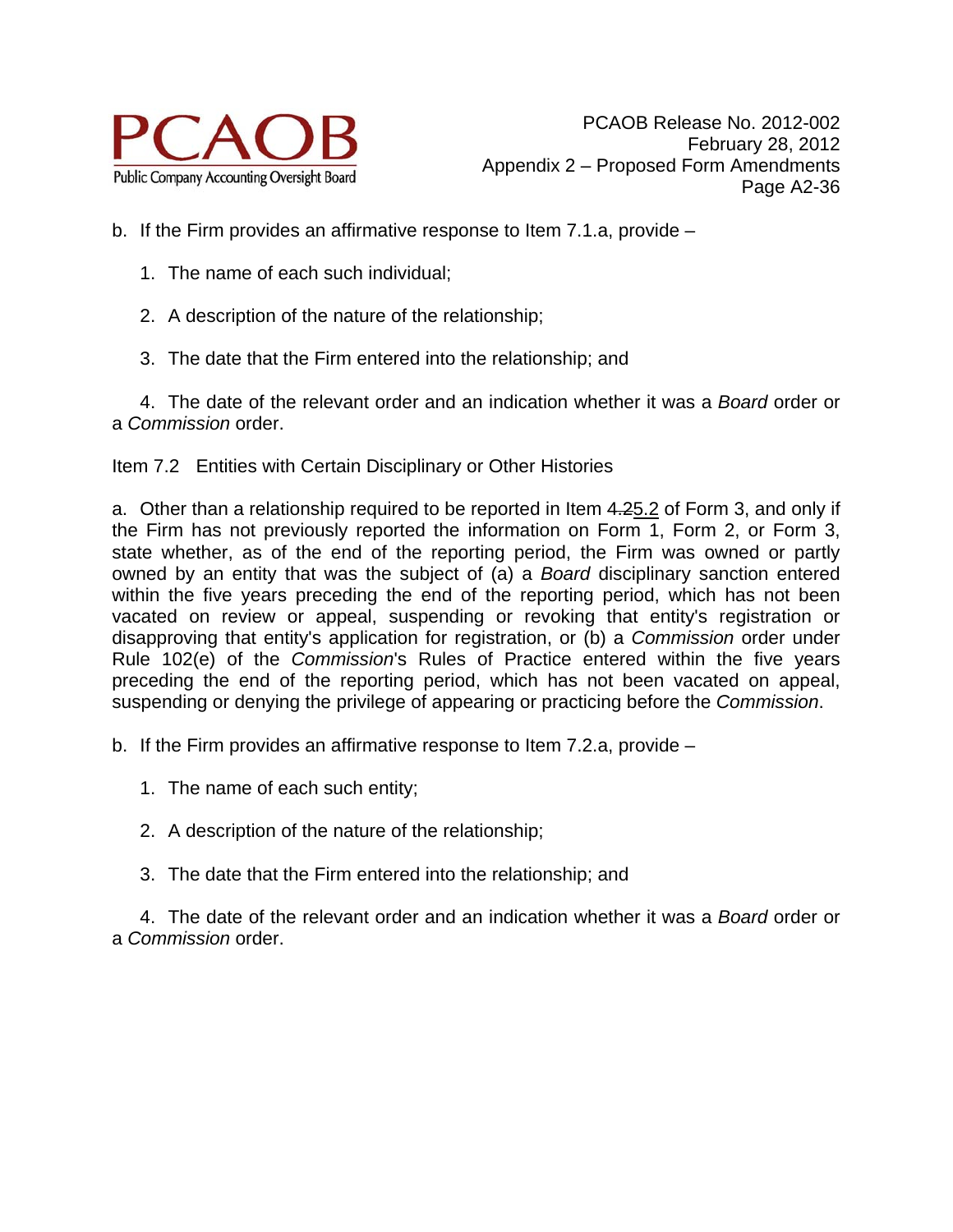

Item 7.3 Certain Arrangements to Receive Consulting or Other Professional Services

a. Other than a relationship required to be reported in Item 4.35.3 of Form 3, state whether the Firm received, or entered into a contractual or other arrangement to receive, from any individual or entity meeting the criteria described in Items 7.1.a. or 7.2.a, consulting or other professional services related to the Firm's *audit* practice or related to services the Firm provides to *issuer, broker, or dealer audit* clients.

b. If the Firm provides an affirmative response to Item 7.3.a, provide –

- 1. The name of each such individual or entity;
- 2. A description of the nature of the relationship;
- 3. The date that the Firm entered into the relationship;

 4. A description of the services provided or to be provided to the Firm by the individual or entity; and

 5. The date of the relevant order and an indication whether it was a *Board* order or a *Commission* order.

#### **PART VIII – ACQUISITION OF ANOTHER** *PUBLIC ACCOUNTING FIRM* **OR SUBSTANTIAL PORTIONS OF ANOTHER** *PUBLIC ACCOUNTING FIRM***'S PERSONNEL**

 If the Firm became registered on or after December 31, 2009, the first annual report that the Firm files must provide this information for the period running from the date used by the Firm for purposes of General Instruction 9 of Form 1 (regardless of whether that date was before or after the beginning of the reporting period) through March 31 of the year in which the annual report is required to be filed.

Item 8.1 Acquisition of Another *Public Accounting Firm* or Substantial Portions of Another *Public Accounting Firm*'s Personnel

a. State whether the Firm acquired another *public accounting firm*.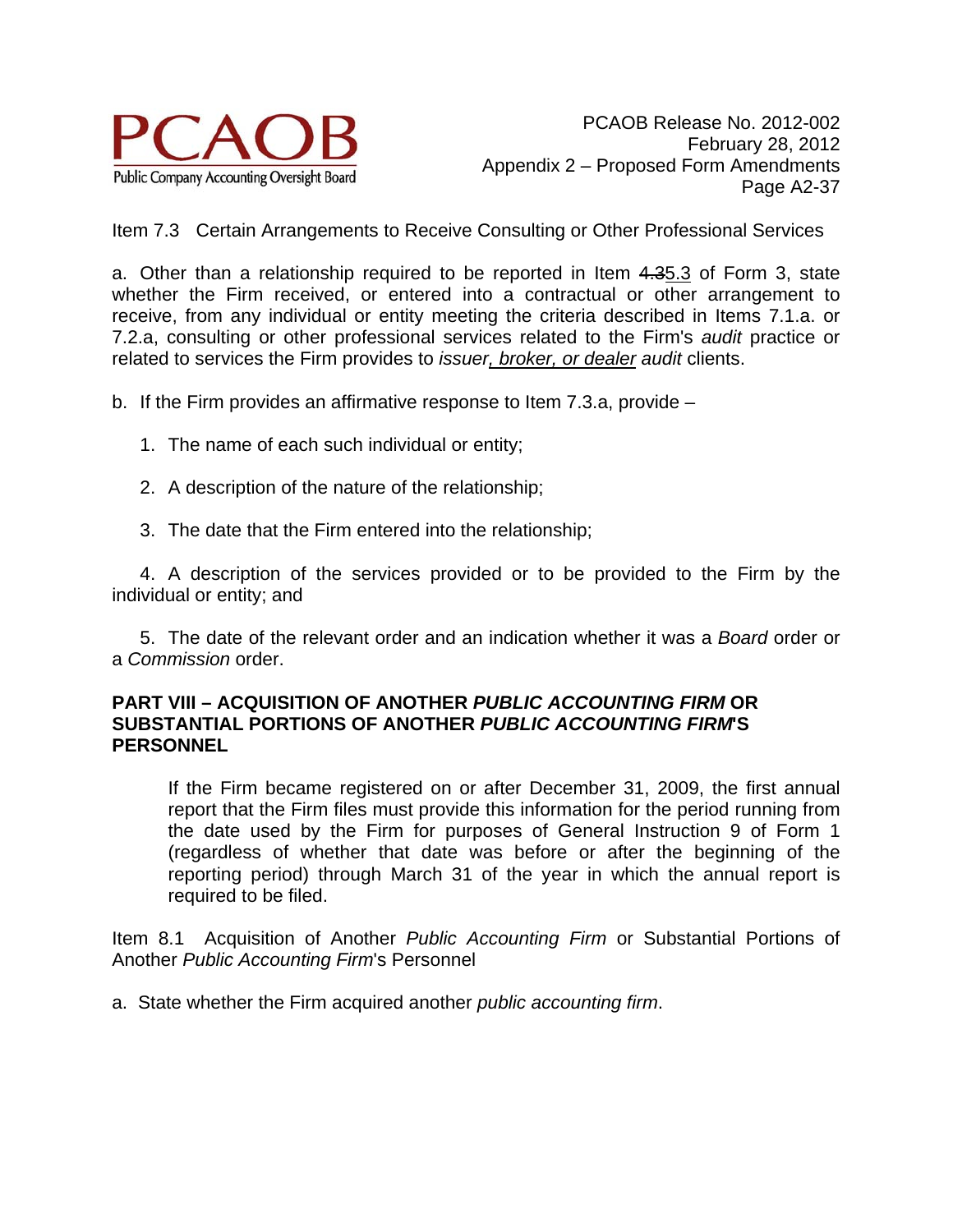

b. If the Firm provides an affirmative response to Item 8.1.a, provide the name(s) of the *public accounting firm*(s) that the Firm acquired.

c. State whether the Firm, without acquiring another *public accounting firm*, took on as employees, partners, shareholders, principals, members, or owners 75% or more of the persons who, as of the beginning of the reporting period, were the partners, shareholders, principals, members, or owners of another *public accounting firm*.

d. If the Firm provides an affirmative response to Item 8.1.c, provide the name of the other *public accounting firm* and the number of the other *public accounting firm*'s former partners, shareholders, principals, members, owners, and *accountant*s that joined the Firm.

# **PART IX – AFFIRMATION OF CONSENT**

Item 9.1 Affirmation of Understanding of, and Compliance with, Consent Requirements

Whether or not the Firm, in applying for registration with the *Board*, provided the signed statement required by Item 8.1 of Form 1, affirm that –

a. The Firm has consented to cooperate in and comply with any request for testimony or the production of documents made by the *Board* in furtherance of its authority and responsibilities under the Sarbanes-Oxley Act of 2002;

b. The Firm has secured from each of its *associated persons*, and agrees to enforce as a condition of each such person's continued employment by or other association with the Firm, a consent indicating that the *associated person* consents to cooperate in and comply with any request for testimony or the production of documents made by the *Board* in furtherance of its authority under the Sarbanes-Oxley Act of 2002, and that the *associated person* understands and agrees that such consent is a condition of his or her continued employment by or other association with the Firm; and

c. The Firm understands and agrees that cooperation and compliance, as described in Item 9.1.a, and the securing and enforcing of consents from its *associated persons* as described in Item 9.1.b, is a condition to the continuing effectiveness of the registration of the Firm with the *Board*.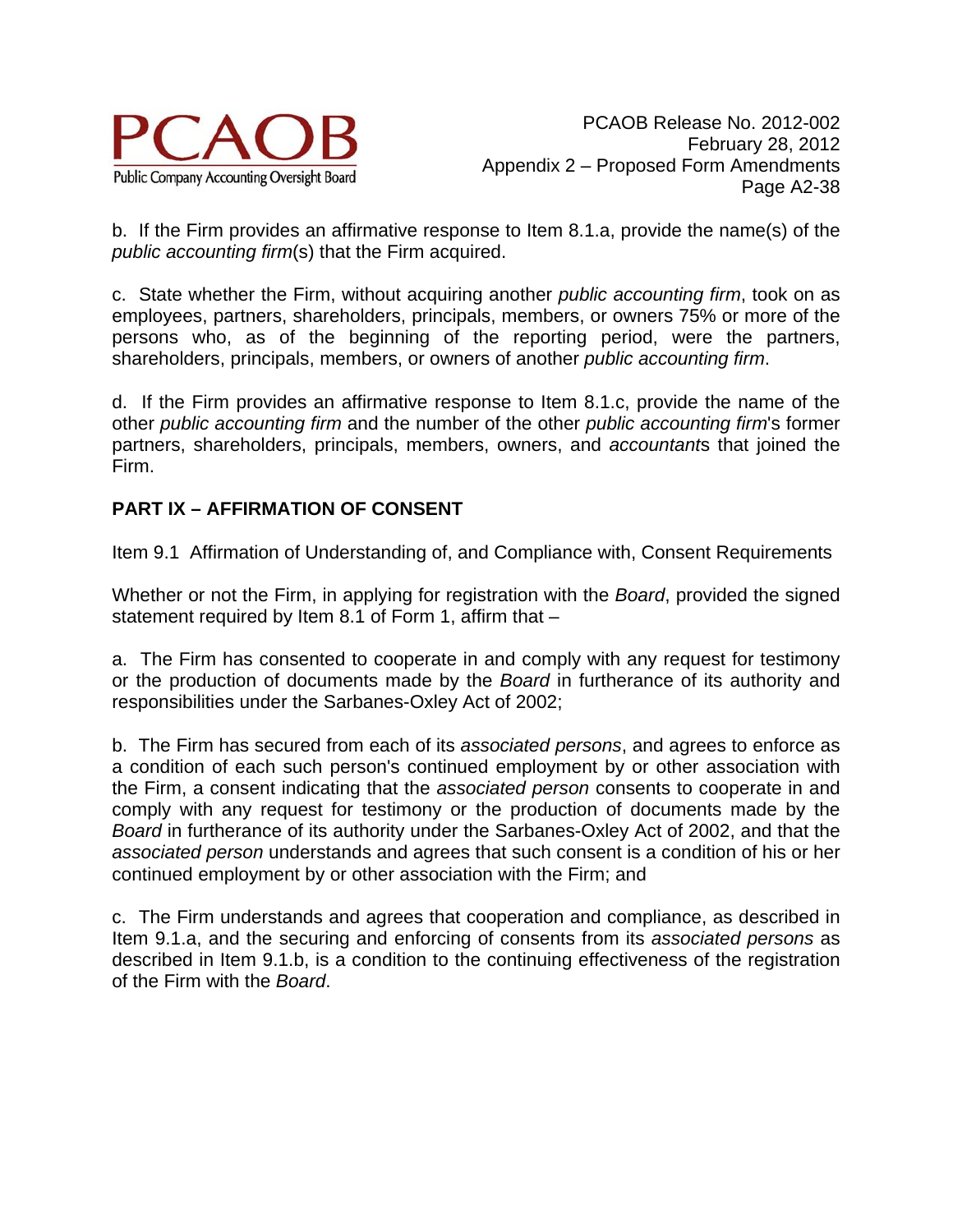

Note 1: The affirmation in Item 9.1.b shall not be understood to include an affirmation that the Firm has secured such consents from any *associated person* that is a *registered public accounting firm.* 

Note 2: The affirmation in Item 9.1.b shall not be understood to include an affirmation that the Firm has secured such consents from any *associated person*  that is a *foreign public accounting firm* in circumstances where that *associated person* asserts that non-U.S. law prohibits it from providing the consent, so long as the Firm possesses in its files documents relating to the *associated person's*  assertion about non-U.S. law that would be sufficient to satisfy the requirements of subparagraphs (2) through (4) of Rule 2207(c) if that *associated person* were a *registered public accounting firm* filing a Form 2 and withholding this affirmation. This exception to the affirmation in Item 9.1.b does not relieve the Firm of its obligation to enforce cooperation and compliance with *Board* demands by any such *associated person* as a condition of continued association with the Firm.

Note 3: If the Firm is a *foreign registered public accounting firm*, the affirmations in Item 9.1 that relate to *associated persons* shall be understood to encompass every *accountant* who is a proprietor, partner, principal, shareholder, officer, or *audit* manager of the Firm and who provided at least ten hours of *audit services* for any *issuer* during the reporting period.

# **PART X – CERTIFICATION OF THE FIRM**

### Item 10.1 Signature of Partner or Authorized Officer

This Form must be signed on behalf of the Firm by an authorized partner or officer of the Firm including, in accordance with Rule 2204, both a signature that appears in typed form within the electronic submission and a corresponding manual signature retained by the Firm. The signer must certify that  $-$ 

- a. the signer is authorized to sign this Form on behalf of the Firm*;*
- b*.* the signer has reviewed this Form;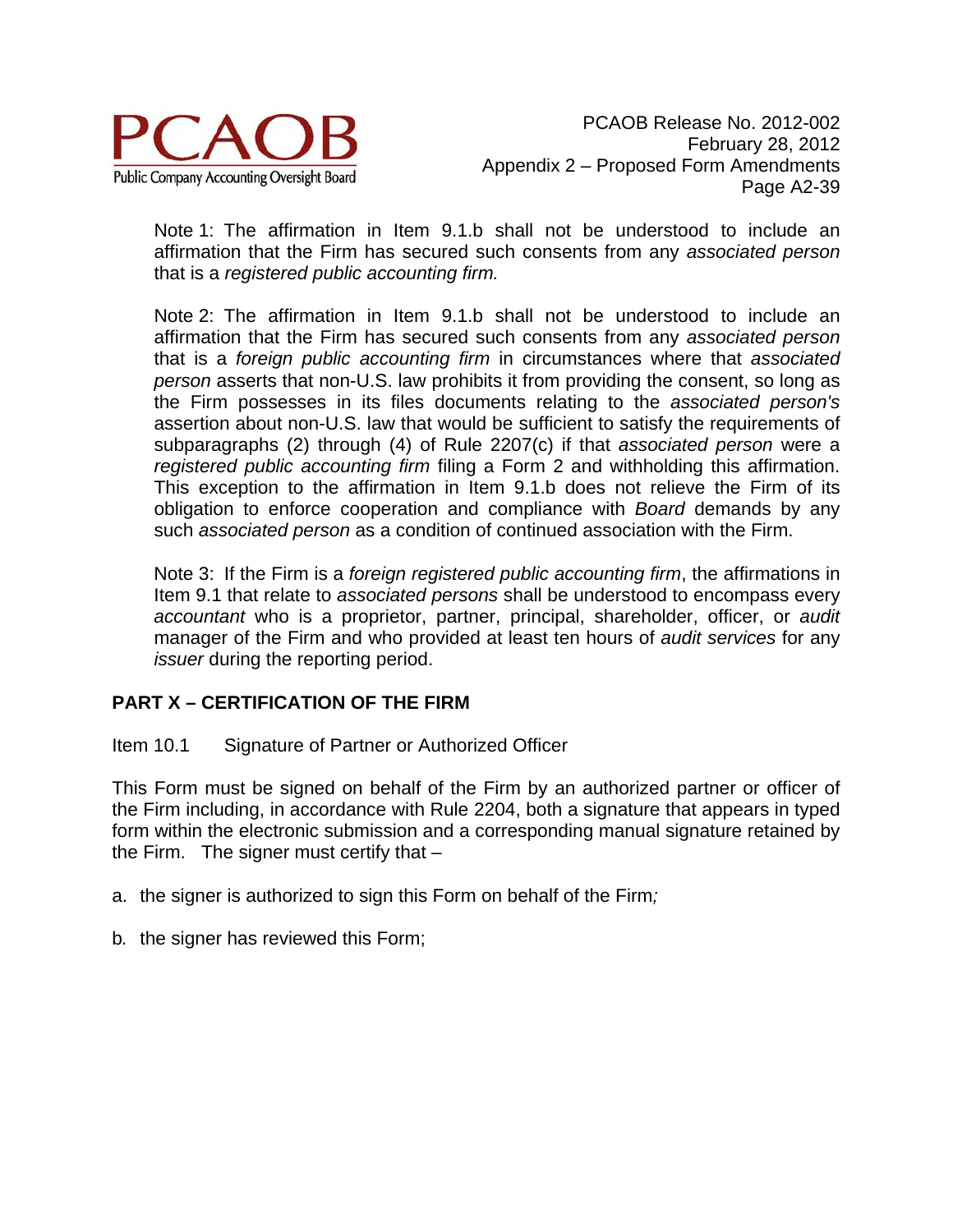

c. based on the signer's knowledge, the Firm has filed a special report on Form 3 with respect to each event that occurred before the end of the reporting period and for which a special report on Form 3 is required under the *Board*'s *rules*;

d. based on the signer's knowledge, this Form does not contain any untrue statement of a material fact or omit to state a material fact necessary to make the statements made, in light of the circumstances under which such statements were made, not misleading; and

e. either –

 1. based on the signer's knowledge, the Firm has not failed to include in this Form any information or affirmation that is required by the instructions to this Form, or

2. based on the signer's knowledge –

 (A) the Firm is a *foreign registered public accounting firm and* has not failed to include in this Form any information or affirmation that is required by the instructions to this Form except for information or affirmations that the Firm asserts it cannot provide to the *Board* on this Form 2 without violating non-U.S. law;

 (B) with respect to any such withheld information or affirmation, the Firm has satisfied the requirements of PCAOB Rule 2207(b) and has in its possession the materials required by PCAOB Rule 2207(c); and

 (C) the Firm has indicated, in accordance with the instructions to this Form, each Item of this Form with respect to which the Firm has withheld any required information or affirmation.

The signature must be accompanied by the signer's title, the capacity in which the signer signed the Form, the date of signature, and the signer's business mailing address, business telephone number, business facsimile number, and business e-mail address.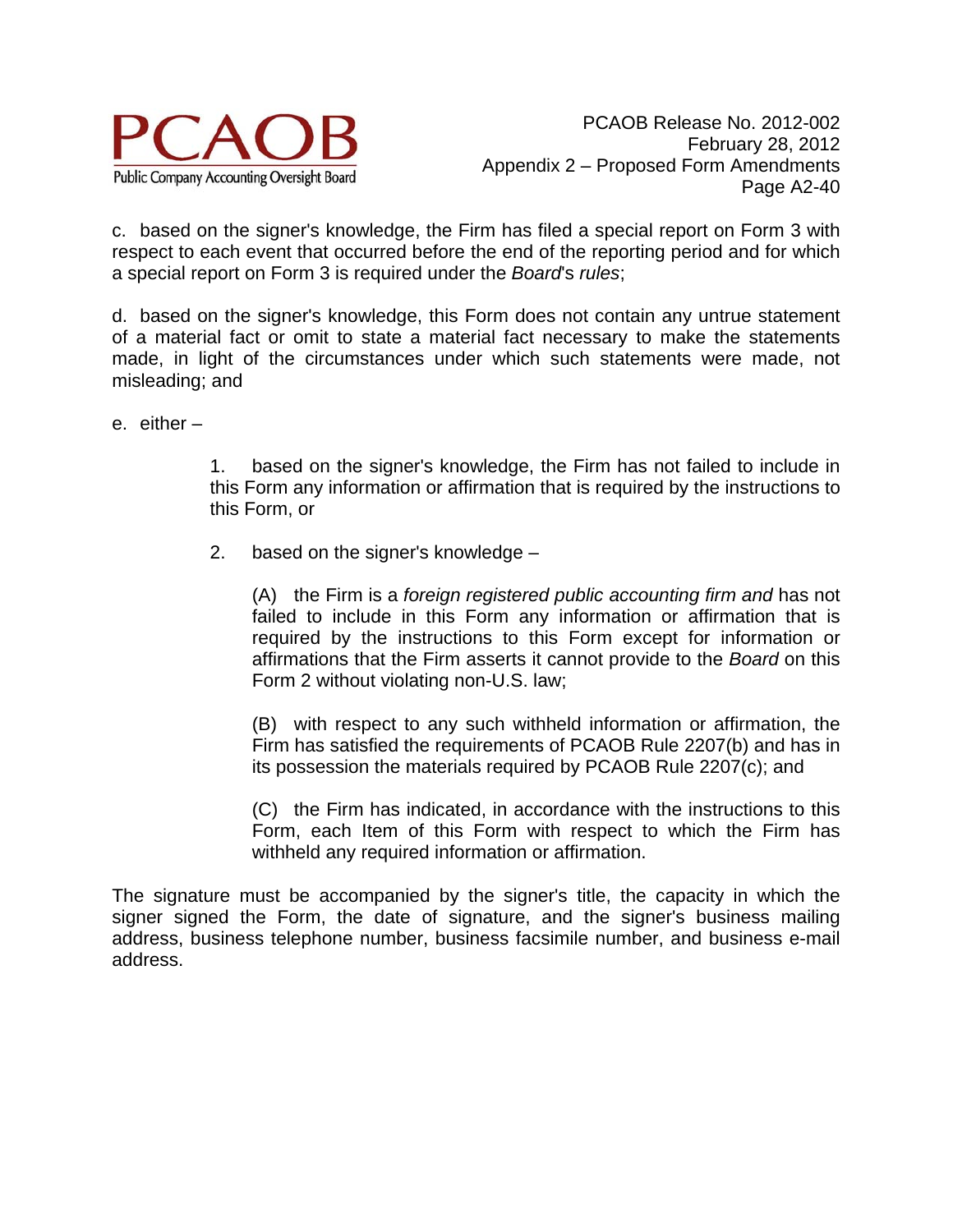

# **PART XI – EXHIBITS**

To the extent applicable under the foregoing instructions or the *Board's rules*, each annual report must be accompanied by the following exhibits:

- Exhibit 3.2 Description of Methodology Used to Estimate Components of Calculation in Item 3.2 and Reasons for Using Estimates
- Exhibit 99.1 Request for Confidential Treatment
- Exhibit 99.3 Materials Required by Rule 2207(c)(2)–(4) *Submit Only as an Exhibit to an Amended Form 2 in Response to a Request Made Pursuant to Rule 2207(d)*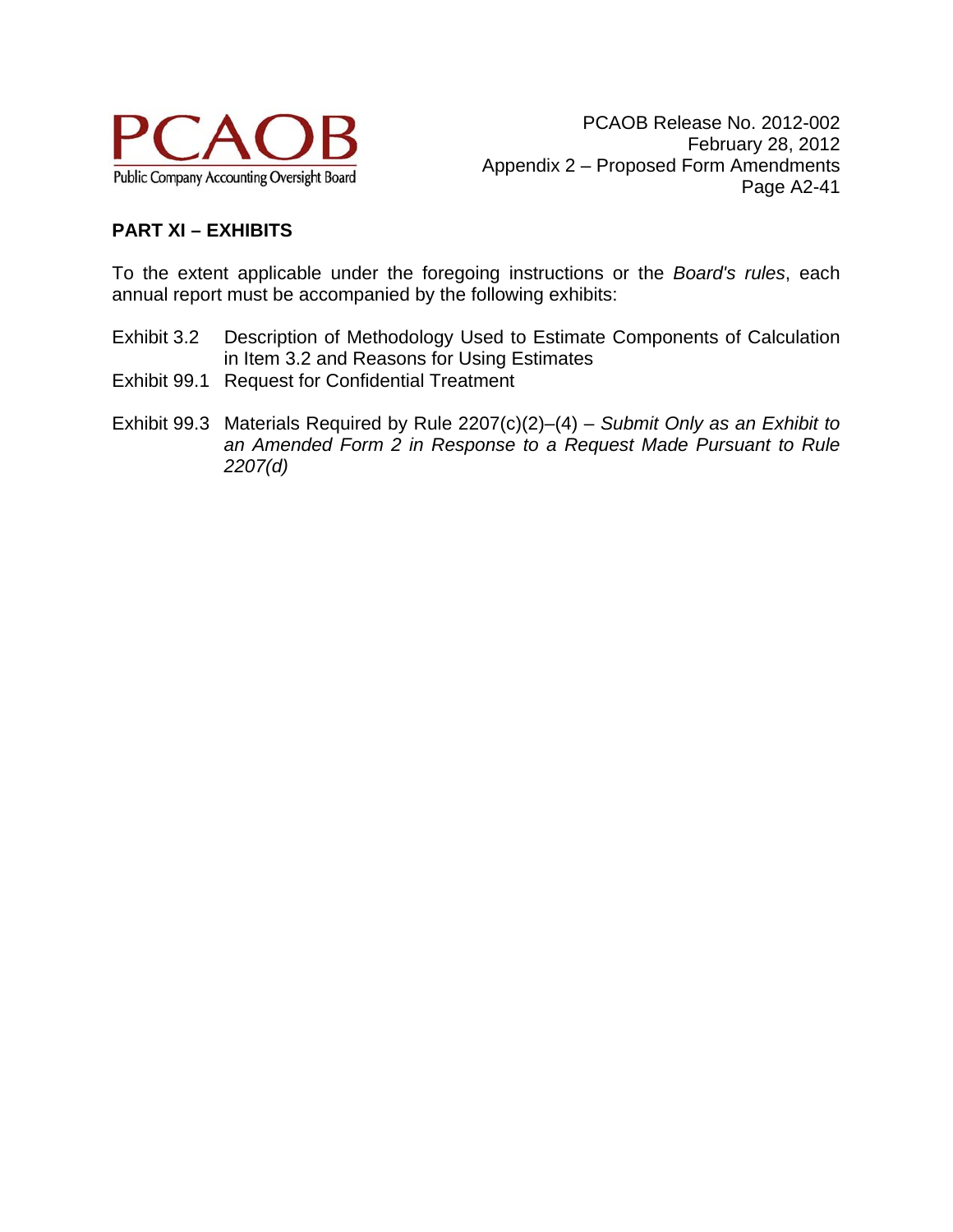

## **FORM 3 – SPECIAL REPORT FORM**

#### GENERAL INSTRUCTIONS

- 1. Submission of this Report. Effective December 31, 2009, a *registered public accounting firm* must use this Form to file special reports with the *Board* pursuant to Section 102(d) of the *Act* and Rule 2203 and to file any amendments to a special report. Unless otherwise directed by the *Board*, the Firm must file this Form, and all exhibits to this Form, electronically with the *Board* through the *Board's* Web-based system.
- 2. Defined Terms. The definitions in the *Board's rules* apply to this Form. Italicized terms in the instructions to this Form are defined in the *Board's rules*. In addition, as used in the instructions to this Form, the term "the Firm" means the *registered public accounting firm* that is filing this Form with the *Board*.
- 3. When this Report is Required and When It is Considered Filed. Upon the occurrence of any event specified in Part II of this Form, the Firm must report the event on this Form by following the instructions to this Form. With respect to events that occur on or after December 31, 2009 and while the Firm is registered, the Firm must file the Form no later than thirty days after the occurrence of the event reported. Certain additional requirements apply, but they vary depending on whether a firm was registered as of December 31, 2009. A firm that becomes registered after December 31, 2009, must, within thirty days of receiving notice of *Board* approval of its registration application, file this Form to report any reportable events that occurred in a specified period before approval of the firm's application for registration. See Rule 2203(a)(2). A firm that was registered as of December 31, 2009, must, by January 30, 2010, file this Form to report certain additional information that is current as of December 31, 2009. See Rule 2203(a)(3) and General Instruction No. 4 below. A special report shall be deemed to be filed on the date that the Firm submits a Form 3 in accordance with Rule 2203 that includes the signed certification required in Part VIII of Form 3.
- 4. Required Filing to Bring Current Certain Information for Firms Registered as of December 31, 2009. If the Firm is registered as of December 31, 2009, the Firm must file a special report on this Form no later than January 30, 2010, to report the information specified below, to the extent that it has not been reported on the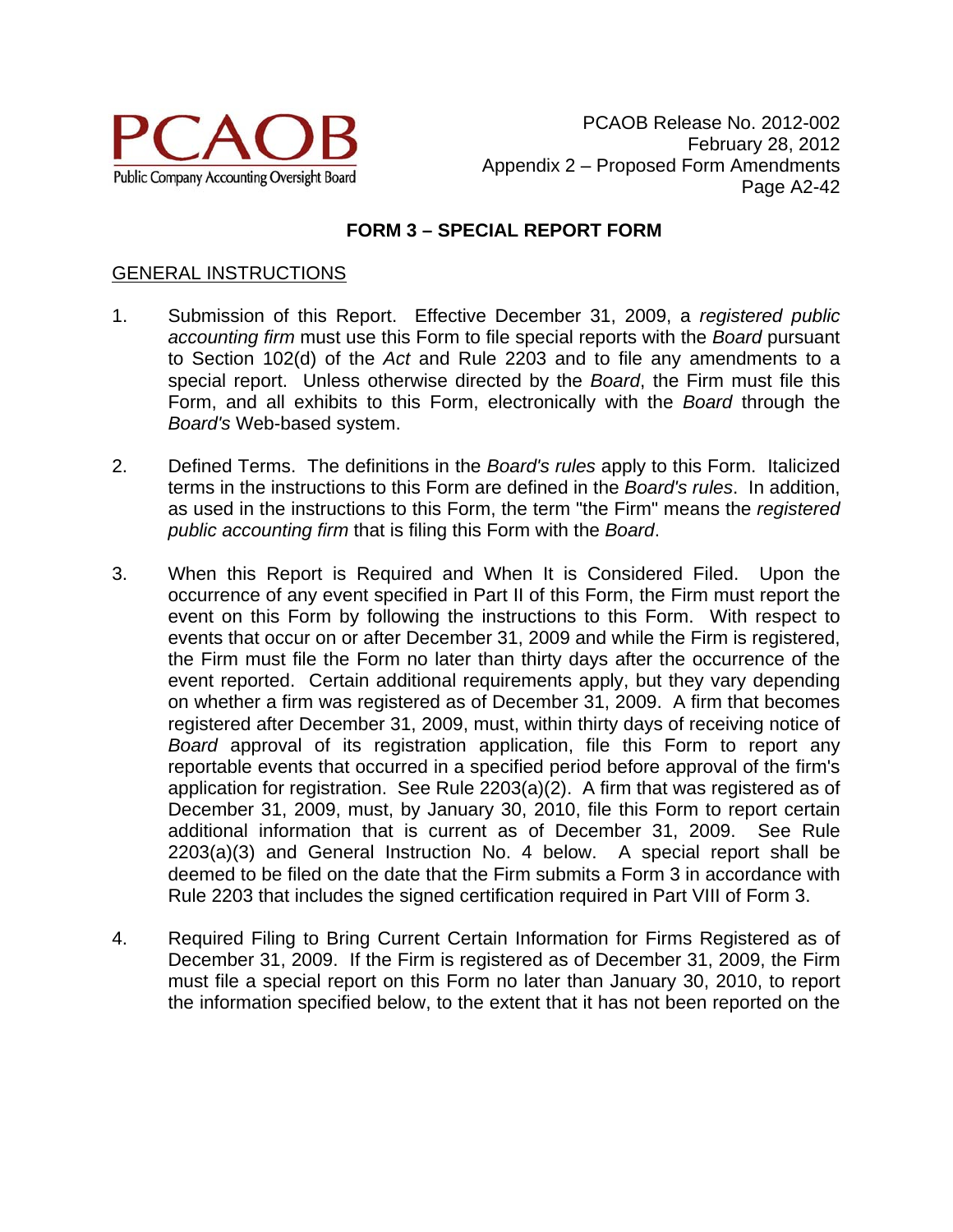

Firm's Form 1 filing. The Firm must make this Form 3 filing to report the following information even if the Firm has previously informally disclosed the information to the *Board* or its staff–

a. Information responsive to Items 2.4 through 2.9 and Item 4.1 if (1) the proceeding is pending as of December 31, 2009, and (2) the defendants or respondents as of that date include either the Firm or a person who is a partner, shareholder, principal, owner, member, or *audit* manager of the Firm as of that date;

b. Information responsive to Items 2.10 and 4.2 if (1) the conclusion of a proceeding as to any party specified there occurred after the date used by the firm for purposes of General Instruction 9 to Form 1 and before December 31, 2009, and (2) the proceeding resulted in any conviction of, judgment against, imposition of any liability or sanction on, or *Commission* Rule 102(e) order against the Firm or any person who is a partner, shareholder, principal, owner, member, or *audit* manager of the Firm as of December 31, 2009;

c. Information responsive to Items 2.11 and 4.3 if the Firm is the subject of a petition or proceeding described there as of December 31, 2009;

d. Information responsive to Items 2.12 through 2.14 and Part V if (1) the relationship commenced after the date used by the firm for purposes of General Instruction 9 to Form 1, (2) the specified disciplinary sanction or *Commission* Rule 102(e) order continued to be in effect as of December 31, 2009, and (3) the specified relationship continues to exist as of December 31, 2009;

e. Information responsive to Items 2.15 and 6.1 if (1) the loss of authorization relates to a jurisdiction or authority identified in Item 1.7 of the Firm's Form 1 and, (2) as of December 31, 2009, the Firm continues to lack the specified authorization in that jurisdiction;

f. Information responsive to Items 2.16 and 6.2 if the license or certification is in effect as of December 31, 2009; and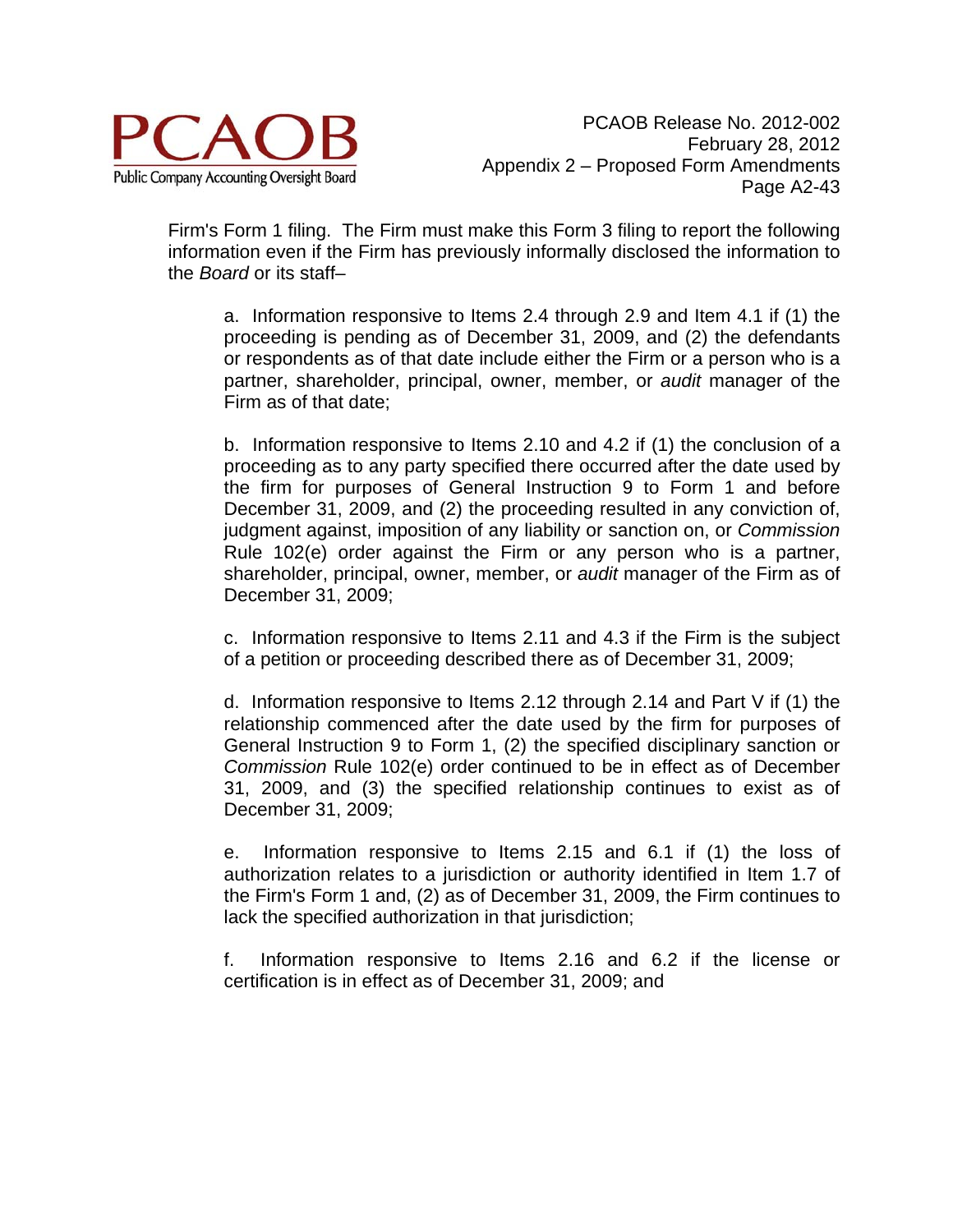

g. Information responsive to Items 2.17 and 2.18 and Part VII that is current as of December 31, 2009 to the extent that it differs from the corresponding information provided on the Firm's Form 1.

- 5. Completing the Form. A firm filing this Form must always complete Parts I, II, and VIII of this Form. Parts III through VII should be completed to the extent applicable, as described more fully in the instructions to Part II of the Form.
- 6. Amendments to this Report. Amendments shall not be filed to update information in a filed Form 3 that was correct at the time the Form was filed, but only to correct information that was incorrect at the time the Form was filed or to provide information that was omitted from the Form and was required to be provided at the time the Form was filed. When filing a Form 3 to amend an earlier filed Form 3, the Firm must supply not only the corrected or supplemental information, but must include in the amended Form 3 all information, affirmations, and certifications that were required to be included in the original Form 3. The Firm may access the originally filed Form 3 through the *Board*'s Web-based system and make the appropriate amendments without needing to re-enter all other information.

Note: The *Board* will designate an amendment to a special report as a report on "Form 3/A."

- 7. *Rules* Governing this Report. In addition to these instructions, the *rules* contained in Part 2 of Section 2 of the *Board's rules* govern this Form. Please read these *rules* and the instructions carefully before completing this Form.
- 8. Requests for Confidential Treatment. The Firm may, by marking the Form in accordance with the instructions provided, request confidential treatment of any information submitted in Item 3.1.c, Part IV, Part V, Item 6.1.d, Item 7.1.d, or Exhibit 99.3 of this Form that has not otherwise been publicly disclosed and that either contains information reasonably identified by the Firm as proprietary information or that is protected from public disclosure by applicable laws related to confidentiality of proprietary, personal, or other information. See Rule 2300. If the Firm requests confidential treatment, it must identify the information in Item 3.1.c, Part IV, Part V, Item 6.1.d, Item 7.1.d, or Exhibit 99.3 that it desires to keep confidential, and include, as Exhibit 99.1 to this Form, an exhibita representation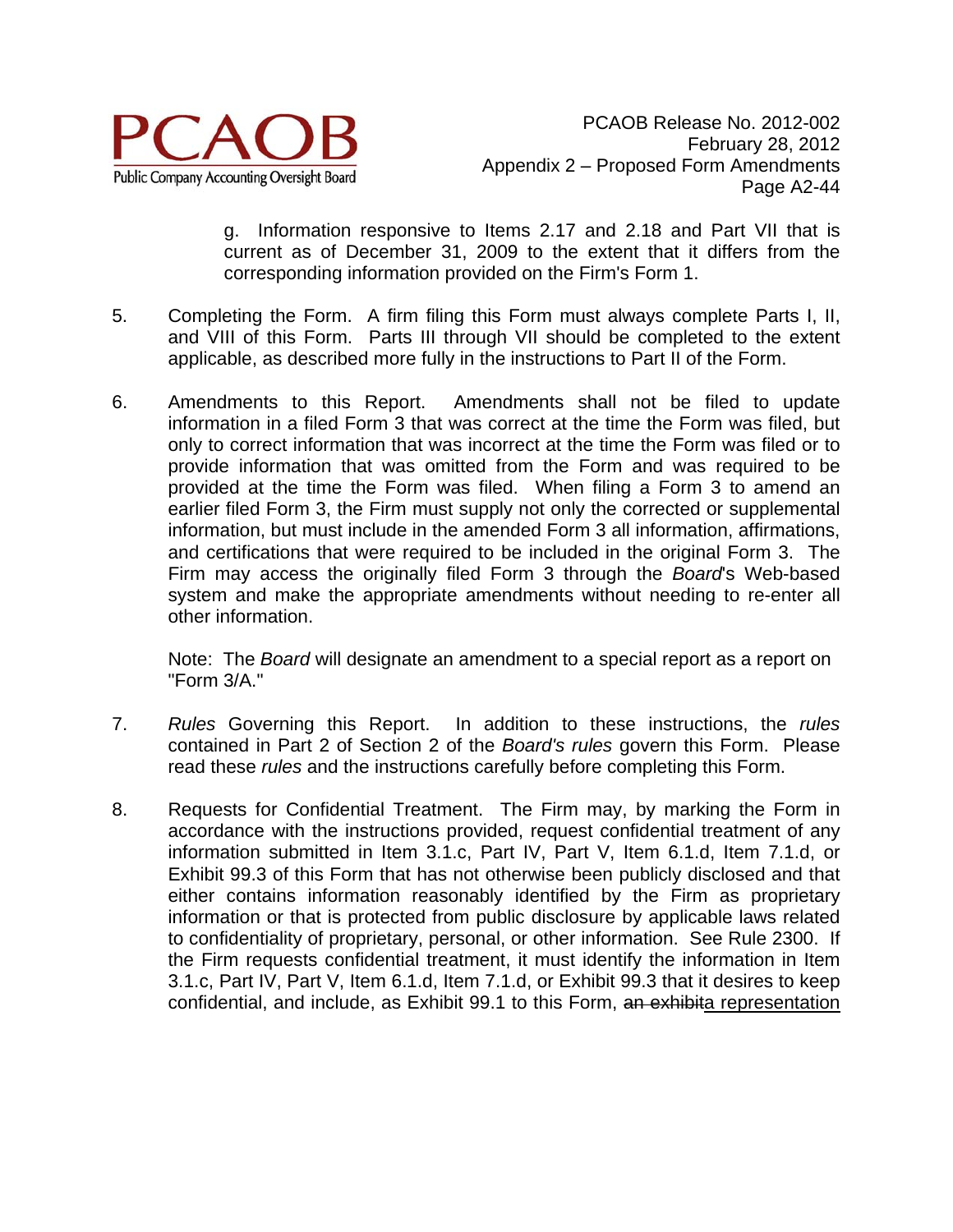

PCAOB Release No. 2012-002 February 28, 2012 Appendix 2 – Proposed Form Amendments Page A2-45

that, to the Firm's knowledge, the information for which confidential treatment is requested has not otherwise been publicly disclosed, and a detailed explanation of the grounds on which the information is considered proprietary or a detailed explanation of the basis for asserting that the information is protected by law from public disclosure and a copy of the specific provision of law that the Firm claims protects the information from public disclosure. If the Firm fails to include Exhibit 99.1, or includes an Exhibit 99.1 that compliesfails to comply with the requirements of Rule  $2300(c)(2)$ . the request for confidential treatment may be denied solely on the basis of the failure. The *Board* will normally grant confidential treatment requests for information concerning non-public disciplinary proceedings. The *Board* will determine whether or not to grant other confidential treatment requests on a case-by-case basis. If the Firm fails to include Exhibit 99.1, or includes an Exhibit 99.1 that fails to comply with Rule 2300(c)(2), the request for confidential treatment may be denied solely on the basis of that failureSee Rule 2300(c).

- 9. Assertions of Conflicts with Non-U.S. Law. If the Firm is a *foreign registered public accounting firm*, the Firm may, unless otherwise directed by the *Board* pursuant to Rule 2207(e), decline to provide certain information required by this Form if the Firm could not provide such information without violating non-U.S. law and the Firm proceeds in accordance with Rule 2207. The Firm may withhold responsive information on that basis from any Part of the Form other than Parts I, II, and VIII, and Items 7.1.a, 7.1.b, 7.1.c, and 7.2. If the firm withholds responsive information, the Firm must indicate, in accordance with the instructions in the relevant Part of the Form, the particular Items with respect to which the Firm has withheld responsive information. The Firm may not use the Form to make any general assertion that a particular requirement may conflict with non-U.S. law, but only to indicate that, on the basis of an asserted conflict, the Firm has in fact withheld from this Form required information.
- 10. Language. Information submitted as part of this Form, including any exhibit to this Form, must be in the English language.

# **PART I – IDENTITY OF THE FIRM**

Item 1.1 Name of Firm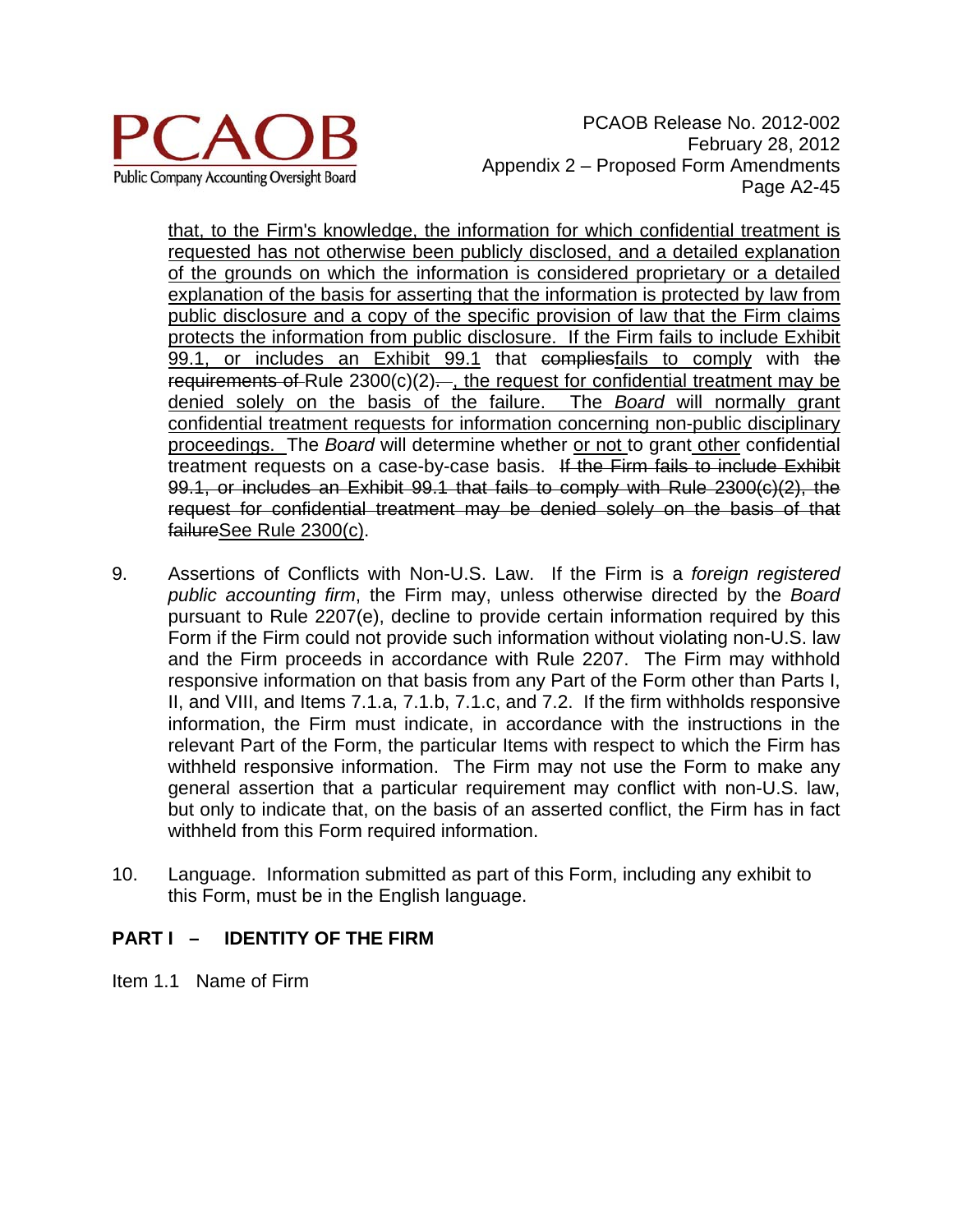

- a. State the legal name of the Firm*.* 
	- Note: If the Firm is filing this Form 3 to report that the Firm's legal name has changed, the name entered in Item 1.1.a should be the Firm's legal name before the name change that is being reported. The Firm's new name should be included in the response to Item 1.1.c.

b. If different than its legal name, state the name or names under which the Firm issues *audit reports*.

c. If the Firm is filing this Form 3 to report that the Firm's legal name has changed, state the new legal name of the Firm.

# **PART II – REASON FOR FILING THIS REPORT**

Indicate, by checking the relevant box(es) from among Items 2.1 through 2.18 below, the event(s) being reported on this Form. More than one event may be reported in the same Form 3 filing. For each event indicated below, proceed to the Parts and Items of this Form indicated parenthetically for the specific event being reported and provide the information therein described. Provide responses only to those Parts and Items of the Form specifically indicated for the event or events that the Firm identifies in this Part II as an event being reported on this Form. (For example, if the Form is being filed solely to report that the Firm has changed its name, check the box for Item 2.17 in this Part of the Form, and complete only Item 7.1 and Part VIII of the Form.) If the Firm is filing this Form to amend a previous filing, the Firm also should complete Item 2.19.

Note: In Items 2.4 through 2.11 and Item 2.15, the reportable event is described in terms of whether the Firm "has become aware" of certain facts. For these purposes, the Firm is deemed to have become aware of the relevant facts on the date that any partner, shareholder, principal, owner, or member of the Firm first becomes aware of the facts.

### *Audit Reports*

Item 2.1-I The Firm has withdrawn an *audit report* on an *issuer's* financial statements*,*  or withdrawn its consent to the use of its name in a report, document, or written communication containing an *issuer*'s financial statements, and the *issuer* has failed to comply with a *Commission* requirement to make a report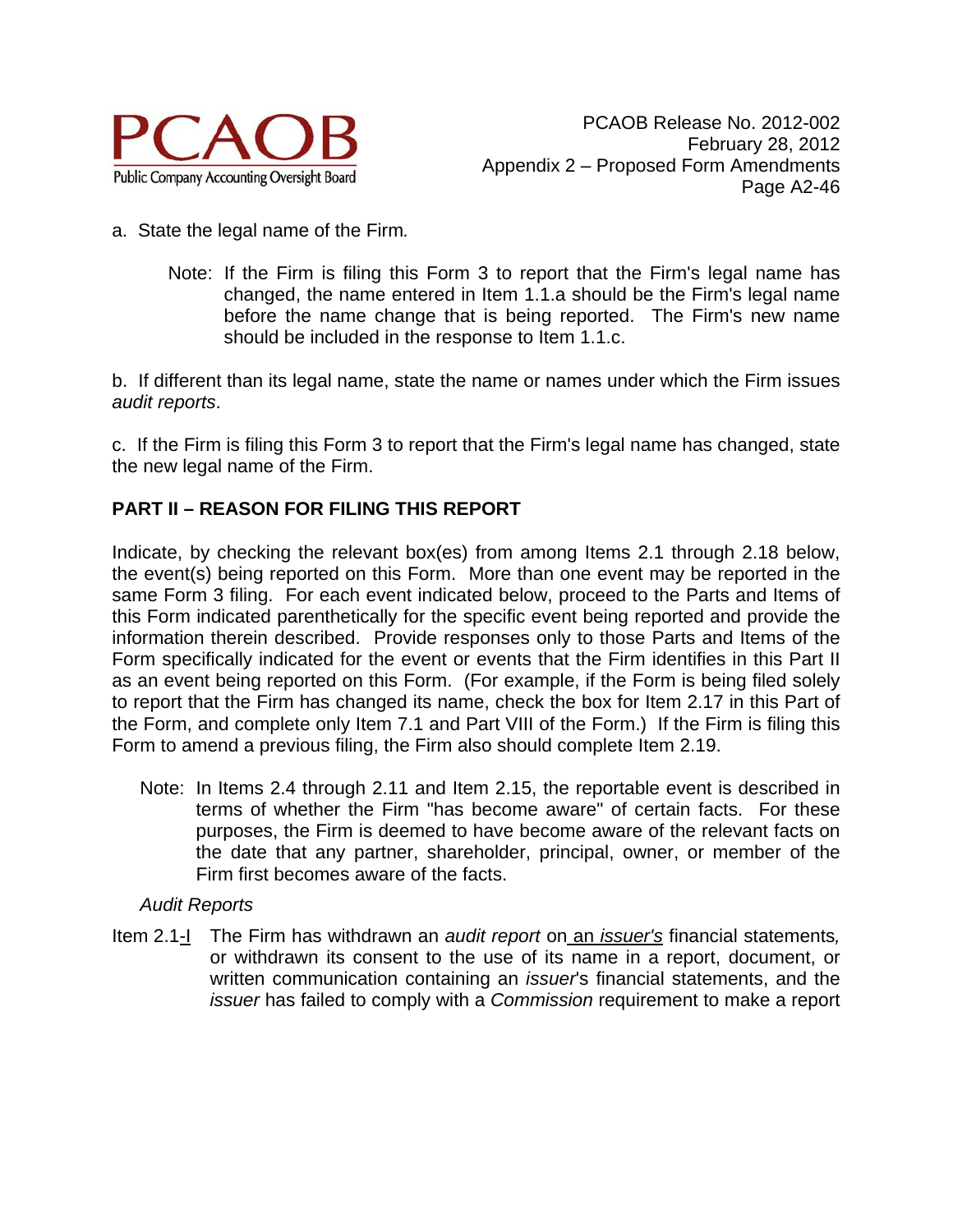

concerning the matter pursuant to Item 4.02 of *Commission* Form 8-K. (Complete Item 3.1 and Part VIII.)

- Item 2.1-B-D The Firm has withdrawn an *audit report* on a broker's or dealer's financial report, compliance report, or exemption report filed pursuant to SEC Rule 17a-5(d). (Complete Item 3.2 and Part VIII.)
- Item 2.1-C The Firm has resigned, declined to stand for re-appointment, or been dismissed from an *audit* engagement for an *issuer* (or a significant subsidiary of an *issuer*), and the *issuer* has failed to comply with a *Commission* requirement to make a report concerning the matter. (Complete Item 3.3 and Part VIII.)
- Item 2.2 The Firm has issued *audit reports* with respect to more than 100 *issuers* in a calendar year immediately following a calendar year in which the Firm did not issue *audit reports* with respect to more than 100 *issuers*. (Complete Part VIII.)
- Item 2.3 The Firm has issued *audit reports* with respect to 100 or fewer *issuers* in a completed calendar year immediately following a calendar year in which the Firm issued *audit reports* with respect to more than 100 *issuers*. (Complete Part VIII.)

Certain Legal Proceedings

- Item 2.4 The Firm has become aware that the Firm has become a defendant in a criminal proceeding prosecuted by a governmental criminal law enforcement authority. (Complete Item 4.1 and Part VIII.)
- Item 2.5 The Firm has become aware that, in a matter arising out of his or her conduct in the course of providing *audit services* or *other accounting services* to an *issuer*, *broker*, *dealer*, a partner, shareholder, principal, owner, member, or *audit* manager of the Firm has become a defendant in a criminal proceeding prosecuted by a governmental criminal law enforcement authority. (Complete Item 4.1 and Part VIII.)
- Item 2.6 The Firm has become aware that a partner, shareholder, principal, owner, member, or *audit* manager of the Firm who provided at least ten hours of *audit services* for any *issuer, broker*, *or dealer* during the Firm's current fiscal year or its most recently completed fiscal year has become a defendant in a criminal proceeding prosecuted by a governmental criminal law enforcement authority and is charged with fraud, embezzlement,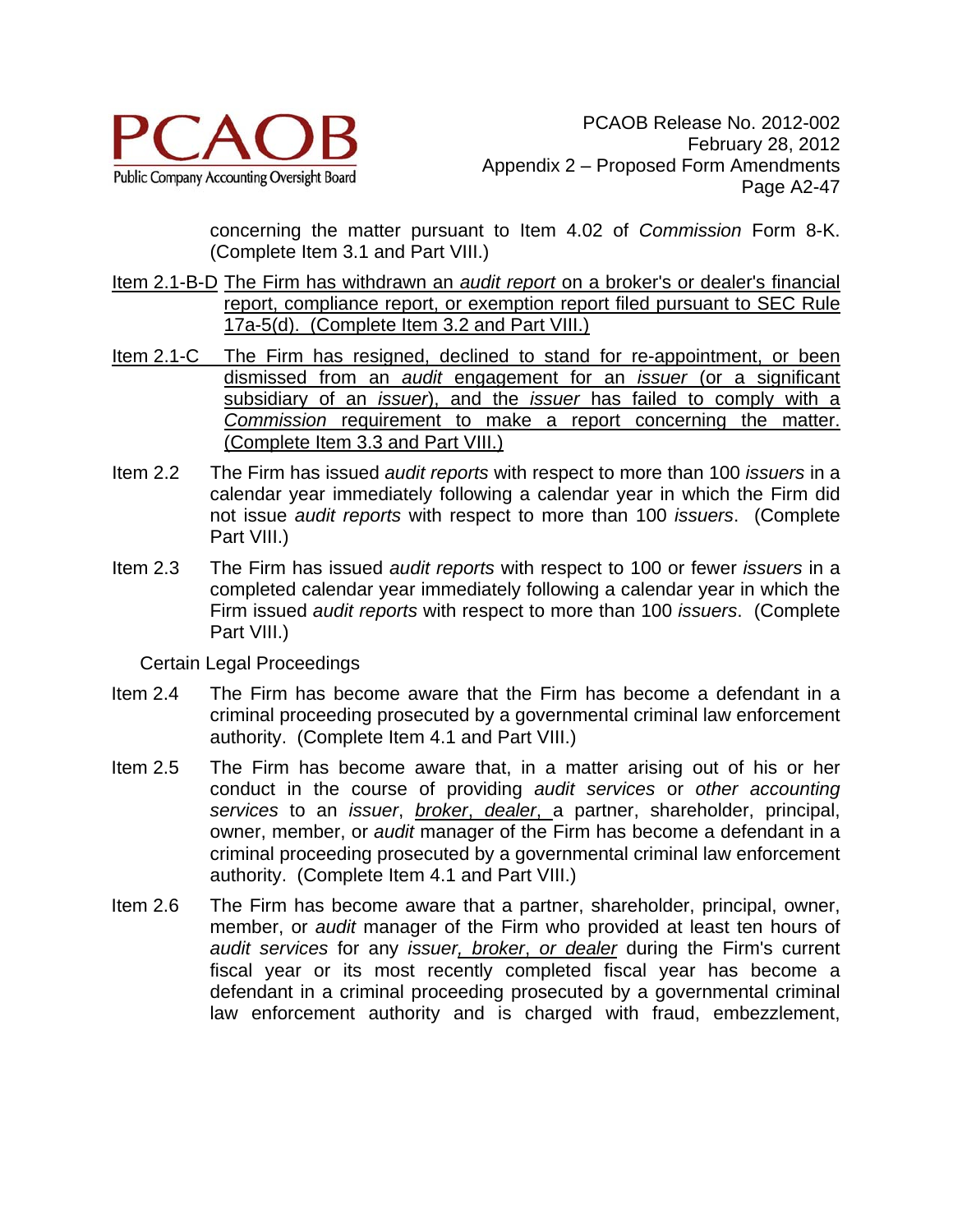

forgery, extortion, bribery, obstruction of justice, perjury, or false statements; or charged with any crime arising out of alleged conduct relating to accounting, auditing, securities, banking, commodities, taxation, consumer protection, or insurance. (Complete Item 4.1 and Part VIII.)

- Item 2.7 The Firm has become aware that, in a matter arising out of the Firm's conduct in the course of providing professional services for a client, the Firm has become a defendant or respondent in a civil or alternative dispute resolution proceeding initiated by a governmental entity or in an administrative or disciplinary proceeding other than a *Board* disciplinary proceeding. (Complete Item 4.1 and Part VIII.)
- Item 2.8 The Firm has become aware that, in a matter arising out of his or her conduct in the course of providing *audit services* or *other accounting services* to an *issuer*, *broker*, *dealer*, a partner, shareholder, principal, owner, member, or *audit* manager of the Firm has become a defendant or respondent in a civil or alternative dispute resolution proceeding initiated by a governmental entity or in an administrative or disciplinary proceeding other than a *Board* disciplinary proceeding. (Complete Item 4.1 and Part VIII.)
- Item 2.9 The Firm has become aware that, in a matter arising out of his or her conduct in the course of providing professional services for a client, a partner, shareholder, principal, owner, member, or *audit* manager of the Firm who provided at least ten hours of *audit services* for any *issuer, broker*, *or dealer* during the Firm's current fiscal year or its most recently completed fiscal year has become a defendant or respondent in a civil or alternative dispute resolution proceeding initiated by a governmental entity or in an administrative or disciplinary proceeding other than a *Board* disciplinary proceeding. (Complete Item 4.1 and Part VIII.)
- Item 2.10 The Firm has become aware that a proceeding meeting the criteria described in Items 2.4, 2.5, 2.6, 2.7, 2.8, or 2.9, above has been concluded as to the Firm or a partner, shareholder, principal, owner, member, or *audit* manager of the Firm (whether by dismissal, acceptance of pleas, through consents or settlement agreements, the entry of a final judgment, or otherwise). (Complete Item 4.2 and Part VIII.)
- Item 2.11 The Firm has become aware that the Firm, or the parent or a subsidiary of the Firm, has become the subject of a petition filed in a bankruptcy court, or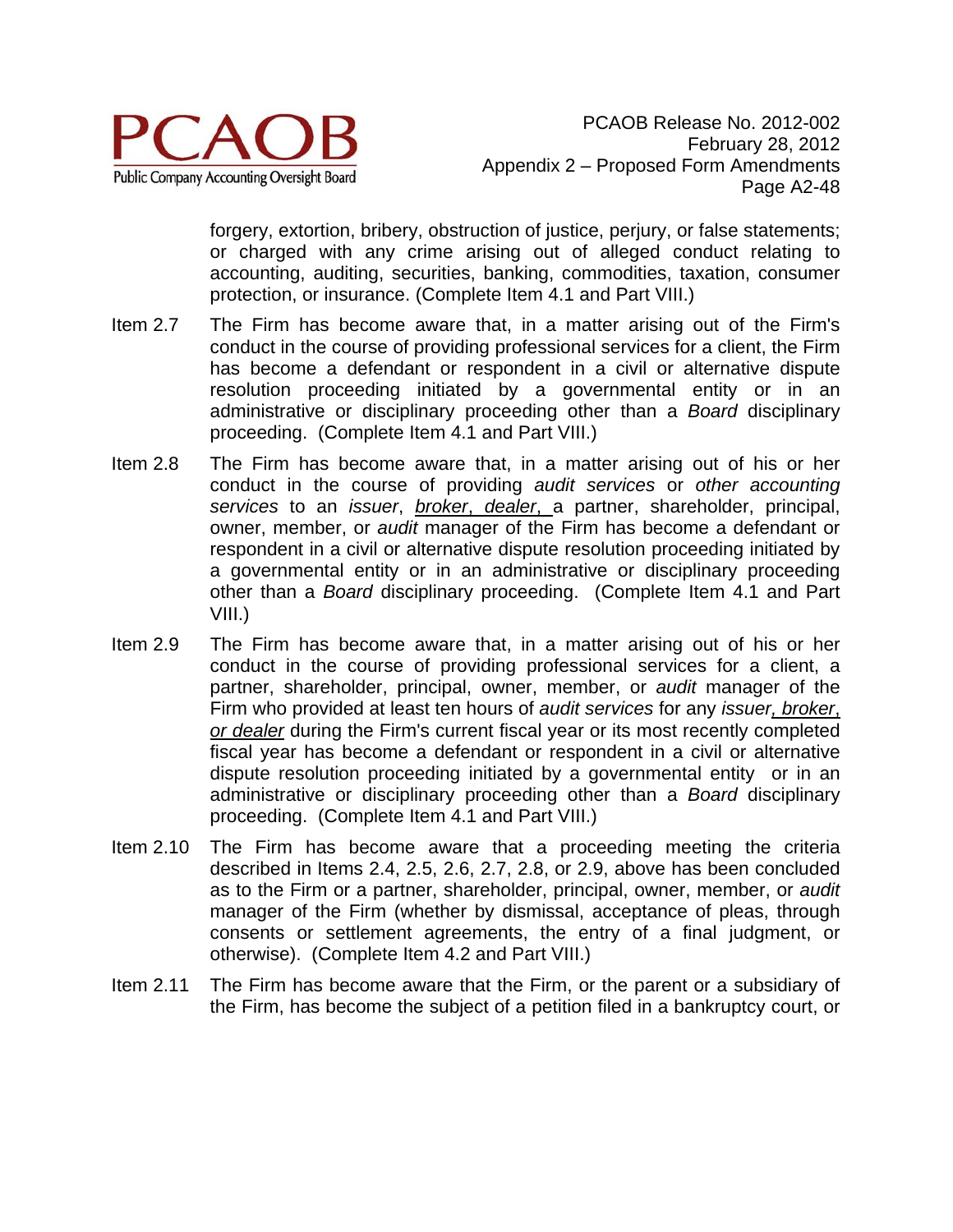

has otherwise become the subject of a proceeding in which a court or governmental agency (or, in a non-U.S. jurisdiction, a person or entity performing a comparable function) has assumed jurisdiction over substantially all of the assets or business of the Firm or its parent or a subsidiary. (Complete Item 4.3 and Part VIII.)

## Certain Relationships

- Item 2.12 The Firm has taken on as an employee, partner, shareholder, principal, or member, or has otherwise become owned or partly owned by, a person who is currently the subject of (a) a *Board* disciplinary sanction suspending or barring the person from being an *associated person of a registered public accounting firm,* or (b) a *Commission* order under Rule 102(e) of the *Commission*'s Rules of Practice suspending or denying the privilege of appearing or practicing before the *Commission*, or (c) a court-ordered injunction prohibiting appearance or practice before the *Commission.* (Complete Item 5.1 and Part VIII.)
- Item 2.13 The Firm has become owned or partly owned by an entity that is currently the subject of (a) a *Board* disciplinary sanction suspending or revoking that entity's registration or disapproving that entity's application for registration, or (b) a *Commission* order under Rule 102(e) of the *Commission*'s Rules of Practice suspending or denying the privilege of appearing or practicing before the *Commission*, or (c) a court-ordered injunction prohibiting appearance or practice before the *Commission*. (Complete Item 5.2 and Part VIII.)
- Item 2.14 The Firm has entered into a contractual or other arrangement to receive consulting or other professional services from a person or entity meeting any of the criteria described in Items 2.12 or 2.13 above. (Complete Item 5.3 and Part VIII.)

Licenses and Certifications

Item 2.15 The Firm has become aware that its authorization to engage in the business of auditing or accounting in a particular jurisdiction has ceased to be effective or has become subject to conditions or contingencies other than conditions or contingencies imposed on all firms engaged in the business of auditing or accounting in the jurisdiction. (Complete Item 6.1 and Part VIII.)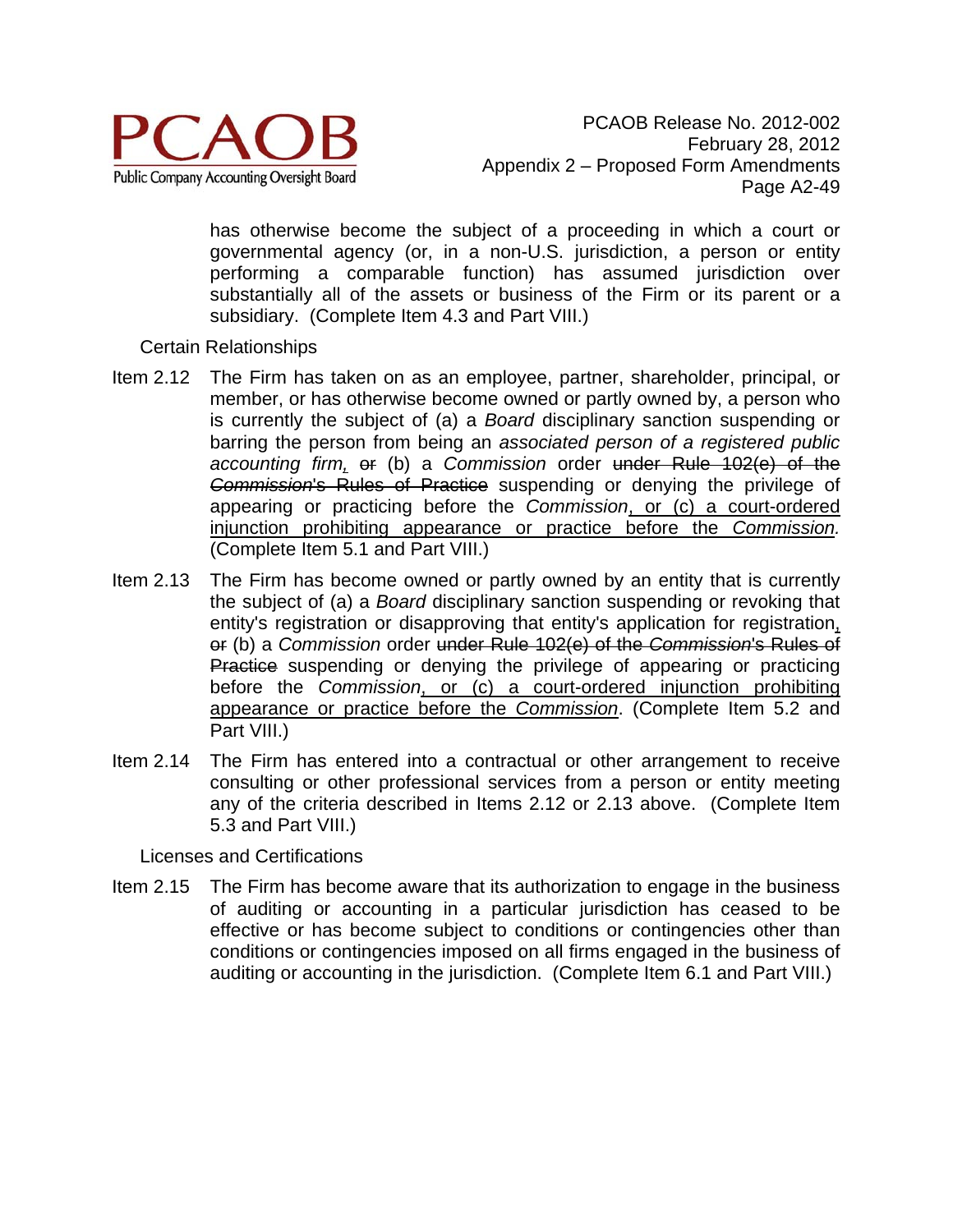

Item 2.16 The Firm has obtained a license or certification authorizing the Firm to engage in the business of auditing or accounting and which has not been identified on any Form 1 or Form 3 previously filed by the Firm, or there has been a change in a license or certification number identified on a Form 1 or Form 3 previously filed by the Firm. (Complete Item 6.2 and Part VIII.)

Changes in the Firm or the Firm's *Board* Contact Person

- Item 2.17 The Firm has changed its legal name while otherwise remaining the same legal entity that it was before the name change. (Complete Item 7.1 and Part VIII.)
- Item 2.18 There has been a change in the business mailing address, business telephone number, business facsimile number, or business e-mail of the person most recently designated by the Firm (on Form 2, Form 3, or Form 4) as the Firm's primary contact with the *Board*, or the Firm is designating a new person to serve as the primary contact. (Complete Item 7.2 and Part VIII.)

Amendment

Item 2.19 Amendments

If this is an amendment to a report previously filed with the *Board –* 

a. Indicate, by checking the box corresponding to this item, that this is an amendment.

b. Identify the specific Item numbers of this Form (other than this Item 2.19) as to which the Firm's response has changed from that provided in the most recent Form 3 or amended Form 3 filed by the Firm with respect to the events reported on this Form.

### **PART III – WITHDRAWN** *AUDIT REPORTS* **AND** *ISSUER AUDITOR* **CHANGES**

Item 3.1 Withdrawn *issuer audit reports* and consents

If the Firm has withdrawn an *audit report* on an *issuer's* financial statements*,* or withdrawn its consent to the use of its name in a report, document, or written communication containing an *issuer*'s financial statements, and the *issuer* has failed to comply with a *Commission* requirement to make a report concerning the matter pursuant to Item 4.02 of *Commission* Form 8-K*,* provide –

a. The *issuer*'s name and CIK number, if any;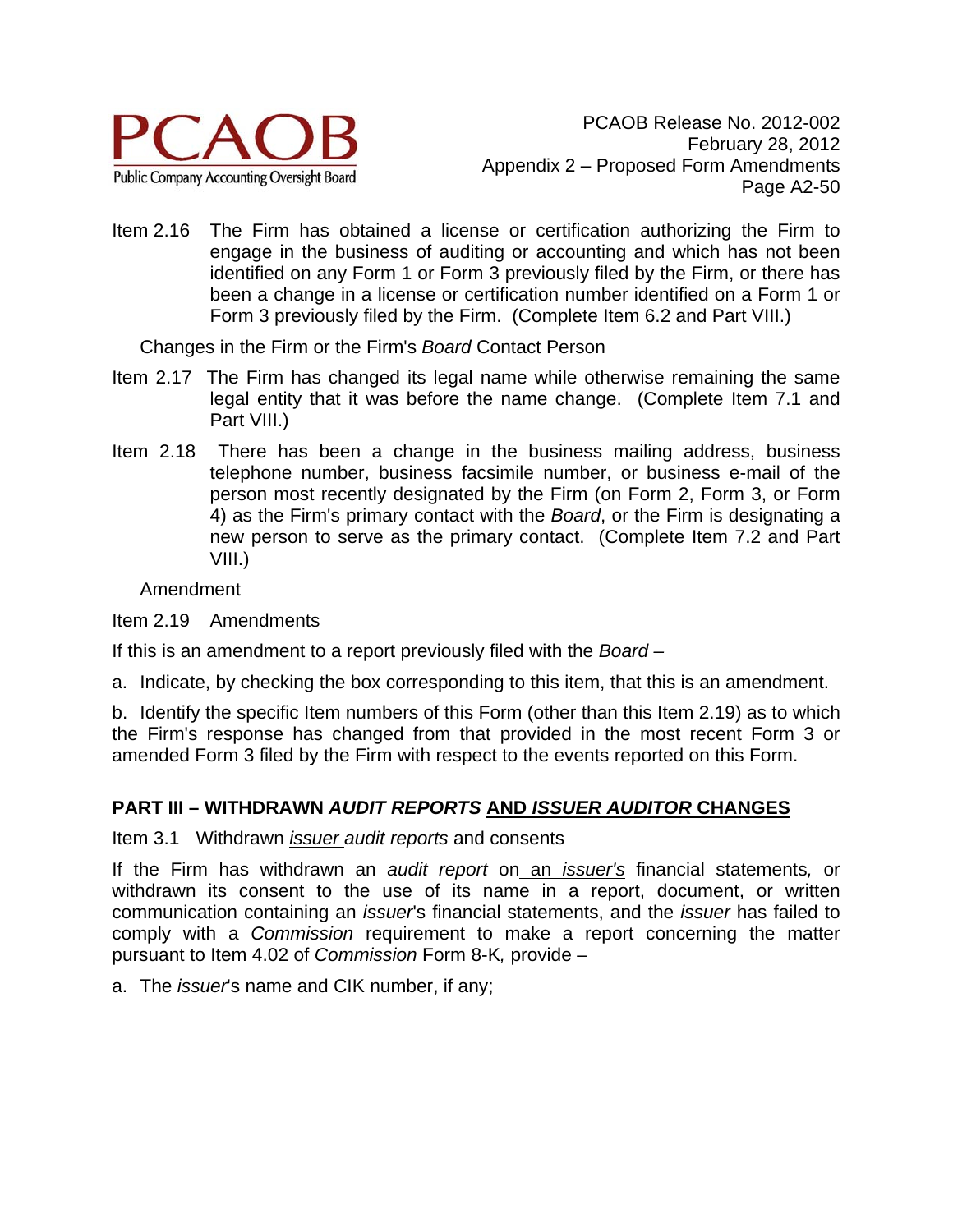

b. The date(s) of the *audit report*(s) that the Firm has withdrawn, or to which the Firm's withdrawal of consent relates; and

c. A description of the reason(s) the Firm has withdrawn the *audit report*(s) or the consent.

Note: The 30-day period in which the Firm must report the event does not begin to run unless and until the *issuer* fails to report on Form 8-K within the time required by the *Commission*'s rules. The Firm must then report the event on Form 3 within 30 days of the expiration of the required Form 8-K filing deadline, unless, within that 30-day period, the *issuer* reports on a late-filed Form 8-K.

Item 3.2 Withdrawn *broker* and *dealer audit reports* 

If the Firm has withdrawn an *audit report* on a *broker's* or *dealer's* financial report, compliance report, or exemption report, pursuant to SEC Rule 17a-5(d), or withdrawn its consent to the use of its name in a report, document, or written communication containing a *broker's* or *dealer's* financial report, compliance report, or exemption report, provide –

a. The *broker's* or *dealer's* name, CRD number, and CIK number, if any;

b. The *date(s)* of the report(s) that the Firm has withdrawn; and

c. A description of the reason(s) the Firm has withdrawn the report(s).

Item 3.3 *Issuer auditor* changes

If the Firm has resigned, declined to stand for re-appointment, or been dismissed from an *audit* engagement and the former client is an *issuer* (or a significant subsidiary of an *issuer*) and the *issuer* has failed to comply with a *Commission* requirement to make a report concerning the matter pursuant to Item 4.01 of *Commission* Form 8-K, state –

a. Whether the Firm resigned, declined to stand for re-election or was dismissed and the date thereof;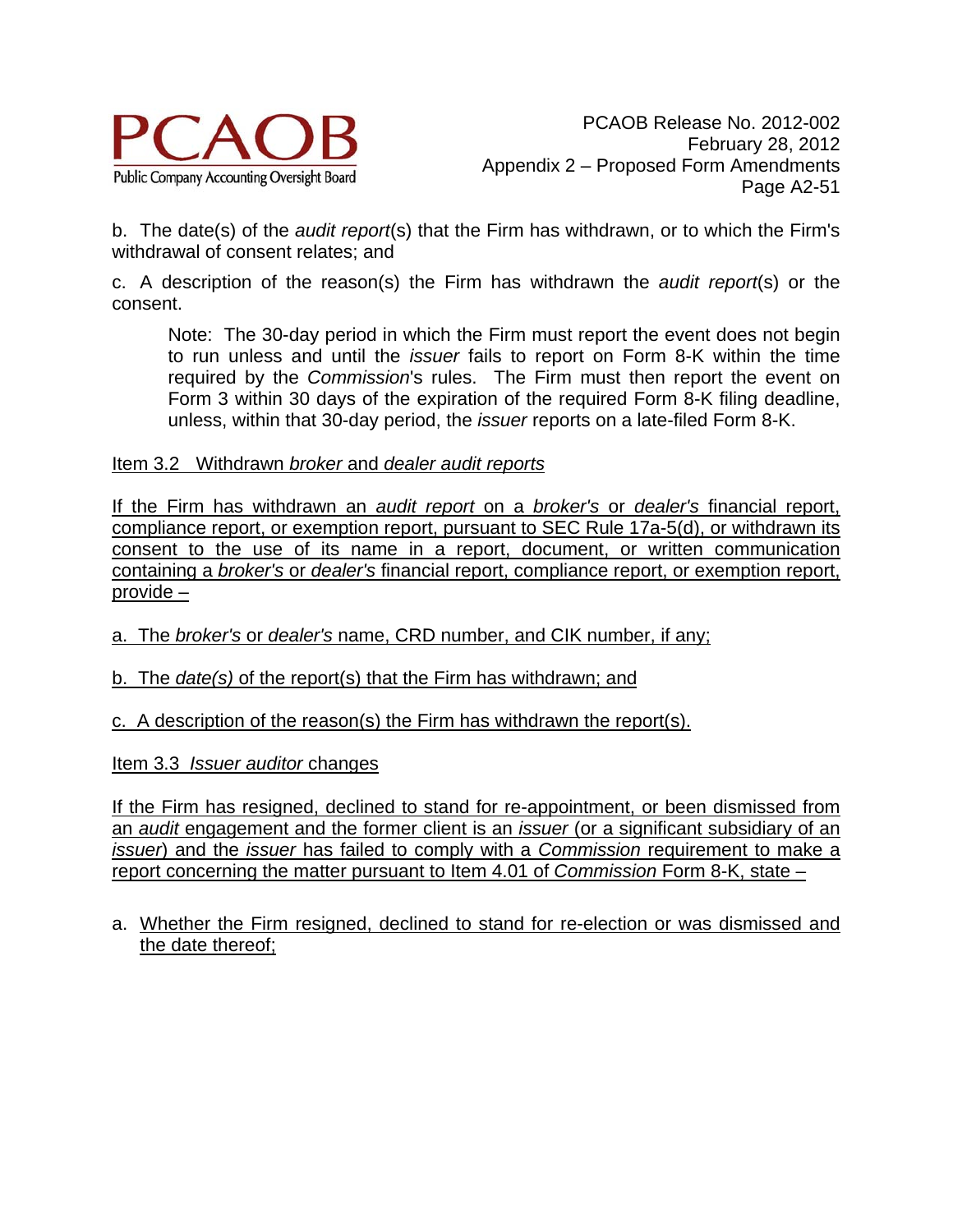

- b. Whether the Firm's audit report(s) for the former client for either of the past two years contained an adverse opinion or a disclaimer of opinion, or was qualified or modified as to uncertainty, audit scope, or accounting principles;
- c. Whether the former client's audit committee (or equivalent body), or board of directors (or equivalent body) recommended or approved the decision to change Firms; and
- d. Whether during the former client's two most recent fiscal years and any subsequent interim period preceding such change in Firms there were any disagreements with the Firm on any matter of accounting principles or practices, financial statement disclosure, or auditing scope or procedure, which disagreement(s), if not resolved to the satisfaction of the Firm would have caused the Firm to make reference to the subject matter of the disagreement(s) in connection with its audit report(s).

# **PART IV – CERTAIN PROCEEDINGS**

Item 4.1 Criminal, Governmental, Administrative, or Disciplinary Proceedings

If the Firm has indicated in this Form 3 that any of the events described in Items 2.4, 2.5, 2.6, 2.7, 2.8, or 2.9 has occurred, provide the following information with respect to each such event –

a. The name, filing date, and case or docket number of the proceeding, and the nature of the proceeding, *i.e.*, whether it is a criminal proceeding, a civil or alternative dispute resolution proceeding, or an administrative or disciplinary proceeding.

b. The name of the court, tribunal, or body in or before which the proceeding was filed.

c. An indication whether the Firm itself is a defendant or respondent in the proceeding and, if so, the statutes, rules, or legal duties that the firm is alleged to have violated, and a brief description of the firm's alleged conduct in violation of those statutes, rules, or legal duties.

d. The names of every defendant or respondent who is a partner, shareholder, principal, owner, member, or *audit* manager of the Firm, or who was such either at the time the Firm received notice of the proceeding or at the time of the alleged conduct on which any claim or charge is based, and who provided at least ten hours of *audit services* for any *issuer, broker*, or *dealer* during the Firm's current fiscal year or its most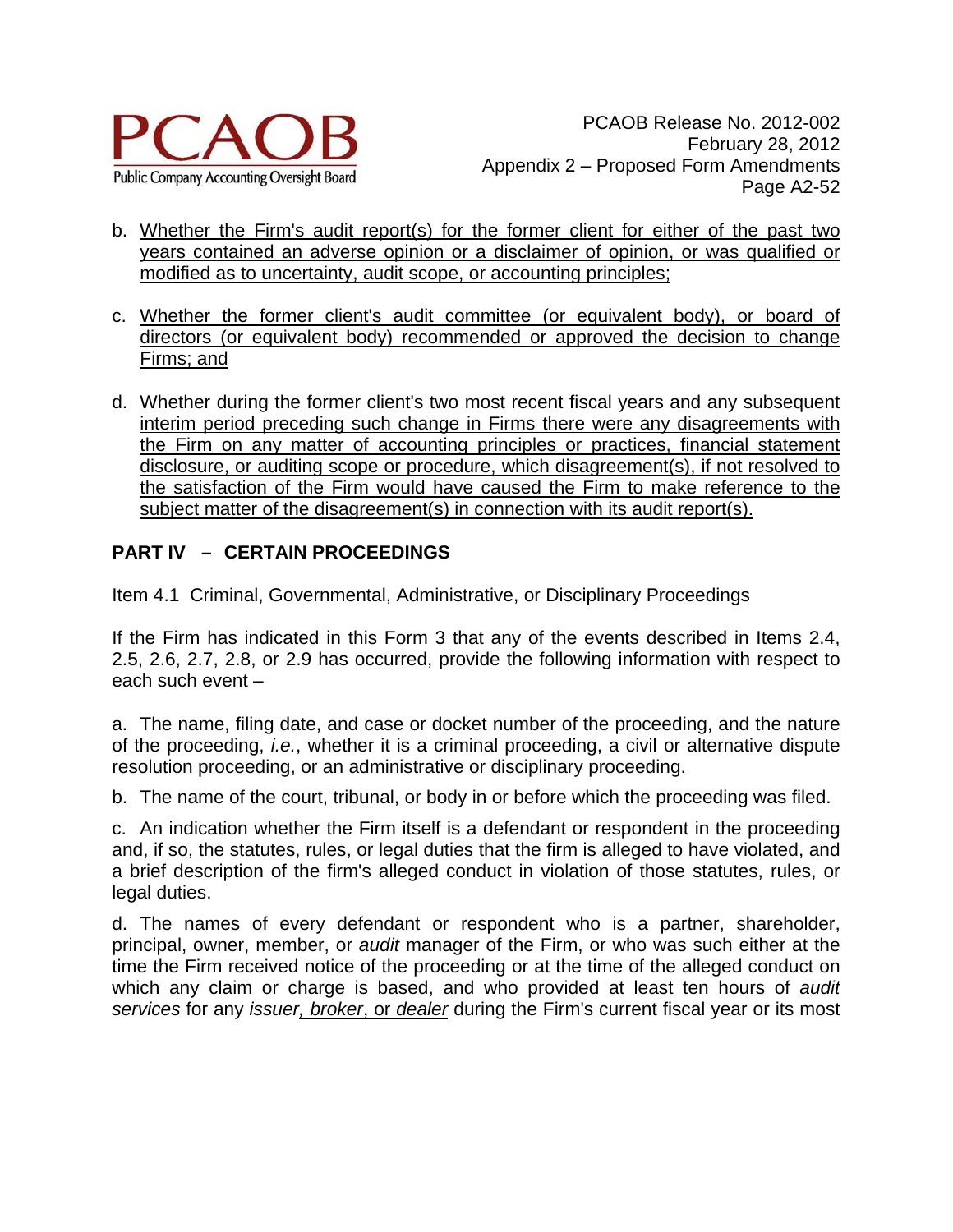

recent fiscal year; and, as to each such defendant or respondent, the statutes, rules, or legal duties that he or she is alleged to have violated, and a brief description of his or her alleged conduct in violation of those statutes, rules, or legal duties.

e. The name of any client that was the recipient of the professional services to which any claim or charge in the proceeding relates.

> Note: For the purpose of this Part, administrative or disciplinary proceedings include those of the *Commission*; any other federal, *state*, or non-U.S. agency, board, or administrative or licensing authority; and any professional association or body. Investigations that have not resulted in the commencement of a proceeding need not be included.

Item 4.2 Concluded Criminal, Governmental, Administrative, or Disciplinary **Proceedings** 

If any proceeding meeting the criteria described in Items 2.4, 2.5, 2.6, 2.7, 2.8, or 2.9, including any proceeding reported in Item 4.1, has been concluded as to the Firm or a partner, shareholder, principal, owner, member, or *audit* manager of the Firm (whether by dismissal, acceptance of pleas, through consents or settlement agreements, the entry of a final judgment, or otherwise), provide –

a. The name, filing date, and case or docket number of the proceeding, and the nature of the proceeding, *i.e.*, whether it is a criminal proceeding, a civil or alternative dispute resolution proceeding, or an administrative or disciplinary proceeding;

b. The name of the court, tribunal, or body in or before which the proceeding was filed; and

c. A brief description of the terms of the conclusion of the proceeding as to the Firm or partner, shareholder, principal, owner, member, or *audit* manager.

Item 4.3 Bankruptcy or Receivership

If the Firm, or the parent or a subsidiary thereof, has become the subject of a petition filed in a bankruptcy court, or has otherwise become the subject of a proceeding in which a court or governmental agency (or, in a non-U.S. jurisdiction, a person or entity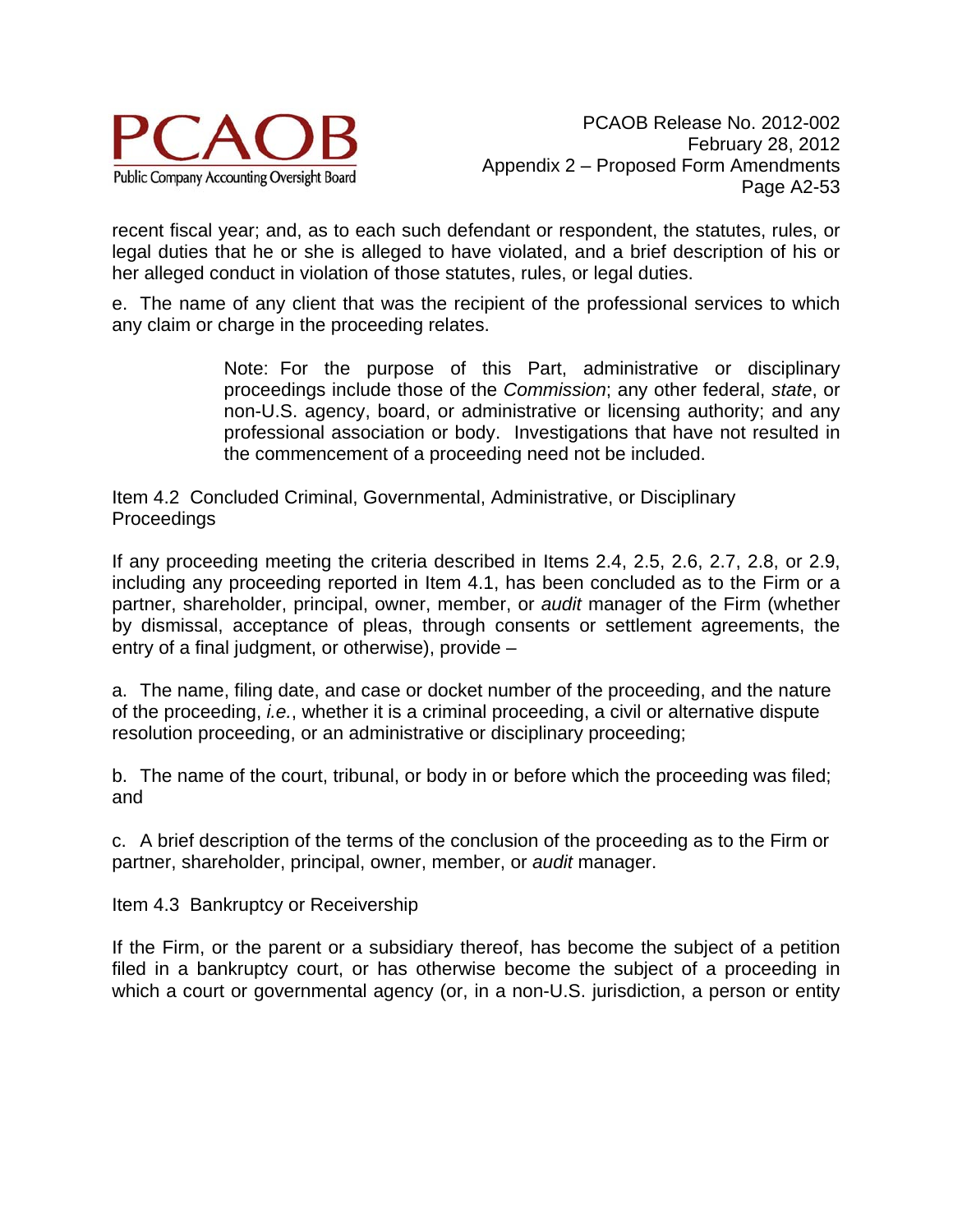

performing a comparable function) has assumed jurisdiction over substantially all of the assets or business of the Firm or its parent or a subsidiary, provide –

- a. the name of the proceeding;
- b. the name of the court or governmental body;
- c. the date of the filing or of the assumption of jurisdiction; and

d. the identity of the receiver, fiscal agent or similar officer, if applicable, and the date of his or her appointment.

## **PART V – CERTAIN RELATIONSHIPS**

Item 5.1 New Relationship with Person Subject to Bar or Suspension

If the Firm has taken on as an employee, partner, shareholder, principal, or member, or has otherwise become owned or partly owned by, a person who is currently the subject of (a) a *Board* disciplinary sanction suspending or barring the person from being an associated person of a registered public accounting firm,  $\Theta$ <sub>f</sub> (b) a *Commission* order under Rule 102(e) of the *Commission*'s Rules of Practice suspending or denying the privilege of appearing or practicing before the *Commission,* or (c) a court-ordered injunction prohibiting appearance or practice before the *Commission*, provide –

- a. the name of the person;
- b. the nature of the person's relationship with the Firm; and
- c. the date on which the person's relationship with the Firm began.

Item 5.2 New Ownership Interest by Firm Subject to Bar or Suspension

If the Firm has become owned or partly owned by an entity that is currently the subject of (a) a *Board* disciplinary sanction suspending or revoking that entity's registration or disapproving that entity's application for registration, or (b) a *Commission* order under Rule 102(e) of the *Commission*'s Rules of Practice suspending or denying the privilege of appearing or practicing before the *Commission,* or (c) a court-ordered injunction prohibiting appearance or practice before the *Commission*, provide –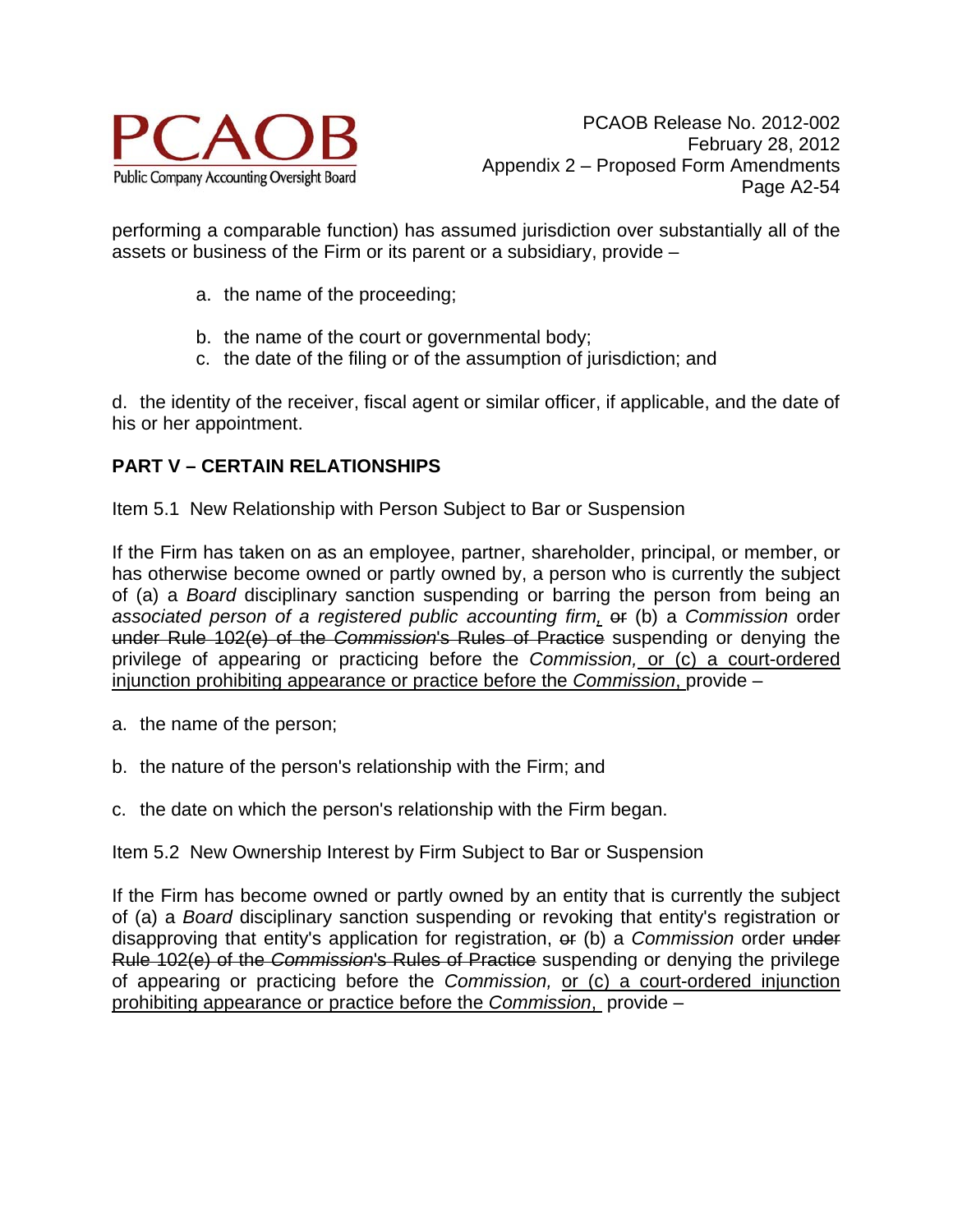

- a. the name of the entity that has obtained an ownership interest in the Firm;
- b. the nature and extent of the ownership interest; and
- c. the date on which the ownership interest was obtained.

Item 5.3 Certain Arrangements to Receive Consulting or Other Professional Services

If the Firm has entered into a contractual or other arrangement to receive consulting or other professional services from a person or entity meeting any of the criteria described in Items 2.12 or 2.13 above, provide –

- a. the name of the person or entity;
- b. the date that the Firm entered into the contract or other arrangement; and
- c. a description of the services to be provided to the Firm by the person or entity.

## **PART VI – LICENSES AND CERTIFICATIONS**

Item 6.1 Loss of, or Limitations Imposed on, Authorization to Engage in the Business of Auditing or Accounting

If the Firm's authorization to engage in the business of auditing or accounting in a particular jurisdiction has ceased to be effective or has become subject to conditions or contingencies other than conditions or contingencies imposed on all firms engaged in the business of auditing or accounting in the jurisdiction, provide –

a. the name of the *state*, agency, board or other authority that had issued the license or certification related to such authorization;

b. the number of the license or certification;

c. the date that the authorization ceased to be effective or became subject to conditions or contingencies, and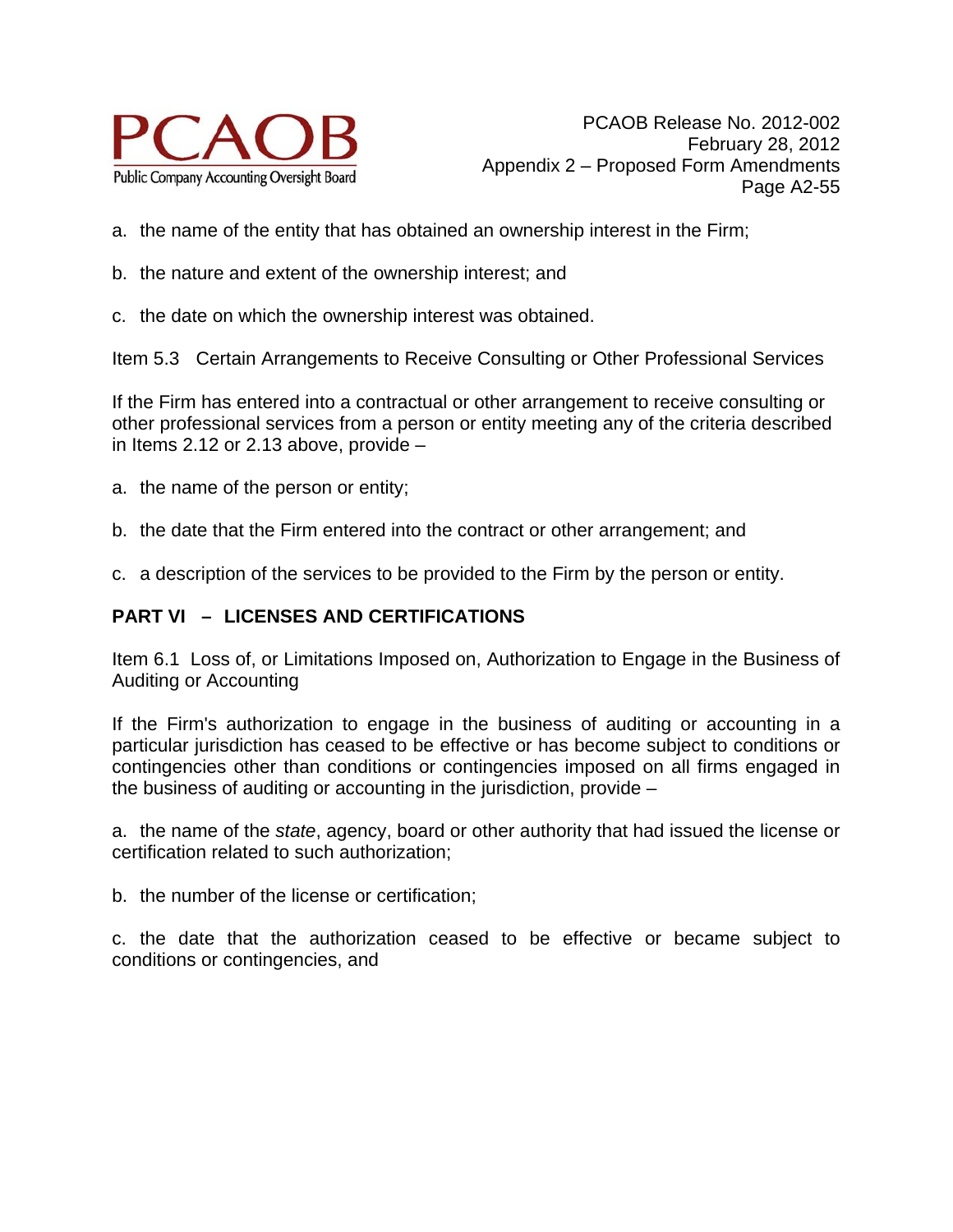

d. a brief description of the reason(s) for such action, including a description of the conditions or contingencies, if any.

Item 6.2 New License or Certification

If the Firm has obtained any license or certification authorizing the Firm to engage in the business of auditing or accounting, and which has not been identified on any Form 1 or Form 3 previously filed by the Firm, or there has been a change in any license or certification number identified on a Form 1 or Form 3 previously filed by the Firm, provide –

- a. the name of the issuing *state*, agency, board or other authority;
- b. the number of the license or certification;
- c. the date the license or certification took effect; and

d. if the license or certification replaces another license or certification issued by the same authority, the number of the replaced license or certification.

Note: If the Firm is filing a Form 4 to report a change in its form of organization, change in jurisdiction, or a business combination, the Firm should report on Form 4, rather than Form 3, any related license change that takes effect before the submission of the Form 4.

#### **PART VII – CHANGES IN THE FIRM OR THE FIRM'S** *BOARD* **CONTACT PERSON**

Item 7.1 Change in Name of Firm

If the Firm is reporting a change in its legal name –

- a. State the new legal name of the Firm;
- b. State the legal name of the Firm immediately preceding the new legal name;
- c. State the effective date of the name change;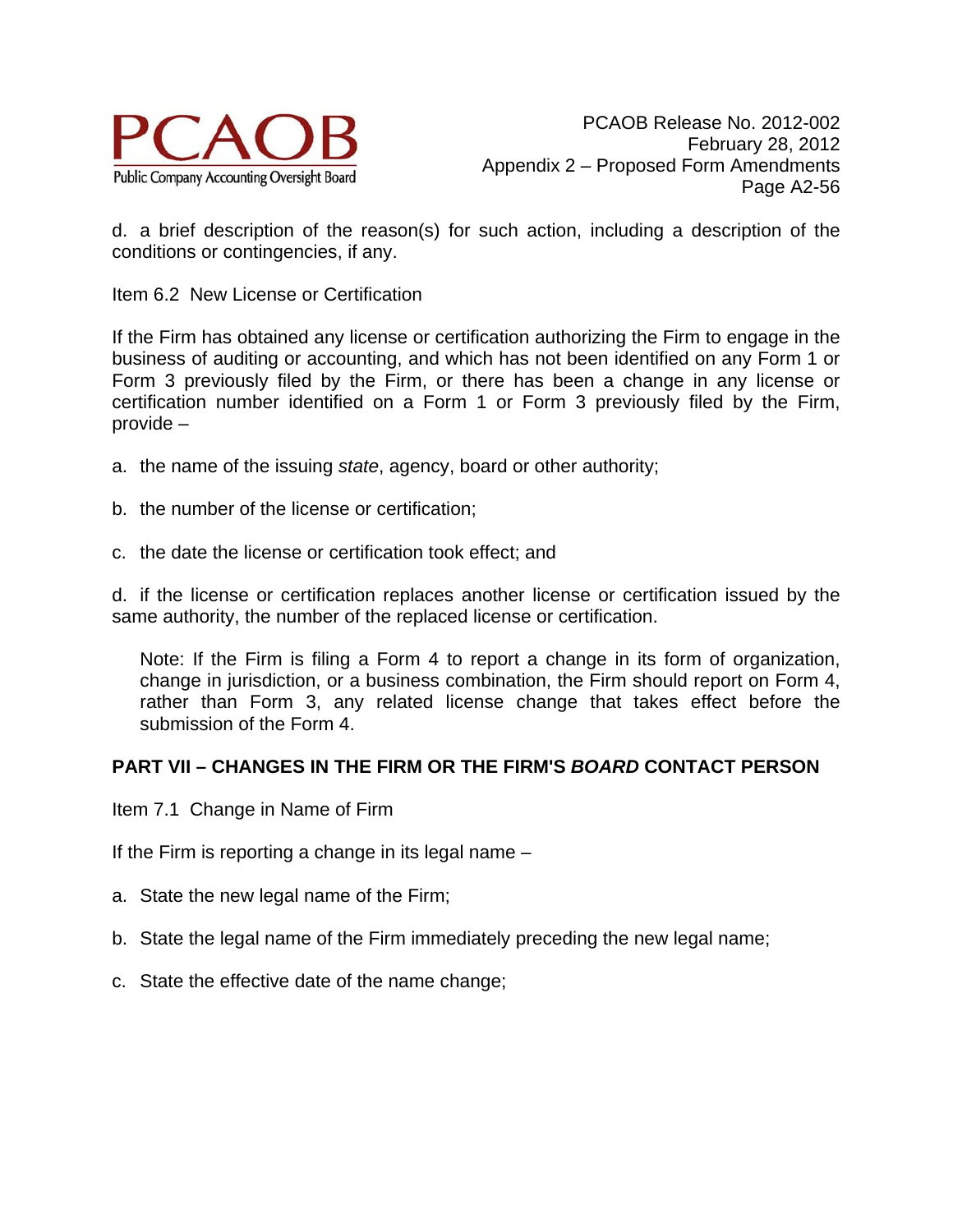

d. Provide a brief description of the reason(s) for the change; and

e. Affirm, by checking the box corresponding to this Item, that, other than the name change, the Firm is the same legal entity that it was before the name change.

Note: If, other than the name change, the Firm is not the same legal entity that it was before the name change, whether because of a change in the Firm's legal form of organization or because of other transactions, the registration status of the predecessor firm does not automatically attach to the Firm, and the Firm cannot report the event as a name change. If the Firm cannot make the affirmation required by Item 7.1.e, the Firm cannot execute the certification in Part VIII as to Item 7.1, and this Form cannot be deemed filed under Rule 2206.

In that event, the Firm should consider whether, pursuant to the provisions of Rule 2108, the Firm can make the representations required in a Form 4 filing to enable the predecessor firm's registration to attach to the Firm. If the Firm cannot or does not file with the *Board* a Form 4 making all necessary representations, the predecessor firm's registration does not attach to the Firm. In those circumstances, the Firm may not lawfully prepare or issue an *audit report* without first filing an application for registration on Form 1 and having that application approved by the *Board*.

Note: If the Firm is filing a Form 4 to report a change in its form of organization, change in jurisdiction, or a business combination, the Firm should report any related name change on Form 4 and not on Form 3.

Item 7.2 Change in Contact Information

If there has been a change in the business mailing address, business telephone number, business facsimile number, or business e-mail address of the person most recently designated by the Firm (on Form 2, Form 3, or Form 4) as the Firm's primary contact with the *Board*, or if the Firm is designating a new person to serve as the primary contact, provide the name and current business mailing address, business telephone number, business facsimile number, and business e-mail of the partner or authorized officer of the Firm who will serve as the Firm*'*s primary contact with the *Board*.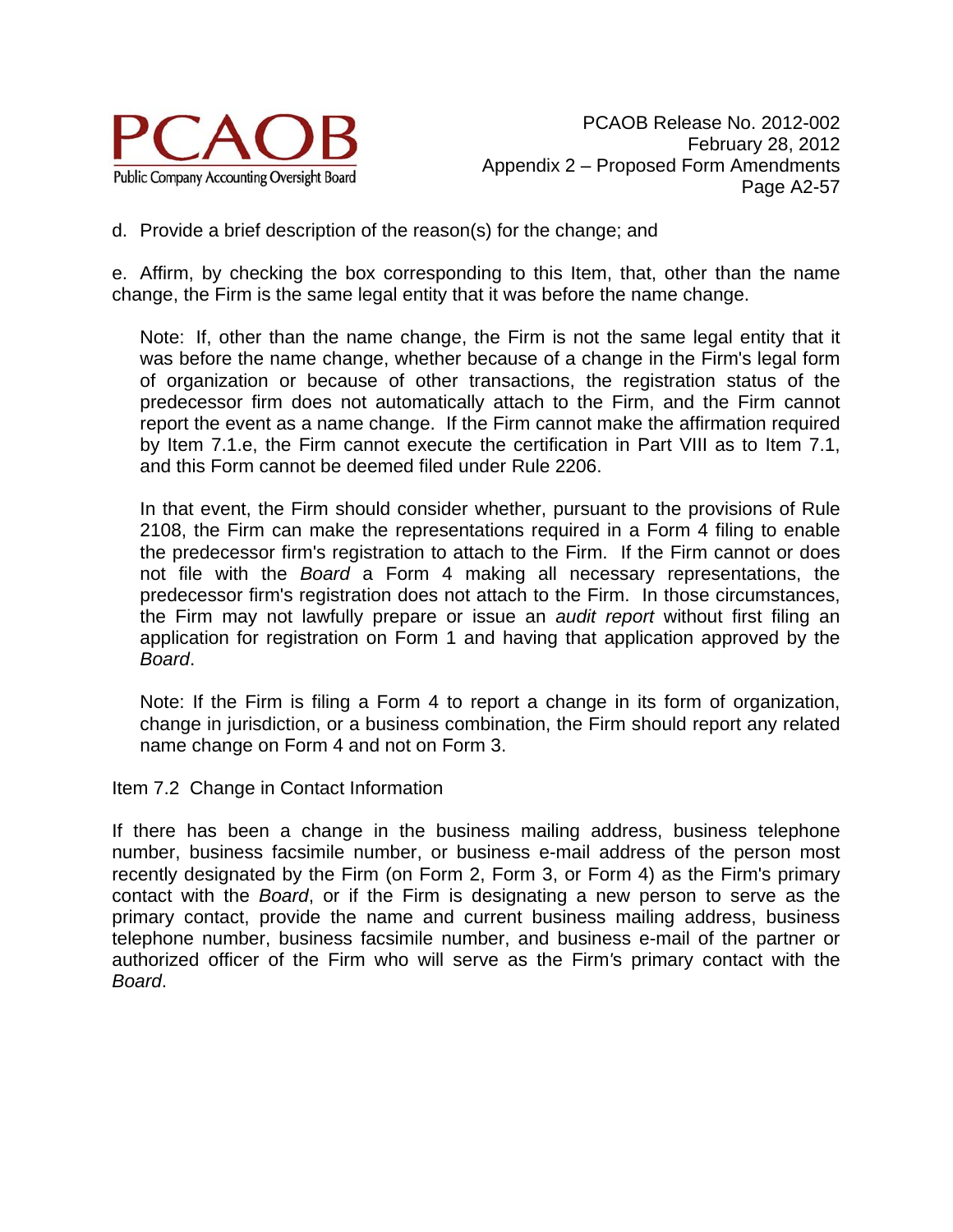

# **PART VIII – CERTIFICATION OF THE FIRM**

Item 8.1 Signature of Partner or Authorized Officer

This Form must be signed on behalf of the Firm by an authorized partner or officer of the Firm including, in accordance with Rule 2204, both a signature that appears in typed form within the electronic submission and a corresponding manual signature retained by the Firm. The signer must certify that  $-$ 

- a. the signer is authorized to sign this Form on behalf of the Firm*;*
- b*.* the signer has reviewed this Form;

c. based on the signer's knowledge, this Form does not contain any untrue statement of a material fact or omit to state a material fact necessary to make the statements made, in light of the circumstances under which such statements were made, not misleading; and

- d. either –
- 1. based on the signer's knowledge, the Firm has not failed to include in this Form any information or affirmation that is required by the instructions to this Form, with respect to the event or events being reported on this Form, or
- 2. based on the signer's knowledge
	- (A) the Firm is a *foreign registered public accounting firm* and has not failed to include in this Form any information or affirmation that is required by the instructions to this Form, with respect to the event or events being reported on this Form, except for information or affirmations that the Firm asserts it cannot provide to the *Board* on this Form 3 without violating non-U.S. law;
	- (B) with respect to any such withheld information or affirmation, the Firm has made the efforts required by PCAOB Rule 2207(b) and has in its possession the materials required by PCAOB Rule 2207(c); and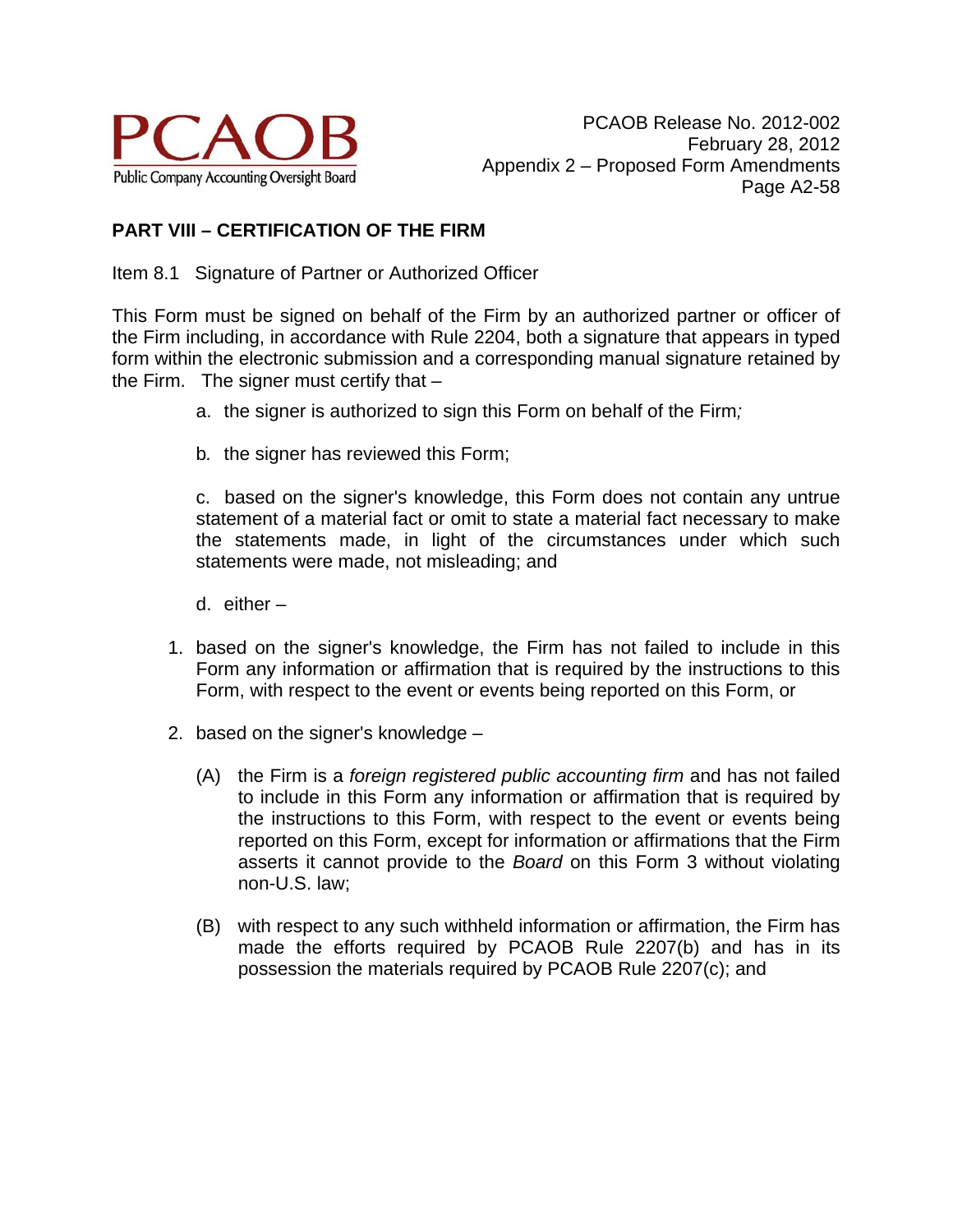

(C) the Firm has indicated, in accordance with the instructions to this Form, each Item of this Form with respect to which the Firm has withheld any required information.

The signature must be accompanied by the signer's title, the capacity in which the signer signed the Form, the date of signature, and the signer's business mailing address, business telephone number, business facsimile number, and business e-mail address.

### **PART IX – EXHIBITS**

To the extent applicable under the foregoing instructions, each special report must be accompanied by the following exhibits:

Exhibit 99.1 Request for Confidential Treatment

Exhibit 99.3 Materials Required by Rule 2207(c)(2)-(4) – *Submit Only as an Exhibit to an Amended Form 3 in Response to a Request Made Pursuant to Rule 2207(d)*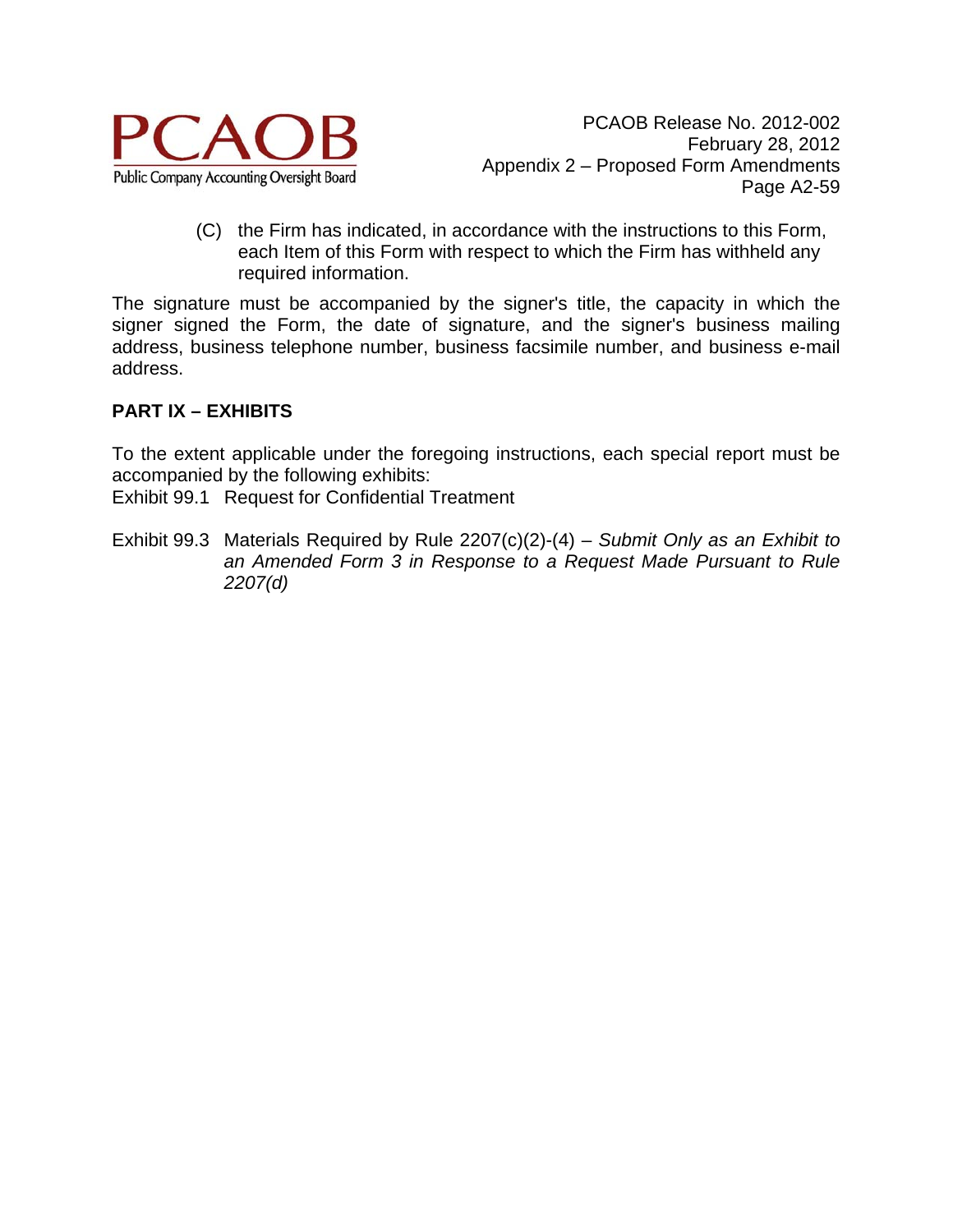

#### **FORM 4 – SUCCEEDING TO REGISTRATION STATUS OF PREDECESSOR**

#### GENERAL INSTRUCTIONS

- 1. Purpose of this Form. Effective December 31, 2009, this Form must be used to submit information, representations, and affirmations to the *Board,* pursuant to Rule 2109, by a *public accounting firm* that seeks to succeed to the registration status of a predecessor firm in circumstances described in Rule 2108.
- 2. Defined Terms. The definitions in the *Board'*s *rules* apply to this Form. Italicized terms in the instructions to this Form are defined in the *Board's rules*. In addition, as used in the instructions to this Form, the term "the Firm" means the *public accounting firm* that is submitting this Form to the *Board*, and the term "the predecessor firm" means the *registered public accounting firm* identified in Item 1.1.a of the Form.
- 3. Submission of this Form. Unless otherwise directed by the *Board*, the Firm must submit this Form, and all exhibits to this Form, to the *Board* electronically by completing the Web-based version of this Form available on the *Board's*  Website. The Firm must use the predecessor firm's user ID and password to access the system and submit the Form. In the event of a transaction involving the combination of multiple *registered public accounting firms*, the Firm must access the system using only the user ID and password of the firm specifically identified in Item 1.1.a, and not those of any other *registered public accounting firm*.
- 4. When this Form Should be Submitted and When It is Considered Filed. To succeed to the registration status of the predecessor firm pursuant to the provisions of Rule 2108(a) or (b), the Firm must provide the information and representations required by this Form, in accordance with the instructions to this Form, and must file the Form no later than the 14th day after the effective date of the change in form of organization, change in jurisdiction of organization, or business combination. Different timing requirements apply with respect to events that occurred before December 31, 2009. See Rule 2109(a)(2). Form 4 is considered filed when the Firm has submitted to the *Board*, through the *Board*'s Web-based reporting system, a Form 4 that includes the signed certification required in Part V of Form 4, *provided, however*, that any Form 4 so submitted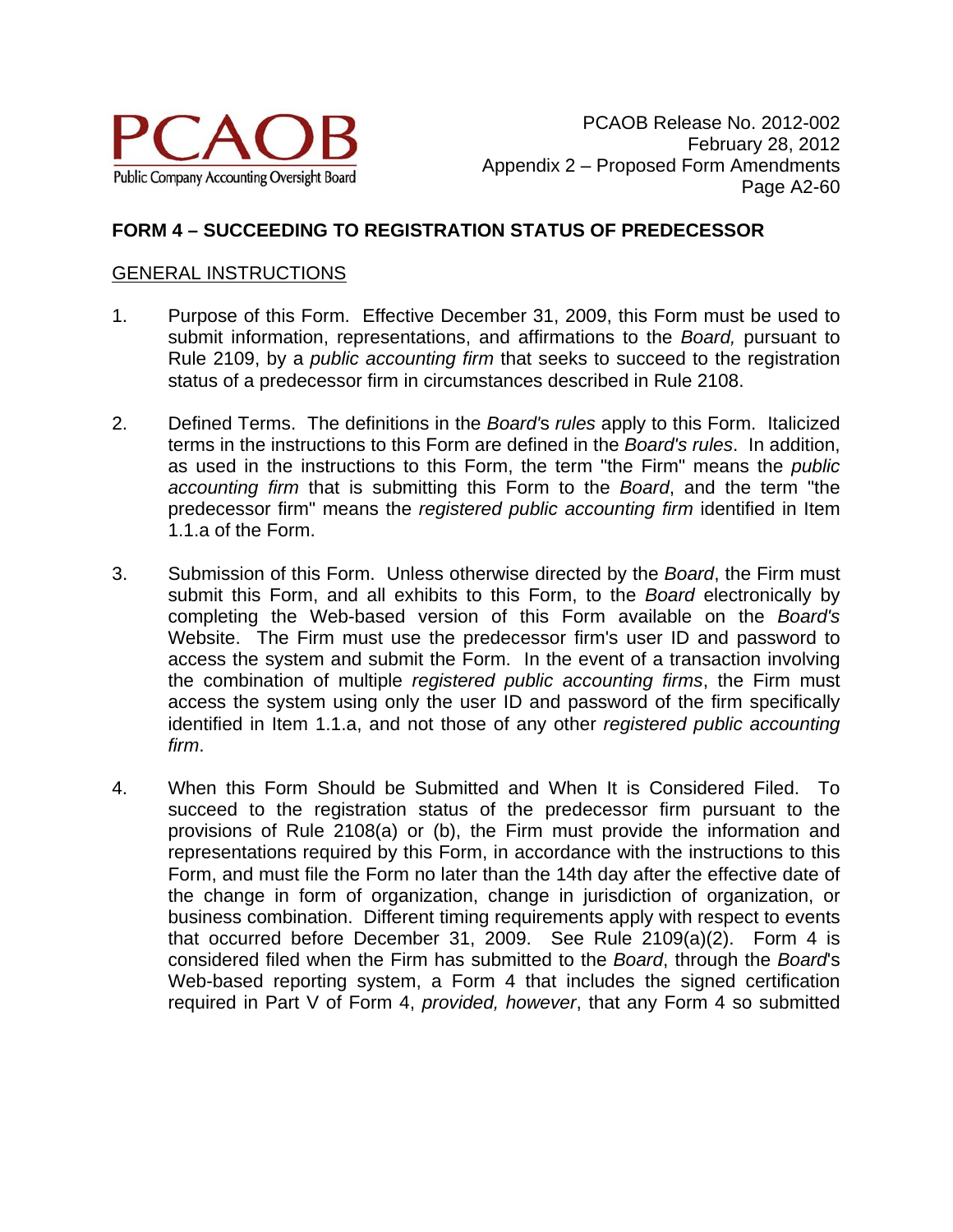

after the applicable filing deadline shall not be deemed filed unless and until the *Board*, pursuant to Rule 2108(d), grants leave to file the Form 4 out of time.

- 5. Seeking Leave To File this Form Out of Time. To request leave to file Form 4 out of time, pursuant to the provisions of Rule 2108(d), the Firm must file the request on Form 4 and must attach as Exhibit 99.5 a detailed statement describing why, despite the passage of time since the event described on the Form 4, the *Board* should permit the Firm to succeed to the registration status of the predecessor firm. Any Form 4 that has been submitted out of time, and as to which a *Board* decision on whether to allow the form to be filed is pending, may be withdrawn by accessing the pending submission in the *Board*'s Web-based system and selecting the "Withdraw" option.
- 6. Completing the Form. The Firm must complete Parts I, II, IV and V of this Form. Part III should be completed to the extent applicable, as described more fully in the instructions to Part II of the Form.
- 7. Amendments to this Form. Amendments shall not be submitted to update information into a Form 4 that was correct at the time the Form was submitted, but only to correct information that was incorrect at the time the Form was submitted or to provide information that was omitted from the Form and was required to be provided at the time the Form was submitted. When submitting a Form 4 to amend an earlier submitted Form 4, the Firm must supply not only the corrected or supplemental information, but must include in the amended Form 4 all information, affirmations, and certifications that were required to be included in the original Form 4. The Firm may access the originally filed Form 4 through the *Board*'s Web-based system and make the appropriate amendments without needing to re-enter all other information. (Note that, pursuant to Rule 2109(d), the provisions of Rule 2205 concerning amendments apply to any submission on this Form as if the submission were a report on Form 3.)

Note: The *Board* will designate an amendment to a report on Form 4 as a report on "Form 4/A."

Note: Any change to a Form 4 that was originally submitted out of time, and as to which a *Board* decision on whether to allow the form to be filed is pending, shall not be treated as an amendment. To make a change to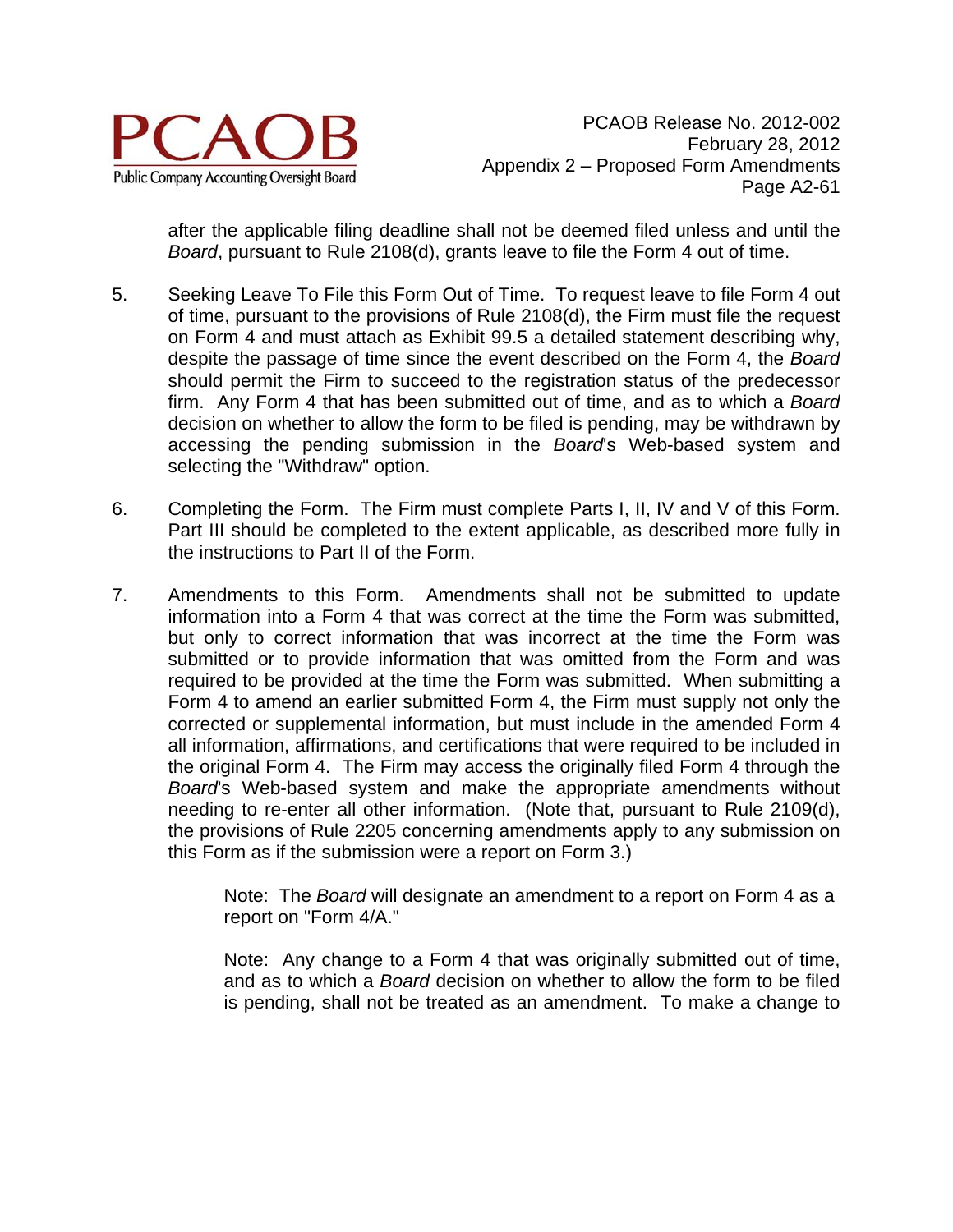

any such pending Form 4 submission, the Firm must access the pending submission in the *Board*'s Web-based system, select the "Withdraw and Replace" option, and submit a new completed Form 4 in place of the previously pending submission. The certification required in Part V of the new submission must be executed specifically for the replacement version of the Form and dated accordingly.

- 8. Rules Governing this Form. In addition to these instructions, the *rules* contained in Part 2 of Section 2 of the *Board'*s *rules* govern this Form. Please read these *rules* and the instructions carefully before completing this Form.
- 9. Requests for Confidential Treatment. The Firm may, by marking the Form in accordance with the instructions provided, request confidential treatment of any information submitted in Exhibit 99.3 or Exhibit 99.5 of this Form that has not otherwise been publicly disclosed and that either contains information reasonably identified by the Firm as proprietary information or that is protected from public disclosure by applicable laws related to confidentiality of proprietary, personal, or other information. See Rule 2300. If the Firm requests confidential treatment, it must identify the information in Exhibit 99.3 or Exhibit 99.5 that it desires to keep confidential, and include, as Exhibit 99.1 to this Form, an exhibita representation that, to the Firm's knowledge, the information for which confidential treatment is requested has not otherwise been publicly disclosed, and a detailed explanation of the grounds on which the information is considered proprietary or a detailed explanation of the basis for asserting that the information is protected by law from public disclosure and a copy of the specific provision of law that the Firm claims protects the information from public disclosure. If the Firm fails to include Exhibit 99.1, or includes an Exhibit 99.1 that compliesfails to comply with the requirements of Rule  $2300(c)(2)$ . the request for confidential treatment may be denied solely on the basis of the failure. The *Board* will normally grant confidential treatment requests for information concerning non-public disciplinary proceedings. The *Board* will determine whether or not to grant other confidential treatment requests on a case-by-case basis. If the Firm fails to include Exhibit 99.1, or includes an Exhibit 99.1 that fails to comply with Rule 2300(c)(2), the request for confidential treatment may be denied solely on the basis of that failureSee Rule 2300(c).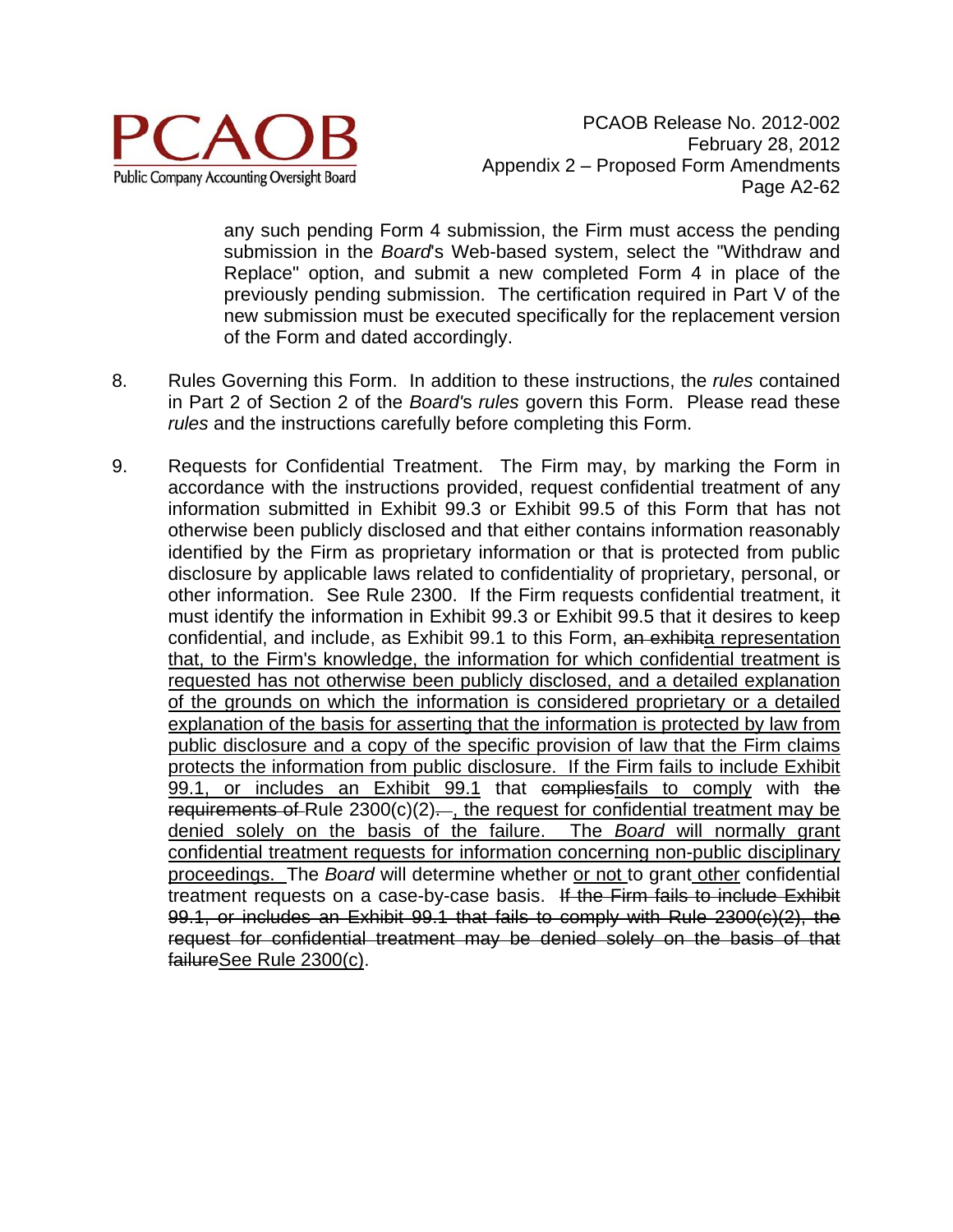

PCAOB Release No. 2012-002 February 28, 2012 Appendix 2 – Proposed Form Amendments Page A2-63

- 10. Assertions of Conflicts with Non-U.S. Law. If the Firm is a *foreign registered public accounting firm*, the Firm may, unless otherwise directed by the *Board* pursuant to Rule 2207(e), decline to provide the affirmation required by Item 4.1 of this Form and any answer required by Item 3.2.e of this Form if doing so would constitute a violation of non-U.S. law by the Firm and the Firm proceeds in accordance with Rule 2207. (Note that, pursuant to Rule 2109(d), the provisions of Rule 2207 apply to any submission on this Form as if the submission were a report on Form 3.) If the firm withholds the affirmation or answer, the Firm must indicate, in accordance with the instructions in the relevant Part of the Form, that it has done so.
- 11. Language. Information submitted as part of this Form, including any exhibit to this Form, must be in the English language.

### **PART I – IDENTITY OF THE FIRM AND CONTACT PERSONS**

Item 1.1 Names of Firm and Predecessor *Registered Public Accounting Firm* 

a. State the legal name of the *registered public accounting firm* to whose registration status the Firm seeks to succeed*.* 

> Note: The name provided in Item 1.1.a should be the legal name of the *registered public accounting firm* as last reported to the *Board* on Form 1 or Form 3. This is the firm referred to in this Form as "the predecessor firm." In accessing and submitting this Form through the *Board*'s Webbased system, the Firm must use the predecessor firm's user ID and password.

b. State the legal name of the Firm filing this Form.

Note: The name provided in Item 1.1.b will be the name under which the Firm is registered with the *Board* if this Form is filed in accordance with Rule 2109.

c. If different than the name provided in Item 1.1.b, state the name or names under which the Firm issues or intends to issue *audit reports*.

Item 1.2 Contact Information of the Firm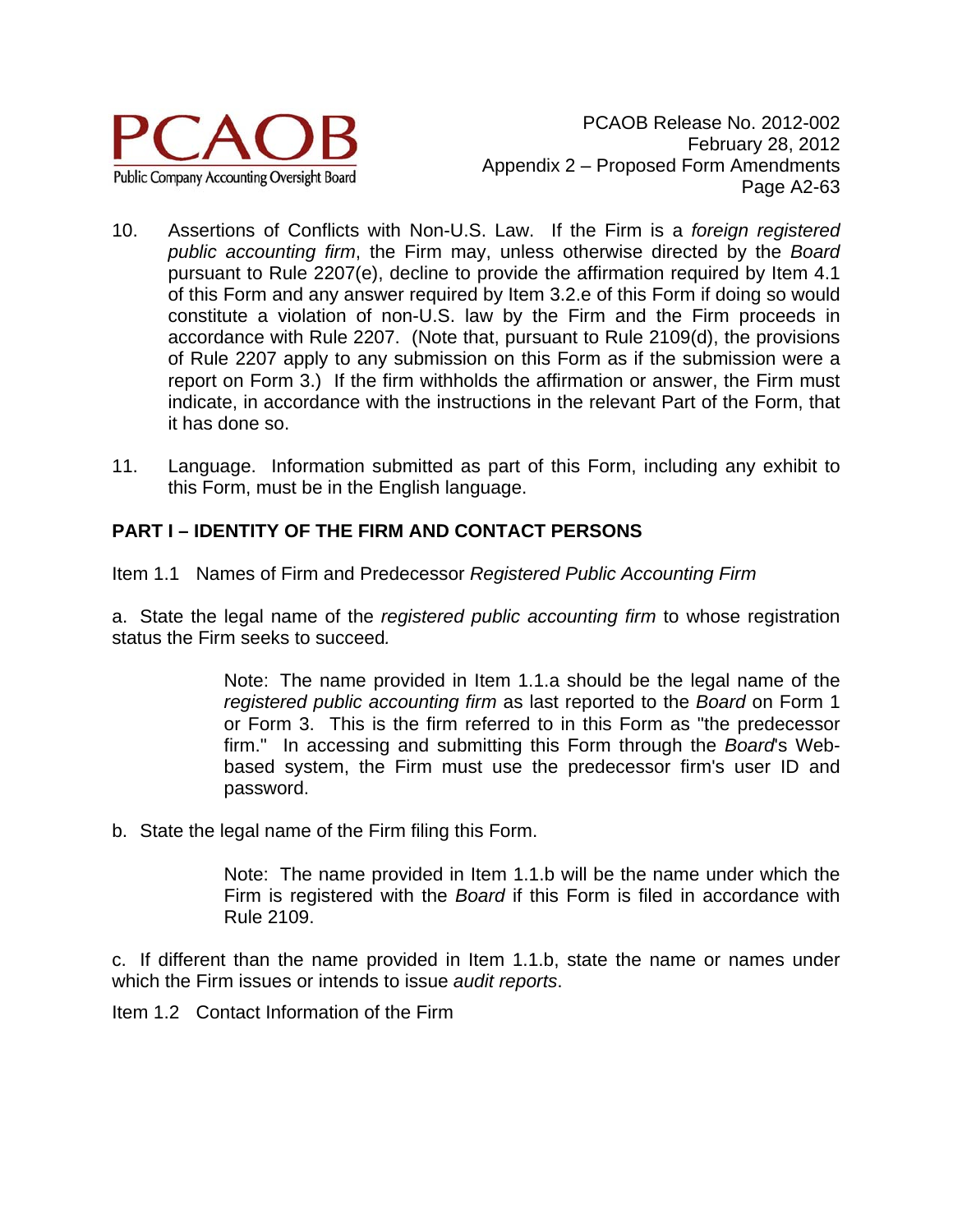

a. State the physical address (and, if different, mailing address) of the Firm's headquarters office.

b. State the telephone number and facsimile number of the Firm 's headquarters office. If available, state the Website address of the Firm.

Item 1.3 Primary Contact and Signatory

a. State the name, business title, physical business address (and, if different, business mailing address), business telephone number, business facsimile number, and business e-mail address of a partner or authorized officer of the Firm who will serve as the Firm*'*s primary contact with the *Board,* including for purposes of this Form 4, any annual reports filed on Form 2, and any special reports filed on Form 3.

#### **PART II – GENERAL INFORMATION CONCERNING THE FILING OF THIS FORM**

Item 2.1 Reason for Filing this Form

Indicate, by checking the box for either Item a or Item b below, the reason the Firm is filing this Form. Then proceed to the Parts and Items of this Form indicated parenthetically for the relevant item and provide the information described there. Provide responses only to those Parts and Items of the Form specifically indicated for the event or events that the Firm identifies in this Part II as the reason for filing this Form. (For example, if the Form is being submitted because the Firm has changed its form of organization, check the box for Item 2.1.a, and complete only Item 3.1 and Parts IV and V of the Form. Complete Item 2.2 or Item 2.3 if applicable.)

a. There has been a change in the Firm's form of organization, or the Firm has changed the jurisdiction under the law of which it is organized. (Complete Item 3.1, Part IV, and Part V; complete Item 2.2 or Item 2.3 if applicable.)

b. There has been an acquisition of a *registered public accounting firm* by an entity that was not a registered public accounting firm at the time of the acquisition, or a *registered public accounting firm* has combined with another entity or other entities to form a new legal entity. (Complete Item 3.2, Part IV, and Part V; complete Item 2.2 or Item 2.3 if applicable.)

Item 2.2 Request for Leave To File this Form Out of Time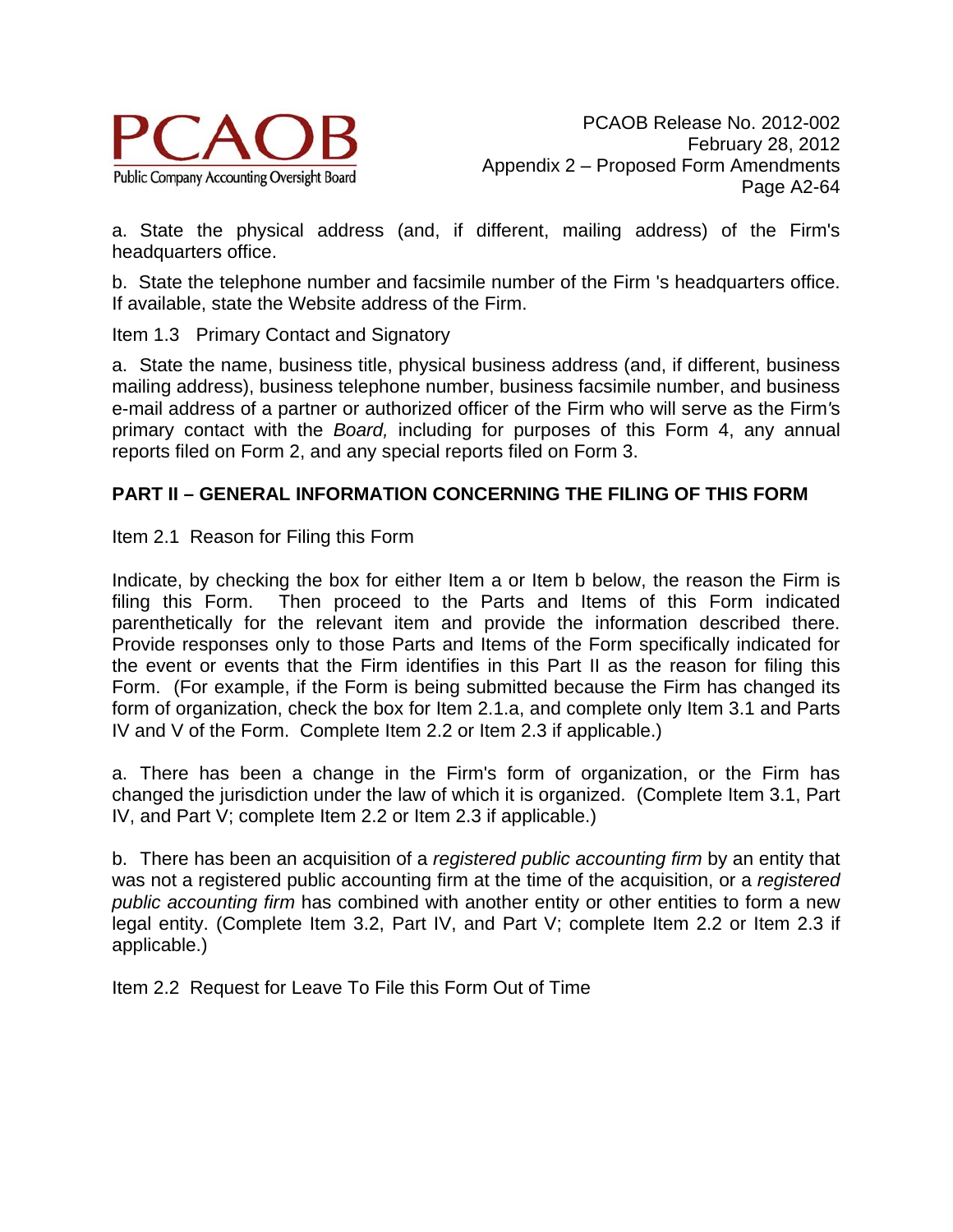

If this Form is not submitted in accordance with Rule 2109(b) on or before the filing deadline set by Rule 2109(a), the Firm may request leave to file this Form 4 out of time by checking the box for this Item, completing this Form 4 as is otherwise required, and providing, as Exhibit 99.5 to this Form, a description of the reason(s) the Form was not timely filed and a statement of the grounds on which the Firm asserts that the *Board* should grant leave to file the Form out of time.

> Note: Requests for leave to file Form 4 out of time are not automatically granted. See Rule 2108(d).

Item 2.3 Amendments

If this is an amendment to a Form 4 previously filed with the *Board –* 

a. Indicate, by checking the box corresponding to this item, that this is an amendment.

b. Identify the specific Item numbers of this Form (other than this Item 2.3) as to which the Firm's response has changed from that provided in the most recent Form 4 or amended Form 4 filed by the Firm with respect to the event reported on this Form.

### **PART III – CHANGES IN THE FIRM**

Item 3.1 Changes in Form of Organization or in Relevant Jurisdiction

If this Form 4 is being submitted in connection with a change in the Firm's form of organization or a change in the jurisdiction under the law of which the Firm is organized –

a. State the Firm's current (i.e., after the change in legal form or jurisdiction) legal form of organization;

b. Identify the jurisdiction under the law of which the Firm is organized currently (i.e., after the change in legal form or jurisdiction); and

c. State the date that the change took effect.

d. Affirm that, after the change reported or described in this Item 3.1, the Firm is a *public accounting firm* under substantially the same ownership as the predecessor firm.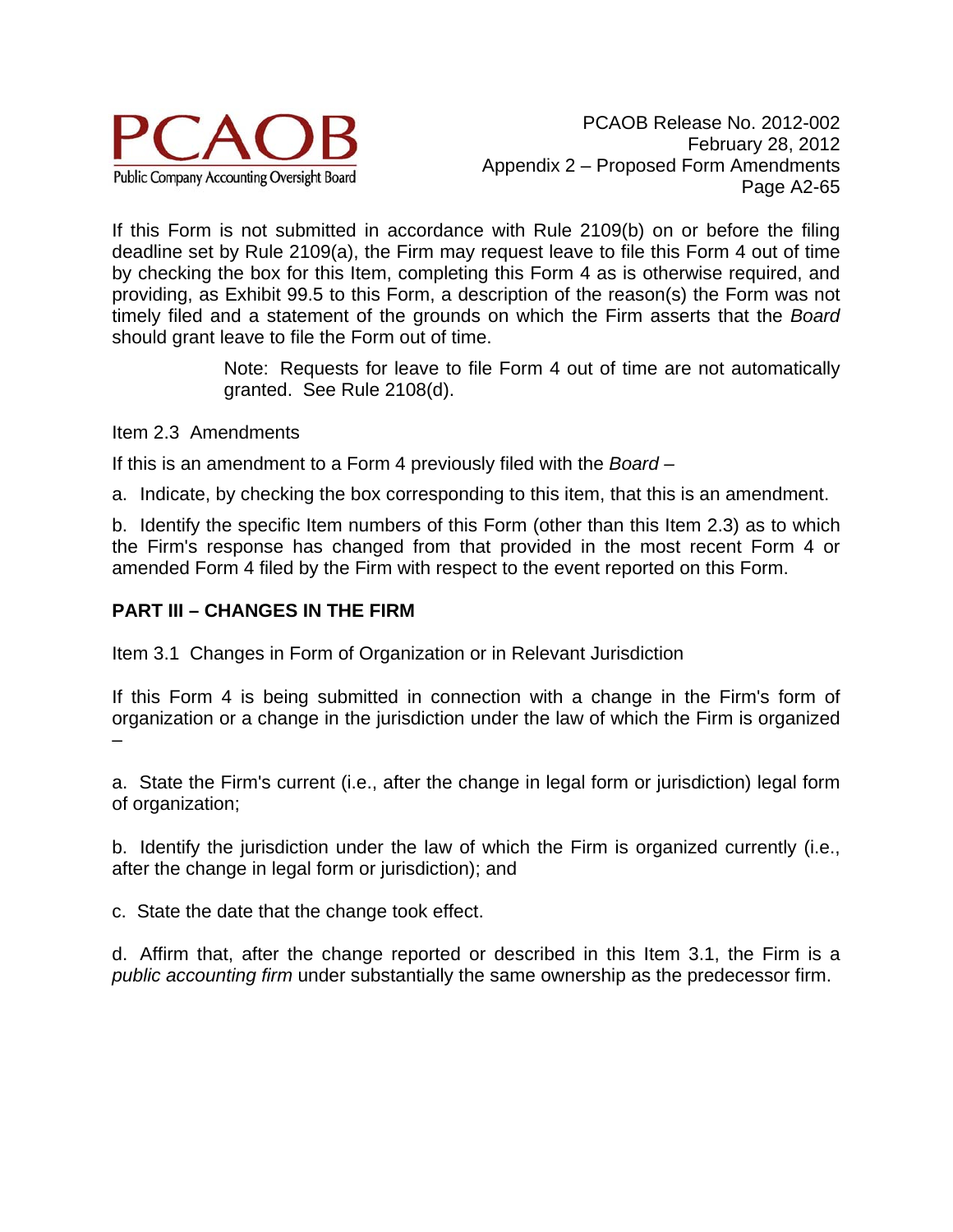

Note: Neither the Act nor *Board rules* include any provision by which a *registered public accounting firm* may, in effect, transfer its *Board* registration to another entity. Rule 2108(a), in conjunction with this Form, allows the succession of registration status in circumstances in which a *registered public accounting firm* changes its legal form of organization while remaining under substantially the same ownership. For purposes of this Item, the Firm is considered to be under substantially the same ownership as the predecessor firm if a majority of the persons who held an equity ownership interest in the predecessor also constitute a majority of the persons who hold an equity ownership interest in the Firm.

e. If, in connection with the change described in this Item 3.1, the Firm has obtained, or will practice under, a license or certification number, authorizing it to engage in the business of auditing or accounting, that is different from any such license or certification number previously reported to the *Board* by the predecessor firm, provide as to each such license –

- 1. the name of the issuing *state*, agency, board, or other authority;
- 2. the number of the license or certification;
- 3. the date the license or certification took effect.

f. If, in connection with the change described in this Item 3.1, any license or certification that authorized the predecessor firm to engage in the business of auditing or accounting has ceased to be effective or has become subject to any conditions or contingencies other than conditions or contingencies imposed on all firms engaged in the business of auditing or accounting in the jurisdiction, provide, as to each such license –

- 1. the name of the issuing *state*, agency, board, or other authority;
- 2. the number of the license or certification; and

3. the date that the authorization ceased to be effective or became subject to conditions or contingencies.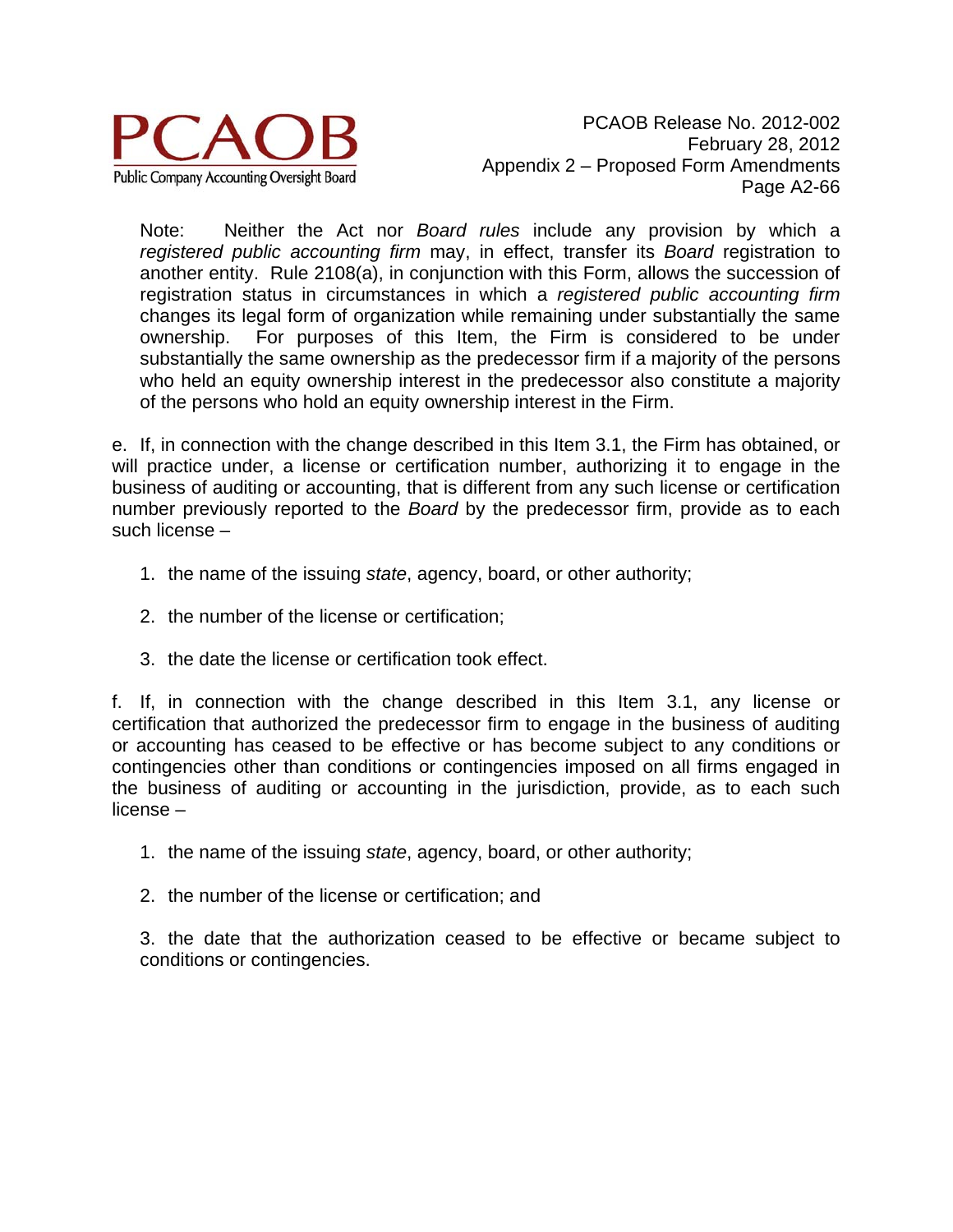

Item 3.2 Acquisitions of, or Combinations Involving, A *Registered Public Accounting Firm*

a. If this Form 4 is being submitted in connection with a transaction concerning which a person who holds an equity ownership interest in the Firm, or is employed by the Firm, can certify the points set out in Item 3.2.b. and Exhibit 99.4, –

> 1. Provide the name of each entity, other than the predecessor firm, that was involved in the transaction and that was a *registered public accounting firm* immediately before the transaction, and as to each such entity –

(i) affirm that the entity has filed with the *Board* a request for leave to withdraw from registration on Form 1-WD; and

(ii) state the date that the entity filed Form 1-WD;

2. Provide the name of each entity, including any acquiror, that was involved in the transaction and that was not a *registered public accounting firm* immediately before the transaction;

- 3. Provide the date that the transaction took effect; and
- 4. Provide a brief description of the nature of the transaction.

b. Provide as Exhibit 99.4 to this Form, a statement in the form set out below, signed by a person who, immediately before the transaction, was an officer of, or held an equity ownership interest in, the predecessor firm and who now either holds an equity ownership interest in, or is employed by, the Firm. The statement must be submitted on behalf of the Firm. Exhibit 99.4 must include a signature that appears in typed form in the electronic submission and a corresponding manual signature retained by the Firm in accordance with Rule 2109(d). The signature must be accompanied by the signer's current title, the signer's title immediately before the event described in Item 3.2.a, the date of signature, and the signer's business mailing address, business telephone number, business facsimile number, and business e-mail address. Other than the insertion of the relevant names, Exhibit 99.4 must be in the exact following words –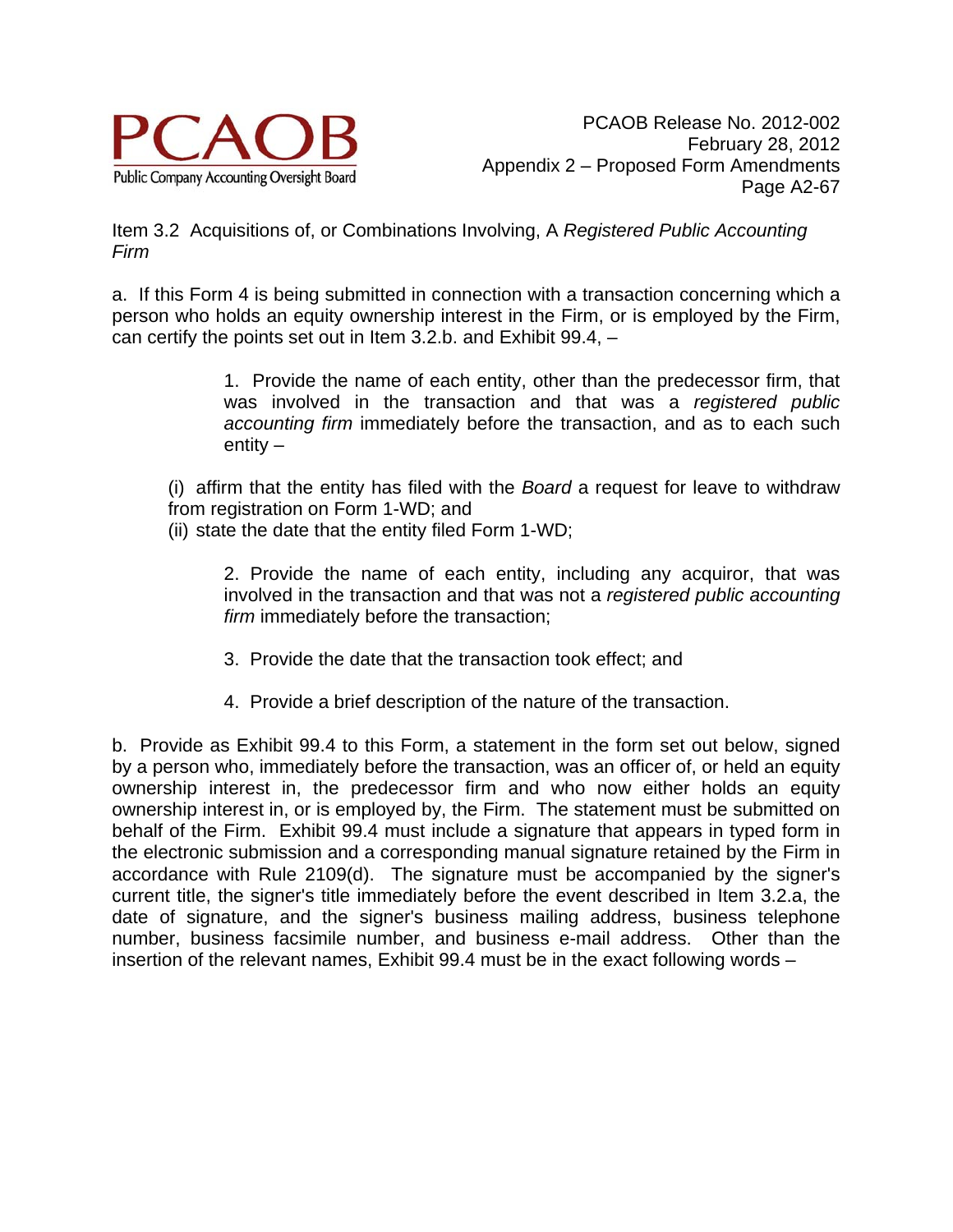

On behalf of [name of the Firm], I certify that (1) I was an officer of, or held an equity ownership interest in, [name of predecessor firm] immediately before the transaction described in Item 3.2.a of the Form 4 to which this exhibit is attached; (2) immediately before that transaction [name of predecessor firm] was a *registered public accounting firm*; (3) as part of that transaction, a majority of the persons who held equity ownership interests in [name of predecessor firm] obtained equity ownership interests in, or became employed by, [name of the Firm]; (4) [name of predecessor firm] intended that [name of the Firm] succeed to the *Board* registration status of [name of predecessor firm] to the extent permitted by the *Board*'s rules; and (5) [name of predecessor firm] is no longer a *public accounting firm*.

c. If, in connection with the transaction described in Item 3.2.a, the Firm has obtained, or will practice under, a license or certification number, authorizing it to engage in the business of auditing or accounting, that is different from any such license or certification number previously reported to the *Board* by the predecessor firm, provide, as to each such license –

- 1. the name of the issuing *state*, agency, board or other authority;
- 2. the number of the license or certification; and
- 3. the date the license or certification took effect.

d. If, in connection with the transaction described in Item 3.2.a, any license or certification that authorized the predecessor firm to engage in the business of auditing or accounting has ceased to be effective or has become subject to any conditions or contingencies other than conditions or contingencies imposed on all firms engaged in the business of auditing or accounting in the jurisdiction, provide, as to each such license –

- 1. the name of the issuing *state*, agency, board, or other authority;
- 2. the number of the license or certification; and

3. the date that the authorization ceased to be effective or became subject to conditions or contingencies.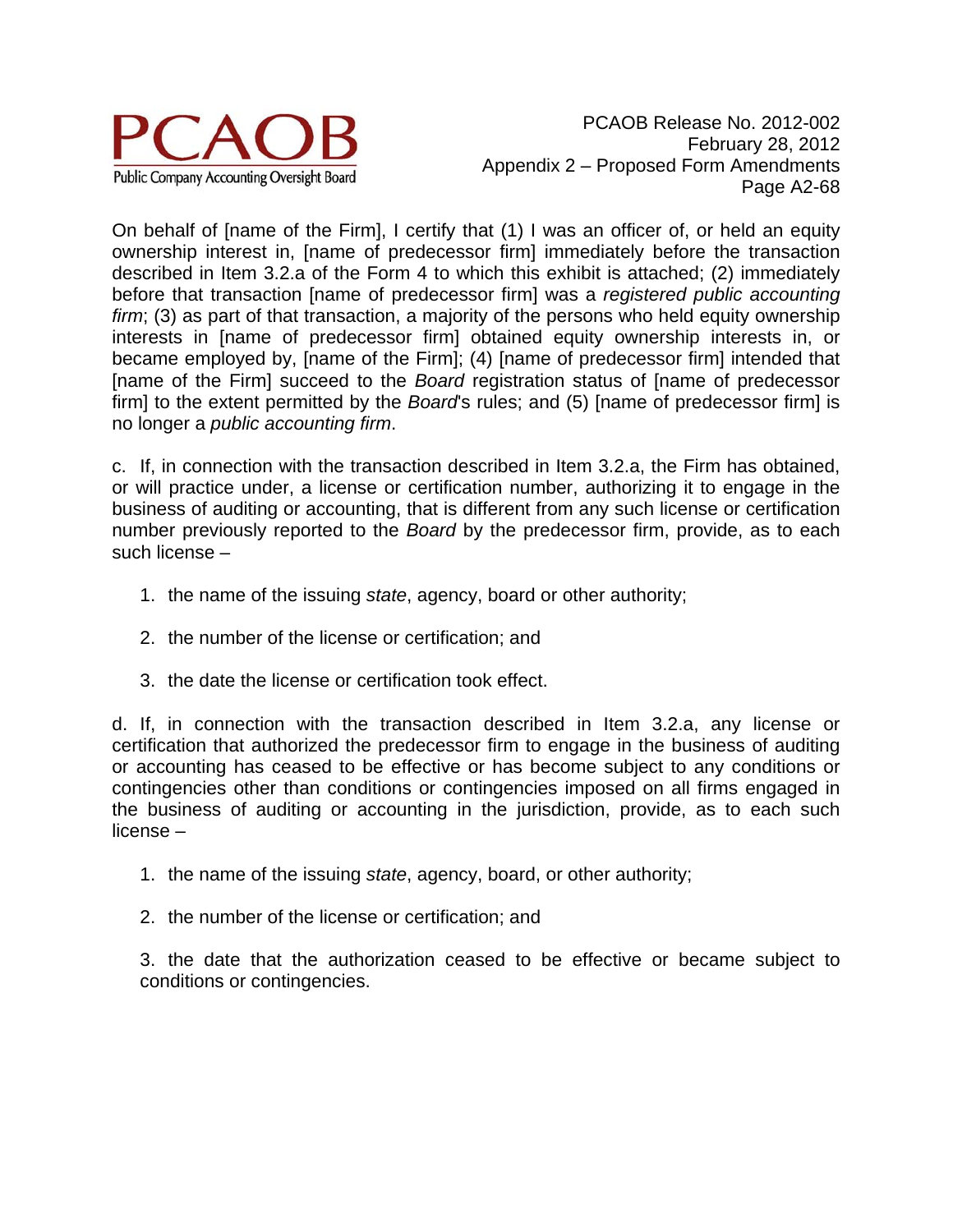

e. Provide a "yes" or "no" answer to each of the following questions –

 1. Is there identified in Item 3.2.a.2 any entity that, if it were filing an application for registration on Form 1 on the date of the certification in Part V of this Form, would have to provide an affirmative response to Item 5.1.a of Form 1 in order to file a complete and truthful Form 1?

Note: In considering whether an affirmative response would be required to Item 5.1.a of Form 1, the Firm should take into account the guidance provided by question number 33 in Frequently Asked Questions Regarding Registration with the *Board*, PCAOB Release No. 2003-011A (Nov. 13, 2003).

 2. Is there identified in Item 3.2.a.2 any entity that (i) issued an *audit report* with respect to an *issuer* on or after October 22, 2003 (or, if the entity is a non-U.S. entity, July 19, 2004), while not registered with the *Board,* and (ii) has never had an application for registration on Form 1 approved by the *Board*?

 3. Is there identified in Item 3.2.a.2 any entity that (i) issued an *audit report* with respect to a *broker* or *dealer* for financial statements with fiscal years ending after December 31, 2008, while not registered with the *Board*, and (ii) has never had an application for registration on Form 1 approved by the *Board*?

 4. Is the Firm operating without holding any license or certification issued by a *state*, agency, board, or other authority authorizing the Firm to engage in the business of auditing or accounting?

Note: If the Firm answers "yes" to any question in Item 3.2.e or asserts as to any of those questions that non-U.S. law prohibits it from providing an answer, the Firm cannot succeed outright to the registration of the predecessor. If this Form 4 is submitted in accordance with Rule 2109, however, the Firm will temporarily succeed to the registration of the predecessor for a transitional period as described in Rule 2108(b)(2) as long as the Firm makes the representation required in Item 3.2.f below. If the Firm answers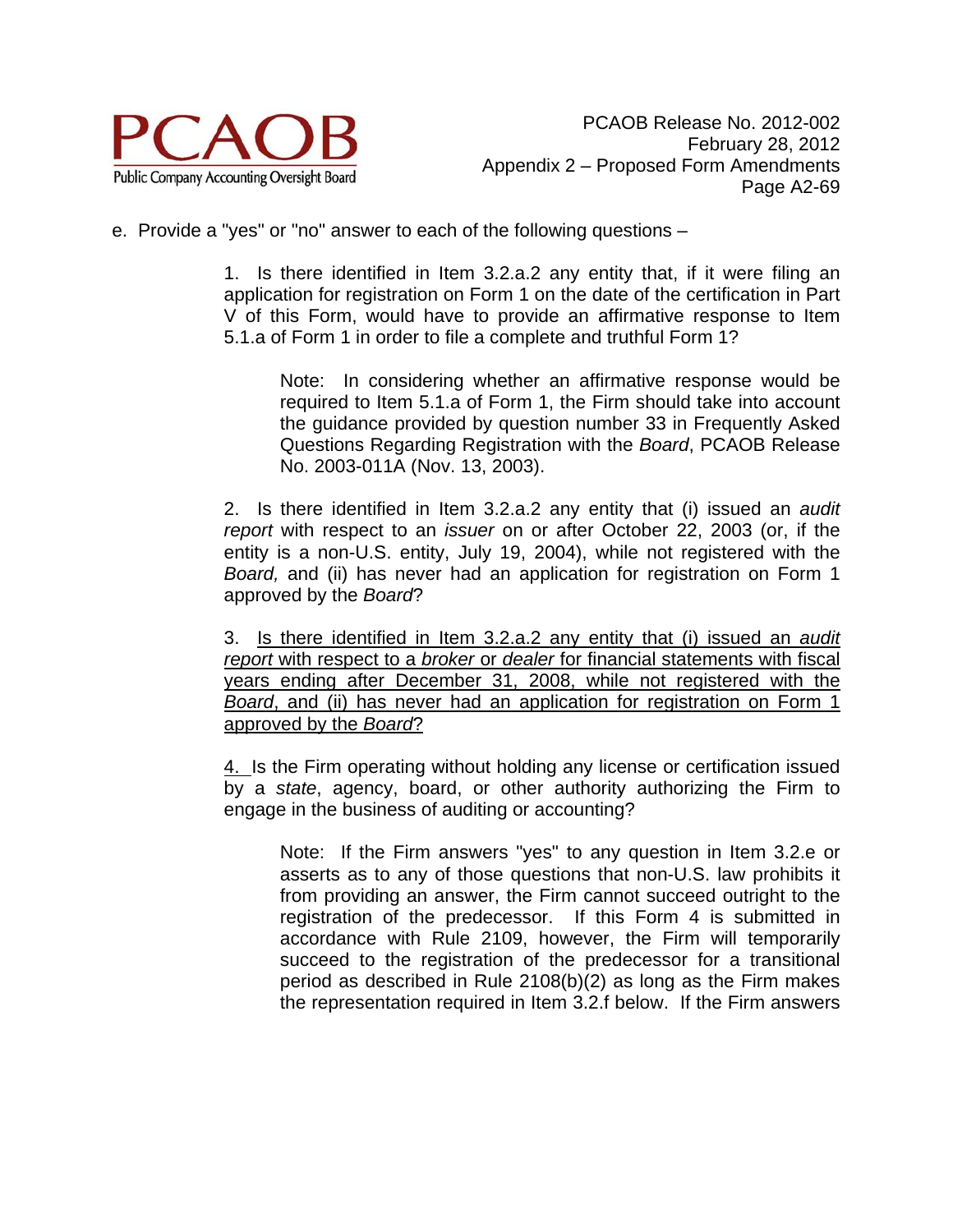

"yes" to any question in Item 3.2.e or asserts as to any of those questions that non U.S. law prohibits it from providing an answer but fails to make the representation required in Item 3.2.f, this Form 4 will not be accepted for filing and the Firm will not succeed to the predecessor's registration even on a temporary basis. See Rule 2108(b)(2).

f. If the Firm answered "yes" to any question in Item 3.2.e or asserts as to any of those questions that non-U.S. law prohibits it from providing an answer, affirm, by checking the box corresponding to the appropriate item, that one of the following statements is true –

 1. The Firm has filed an application for registration on Form 1 on or after the date provided in Item 3.2.a.3.

 2. The Firm intends to file an application for Registration on Form 1 no later than 45 days after the date provided in Item 3.2.a.3.

# **PART IV – CONTINUING OBLIGATIONS**

Item 4.1 Continuing Consent to Cooperate

Affirm that –

a. The Firm consents to cooperate in and comply with any request for testimony or the production of documents made by the *Board* in furtherance of its authority and responsibilities under the Sarbanes-Oxley Act of 2002;

b. The Firm has secured from each of its *associated persons*, and agrees to enforce as a condition of each such person's continued employment by or other association with the Firm, a consent indicating that the *associated person* consents to cooperate in and comply with any request for testimony or the production of documents made by the *Board* in furtherance of its authority under the Sarbanes-Oxley Act of 2002, and that the *associated person* understands and agrees that such consent is a condition of his or her continued employment by or other association with the Firm; and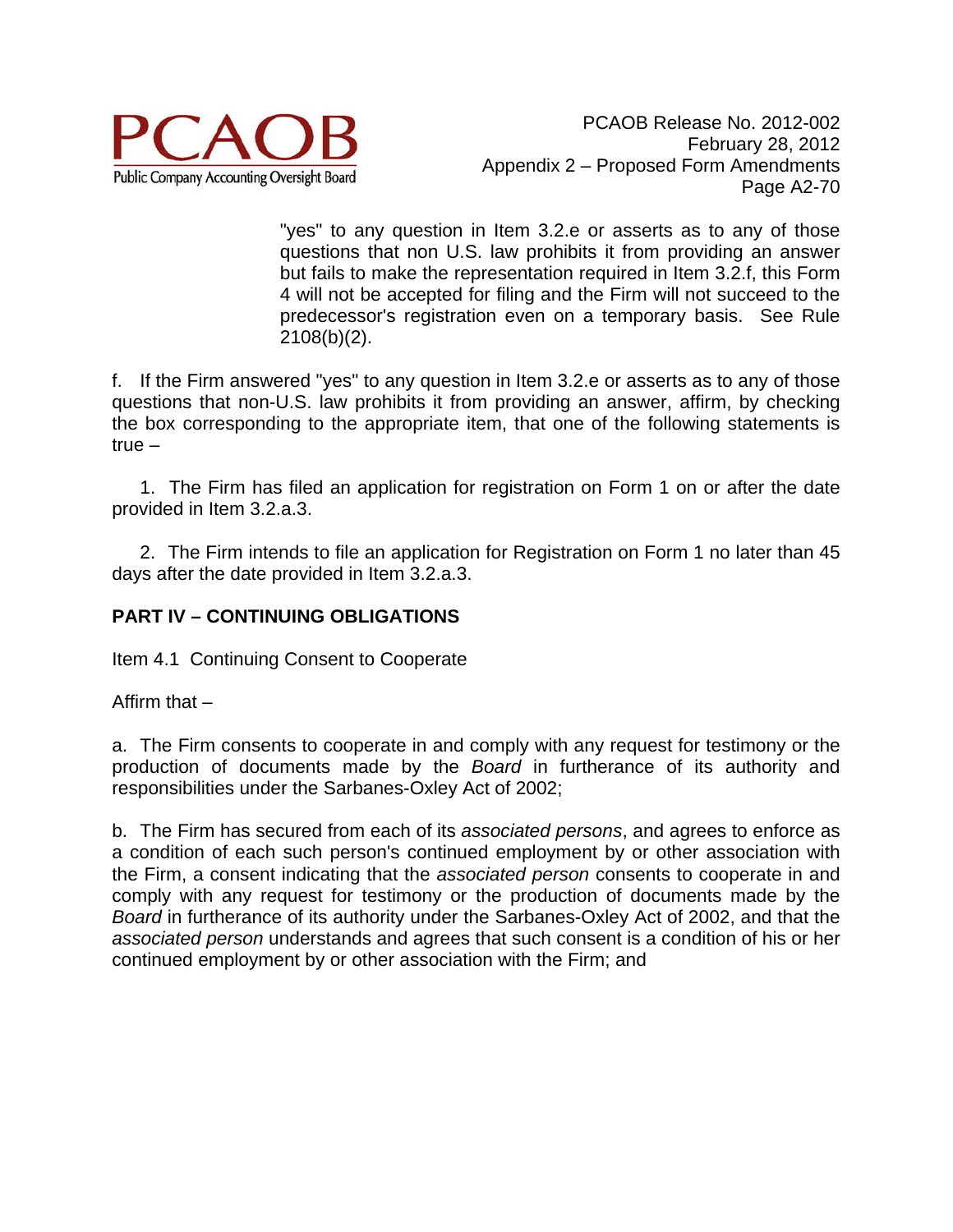

c. The Firm understands and agrees that cooperation and compliance, as described in Item 4.1.a., and the securing and enforcing of consents from its *associated persons* as described in Item 4.1.b., is a condition to the continuing effectiveness of the registration of the Firm with the *Board*.

> Note: The affirmation in Item 4.1.b. shall not be understood to include an affirmation that the Firm has secured such consents from any *associated person* that is a *registered public accounting firm.*

> Note: The affirmation in Item 4.1.b. shall not be understood to include an affirmation that the Firm has secured such consents from any *associated person* that is a *foreign public accounting firm* in circumstances where that *associated person* asserts that non-U.S. law prohibits it from providing the consent, so long as the Firm possesses in its files documents relating to the *associated person*'s assertion about non-U.S. law that would be sufficient to satisfy the requirements of subparagraphs (2) through (4) of Rule 2207(c) if that *associated person* were a *registered public accounting firm* filing a Form 2 and withholding this affirmation. This exception to the affirmation in Item 4.1.b. does not relieve the Firm of its obligation to enforce cooperation and compliance with *Board* demands by any such *associated person* as a condition of continued association with the Firm.

> Note: If the Firm is a *foreign registered public accounting firm*, the affirmations in Item 4.1 that relate to *associated persons* shall be understood to encompass every *accountant* who is a proprietor, partner, principal, shareholder, officer, or manager of the Firm and who provided at least ten hours of *audit services* for any *issuer* during the reporting period.

Item 4.2 Continuing Responsibility to the *Board* for Previous Conduct

Affirm that, for purposes of the *Board*'s authority with respect to *registered public accounting firm*s, including but not limited to the authority to require reporting of information and the authority to impose disciplinary sanctions, the Firm either has retained or assumes responsibility for the conduct of any predecessor *registered public accounting firm* before the change or business combination reported on this Form took effect.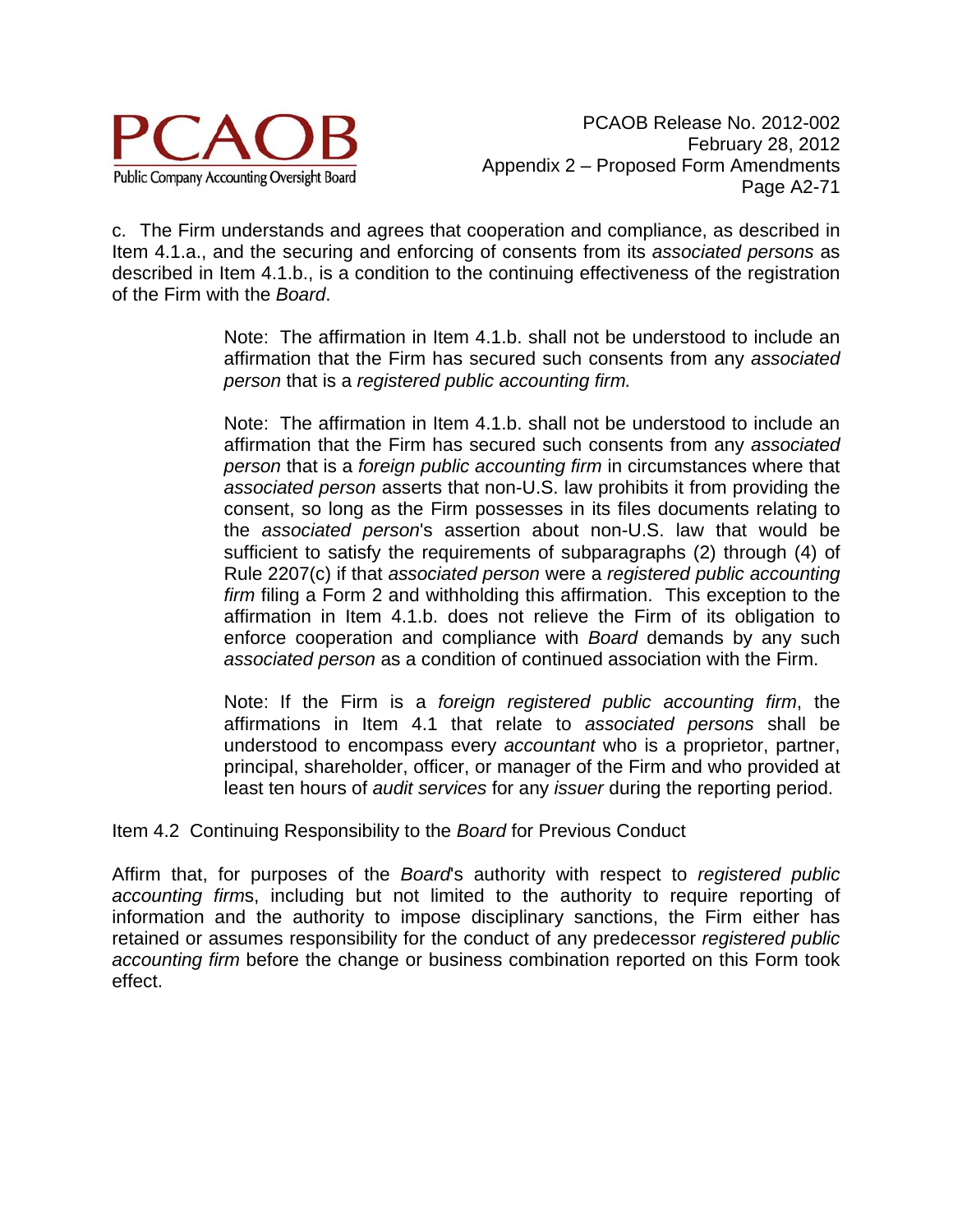

Note: As used in Item 4.2 the term "predecessor *registered public accounting firm*," means (1) in circumstances not involving a transaction described in Item 3.2, the predecessor firm and (2) in circumstances involving a transaction described in Item 3.2, each *registered public accounting firm* that was involved in the business combination.

Note: The continuing responsibility in Item 4.2 includes, among other things, responsibility for reporting information on Form 2 and events on Form 3. Thus, for example, if a *registered public accounting firm* experienced a Form 3 reportable event before the event that is the subject of this Form, the Firm, as successor, has the obligation to report that event on Form 3, and bears responsibility for any failure by any predecessor to have filed a timely Form 3 to report the matter.

Note: The *Board'*s *rules* do not require that any entity retain or assume responsibility as set forth above. In the absence of an affirmation that it retains or assumes responsibility for such conduct at least for purposes of the *Board'*s authority, however, an entity cannot succeed to the *Board* registration status of any predecessor entity. See Rule 2108.

### **PART V – CERTIFICATION OF THE FIRM**

Item 5.1 Signature of Partner or Authorized Officer

This Form must be signed on behalf of the Firm by an authorized partner or officer of the Firm including, in accordance with Rule 2109(d), both a signature that appears in typed form within the electronic submission and a corresponding manual signature retained by the Firm. The signer must certify that –

a. the signer is authorized to sign this Form on behalf of the Firm*;* 

b*.* the signer has reviewed this Form;

c. based on the signer's knowledge, this Form does not contain any untrue statement of a material fact or omit to state a material fact necessary to make the statements made, in light of the circumstances under which such statements were made, not misleading; and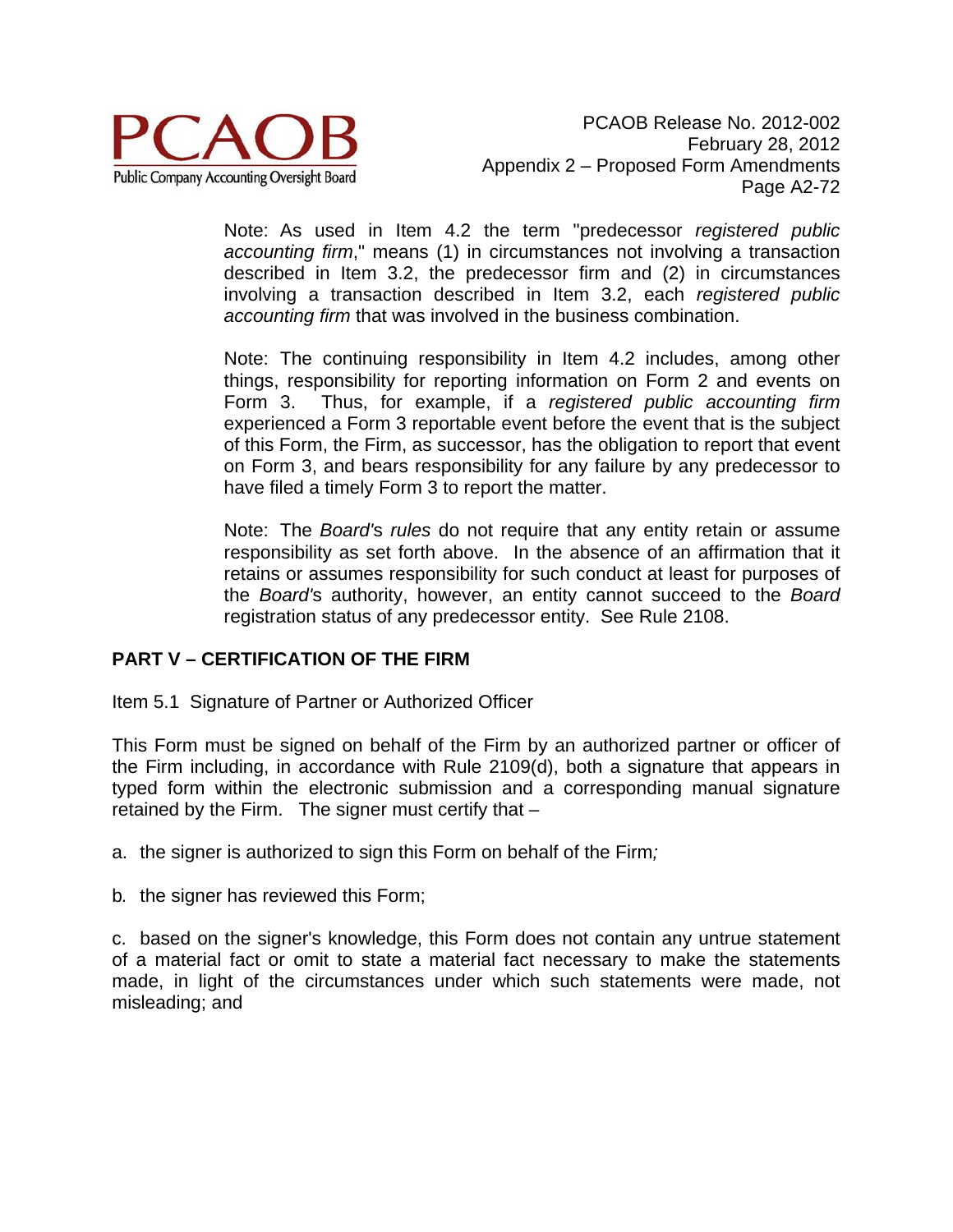

d. either –

1. based on the signer's knowledge, the Firm has not failed to include in this Form any information or affirmation that is required by the instructions to this Form, with respect to the event or events being described on this Form, or

- 2. based on the signer's knowledge –
- (A) the Firm is a *foreign public accounting firm* and has not failed to include in this Form any information or affirmation that is required by the instructions to this Form other than an affirmation required by Item 4.1 and/or an answer to Item 3.2.e.; and
- (B) the Firm asserts that it is prohibited by non-U.S. law from providing any such withheld affirmation or response to the Board on this Form and, with respect to each such withheld affirmation or response, the Firm has made the efforts described in PCAOB Rule 2207(b) and has in its files the materials described in PCAOB Rule 2207(c).

The signature must be accompanied by the signer's title, the capacity in which the signer signed the Form, the date of signature, and the signer's business mailing address, business telephone number, business facsimile number, and business e-mail address.

#### **PART VI – EXHIBITS**

To the extent applicable under the foregoing instructions, each report must be accompanied by the following exhibits:

- Exhibit 99.1 Request for Confidential Treatment
- Exhibit 99.3 Materials Required by Rule 2207(c)(2)–(4) *Submit Only as an Exhibit to an Amended Form 4 in Response to a Request Made Pursuant to Rule 2207(d)*